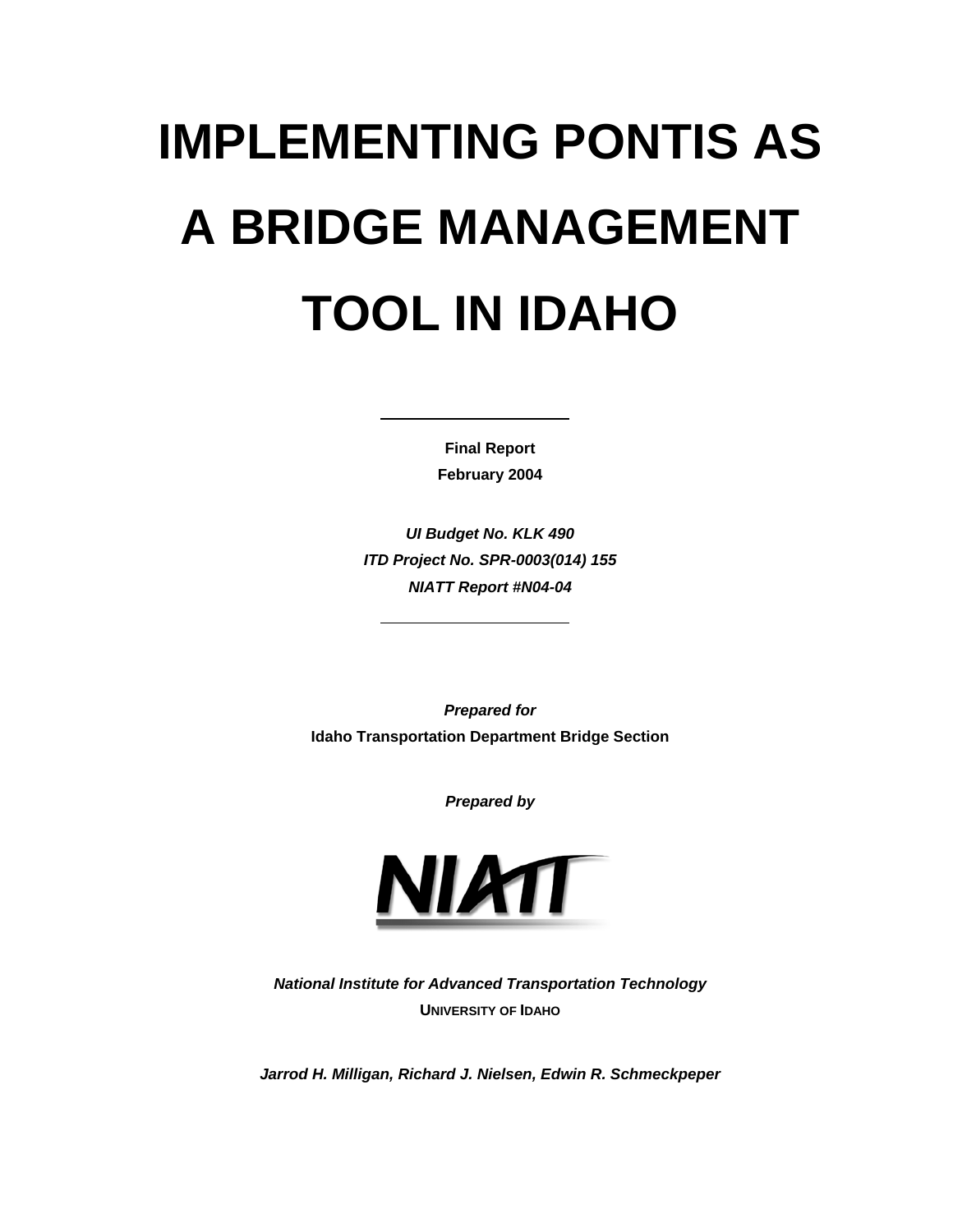### **ABSTRACT**

Engineers who hold responsibility for managing bridges face a daunting task because of the large number of bridges which need work and the limited funds with which to accomplish the work. Bridge management software, such as Pontis, provides a way to manage the large quantity of data available to the engineer. This report outlines the capabilities of Pontis to assist the Idaho Transportation Department (ITD) in their bridge management work. Currently, ITD uses only the inventory and inspection management capabilities of Pontis. In the future, ITD is planning to expand their use of Pontis at the Needs Analysis or Project Planning levels. The required input data is summarized, with the element unit costs and failure costs examined in detail.

Element unit costs developed for Idaho were similar to the default values from California, and resulted in similar recommendations in the Preservation Policy. However, the unit costs from Oregon were very different, reflecting a different approach to policy decisions by having non-zero costs specified for all of the "do-nothing" actions and very high costs for some other actions. As a result, the Preservation Policy based on element unit costs from Oregon resulted in very different recommendations.

As funding levels increase, the condition of the network also improves, as may be expected. However, for even "unlimited" levels of funding, the condition of the network always declines over time, indicating that the optimal condition of the bridges on the network is below the current condition based on current estimates of element unit costs, user costs and failure costs. The projected needs for Idaho's bridge network using Oregon's cost data were substantially higher than those based on California's and Idaho's cost data. Projected benefits based on Oregon's cost data were also much higher than those based on California's and Idaho's. The Preservation Policy derived from Oregon's element costs resulted in a slightly better network condition, based on the Sufficiency Rating and Bridge Health Index, although the differences are much smaller than the projected needs and benefits.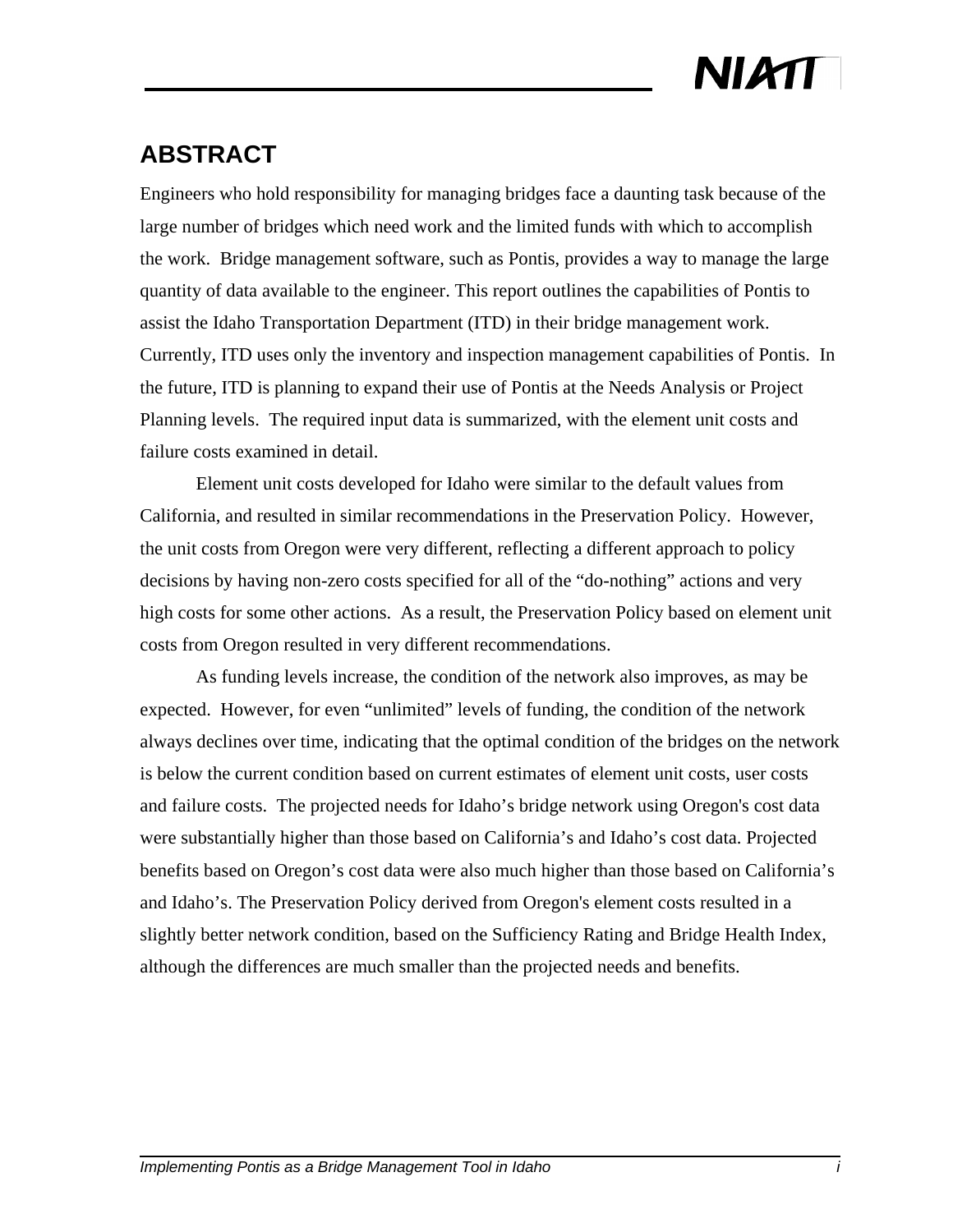

### **TABLE OF CONTENTS**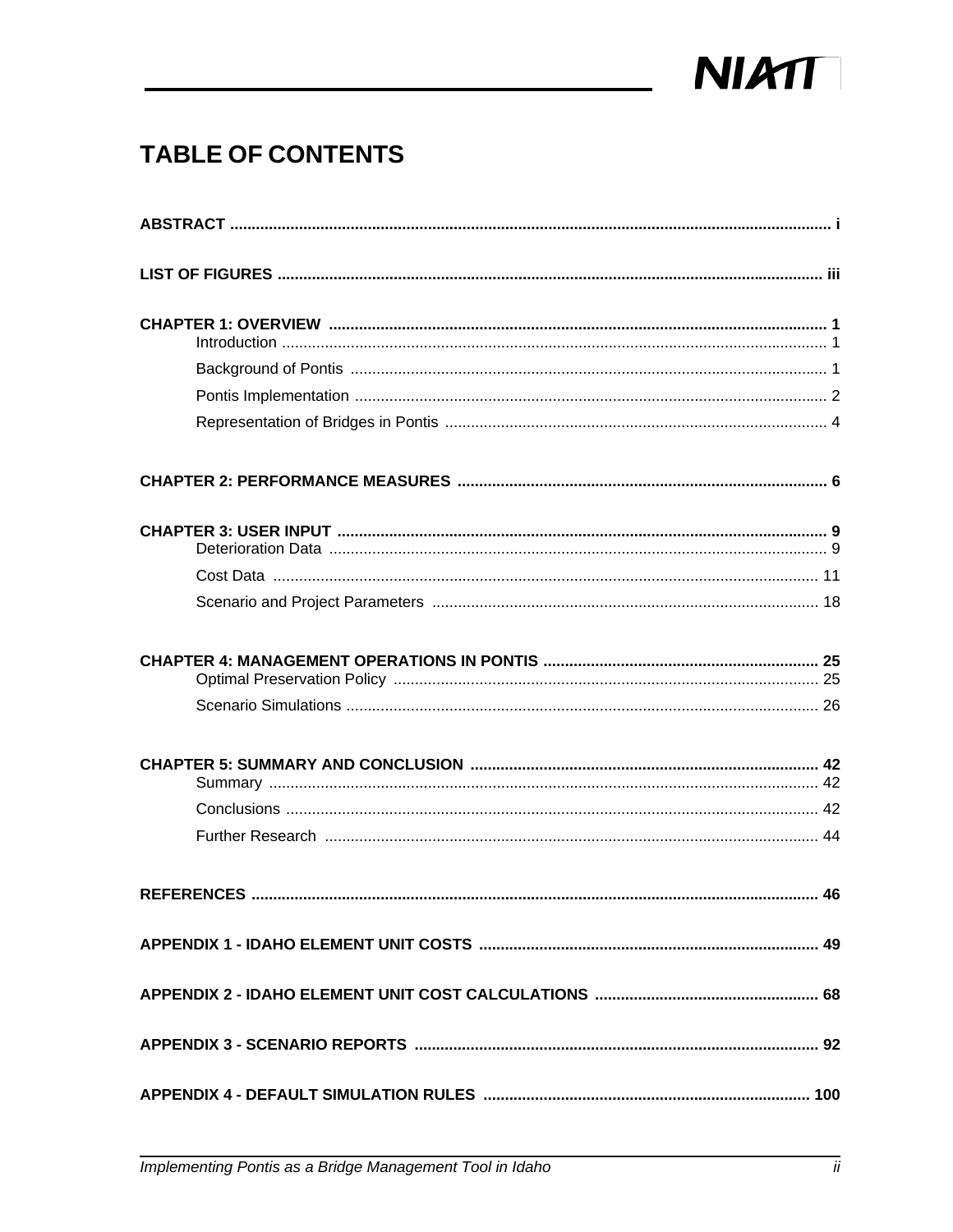

### **LIST OF FIGURES**

| Figure 3 - Expert Elicitation Screen for Transition Probabilities in Pontis  10 |
|---------------------------------------------------------------------------------|
|                                                                                 |
| Figure 5 - Cost Matrix Screen for Functional Improvement Costs in Pontis  17    |
|                                                                                 |
|                                                                                 |
|                                                                                 |
|                                                                                 |
|                                                                                 |
|                                                                                 |
|                                                                                 |
|                                                                                 |
| Figure 14 - Percentage of Structurally Deficient Bridges vs. Funding Level  38  |
| Figure 15 - Percentage of Functionally Obsolete Bridges vs. Funding Level  39   |
|                                                                                 |
|                                                                                 |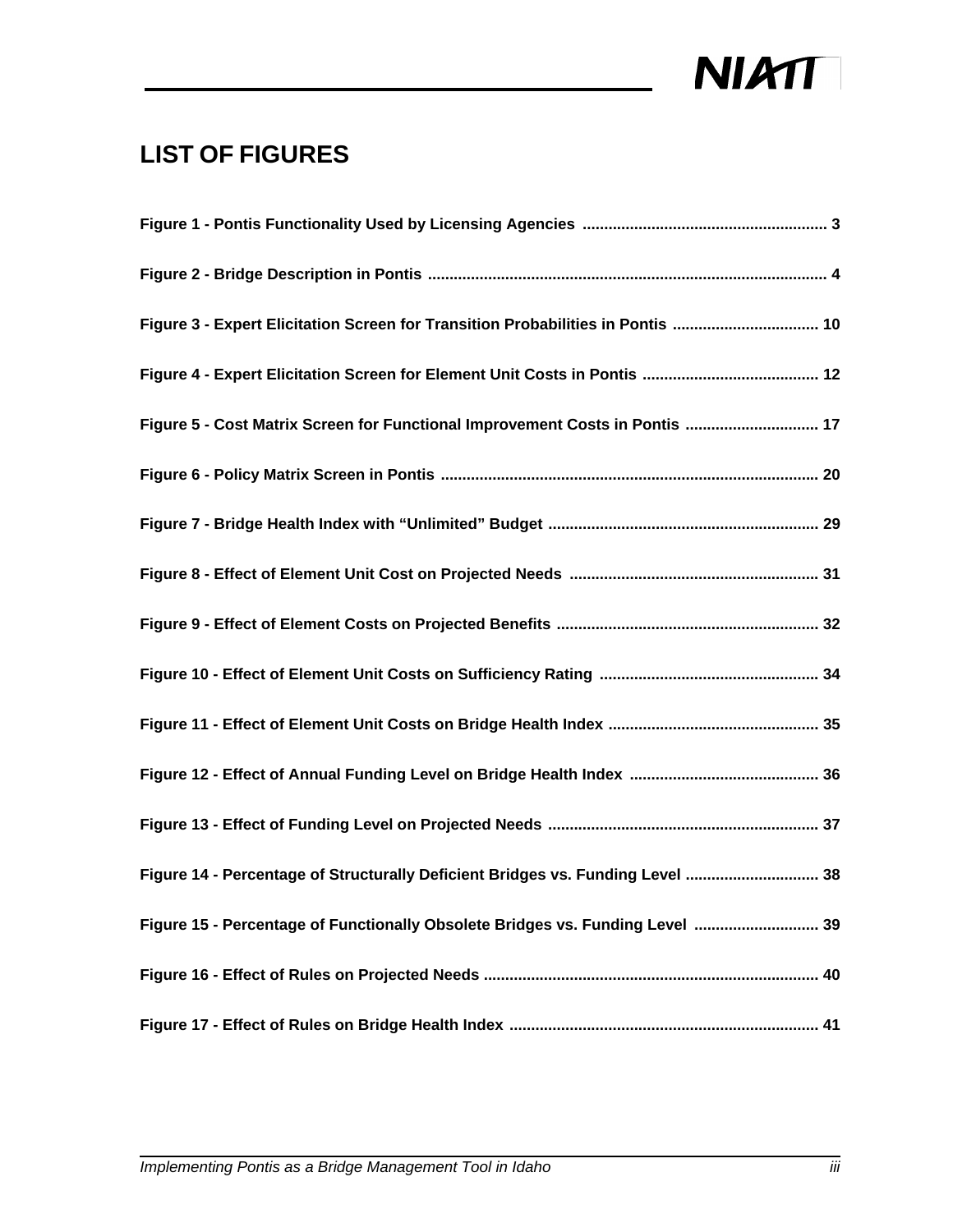### **CHAPTER 1: OVERVIEW**

#### **Introduction**

Bridge management has become a major area of research as the focus of the bridge engineering world shifts from reactive to proactive maintenance. As the current stock of bridges ages, larger and larger investments must be made in order to maintain them in safe working order. Bridge maintenance is becoming a large part of many transportation agencies' budgets. The goal of a bridge manager is to optimize the way that these funds are expended.

A bridge management system (BMS) is a software tool to assist in the process of optimizing expenditures. These systems vary in sophistication from so-called "firstgeneration" systems, which were simply database storage systems, to "third-generation" systems, which incorporate deterioration and cost prediction abilities (*1*). Pontis, the BMS developed by AASHTO, and BRIDGIT, the BMS developed under the NCHRP 12-28 project, are current examples of third-generation systems.

The Idaho Transportation Department currently uses Pontis to manage inventory and inspection tasks. The capabilities of Pontis to forecast bridge deterioration and maintenance needs or to plan projects is not yet being fully utilized. This report presents the results of a project to begin implementing Pontis as a management tool in Idaho. As a part of this project, element unit cost data and failure cost data are estimated for use in Idaho, and the results of these changes are examined.

#### **Background of Pontis**

In December of 1967, the Silver Bridge between Kanauga, Ohio and Point Pleasant, West Virginia collapsed during a Christmas shopping rush hour due to a fractured eye bar in the suspension linkage. This tragedy highlighted the need for a more systematic approach to bridge maintenance. In fact, at that time the exact number of bridges in service in the United States was not known. As a result, the National Bridge Inspection Program was created in 1968. This program mandated that state agencies inspect and catalog bridges on principal highways, and to report the data to the Federal Highway Administration (FHWA). The data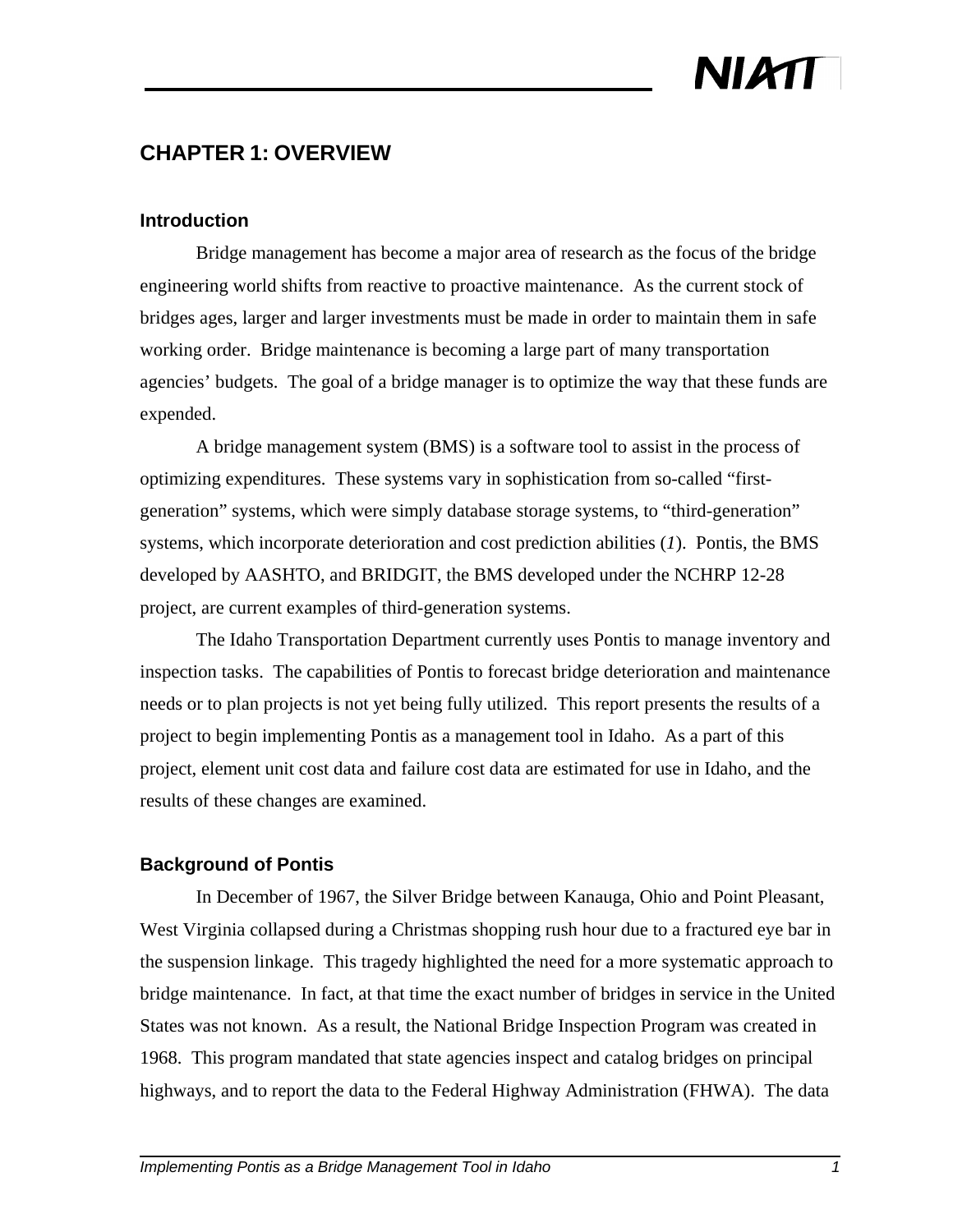is stored in the National Bridge Inventory (NBI) database, which is still maintained today. Under early federal guidelines, a bridge became eligible for funding for replacement when its Sufficiency Rating, a measure of a bridge's condition and importance, dropped below 50.

A major change in management guidelines occurred in 1978 when the requirements for bridge inspection expanded from those on principal highways to all bridges on public roads. Along with this change, emphasis changed from replacing bridges which were no longer safe or serviceable to repairing bridges before they became unsafe. A bridge became eligible for federal funding for rehabilitation when its sufficiency rating fell below 80, much higher than the previous level of 50. The Intermodal Surface Transportation Efficiency Act (ISTEA) of 1991 legislated the next significant development in bridge management by requiring that all state departments of transportation and metropolitan planning organization implement a bridge management system (*2*).

Pontis, along with several other bridge management software programs, began development before ISTEA passed; development of Pontis began as a part of a FHWA Demonstration Project in 1989. The first release of the software, version 1.0, to state departments of transportation was in 1992. Further updates have been released as features have been added. The Idaho Transportation Department is currently using version 4.1.1, which was the version used for this project. The most recent release, in 2003, is version 4.2 (*3*).

#### **Pontis Implementation**

Currently thirty-eight states, the District of Columbia, Puerto Rico, several municipal agencies, and four overseas agencies use Pontis. The complexity of Pontis makes implementation a substantial effort. Four levels of implementation appear among different Pontis users. In order of increasing complexity, these are (1) managing inspections, (2) analyzing needs, (3) planning projects, and (4) special uses. Special uses include using Pontis in applications for which it was not specifically intended, such as comparing design alternatives during the planning phase of bridge design in order to compare life cycle maintenance costs.

The Idaho Transportation Department uses Pontis to manage inspections, and is looking for ways to implement Pontis for needs analysis and project planning tasks. Several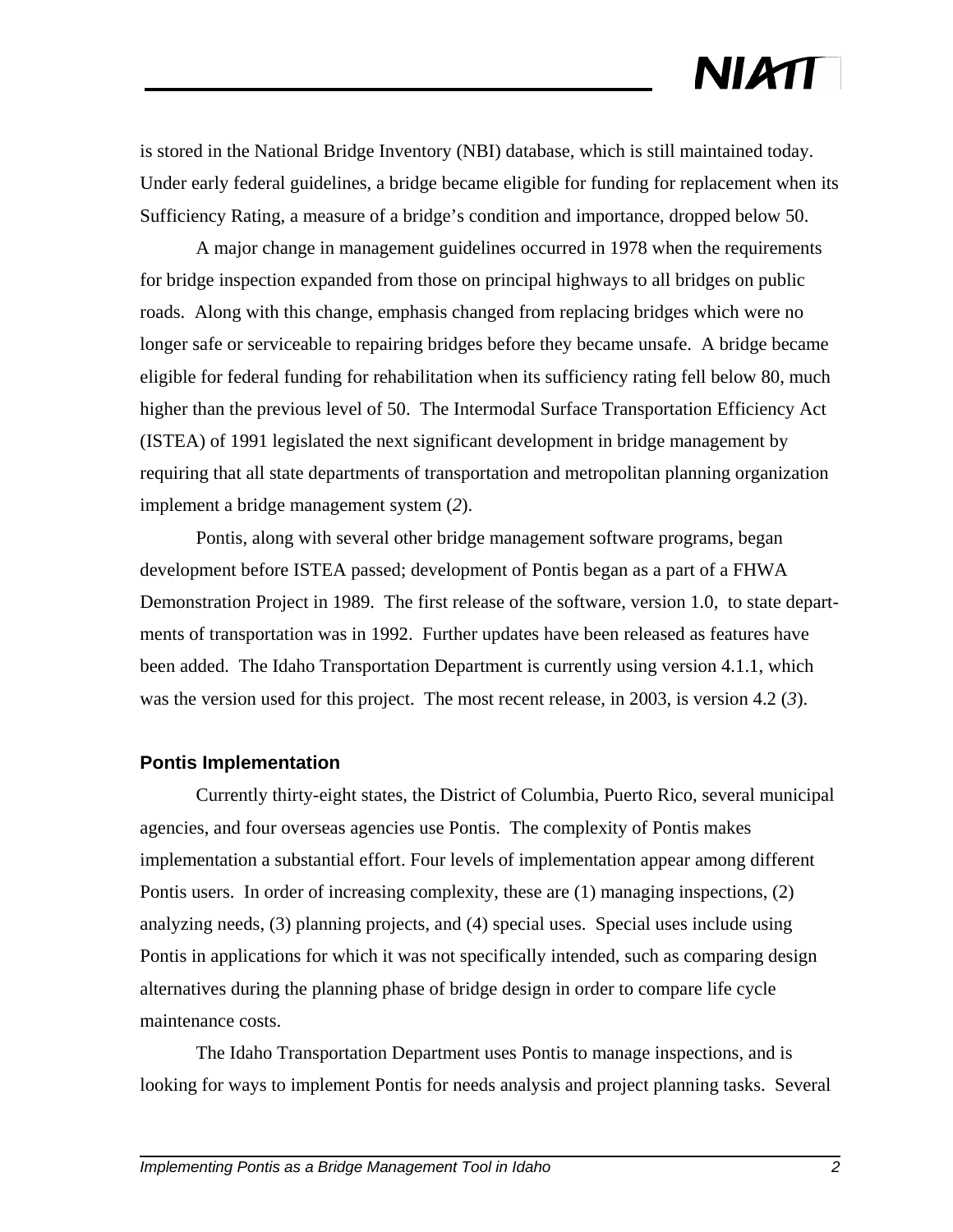other states are in a similar position of implementing Pontis beyond inspection management, or have recently completed the process. In September and October of 2002, researchers from Cambridge Systematics, the California Department of Transportation (Caltrans), and AASHTO conducted a survey of the agencies that licence Pontis to determine how these agencies were using the program (*4*). Their survey showed that half of the 34 agencies that were included in the survey used Pontis only to manage inspections, with the other half using Pontis for a combination of inspection management, program simulation, and project planning. Figure 1 below, from their report, shows a summary of the survey results. The survey also reported that 82% of the agencies surveyed have customized Pontis to some extent. Many of these customized changes allow the agencies to enter inspection data that



#### **Figure 1 - Pontis Functionality Used by Licensing Agencies**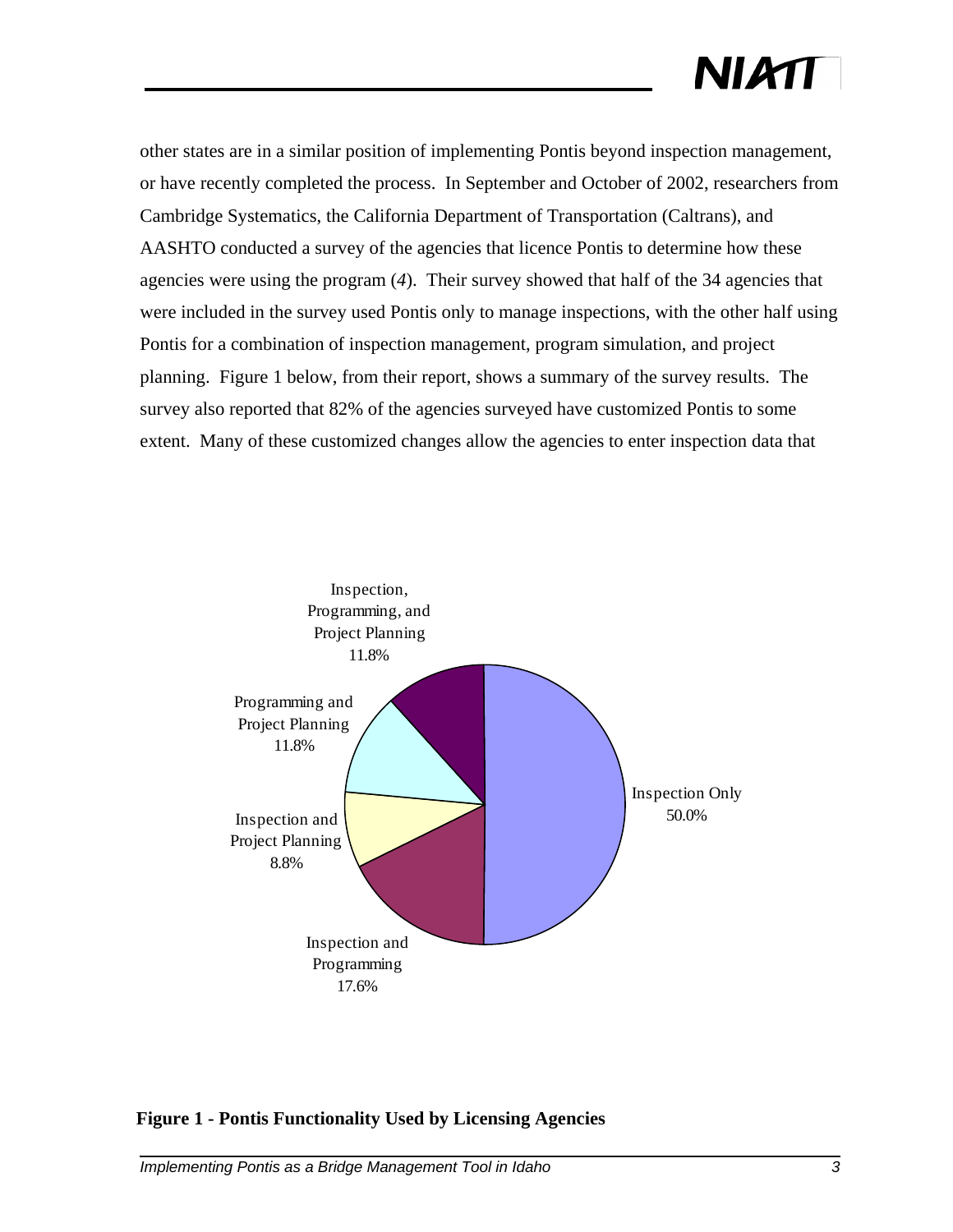

are not included in the NBI data fields or as defaults in Pontis. Other customized features include adding elements, changing database access routines, adding multimedia capabilities, and interfacing with applications outside of Pontis.

#### **Representation of Bridges in Pontis**

A physical description of each bridge in a bridge network is stored in Pontis. Each bridge is divided into one or more separate structures, which in turn are described in terms of elements (see Figure 2 (*5*)). Elements are the fundamental unit in Pontis. Inspection information is recorded and work is recommended at the element level. The Deterioration Model in Pontis also works at the element level. A standard group of 98 elements is known



**Figure 2 - Bridge Description in Pontis (***5***)**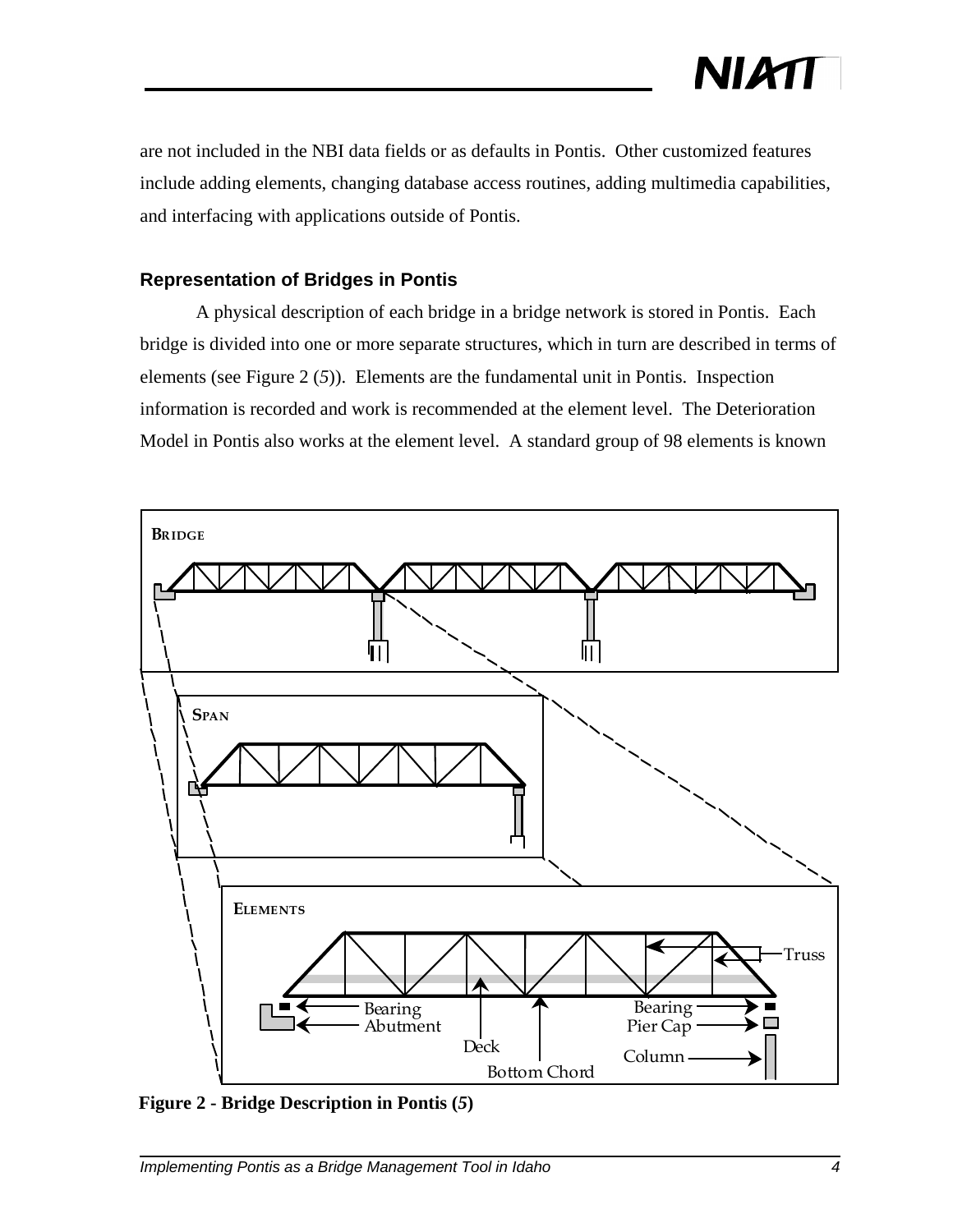as the "Commonly Recognized Elements" or CoRe Elements, defined in the *AASHTO Guide for Commonly Recognized (CoRe) Structural Elements* (*6*). Many states have created custom elements in addition to the CoRe Elements. Idaho uses 103 elements in its database. This includes all 98 of the CoRe Elements, although not all of these elements exist in Idaho.

Element condition is described in terms of Condition States. Three to five Condition States are defined for each element with Condition State 1 being pristine condition and Condition State 3, 4, or 5 being the worst condition before failure occurs. Pontis describes different exposure or usage conditions with an Environment category. Environment 1 is "benign," and Environment 4 is "severe." Deterioration rates differ for each Environment category for each element.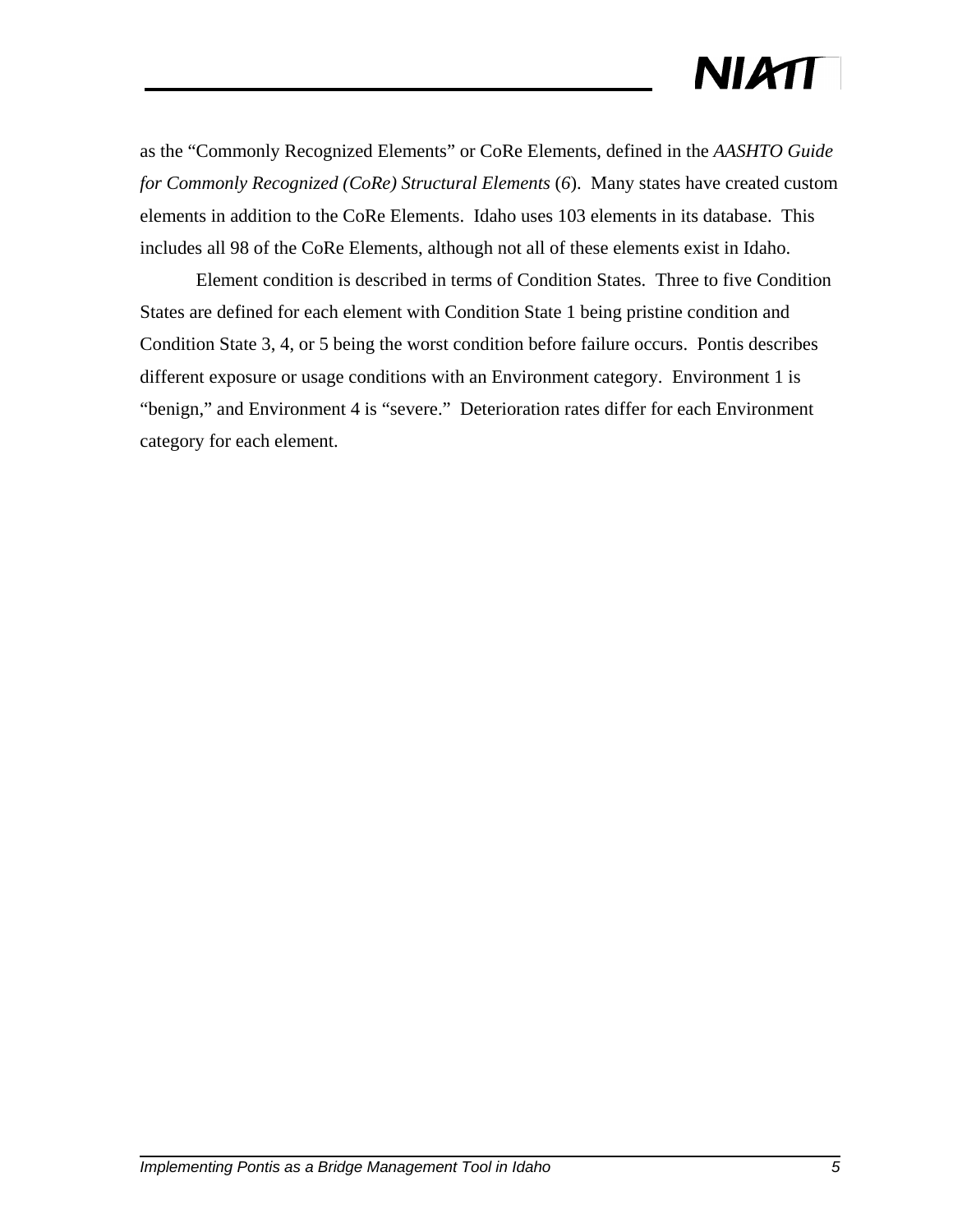### **CHAPTER 2: PERFORMANCE MEASURES**

A significant part of making bridge management decisions is the criteria, or performance measures, on which the decisions will be based. Many performance measures are available in Pontis, some of which are not commonly used elsewhere. This chapter will discuss the performance measures available in Pontis. The Sufficiency Rating, which is a common performance measure in widespread use, and the Bridge Health Index, which is a performance measure developed for use in Pontis, will be compared.

As a management tool, a performance measure may be expected to serve many purposes. At the simplest level, it should indicate the condition of a bridge or its elements. The performance measure should be able to show changes in bridge condition over time as well. It must be able to reflect a wide variety of bridges in sufficient detail to be useful while still being simple enough to be used on a large number of bridges. It may be used to determine if current levels of funding are adequate, or to determine if current management strategies and practices are producing the desired results. A performance measure could also be used to prioritize funding among competing states or bridges. Performance measures can also be used to explain bridge condition and maintenance needs to legislators and to the public in such a way that they can make policy and budget decisions without having to understand all of the details of the actual bridge condition (*7*, *8*).

Although most performance measures are a single number, some performance measures consist of multiple parameters. The National Bridge Inventory (NBI) condition ratings are an example of this type of performance measure, with separate values for deck, superstructure, substructure, and culvert ratings. In the U.S. the most common performance measure is the Sufficiency Rating. The California Department of Transportation (Caltrans) has developed a Bridge Health Index (BHI) based on the element-level inspection data. Other agencies have predefined Level-of-Service criteria (*9*), or have developed a proprietary indexing system to reflect bridge performance (*7*, *9*). Recently, there has been an attempt to use reliability theory to develop a performance measure for bridge management based on the reliability index, β. As reliability theory becomes more widely used with the increased use of Load and Resistance Factor Design (LRFD) methods, this may become a more common bridge performance measure (*10*).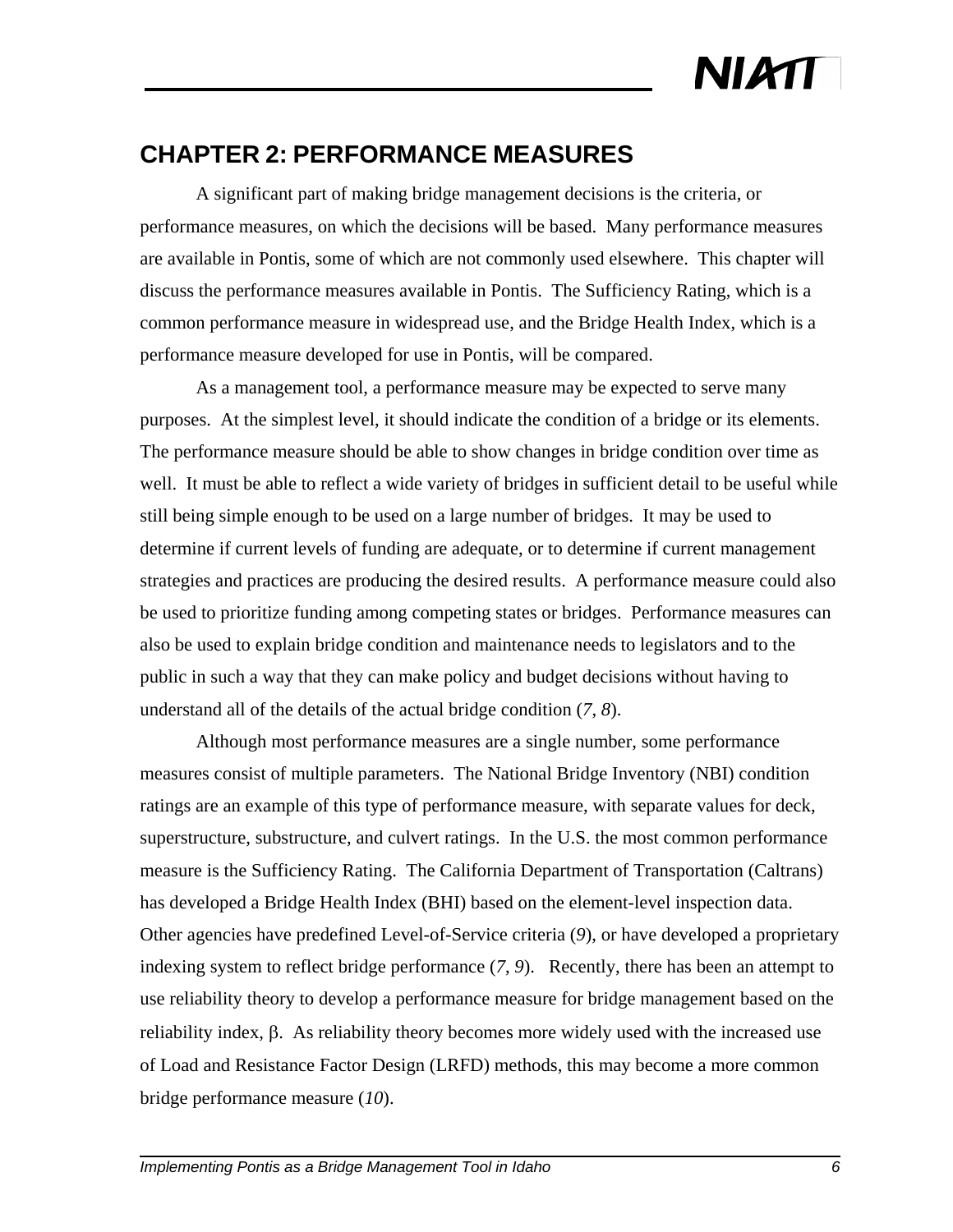Pontis records, calculates, and reports several different performance measures. The Bridge Health Index, Sufficiency Rating, and NBI ratings are the principal performance measures and are general indicators of bridge condition. Other more specialized performance measures include the deck and underclearance geometry ratings, status as Structurally Deficient/Functionally Obsolete, and eligibility status for the Highway Bridge Replacement and Rehabilitation (HBRR) Program.

The U.S. federal government uses the Sufficiency Rating for many of its bridge management tasks, including allocating funds for the HBRR Program. The Sufficiency Rating is a score from 0 (worst) to 100 (best) based on all of the NBI parameters. The calculation is based on structural adequacy and safety (55%), serviceability and functional obsolescence (30%), and essentiality for public use (15%), with special reductions for detour length and traffic safety features (*11*).

As an alternative means of measuring performance, Caltrans developed the Bridge Health Index (BHI). The BHI is meant to reflect the remaining asset value of a bridge. Like the Sufficiency Rating, the BHI gives a score between 0 (no remaining value) and 100 (new – full value) for each bridge or group of bridges. Instead of using the NBI data, the BHI uses element-level inspection data based on the *CoRe - AASHTO Guide for Commonly Recognized Structural Elements* (*6*). The Inspection Module of Pontis is also built around element-level inspection data. This method of collecting inspection data is more detailed than the NBI method. As a result, it addresses the problems of capturing both the severity and the extent of problems. For example, instead of a single rating for 'superstructure,' as in the NBI rating method, there are separate ratings for girders, floor beams, pins, bearings, and other superstructure elements. As part of the element-level inspection, typical of the Pontis inspection database, the total amount of each element is measured and the amount of each element in a particular condition state is recorded. In this manner, the total value of each element can be calculated, both in its current condition and as if the element were new. The ratio of these values for all of the elements in the bridge or bridge network is the BHI (*8*, *12*).

Two methods are available in Pontis to calculate the value of an element. The first method uses the element failure cost. This method was part of the original development of the Bridge Health Index. The second method uses a weighting factor multiplied by the most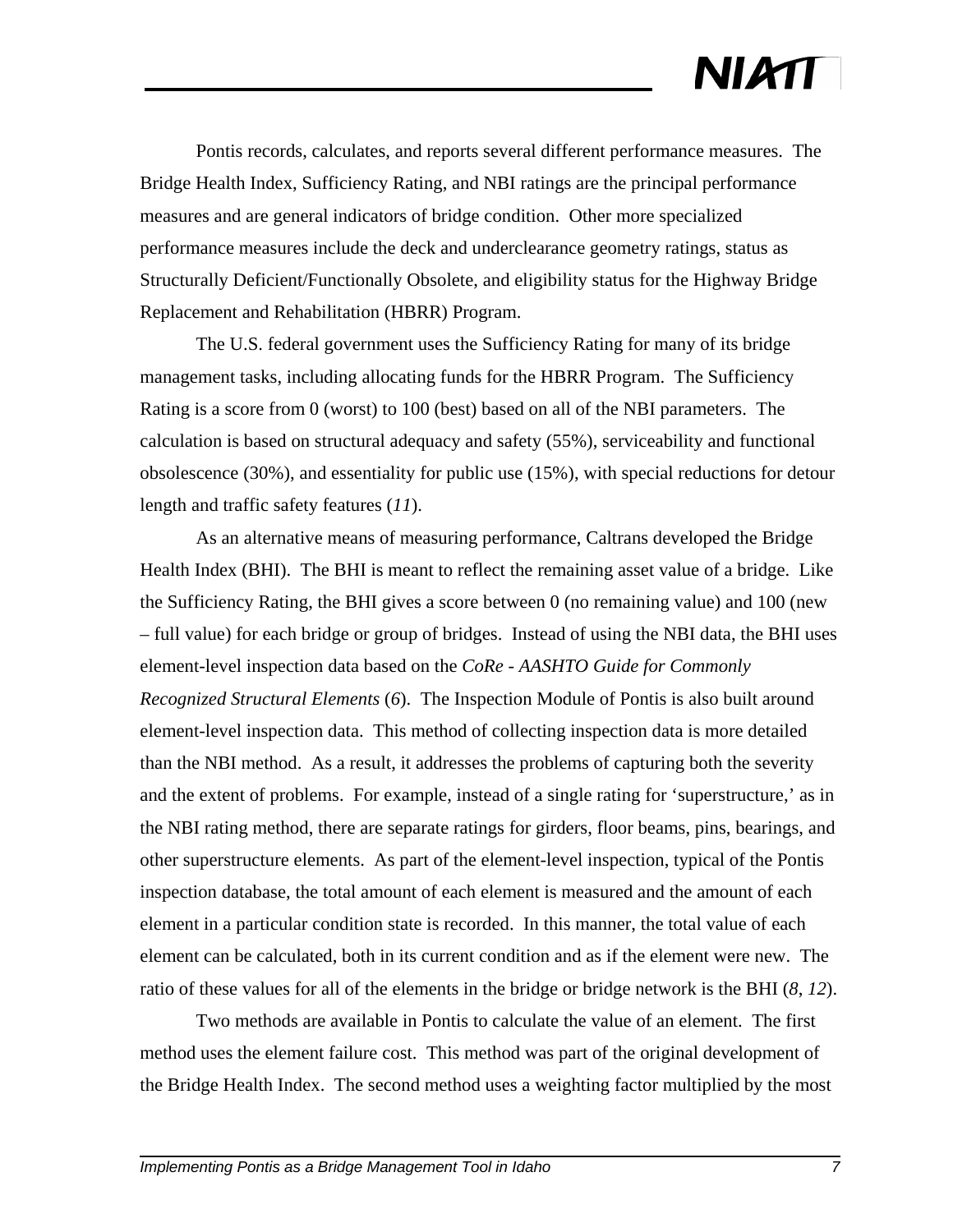expensive element unit cost. This method is the default in Pontis and was developed later. The *Pontis Technical Manual* (*13*) contains more details and an example calculation of the Bridge Health Index.

When comparing the Bridge Health Index and the Sufficiency Rating, each has certain advantages and disadvantages. Advantages of the BHI include flexibility and consistency. The BHI can be applied to each element, to a single bridge, to a group of elements (such as all decks in a given area), or to a group of bridges. However, it is calculated based on element failure costs or element repair costs – which are difficult to determine – and inspectors' subjective judgement of element condition. The principal advantage of the Sufficiency Rating method is its widespread usage. All bridge managers and many legislators or administrators are familiar with this method, and the Federal Highway Administration bases its funding decisions on this parameter. The Sufficiency Rating method has certain weaknesses. Since it is based on all of the NBI data, it combines both functional and condition information; therefore, it is not strictly an indicator of bridge condition. The Sufficiency Rating considers all bridges to have the same location, use, and importance. Only bridges on STRAHNET (Strategic Highway Corridor Network) highways, which are considered critical for national defense purposes, are given a different importance factor. Since the Sufficiency Rating is based on the NBI data, it is prone to subjectivity problems because it is based more on inspectors' judgement and less on measured parameters.

The NBI data are also used to define two categories of deficient bridges. These categories are Structurally Deficient and Functionally Obsolete. To be considered Structurally Deficient, a bridge must have an NBI condition rating of 4 or less for the deck, superstructure, or substructure, a structural evaluation appraisal of 2 or less, or a waterway evaluation appraisal of 2 or less. To be considered Functionally Obsolete, a bridge must have a deck geometry evaluation appraisal of 3 or less, an underclearance appraisal rating of 3 or less, a structural evaluation appraisal of 3, or a waterway appraisal rating of 3 (*14*). The Structurally Deficient category generally reflects the strength or safety of the bridge, while the Functionally Obsolete category reflects the serviceability of the bridge.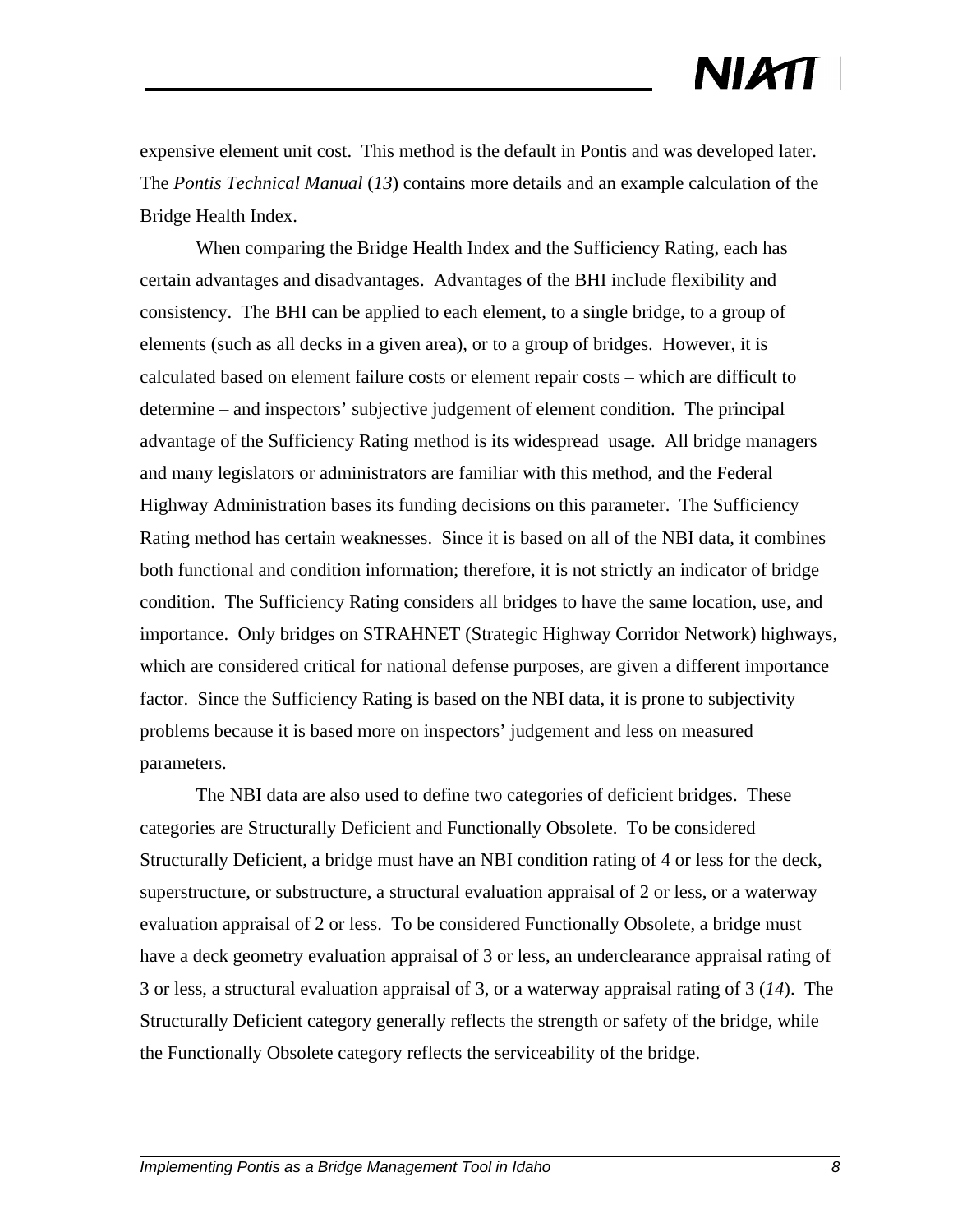### **CHAPTER 3: USER INPUT**

The well-known saying "garbage in, garbage out" applies to Pontis. In order to get dependable forecasts or recommendations, the input data must be dependable. Pontis requires a large amount of input data in order to conduct its simulations. This chapter describes the input required to use Pontis as a decision support tool. The element unit costs and failure costs resulting from this project are described in detail, and the other input data items are discussed briefly. These input data are used in the Pontis Preservation Model, which utilizes deterioration data, cost data, and an optimization scheme for maintenance actions to set up scenario simulations and to organize projects. As a part of the process of implementing Pontis, these input data need to be verified and adapted to the policies and practices of ITD.

#### **Deterioration Data**

Pontis uses a probabilistic approach to predict the deterioration of bridges and their elements. These predictions are based on transition probabilities stored in its Deterioration Model. A transition probability is required for each element, in each environment, for each condition state, and for each feasible action. It reflects the likelihood of that element going from its current condition state to another in one year. Pontis has default values for all transition probabilities, but verifying and improving these values is a formidable task. Very little has been published about the development of transition probabilities for Pontis. Many articles have been written about the other major data inputs for Pontis, so the lack of research in this area is conspicuous. Two sources are available to develop transition probabilities for each element. These are an expert elicitation process and the inspection database. This section will describe how each of these sources is used to generate transition probabilities for the Preservation Model.

The expert elicitation process can be used to generate transition probabilities when an agency first implements Pontis. People with expert knowledge or experience in the deterioration of bridge elements predict transition probabilities for the various combinations of elements, environments, condition states, and feasible actions. These results are entered directly into the Pontis Preservation Model. Some states have constructed questionnaires to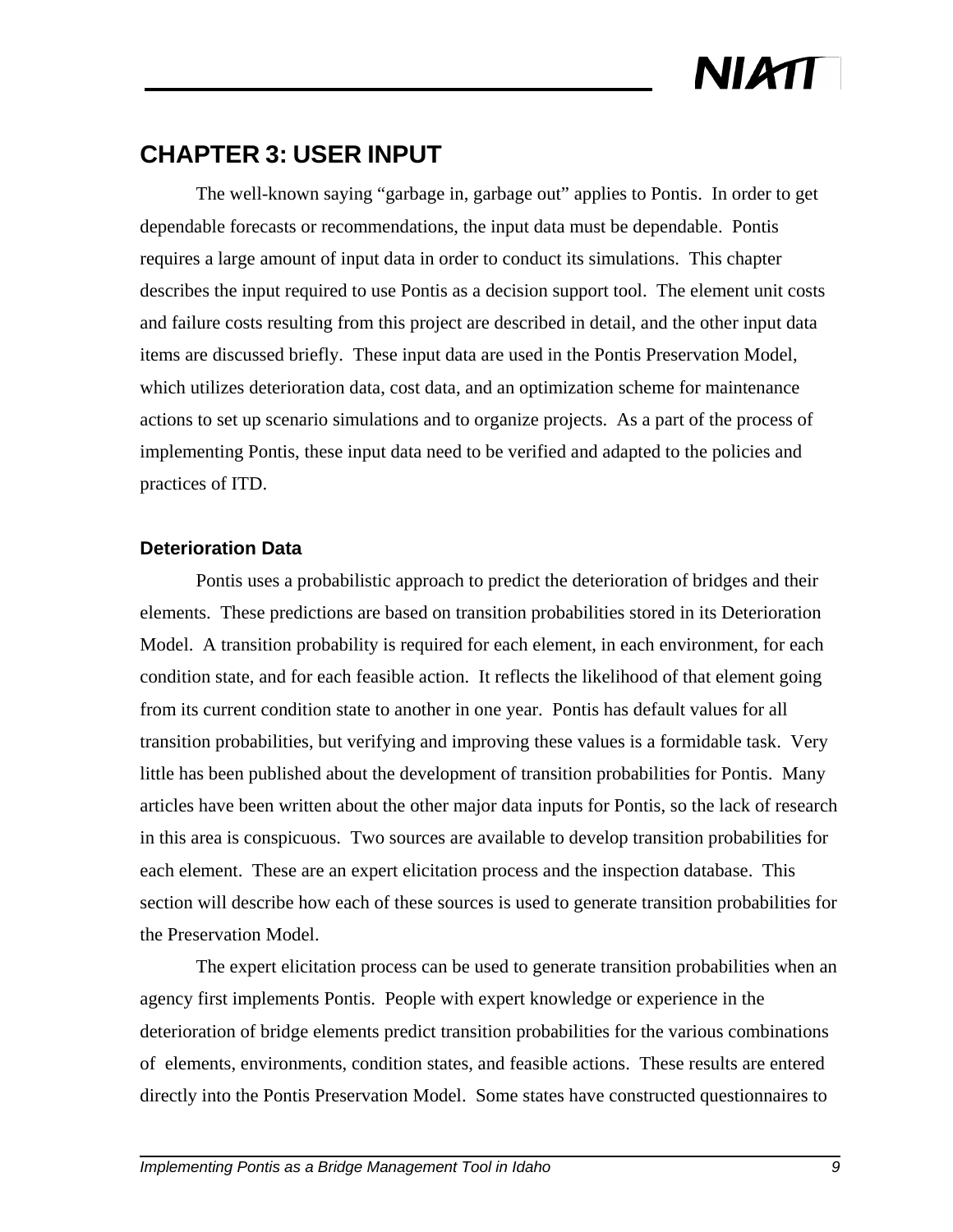

elicit deterioration information from their experts, while other states ask their experts to recommend transition probabilities directly (*15*, Richard Groff, Oregon Department of Transportation, unpublished data). Figure 3 shows the Pontis screen for an expert elicitation of transition probabilities.

| File View Tools Window Help<br><b>P4</b> Expert Transition Probability Model Elicitation<br>User: |                    |                         |         |                                      |                                                      |               |                          |                                                                                                              |        |                         |              | HXXIII QQD JJX |  |         |
|---------------------------------------------------------------------------------------------------|--------------------|-------------------------|---------|--------------------------------------|------------------------------------------------------|---------------|--------------------------|--------------------------------------------------------------------------------------------------------------|--------|-------------------------|--------------|----------------|--|---------|
|                                                                                                   |                    |                         |         |                                      |                                                      |               |                          |                                                                                                              |        |                         |              |                |  | $-12x$  |
|                                                                                                   |                    |                         |         |                                      |                                                      |               |                          |                                                                                                              |        |                         |              |                |  |         |
|                                                                                                   | Pontis             |                         |         | $\blacksquare$                       |                                                      |               |                          |                                                                                                              |        |                         |              |                |  | Reports |
| Element:                                                                                          |                    | 12 Concrete Deck - Bare |         |                                      |                                                      |               | $\overline{\phantom{0}}$ |                                                                                                              |        |                         |              |                |  | $S$ ave |
| <b>Environment:</b><br>Material:                                                                  | 1 Ben.<br>Decks    |                         |         | $\overline{\phantom{0}}$             |                                                      |               |                          |                                                                                                              |        |                         |              |                |  |         |
| Category:                                                                                         | Decks/Slabs        |                         |         |                                      |                                                      |               |                          |                                                                                                              |        |                         |              |                |  |         |
| Type:                                                                                             | Decks/Slab         |                         |         |                                      |                                                      |               |                          |                                                                                                              |        |                         |              |                |  |         |
| Weight:                                                                                           |                    |                         |         | 0 bridges Effective Date: 05/16/2003 |                                                      |               |                          |                                                                                                              |        |                         |              |                |  |         |
| <b>User</b>                                                                                       | <b>Element</b>     | Matl                    | $Emv$ # | <b>State</b>                         | #                                                    | <b>Action</b> | Med Yrs P. St.1          |                                                                                                              |        | P. St.2 P. St.3 P. St.4 |              | <b>P.St.5</b>  |  |         |
| Pontis                                                                                            | Bare ConcretiDecks |                         |         | Ben. 1 No damage                     |                                                      | $0$ DN        | 13.5                     | 100.00                                                                                                       | 0      |                         |              |                |  |         |
|                                                                                                   |                    |                         |         |                                      |                                                      | 1 Protect     |                          | 100.00                                                                                                       | ΩI     | -ol                     | 0            |                |  |         |
|                                                                                                   |                    | 2 Distress <= $2\%$     |         | $0$ DN                               | 13.5                                                 |               | 100.00                   | <sub>0</sub>                                                                                                 |        |                         |              |                |  |         |
|                                                                                                   |                    |                         |         |                                      |                                                      | 1 Repair      |                          | 아                                                                                                            | 100.00 | 0                       | 0            |                |  |         |
|                                                                                                   |                    |                         |         |                                      |                                                      | 2 Protect     |                          | 0                                                                                                            | 100.00 | 0                       | 0            |                |  |         |
|                                                                                                   |                    |                         |         |                                      |                                                      |               |                          |                                                                                                              |        |                         |              |                |  |         |
|                                                                                                   |                    |                         |         |                                      | 3 2 to 10 % distress 0 DN<br>1 Repair<br>2 Repr&Prot |               |                          |                                                                                                              |        |                         |              |                |  |         |
|                                                                                                   |                    |                         |         | 4 10 to 25% distress 0 DN            |                                                      |               |                          | 100.00<br>13.5<br> 0 <br>100.00<br>0l<br> 0 <br><sub>0</sub><br>100.00<br> 0 <br>O.<br> 0 <br>13.5<br>100.00 |        |                         |              |                |  |         |
|                                                                                                   |                    |                         |         |                                      |                                                      | 1 Repair      |                          | <sub>0</sub>                                                                                                 | οl     | 0l                      | 100.00       |                |  |         |
|                                                                                                   |                    |                         |         |                                      |                                                      | 2 Repr&Prot   |                          | o                                                                                                            | 0l     | 0l                      | 100.00       |                |  |         |
|                                                                                                   |                    |                         |         | 5 Distress over 25% 0 DN             |                                                      |               | 13.5                     |                                                                                                              |        |                         |              | 100.00         |  |         |
|                                                                                                   |                    |                         |         |                                      |                                                      | 1 Repair&Pro  |                          | o                                                                                                            | nı     | 0                       | <sup>0</sup> | 100.00         |  |         |
|                                                                                                   |                    |                         |         |                                      |                                                      | 2 Replace     |                          | $\overline{0}$                                                                                               | ۵l     | o                       | 0I           | 100.00         |  |         |

**Figure 3 - Expert Elicitation Screen for Transition Probabilities in Pontis**

The second major source of information about bridge deterioration is the inspection data that has been entered into Pontis after each bridge inspection. Idaho has been conducting element-level inspections since 1996 and has used Pontis to record inspection data since January 2000. These data provide the starting point for any assessment of the current bridge inventory, as well as for any simulations to predict future bridge condition. Over time, the changes in element condition reported in the inspection data can be used to update the transition probabilities through a regression analysis. This updating procedure is discussed further in Chapter 4.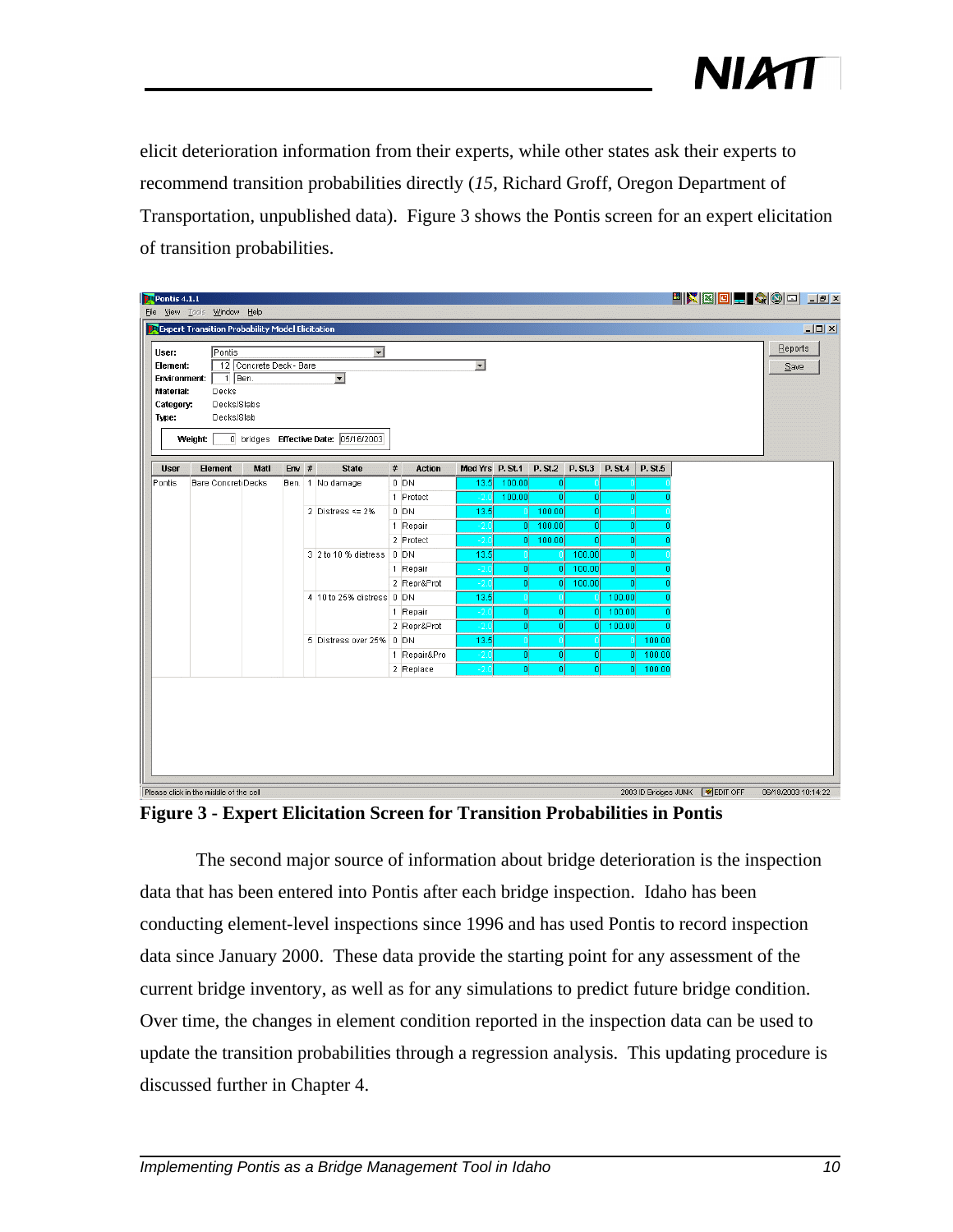Both historical data and expert elicitation can be combined to determine transition probabilities. Each type of data is given a weighting factor to determine how much influence it will have on the transition probability, or either type of data may be used alone for the calculation.

Researchers at the University of Wisconsin-Madison included a limited sensitivity analysis to determine the effects of transition probability on failure costs. Their analysis looked at the change in failure costs with a small (1%) increase or decrease in the transition probabilities for 24 elements. They selected elements which would have the greatest influence on failure costs based on the number of bridges that had the particular element, the total quantity of the element throughout the network, and the highest average expected maintenance cost for the element. The analysis showed that changing the transition probabilities produced changes in the failure costs of up to 12.5%. However, changing the transition probability did not affect the overall maintenance recommendations suggested by Pontis at a significant level (*16*).

Before investing a large amount of time and effort in improvements to the transition probabilities, it may be useful to examine how sensitive Pontis is to changes in transition probability and how accurately the expert elicitation process can determine these probabilities. This project used the default transition probabilities for all scenario simulations.

#### **Cost Data**

Cost data from several different sources are used to create the Cost Model within Pontis. The Cost Model considers the impact of bridge condition and repair projects on both the Agency and the roadway users. Agency costs include element unit costs, which are the costs to do Maintenance, Repair, and Rehabilitation (MR&R) actions, and the costs associated with functional improvements. Functional improvements are actions such as strengthening, raising, widening, or performing a seismic retrofit. User costs include the costs associated with travel time, accidents, and bridge capacity for heavy trucks. This section will describe the methods used to account for these costs and the methods of collecting the data.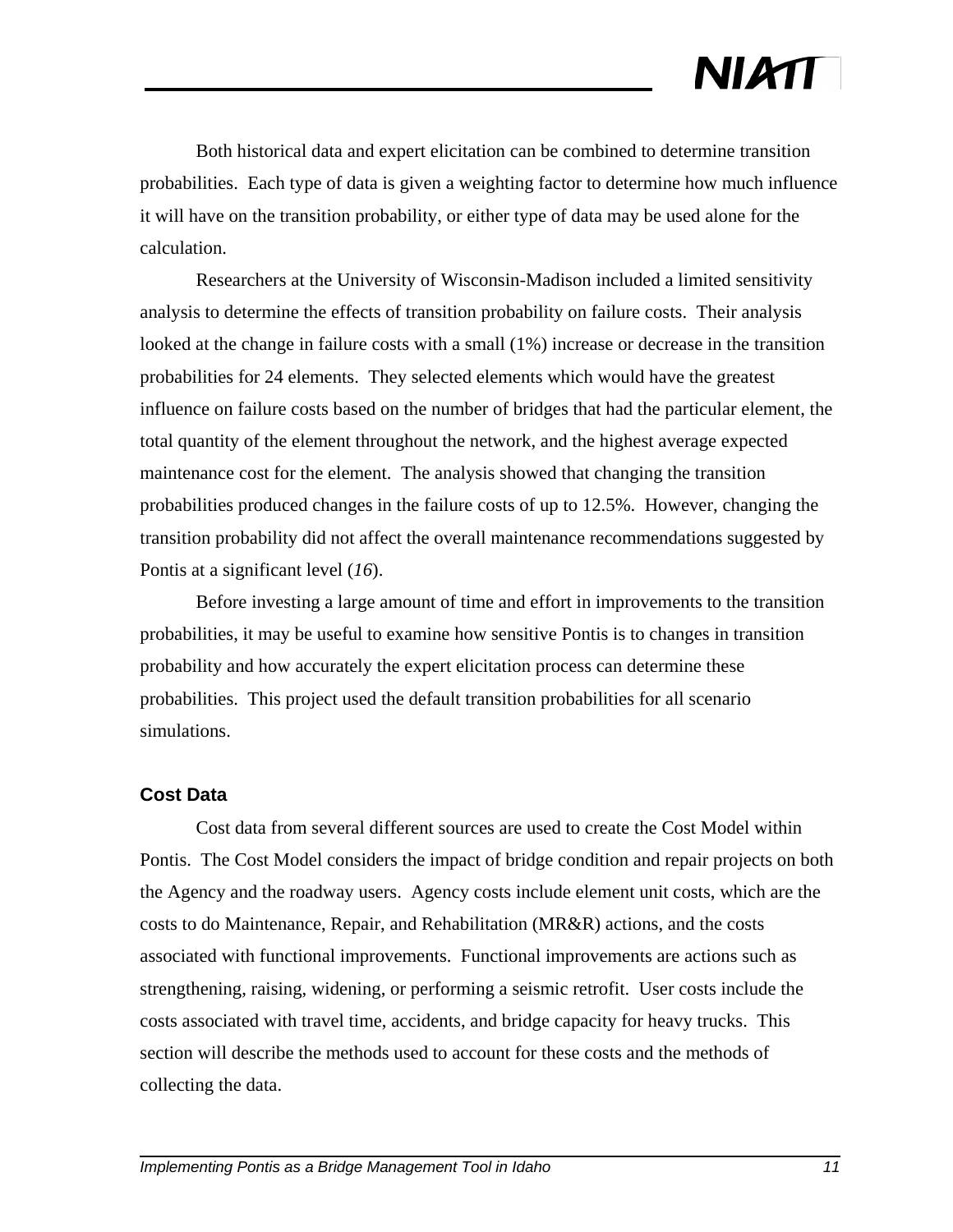#### *Element Unit Costs*

Element unit costs are the easiest costs to understand in the Pontis Cost Model. They represent the cost of repairing an element in a given condition state. In Pontis, the MR&R needs and actions are accounted for separately from the functional improvement needs and actions. Element unit costs consider only MR&R needs and actions. As with the transition probabilities, the element unit costs are gathered from expert elicitations or from historical repair costs. A cost may be developed for each possible combination of element, environment, and feasible action. Often these costs do not vary according to environment. The expert elicitation process for element unit costs may be somewhat different from that for deterioration data because many agencies have more complete historical cost data from which experts can determine unit costs for Pontis. The process for updating element costs from historical data is not included as a feature of the current version of Pontis (version 4.0), but the *Pontis User's Manual* (*17*) indicates that this feature will be included in a future version. Figure 4 shows the Pontis screen for an expert elicitation of element unit costs and

| Pontis $4.1.1$<br>File                        |  | View Tools Window Help<br><b>PT</b> Expert Transition Probability Cost Elicitation |      |                          |                                                                            |                                     |                                                 |              |                | HXXOHQD HX                            | $-10x$              |
|-----------------------------------------------|--|------------------------------------------------------------------------------------|------|--------------------------|----------------------------------------------------------------------------|-------------------------------------|-------------------------------------------------|--------------|----------------|---------------------------------------|---------------------|
| User:                                         |  | Pontis                                                                             |      |                          | $\mathbf{r}$                                                               |                                     |                                                 |              |                |                                       | Reports             |
| Element:                                      |  | 12 Concrete Deck - Bare                                                            |      |                          |                                                                            |                                     | $\overline{\phantom{a}}$                        |              |                |                                       | $\mathsf{Copy}$     |
| <b>Environment:</b><br><b>Material: Decks</b> |  | 1 Ben.                                                                             |      |                          | $\vert \cdot \vert$<br>Category: Decks/Slabs                               |                                     | Type: Decks/Slab                                |              |                |                                       | Save                |
|                                               |  |                                                                                    |      |                          | Agency Cost of Element Failure (\$):<br>User Cost of Element Failure (\$): | 714.09<br>0.00                      | Units: sq.m.                                    |              |                |                                       |                     |
|                                               |  |                                                                                    |      | Weight:                  | Avg. Scale:<br>$50$ bridges                                                | $\overline{1}$ -1                   | Effective Date: 04/16/2003                      |              |                |                                       |                     |
| <b>User</b>                                   |  | <b>Element</b>                                                                     | Matl | Env $#$                  | <b>State</b>                                                               | #<br>Action                         | <b>Description</b>                              | <b>Units</b> | Unit Cost (\$) |                                       |                     |
|                                               |  |                                                                                    |      |                          | Pontis Bare Concrete Deck (Decks Ben.   1 No damage                        | 0 <sub>DN</sub>                     | Do Nothing                                      | sq.m.        |                |                                       |                     |
|                                               |  |                                                                                    |      |                          | 1 Protect                                                                  | Add a protective system             | sq.m.                                           | 137.09       |                |                                       |                     |
|                                               |  |                                                                                    |      | 2 Distress <= $2\%$ 0 DN |                                                                            | Do Nothing                          | sq.m.                                           |              |                |                                       |                     |
|                                               |  |                                                                                    |      |                          | 1 Repair                                                                   | Repair spalls and delaminationsq.m. |                                                 | 108.00       |                |                                       |                     |
|                                               |  |                                                                                    |      |                          |                                                                            | 2 Protect                           | Add a protective system                         | sq.m.        | 137.09         |                                       |                     |
|                                               |  |                                                                                    |      |                          | 3 2 to 10 % distre 0 DN                                                    |                                     | Do Nothing                                      | sq.m.        |                |                                       |                     |
|                                               |  |                                                                                    |      |                          |                                                                            | 1 Repair                            | Repair spalls and delaminationsq.m.             |              | 162.00         |                                       |                     |
|                                               |  |                                                                                    |      |                          |                                                                            |                                     | 2 Repr&Prot Repair spalls and delaminationsq.m. |              | 78.29          |                                       |                     |
|                                               |  |                                                                                    |      |                          | 4 10 to 25% distre 0 DN                                                    |                                     | Do Nothing                                      | sq.m.        |                |                                       |                     |
|                                               |  |                                                                                    |      |                          |                                                                            | 1 Repair                            | Repair spalls and delaminationsq.m.             |              | 216.00         |                                       |                     |
|                                               |  |                                                                                    |      |                          |                                                                            |                                     | 2 Repr&Prot Repair spalls and delaminationsq.m. |              | 86.69          |                                       |                     |
|                                               |  |                                                                                    |      |                          | 5 Distress over 25 0 DN                                                    |                                     | Do Nothing                                      | sq.m.        |                |                                       |                     |
|                                               |  |                                                                                    |      |                          |                                                                            |                                     | 1 Repair&ProRepair spalls and delaminationsq.m. |              | 95.09          |                                       |                     |
|                                               |  |                                                                                    |      |                          |                                                                            | 2 Replace                           | Replace deck                                    | sq.m.        | 238.03         |                                       |                     |
|                                               |  |                                                                                    |      |                          |                                                                            |                                     |                                                 |              |                |                                       |                     |
|                                               |  | Please click in the middle of the cell                                             |      |                          |                                                                            |                                     |                                                 |              |                | 2003 ID Bridges ID Costs Law EDIT OFF | 08/18/2003 10:20:34 |

**Figure 4 - Expert Elicitation Screen for Element Unit Costs in Pontis**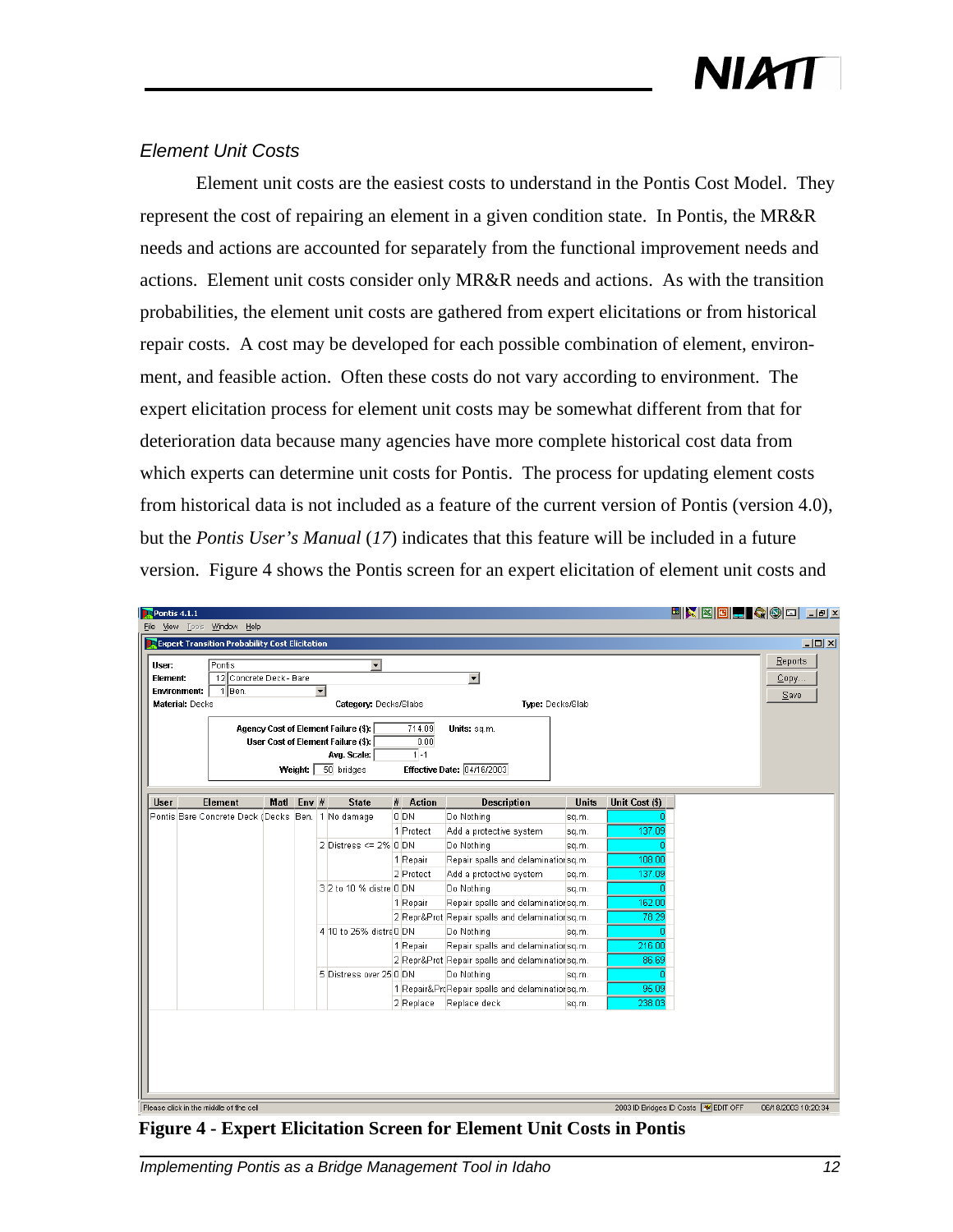failure costs.

A major portion of this project was to determine element unit costs for use in the Idaho database. Several methods were used for obtaining element unit costs. In some cases, the costs were provided by ITD based on data from previous maintenance projects or from expert opinions. A significant part of this procedure was to convert the cost information into the units of measurement that Pontis uses. For example, bid costs for asphalt overlays are often given as dollars per cubic meter of overlay, but Pontis calculates overlay costs on an area basis, so an overlay thickness must be assumed in order to convert costs from previous projects to Pontis units.

Costs for other elements were extrapolated from the costs provided by ITD. For example, the costs for Element 152, Painted Steel Floor Beam, were extrapolated from the costs for Element 107, Painted Steel Open Girder/Beam, which were obtained from ITD experts. It was assumed that the major factors in the element unit costs of steel elements were cleaning and painting, so surface area was used as the basis of the extrapolation for these elements. Railing elements were assumed to be replaced with concrete because of the code requirements for bridge railings. For a few elements, the default unit costs were used for the Idaho database because there were few or no bridges which had those elements or because an improved estimate was not available. The complete list of element unit costs and a description of the process used to obtain each one is found in Appendix 1. The calculations for unit conversions and extrapolations is found in Appendix 2. Chapter 4 contains a discussion of the impact that these derived element unit costs had on the scenario simulations.

A scale factor is available as a further refinement of element unit costs. The scale factor allows the program to accommodate differences in size between the same element on different bridges. As a part of the expert elicitation process for element unit costs, an average scale factor may be defined. In the inventory, each bridge with girder elements may be given a scale factor to reflect the difference in size between the average and the actual elements on the bridge. For example, the scale factor for girder elements reflects differences in depth. An average depth may be specified when element unit costs are specified in the expert elicitation process. In the inventory, each bridge with girder elements is given a scale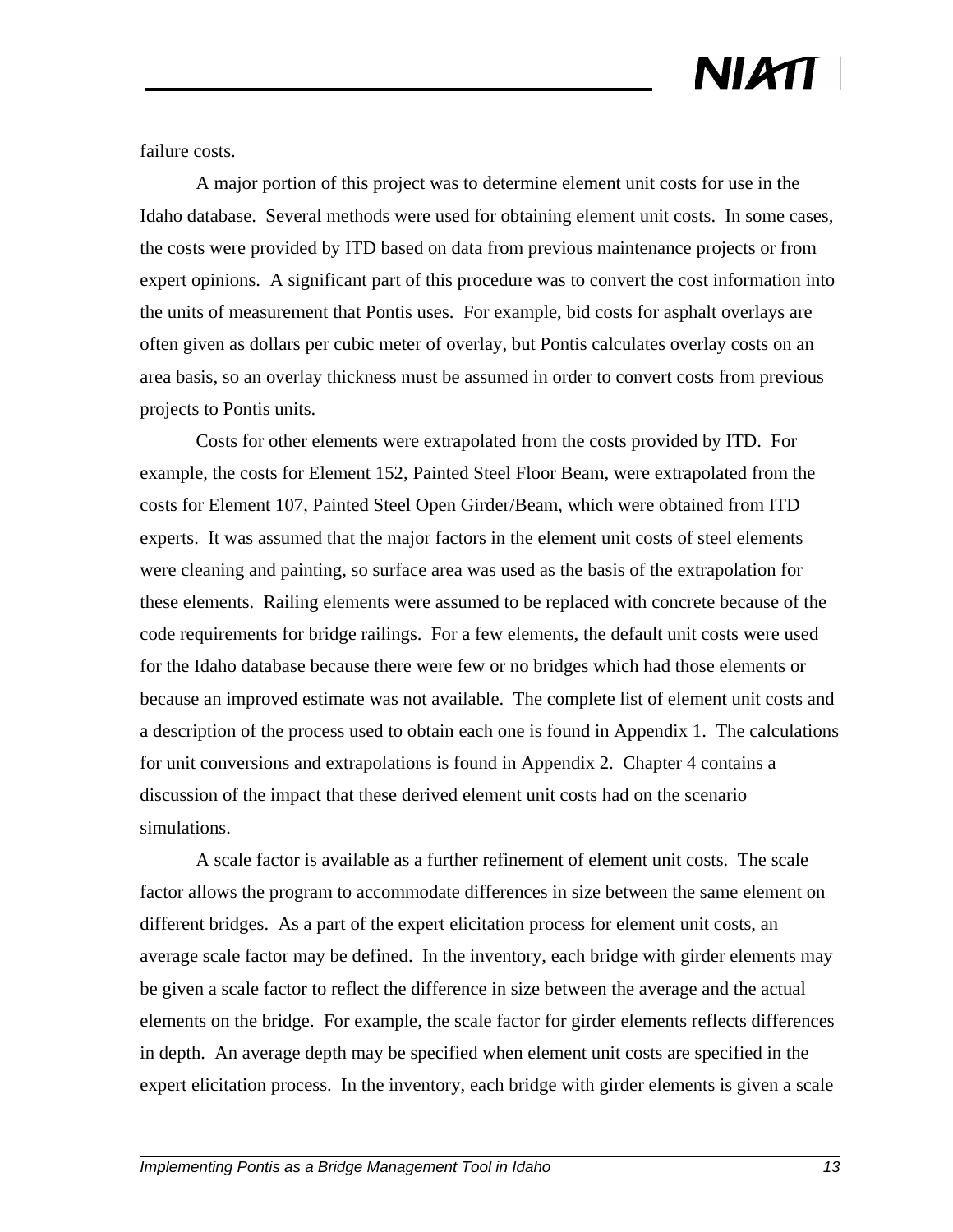factor to reflect the difference between the average girder depth and the depth of the actual girders on that bridge. The scale factor was not used in the element cost elicitations for this project because the geometric data, such as girder depth, were not available.

#### *Failure Costs*

Failure costs are not as intuitive as element unit costs. Each element has a failure cost assigned to it that represents the total penalty that the public would bear if an element failed, including all direct and indirect agency and user costs (*17*). Agency costs include the cost of replacement, damages resulting from the failure, and the other costs associated with construction work on the bridge. User costs include the cost of delays and detours associated with element failure. In Pontis' optimization procedure, the user costs and agency costs are simply added together, so they both have the same effect on the results. In practice, however, failure costs are usually specified as agency costs only because the data for the user costs are not readily obtainable. In addition, a study at the University of Wisconsin-Madison found that the maintenance policy recommended by Pontis is not affected by changes to the user cost portion of the failure cost (*16*). However, the user and agency failure costs affect the cost/benefit ratios of the projects, which determine the relative priority of each project. Lifecycle costs analyses based on this data would also be affected.

Failure costs are entered into Pontis through the expert elicitation process. Separate agency failure costs may be entered for each element in each environment. Pontis comes with default values for agency failure costs, but the default value for user failure cost is \$0. Failure costs are included in the expert elicitation process for element unit costs. Therefore, although failure costs were not a major focus of this project, it became necessary to develop a procedure to estimate them.

The failure cost is used in the Pontis optimization scheme to determine whether it would be less expensive to let an element deteriorate to the point of failure rather than perform maintenance at an earlier time. If the failure costs are set too low, then Pontis will always recommend "do nothing" in the worst condition state, which is equivalent to letting the element fail before any action is taken. However, it is not considered appropriate to set failure costs arbitrarily high because they may be used in calculating benefits of a possible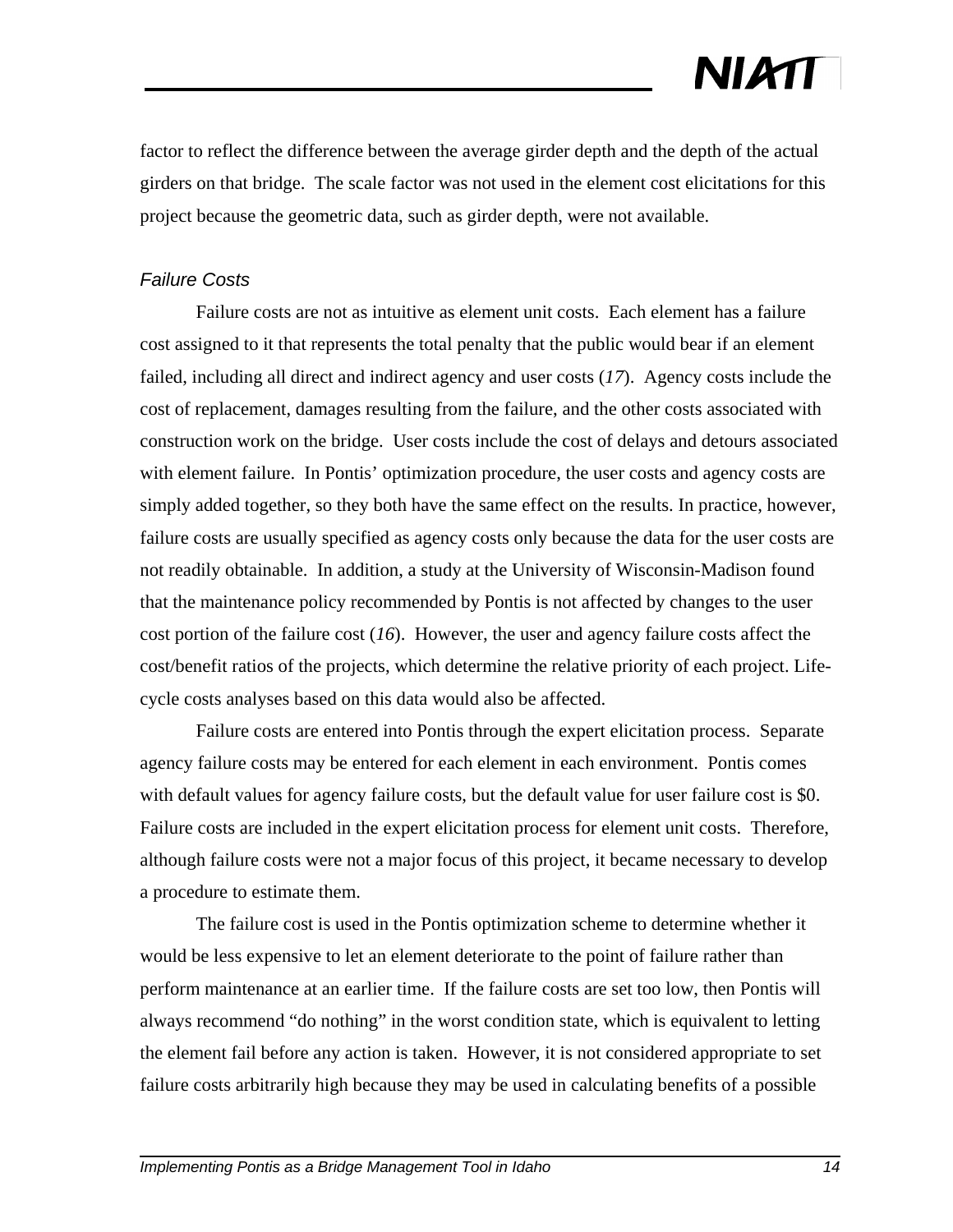action. Recommendations based on a limited budget are based on benefit-cost ratio, so if the benefits associated with delayed or avoided failure costs are not reasonable, the decisions may not be correct (*16*).

The Florida Department of Transportation (FDOT) commissioned a research project to develop minimum and maximum failure costs for its Pontis database. Their minimum element failure cost calculations were based on work by Gurenich (*18*). The minimum failure cost was calculated as the lowest possible cost that would still preclude Pontis from recommending that an element be allowed to deteriorate to the point of failure. It is important to note that this minimum failure cost is not based on the actual consequences of failure. A method for calculating the maximum element failure cost was developed by Thompson (*19*). The maximum failure cost for each element was divided into an agency failure cost and a user failure cost, each of which was estimated by making assumptions about the consequences of element failure to the agency and to users. The FDOT study states that these estimates are quite rough. The minimum and maximum failure costs are combined on a weighted average basis to produce the recommended agency and user failure costs for each element. A spreadsheet showing the calculation procedure is provided at the Pontis User's Group Meeting web site (*20*).

This spreadsheet was used to estimate minimum failure costs based on Idaho element unit costs. However, the procedure tended to under-predict the minimum failure cost, resulting in Pontis recommending "do nothing" in the worst condition state. The *Pontis User's Manual* offers the suggestion that the minimum failure costs should be three to ten times the repair costs for elements in the worst condition state (*17*), so a second attempt was to set the failure costs to three times the most expensive repair cost. This was satisfactory for about half of the elements, and the rest were adjusted by trial and error until none of the elements had "do nothing" as a recommended action in the worst condition state. Similar revisions were also made to the Oregon element failure costs for the same reason. The most recent version of Pontis incorporates a well-tested version of Gurenich's procedure for calculating minimum costs, which should circumvent these difficulties (*18*).

The process of estimating minimum failure costs highlighted some of the important issues of the Preservation Model. One of these was the interrelation between element unit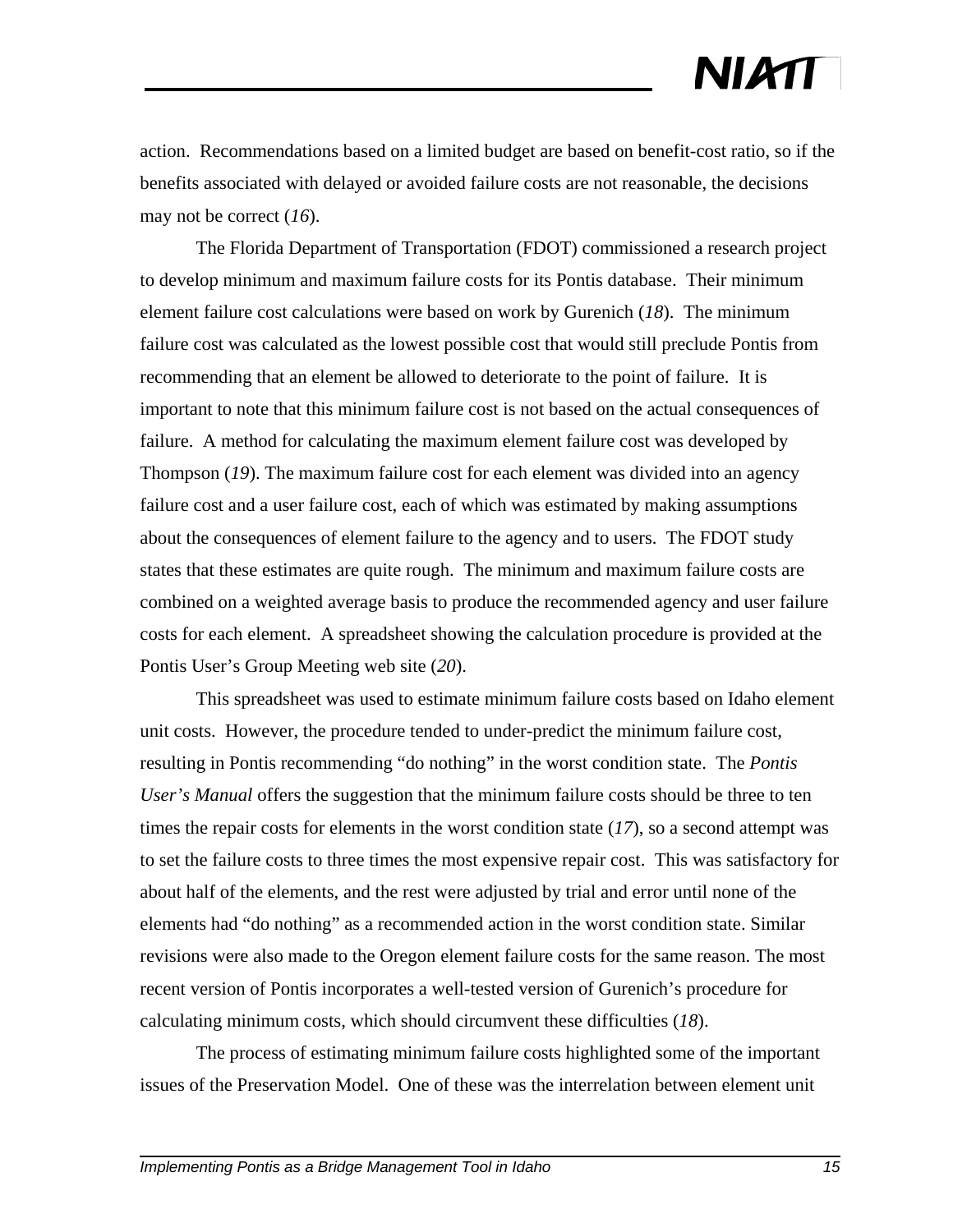costs, failure costs, and transition probabilities. The optimal action for any given element depends on all three types of data. When new transition probabilities or new element unit costs are generated, the Preservation Model's recommendations should be rechecked to make sure that "do nothing" is never a recommended action in the worst condition state for any element. Furthermore, since the minimum failure costs depend on transition probabilities, there may be a different minimum failure cost for each environment. If the "benign" environment is used to establish a minimum failure cost for each element, the same value of failure cost will produce the desired "do-something" recommendations for all of the other environment levels since the "benign" environment is the least likely to cause the element to fail.

The element unit costs and failure costs may be adjusted within the Preservation Module to account for inflation or to conduct a sensitivity analysis. Inflation adjustments are based on the Construction Cost Index, while adjustments for sensitivity analysis are specified by the "Adjust Costs" feature. These adjustments were not considered for this project.

#### *Functional Improvement Costs*

The costs associated with functional improvements are accounted for separately from the costs associated with MR&R actions, and are stored in the Cost Matrix in Pontis. The functional improvement costs can be specified according to ownership and National Highway System (NHS) status, and further broken down by administrative district and functional classification (Rural Interstate, Urban Collector, etc.). For each combination of categories, two types of costs are specified. The first type of cost is the unit costs for replacing, widening, raising, and strengthening the structure. These unit costs are specified per square meter of structure, except the unit cost for widening, which is specified based on the *new* square meters added to the structure. The second type of cost is the user costs associated with these improvement actions. User costs are associated with accidents and with detours on the basis of travel time and detour length. These costs are used to calculate the benefits attributed to improvement projects. Figure 5 shows a portion of the Cost Matrix in Pontis.

This data is difficult to collect. Agencies may be able to estimate the Agency Cost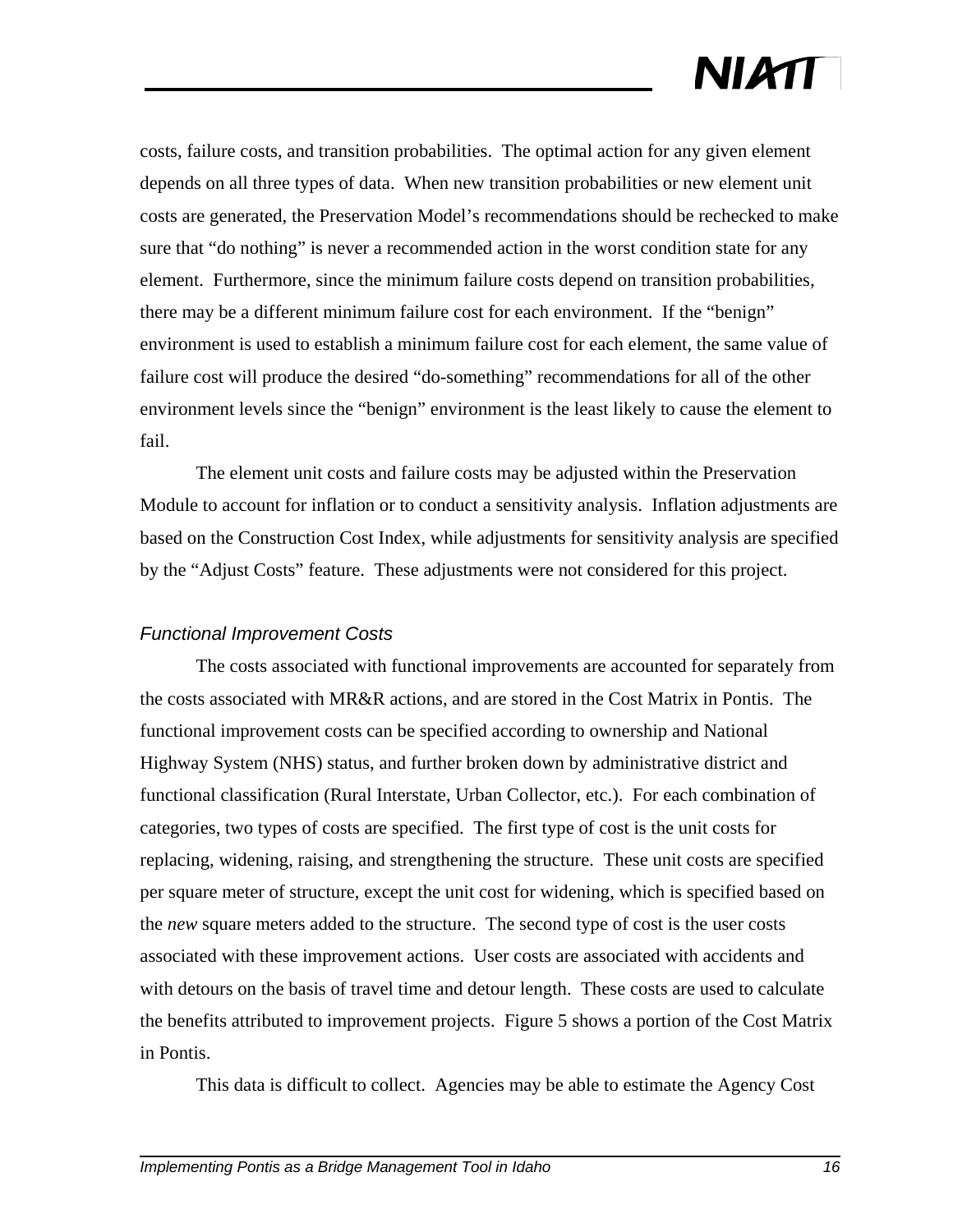portion of the Functional Improvement Cost from past contract prices, but the units of measurement are rather imprecise. The User Cost portion is even more difficult to specify accurately because of the subjective and varied nature of the costs of delays, detours, and accidents. To offset this uncertainty, multiple cost matrices can be defined and assigned to different scenarios to conduct a sensitivity analysis.

| 3 - Not State Owned/On NHS | 4 - Not State Owned/Off NHS    |            |                                | $Q$ opy | Save                         |                   | Model Info   Reports    |                     |        |                          |
|----------------------------|--------------------------------|------------|--------------------------------|---------|------------------------------|-------------------|-------------------------|---------------------|--------|--------------------------|
| 1 - State Owned/On NHS     | 2 - State Owned/Off NHS        |            |                                |         |                              |                   |                         |                     |        |                          |
| <b>Dimensions</b>          |                                | Unit costs |                                |         |                              | <b>User costs</b> |                         |                     |        |                          |
| <b>District</b>            | <b>Functional Class</b><br>(5) |            | Replace Widening<br>(variable) | Raise   | <b>Strengthen Detour per</b> | hг                | <b>Detour</b><br>per km | Avg per<br>accident | Weight |                          |
| District 1                 | 01 Rural Interstate            | 860.00     | 640.00                         | 320.00  | 320.00                       | 19.34             | 0.25                    | 37600               | 50.00  |                          |
|                            | 02 Rural Other Prin            | 860.00     | 640.00                         | 320.00  | 320.00                       | 19.34             | 0.25                    | 37600               | 50.00  |                          |
|                            | 06 Rural Minor Arte            | 860.00     | 640.00                         | 320.00  | 320.00                       | 19.34             | 0.25                    | 37600               | 50.00  |                          |
|                            | 07 Rural Mir Collec            | 860.00     | 640.00                         | 320.00  | 320.00                       | 19.34             | 0.25                    | 37600               | 50.00  |                          |
|                            | 08 Rural min Colle             | 860.00     | 640.00                         | 320.00  | 320.00                       | 19.34             | 0.25                    | 37600               | 50.00  |                          |
|                            | 09 Rural Local                 | 860.00     | 640.00                         | 320.00  | 320.00                       | 19.34             | 0.25                    | 37600               | 50.00  |                          |
|                            | 11 Urban Interstate            | 860.00     | 640.00                         | 320.00  | 320.00                       | 19.34             | 0.25                    | 12600               | 50.00  |                          |
|                            | 12 Urban Fwy/Expw              | 860.00     | 640.00                         | 320.00  | 320.00                       | 19.34             | 0.25                    | 12600               | 50.00  |                          |
|                            | 14 Urban Other Prii            | 860.00     | 640.00                         | 320.00  | 320.00                       | 19.34             | 0.25                    | 12600               | 50.00  |                          |
|                            | 16 Urban Minor Arts            | 860.00     | 640.00                         | 320.00  | 320.00                       | 19.34             | 0.25                    | 12600               | 50.00  |                          |
|                            | 17 Urban Collector             | 860.00     | 640.00                         | 320.00  | 320.00                       | 19.34             | 0.25                    | 12600               | 50.00  |                          |
|                            | 19 Urban Local                 | 860.00     | 640.00                         | 320.00  | 320.00                       | 19.34             | 0.25                    | 12600               | 50.00  |                          |
| District 2                 | 01 Rural Interstate            | 860.00     | 640.00                         | 320.00  | 320.00                       | 19.34             | 0.25                    | 37600               | 50.00  |                          |
|                            | 02 Rural Other Prin            | 860.00     | 640.00                         | 320.00  | 320.00                       | 19.34             | 0.25                    | 37600               | 50.00  |                          |
|                            | 06 Rural Minor Arte            | 860.00     | 640.00                         | 320.00  | 320.00                       | 19.34             | 0.25                    | 37600               | 50.00  |                          |
|                            | 07 Rural Mir Collec            | 860.00     | 640.00                         | 320.00  | 320.00                       | 19.34             | 0.25                    | 37600               | 50.00  |                          |
|                            | 08 Rural min Colle             | 860.00     | 640.00                         | 320.00  | 320.00                       | 19.34             | 0.25                    | 37600               | 50.00  |                          |
|                            | 09 Rural Local                 | 860.00     | 640.00                         | 320.00  | 320.00                       | 19.34             | 0.25                    | 37600               | 50.00  |                          |
|                            | 11 Urban Interstate            | 860.00     | 640.00                         | 320.00  | 320.00                       | 19.34             | 0.25                    | 12600               | 50.00  |                          |
|                            | 12 Urban Fwy/Expw              | 860.00     | 640.00                         | 320.00  | 320.00                       | 19.34             | 0.25                    | 12600               | 50.00  |                          |
|                            | 14 Urban Other Prii            | 860.00     | 640.00                         | 320.00  | 320.00                       | 19.34             | 0.25                    | 12600               | 50.00  |                          |
|                            | 16 Urban Minor Arte            | 860.00     | 640.00                         | 320.00  | 320.00                       | 19.34             | 0.25                    | 12600               | 50.00  |                          |
|                            | 17 Urban Collector             | 860.00     | 640.00                         | 320.00  | 320.00                       | 19.34             | 0.25                    | 12600               | 50.00  |                          |
|                            | 19 Urban Local                 | 860.00     | 640.00                         | 320.00  | 320.00                       | 19.34             | 0.25                    | 12600               | 50.00  |                          |
| District 3                 | 01 Rural Interstate            | 860.00     | 640.00                         | 320.00  | 320.00                       | 19.34             | 0.25                    | 37600               | 50.00  |                          |
|                            | 02 Rural Other Prin            | 860.00     | 640.00                         | 320.00  | 320.00                       | 19.34             | 0.25                    | 37600               | 50.00  | $\overline{\phantom{a}}$ |

**Figure 5 - Cost Matrix Screen for Functional Improvement Costs in Pontis**

This project used the default values for Functional Improvement Costs for most scenarios. However, including functional improvements can obscure the effects of the element costs if different sets of functional improvements are selected for the same budget level for the three sets of costs. Therefore scenarios comparing the effects of element costs were run both with and without functional improvements.

#### *Indirect Costs*

Indirect costs, also known as fixed costs, are distinguished from direct costs in Pontis. Direct costs, also known as variable costs, are those associated with specific actions taken on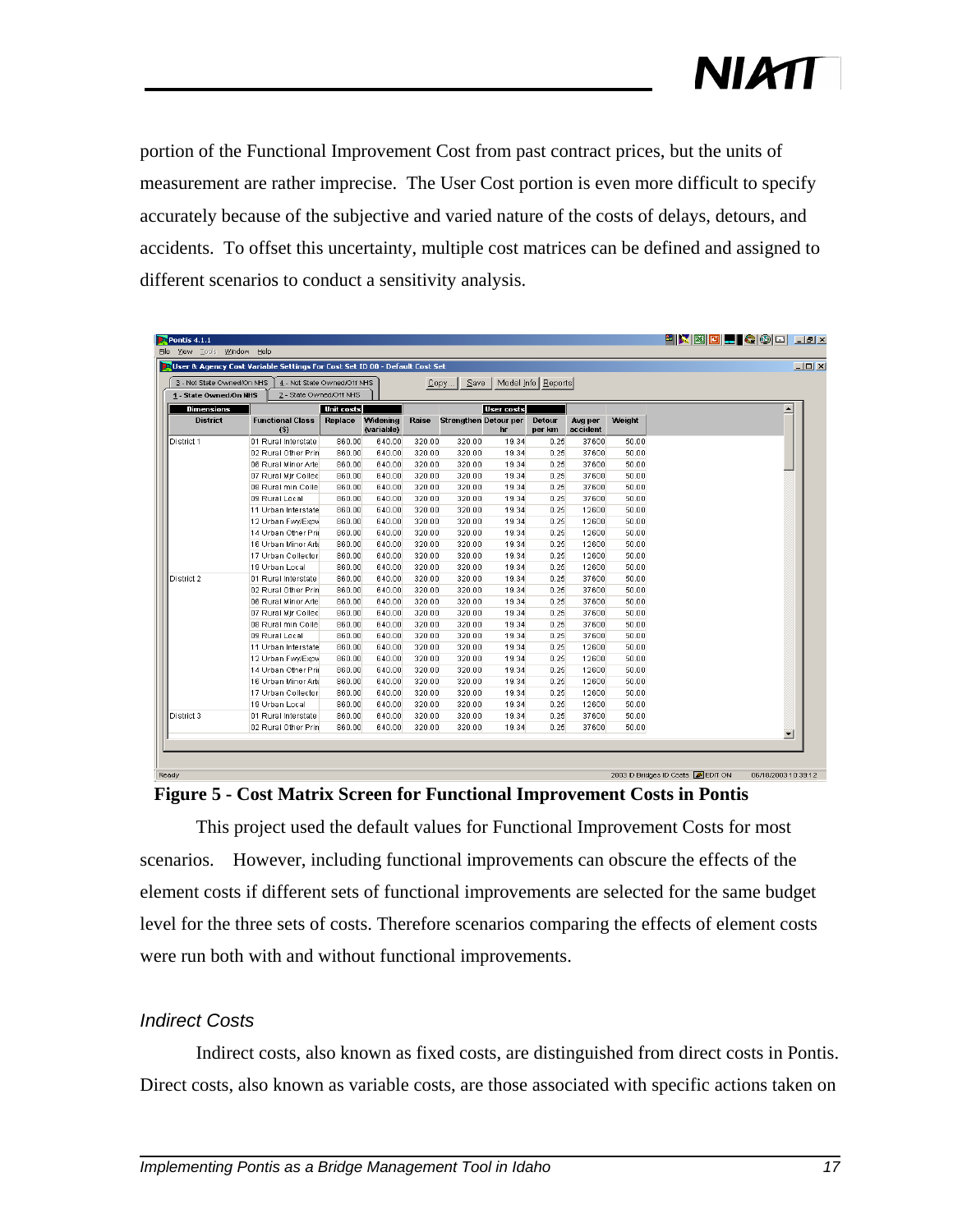specific elements of a bridge, while indirect costs are associated with a project as a whole. These indirect costs include mobilization, traffic control, administration, and engineering, and are specified as a lump sum on the project level in the Project Planning Module (*17*). This project did not examine the effect of indirect costs on Pontis project recommendations.

#### *Other Cost Parameters*

Two other parameters related to cost calculations are available in Pontis. These are the Construction Cost Index and the Discount Rate. These are used to account for inflation, as mentioned earlier, and for the time value of money.

The default values of the Construction Cost Index that come with Pontis are from the Federal Highways Administration as reported in the U.S. Department of Transportation publication *Highway Statistics* (*21*), and are given through 1998, using 1987 as a base year. A Florida Department of Transportation study found that the Construction Cost Index for their state was slightly lower than the national average, so these default values were changed (*22*). A similar change may be warranted for use in Idaho. Inflation is not automatically considered in Pontis calculations, but it can be specified by the user. This project did not consider the effects of inflation or the Construction Cost Index on costs or recommendations.

The Discount Rate is a present worth factor for one year. Mathematically, it is written as  $\alpha = 1/(1 + i)$  where *i* is the annual interest rate and is a decimal value between 0 and 1. This factor allows future costs or benefits to be adjusted to account for the time value of money. In Pontis, this value is defined as the variable DISCRATE on the Options tab of the Configuration Module. A Caltrans report stated that failure costs were sensitive to changes in the Discount Rate (*23*). This project did not investigate the effects of the Discount Rate on the scenario results from Pontis. The default value of 0.9525 was used, which corresponds to an annual interest rate of 4.99%.

#### **Scenario and Project Parameters**

Many other parameters must be specified in order to run a scenario to predict bridge network performance and to assemble work recommendations into actual projects. These parameters include policy and budget guidelines, rules to ensure Pontis recommends work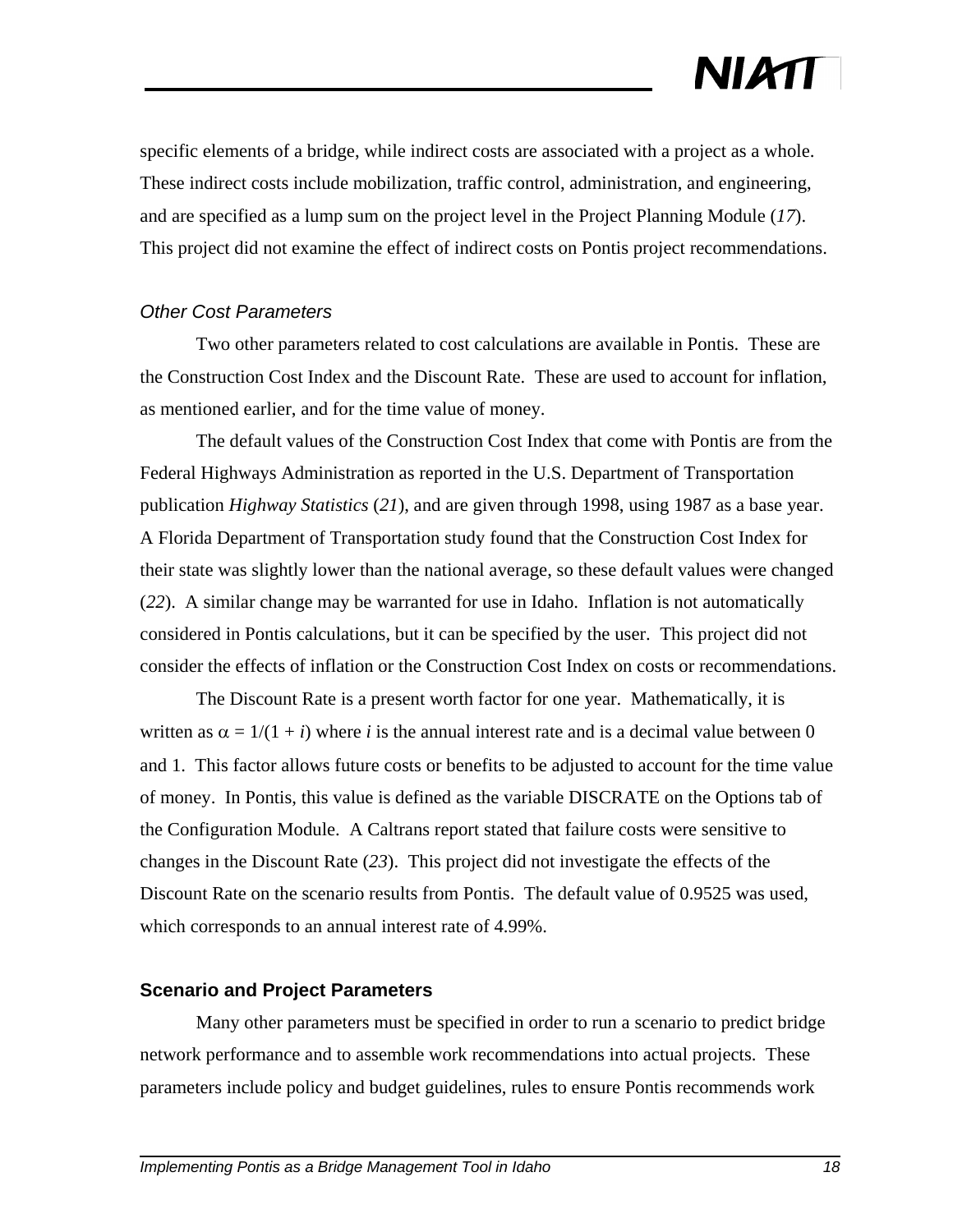that follows agency practices, and organizational parameters. This section will briefly discuss each of these groups of parameters.

#### *Policy Parameters*

Pontis allows the user to specify policy decisions in the Policy Matrix and the Improvement Matrix. Both of these are part of the Programming Module. Roadway policies that establish service and design standards are entered and stored in the Policy Matrix. The Policy Matrix is divided into the same categories of ownership, functional class, and NHS status as the Cost Matrix, but instead of being divided by administrative district, the policy matrix items are divided by Average Daily Traffic (ADT) class. Each combination of categories contains legal parameters and design parameters. The Improvement Matrix contains other modeling assumptions that are necessary for scenario simulations and is discussed below.

The legal parameters in the Policy Matrix are lane width, shoulder width, vertical clearance, operating rating, and inventory rating. A data field is also available for another agency-specific rating, although Idaho does not use a separate rating classification. Only the operating rating is used by Pontis to determine functional improvement needs. The other two load rating data items are for agency reference only. The roadway geometry parameters define level-of-service standards only and are used to determine when functional improvements are needed.

The design parameters are lane width, shoulder width, vertical clearance, and replacement swell factor. These parameters determine the extent of improvement that will be recommended when the level-of-service standards are not met. The replacement swell factor specifies the average increase in deck area for a replacement bridge (*17*).

The legal parameters in the Policy Matrix are usually easy to determine because they are specified by state or federal laws. The design parameters, however, may be varied according to state practices. As with the Cost Matrix, multiple Policy Matrices may be defined in order to run different scenarios to determine the effect of different design policies on the overall bridge network. This project used the default parameters in the Policy Matrix. Figure 6 shows a portion of the Policy Matrix in Pontis.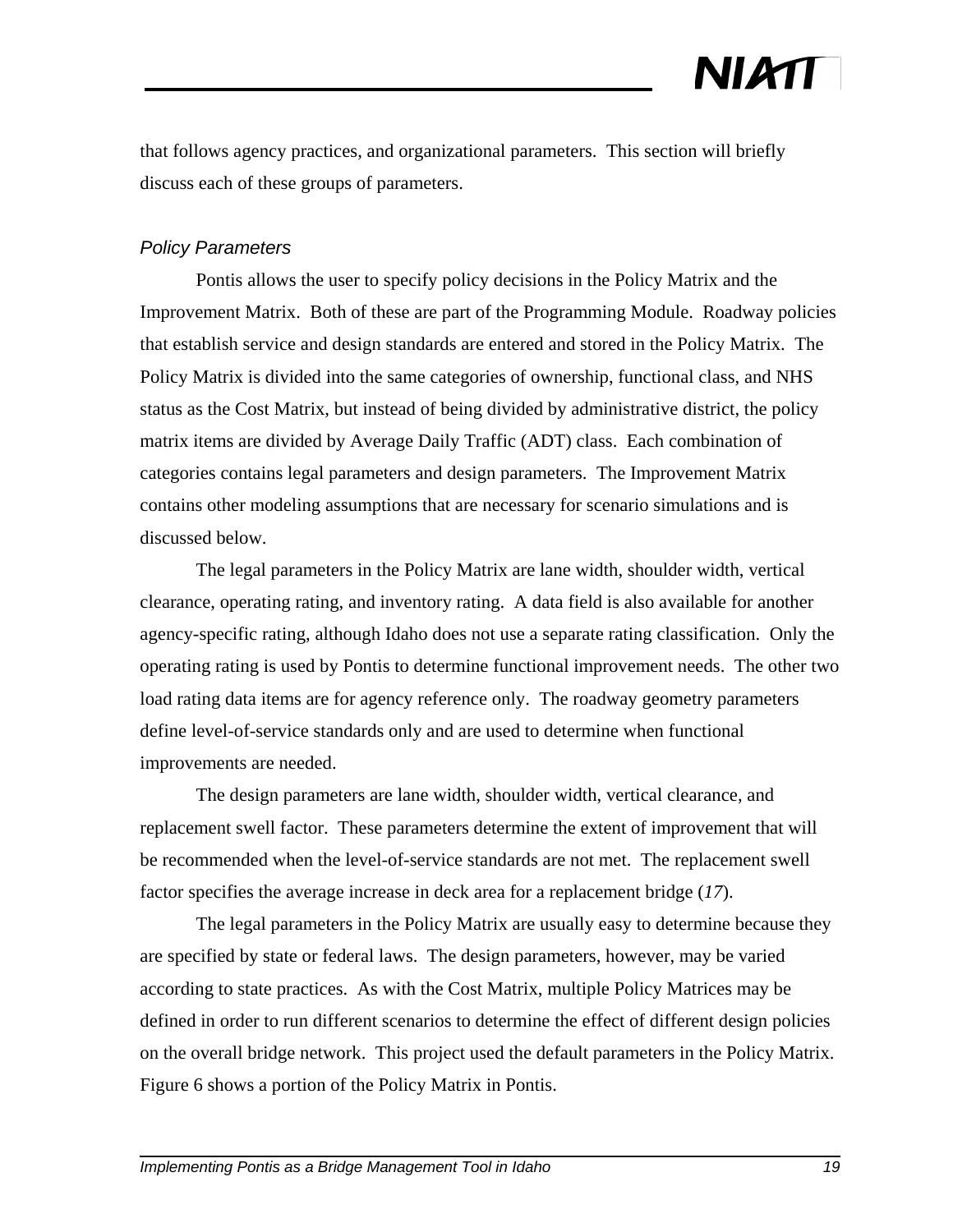| <u>hkrige Qod Led</u> |  |  |  |  |
|-----------------------|--|--|--|--|
|                       |  |  |  |  |

| 3 - Not State Owned/On NHS<br>1 - State Owned/On NHS |                         | 4 - Not State Owned/Off NHS<br>2 - State Owned/Off NHS |                          | Copy                  | Save                | Model Info   Reports |                        |                     |              |                       |                                   |                          |
|------------------------------------------------------|-------------------------|--------------------------------------------------------|--------------------------|-----------------------|---------------------|----------------------|------------------------|---------------------|--------------|-----------------------|-----------------------------------|--------------------------|
| <b>Dimensions</b>                                    |                         | Legal                                                  |                          |                       |                     |                      |                        | Design              |              |                       |                                   |                          |
| <b>ADTClass</b>                                      | <b>Functional Class</b> | Lane Width                                             | <b>Shoulder</b><br>Width | Vertical<br>Clearance | Operating<br>Rating | Inventory<br>Rating  | <b>Other</b><br>Rating | Lane Width Shoulder | <b>Width</b> | Vertical<br>Clearance | Replace<br><b>Swell</b><br>Factor |                          |
| ADT Class 1                                          | 01 Rural Interstate     | 3.400                                                  | 0.900                    |                       | 4.300 41.000        | $-1.000$             | $-1.000$               | 3.700               | 4.900        | 4.900                 | 1.200                             |                          |
|                                                      | 02 Rural Other Princ    | 3.400                                                  | 0.900                    |                       | 4.300 36.000        | $-1.000$             | $-1.000$               | 3.700               | 2.400        | 4.400                 | 1.200                             |                          |
|                                                      | 06 Rural Minor Arterial | 3.400                                                  | 0                        |                       | 4.300 36.000        | $-1.000$             | $-1.000$               | 3.700               | 2.400        | 4.400                 | 1.200                             |                          |
|                                                      | 07 Rural Mir Collector  | 3.400                                                  | 0.900                    |                       | 4.300 33.000        | $-1.000$             | $-1.000$               | 3.700               | 2.400        | 4.400                 | 1.200                             |                          |
|                                                      | 08 Rural min Collector  | 3.400                                                  | 0.900                    |                       | 4.300 30.000        | $-1.000$             | $-1.000$               | 3.700               | 2.400        | 4.400                 | 1.200                             |                          |
|                                                      | 09 Rural Local          | 3.400                                                  | 0.900                    |                       | 4.300 27.000        | $-1.000$             | $-1.000$               | 3.700               | 2.400        | 4.400                 | 1.200                             |                          |
|                                                      | 11 Urban Interstate     | 3.400                                                  | 0.900                    |                       | 4.300 41.000        | $-1.000$             | $-1.000$               | 3.700               | 4.900        | 4.900                 | 1.200                             |                          |
|                                                      | 12 Urban Fwy/Expwy      | 3.400                                                  | 0.900                    |                       | 4.300 36.000        | $-1.000$             | $-1.000$               | 3.700               | 2.400        | 4.900                 | 1.200                             |                          |
|                                                      | 14 Urban Other Princ    | 3.400                                                  | 0.900                    |                       | 4.300 36.000        | $-1.000$             | $-1.000$               | 3.700               | 2.400        | 4.400                 | 1.200                             |                          |
|                                                      | 16 Urban Minor Arterial | 3.400                                                  | 0                        |                       | 4.300 36.000        | $-1.000$             | $-1.000$               | 3.700               | 2.400        | 4.400                 | 1.200                             |                          |
|                                                      | 17 Urban Collector      | 3.400                                                  | 0.900                    |                       | 4.300 33.000        | $-1.000$             | $-1.000$               | 3.700               | 2.400        | 4.400                 | 1.200                             |                          |
|                                                      | 19 Urban Local          | 3.400                                                  | 0.900                    |                       | 4.300 27.000        | $-1.000$             | $-1.000$               | 3.700               | 2.400        | 4.400                 | 1.200                             |                          |
| ADT Class 2                                          | 01 Rural Interstate     | 3.400                                                  | 0.900                    |                       | 4.300 41.000        | $-1.000$             | $-1.000$               | 3.700               | 4.900        | 4.900                 | 1.200                             |                          |
|                                                      | 02 Rural Other Princ    | 3.400                                                  | 0.900                    |                       | 4.300 36.000        | $-1.000$             | $-1.000$               | 3.700               | 2.400        | 4.400                 | 1.200                             |                          |
|                                                      | 06 Rural Minor Arterial | 3.400                                                  | 0                        |                       | 4.300 36.000        | $-1.000$             | $-1.000$               | 3.700               | 2.400        | 4.400                 | 1.200                             |                          |
|                                                      | 07 Rural Mir Collector  | 3.400                                                  | 0.900                    |                       | 4.300 33.000        | $-1.000$             | $-1.000$               | 3.700               | 2.400        | 4.400                 | 1.200                             |                          |
|                                                      | 08 Rural min Collector  | 3.400                                                  | 0.900                    |                       | 4.300 30.000        | $-1.000$             | $-1.000$               | 3.700               | 2.400        | 4.400                 | 1.200                             |                          |
|                                                      | 09 Rural Local          | 3.400                                                  | 0.900                    |                       | 4.300 27.000        | $-1.000$             | $-1.000$               | 3.700               | 2.400        | 4.400                 | 1.200                             |                          |
|                                                      | 11 Urban Interstate     | 3.400                                                  | 0.900                    |                       | 4.300 41.000        | $-1.000$             | $-1.000$               | 3.700               | 4.900        | 4.900                 | 1.200                             |                          |
|                                                      | 12 Urban Fwy/Expwy      | 3.400                                                  | 0.900                    |                       | 4.300 36.000        | $-1.000$             | $-1.000$               | 3.700               | 2.400        | 4.900                 | 1.200                             |                          |
|                                                      | 14 Urban Other Princ    | 3.400                                                  | 0.900                    |                       | 4.300 36.000        | $-1.000$             | $-1.000$               | 3.700               | 2.400        | 4.400                 | 1.200                             |                          |
|                                                      | 16 Urban Minor Arterial | 3.400                                                  | $\mathbf 0$              |                       | 4.300 36.000        | $-1.000$             | $-1.000$               | 3.700               | 2.400        | 4.400                 | 1.200                             |                          |
|                                                      | 17 Urban Collector      | 3.400                                                  | 0.900                    |                       | 4.300 33.000        | $-1.000$             | $-1.000$               | 3.700               | 2.400        | 4.400                 | 1.200                             | $\overline{\phantom{a}}$ |

#### **Figure 6 - Policy Matrix Screen in Pontis**

The Improvement Matrix parameters allow the user to specify assumptions about many aspects of roadway conditions. These include accident risk parameters, traffic parameters on both the roadway and any potential detours, and critical thresholds to trigger improvement needs. As with the Policy Matrix and Cost Matrix, multiple Improvement Matrices can be defined in order to determine the effect of different improvement parameters in the bridge network. The *Pontis Technical Manual* (*13*) recommends that the improvement matrix be modified sparingly and only with good data to justify the changes. This project used the default parameters in the Improvement Matrix.

#### *Budget Parameters*

Budgets may be specified for two purposes in Pontis. First, budgets may be established in the Programming Module for use with scenario simulations. Second, budgets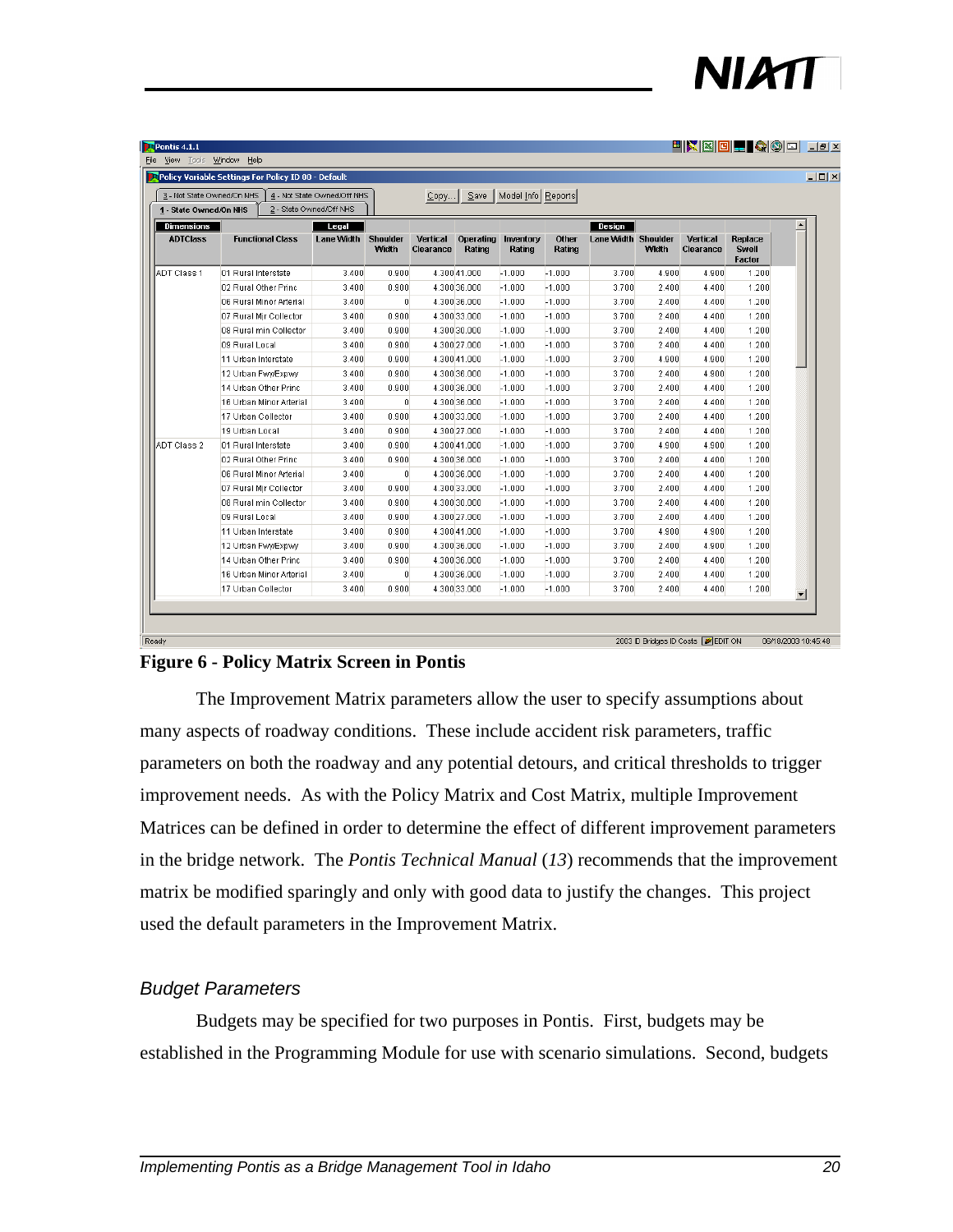may be determined in the Project Planning Module to establish sources of funding for actual projects.

The budgets established in the Programming Module are the annual funding available from all sources. This budget acts as a constraint on the amount of work that can be recommended for a scenario. Multiple budgets can be defined in order to examine the effect of funding levels on the bridge network. The budgets established in the Project Planning Module are quite different from these budgets. The Project Planning budgets are for information only. They provide no constraint on how work is recommended or assigned to programs. The user must compare the amount of work assigned to a particular program with the program budget to determine if funds are sufficient (*17*). For this project, several different budgets were defined in the Programming Module. These budgets will be explained in Chapter 4 along with the other parameters for the scenario simulations. No budgets were defined for this project in the Project Planning Module.

#### *Rules*

As an agency moves from analyzing needs on a network level to planning projects on a bridge level, some weaknesses of the Pontis optimization scheme come to light. Physical linkages between elements, such as deck elements and railing or joint elements, are not recognized by Pontis. Also, Pontis will recommend work on the same bridge for several years in a row without recognizing the possible efficiencies of doing all work on a bridge at the same time. Without additional guidelines, the projects recommended by Pontis are often not reasonable or practical. Five categories of rules have been created to deal with these weaknesses. These categories are Scoping rules, Look Ahead rules, Major Rehab rules, Agency Policy rules, and Painting rules. By using these rules, Pontis can recommend projects that follow practical guidelines and agency business procedures. More than one set of Scoping rules, Look Ahead rules, Major Rehab rules, and Agency Policy rules can be defined in order to run scenarios which apply different rules.

Scoping rules allow the user to specify work that should be done at the same time, whether because of a physical linkage or because of agency policy. They are defined as a statement that reads, "If action A is done to object B, then also do action C to object D."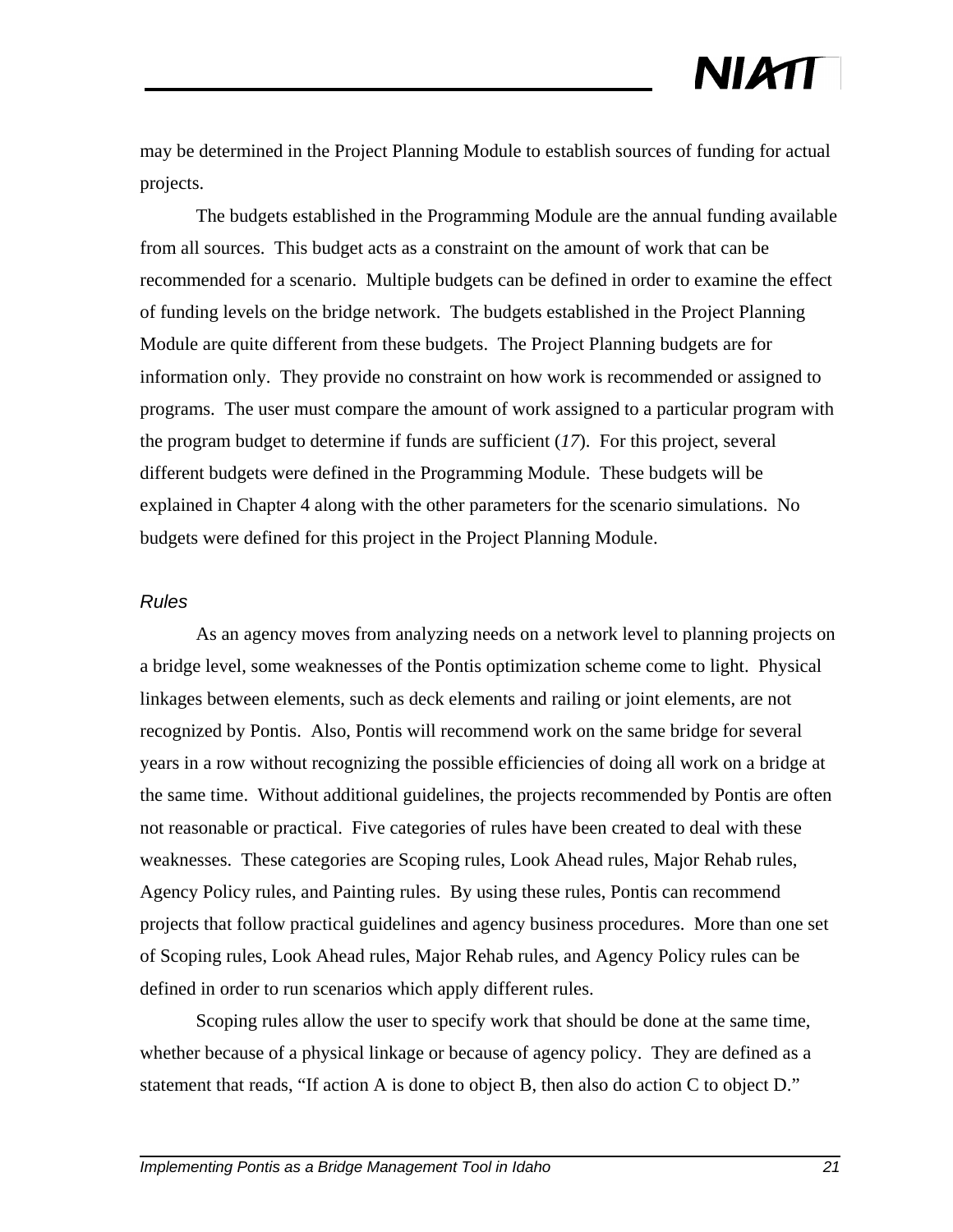Scoping rules tend to upscale the amount of recommended work. An example of a scoping rule is "If REPLACE ELEMENT is done to DECKS/SLABS, then also do REPLACE ELEMENT to JOINTS."

Look Ahead rules control the timing of recommended work to reflect agency practices. They are defined as a statement that reads, "If action A is scheduled for object B within *n* years, do <u>not</u> do action C to object D." The scheduled actions are defined by the user in the Project Planning Module, and are intended to reflect the fact that agencies often schedule major maintenance work many years in advance and quit doing minor maintenance in the years leading up to the major project. Look Ahead rules tend to downscale the amount of recommended work. An example of a Look Ahead rule is "If REHAB SUPER (FLEX) to SUPERSTRUCTURE < 5 years, then no PAINTING to SUPERSTRUCTURE." The (FLEX) portion of the rule statement refers to flexible actions.

Major Rehab rules force Pontis to schedule a major rehabilitation or replacement project based on the condition of the bridge, or based on the cost of recommended work. These rules account for the economies of scale in larger projects and for agency policies that dictate when major work must be performed. They are defined as a statement that reads, "If (trigger parameter) is less than/greater than (threshold), then do action C to object D. The objects may be the entire structure or an element category. Four trigger parameters are available: Bridge Health Index of the entire bridge or of an element category, cost of recommended work in dollars, cost of recommended work in percent of structure replacement cost, and cost of recommended work for a given element category as a percentage of the replacement cost for all elements in that category. Major Rehab rules tend to upscale the amount of recommended work. An example of a Major Rehab rule is "If Health Index for DECKS/SLABS is less than 70%, then do ELEMENT REHABILITATION to DECKS/SLABS."

Agency Policy rules are the most general category of rules. They allow the agency to specify decisions based on agency practices that are not covered by one of the other types of rules. An Agency Policy rule is a statement that reads, "If object A has more than *x* percent in condition state B or worse, then for object C, do action D1 for the portion in condition state 1, action D2 for the portion in condition state 2, action D3 for the portion in condition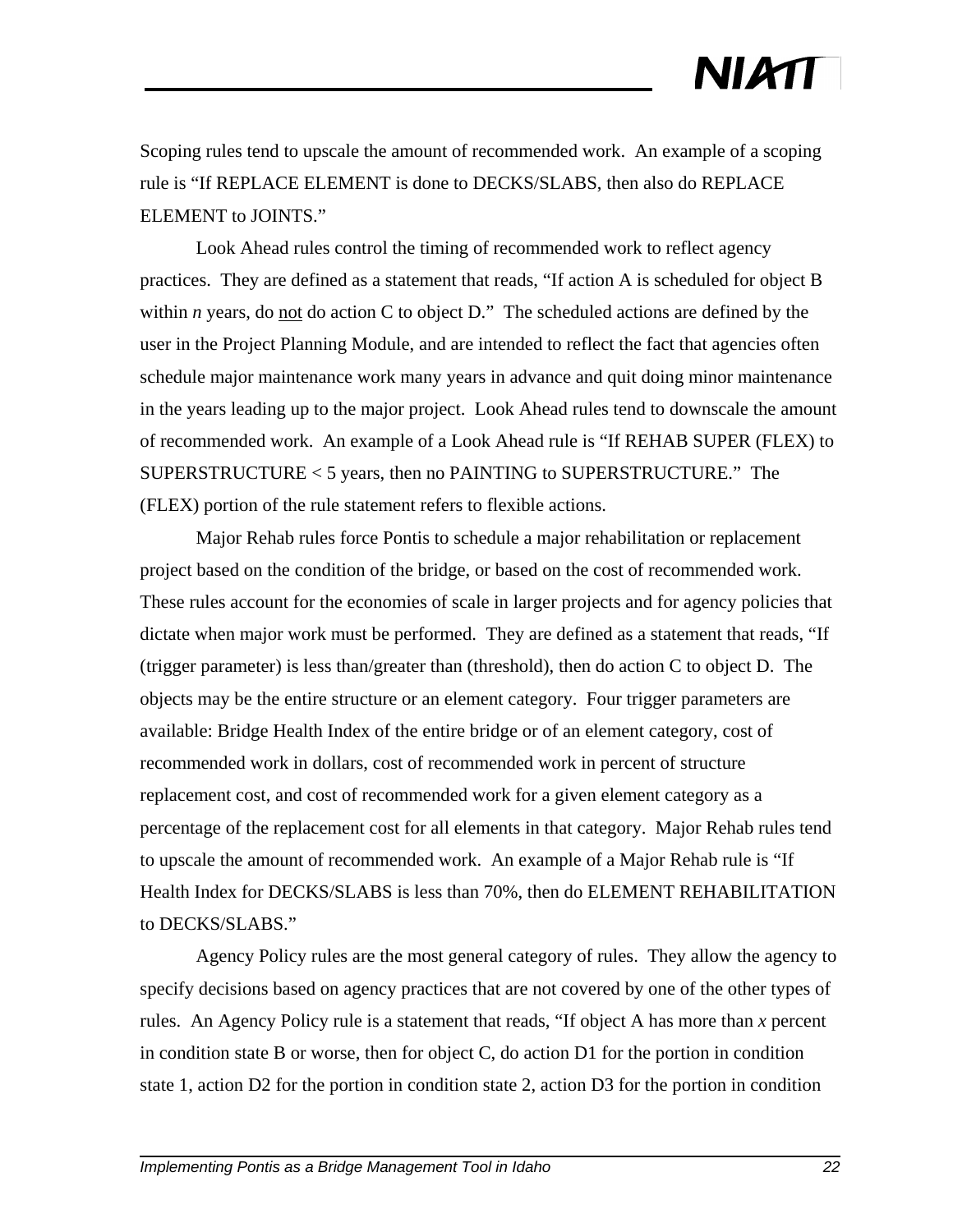state 3, action D4 for the portion in condition state 4, and action D5 for the portion in condition state 5." Special elements known as a Smart Flags are often used for this type of rule. Smart Flag elements do not correspond to an actual portion of the bridge but are status indicators for various conditions on a bridge, such as steel fatigue, pack rust, deck cracking, scour, settlement, and traffic impact. Smart Flags are used as trigger elements in Agency Policy rules to cause work to be performed on other elements. An example of such a rule is "If Scour Smart Flag has  $\geq$  50% in State 3 or worse, then for R/Conc Abutment do actions [S1] Do Nothing, [S2] Do Nothing, [S3] Element Rehabilitation, [S4] Element Rehabilitation, and [S5] Replace Element."

Paint rules specify thresholds for painting decisions. Thresholds can be established to determine what elements will be painted and whether the entire element or just a portion of the element will be painted. The logic of painting rules is explained in the *Pontis User's Manual* (*17*) in section 5.7, and in more detail in the *Pontis Technical Manual* (*13*).

The use of rules is not required to perform a scenario simulation. However, when they are used, there is a possibility of rules interacting in unexpected ways. For example, if one rule specifies "If a deck overlay is done, then also replace the joints," and a second rule specifies "If the joints are replaced, then also replace the deck," then a deck replacement is recommended by Pontis every time a deck overlay is recommended. Also, the order in which rules are applied may change the outcome. Rules that are applied later may change the results of rules that were applied earlier. Within each category of rules the user may specify a priority for each rule, and each category of rules is applied in the following order:

- 1. Paint rules
- 2. Agency Policy rules
- 3. Scoping rules
- 4. Major Rehab rules
- 5. Look Ahead rules.

Researchers from Cambridge Systematics, Caltrans, and AASHTO discussed the effects of rules on Pontis simulations (*24*). Their conclusions can be broken into networklevel and bridge-level results. At the network level, the application of rules increases the projected needs, but the recommended work and overall condition of the network are not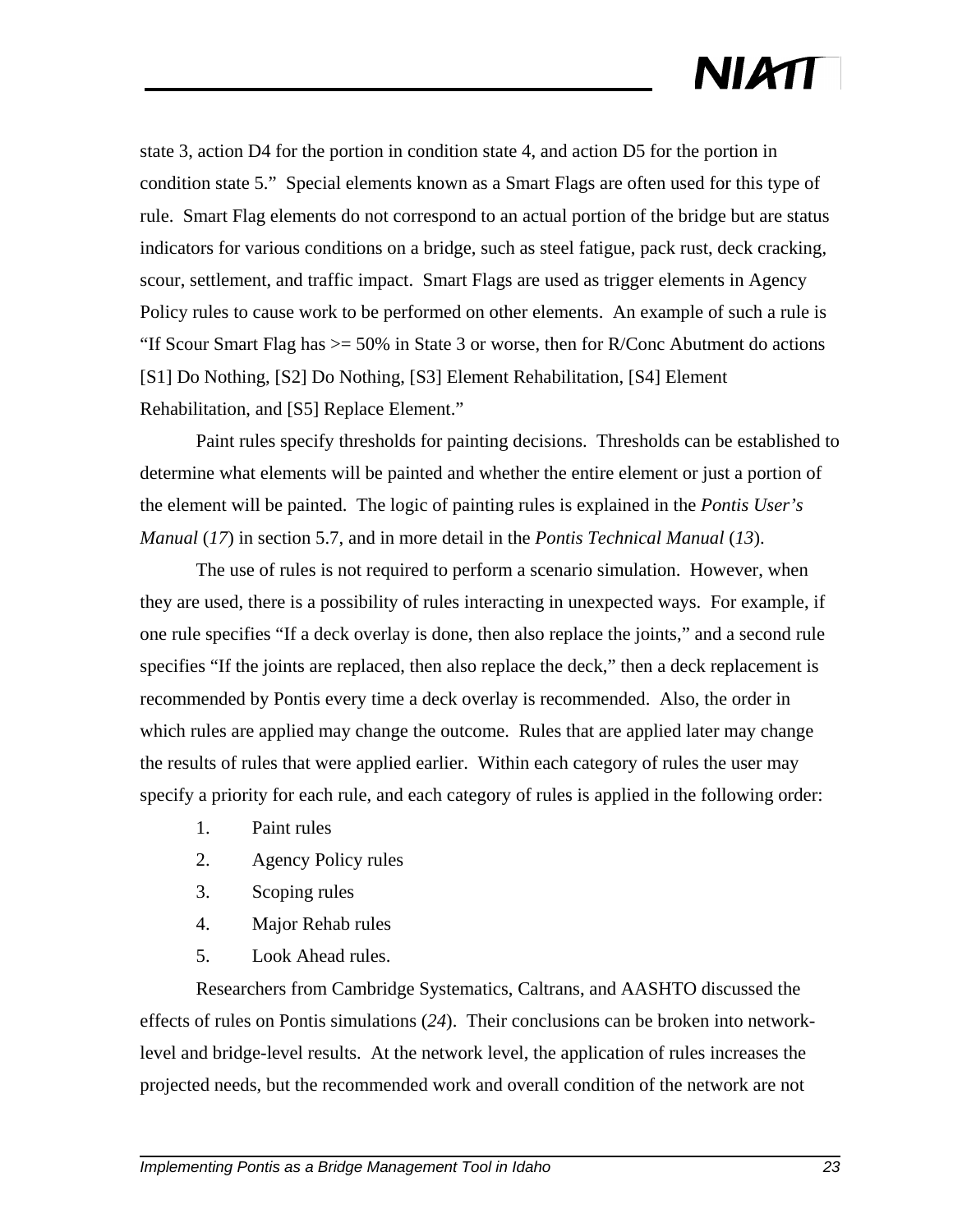changed by applying rules. At the bridge level, the application of rules results in projects that appear more reasonable and practical. As a general trend, applying rules results in Pontis recommending fewer, but larger, projects. More work is recommended initially, as reflected in the higher projected needs at the network level, but the amount of work is reduced in later years. As a final conclusion, these researchers stated that rules should be used as an enhancement but not a substitute for developing accurate costs and deterioration rates for the Preservation Model.

This project looked briefly at the effect of rules on scenario simulations. Most simulations were run with no rules, but Scenario #3 was run with the default rules for comparison to Scenario #2, which was run without rules. These scenarios are discussed further in Chapter 4. A list of the default rules used for this project are included in Appendix 4.

#### *Scenario Setup Parameters*

Other parameters are required in order to set up and run a scenario simulation. The duration, type of projects, type of needs to address, and minimum project cost thresholds may all be specified in order to simulate actual bridge management practices. The user may also choose to run the scenario for only certain elements, and may also choose which bridges will be included in the simulation. This project used the default values in most cases, and any exceptions are explained in Chapter 4 in the discussion of the individual scenario simulations.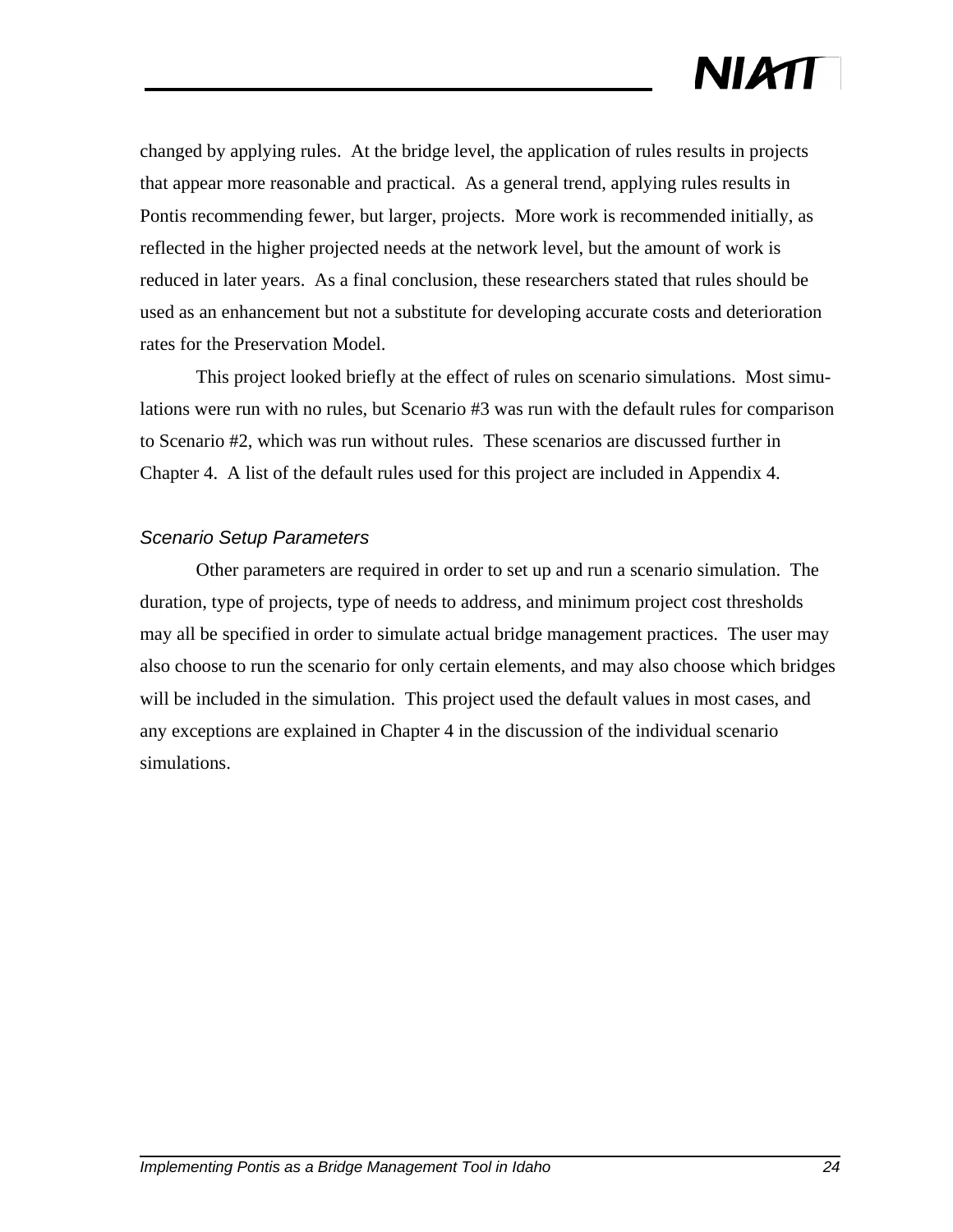

### **CHAPTER 4: MANAGEMENT OPERATIONS IN PONTIS**

This chapter discusses the procedures to use Pontis for analyzing bridge network needs and planning projects. Most of the emphasis for this project was given to analyzing needs. These procedures are (1) developing an optimal preservation policy and (2) creating and running program simulations.

#### **Optimal Preservation Policy**

Pontis divides the problem of optimizing expenditures into two parts. First, the optimal preservation actions for each combination of element, environment, and condition state are determined; this set of optimal actions is known as the Preservation Policy. Second, the Preservation Policy is applied to the bridge network to prioritize the possible actions and determine the optimal expenditure of money. This section will discuss the procedures related to developing the Preservation Policy and how this policy is implemented in the other portions of the program. The prioritization of projects is discussed in this chapter in the section on Scenario Simulations.

The Preservation Policy is developed in the Preservation Module of Pontis. As was discussed in Chapter 3, this Module is used to acquire transition probabilities for the deterioration model and element unit costs and failure costs for the cost model. After the transition probabilities and element costs have been updated, the optimization procedure is run. The results of the optimization procedure can be viewed on screen in the Preservation Module or in the report "models002 preservation details" available in Pontis. These show the input data and the values calculated by the optimization procedure and indicates the recommended action for each combination of element, environment, and condition state. The calculated values shown on this report are the long-term unit costs, the long-term optimal unit cost, the optimum percentage of the element in each condition state, and the failure probability from the last condition state. The recommended action for each condition state is based on the minimum long-term unit cost, which is the discounted sum of the action cost and all future costs that will be incurred after taking that action. The long-term optimal unit cost is the annual unit cost of maintaining the element in its optimal condition. The reports from the Preservation Module should be reviewed to be sure that the model's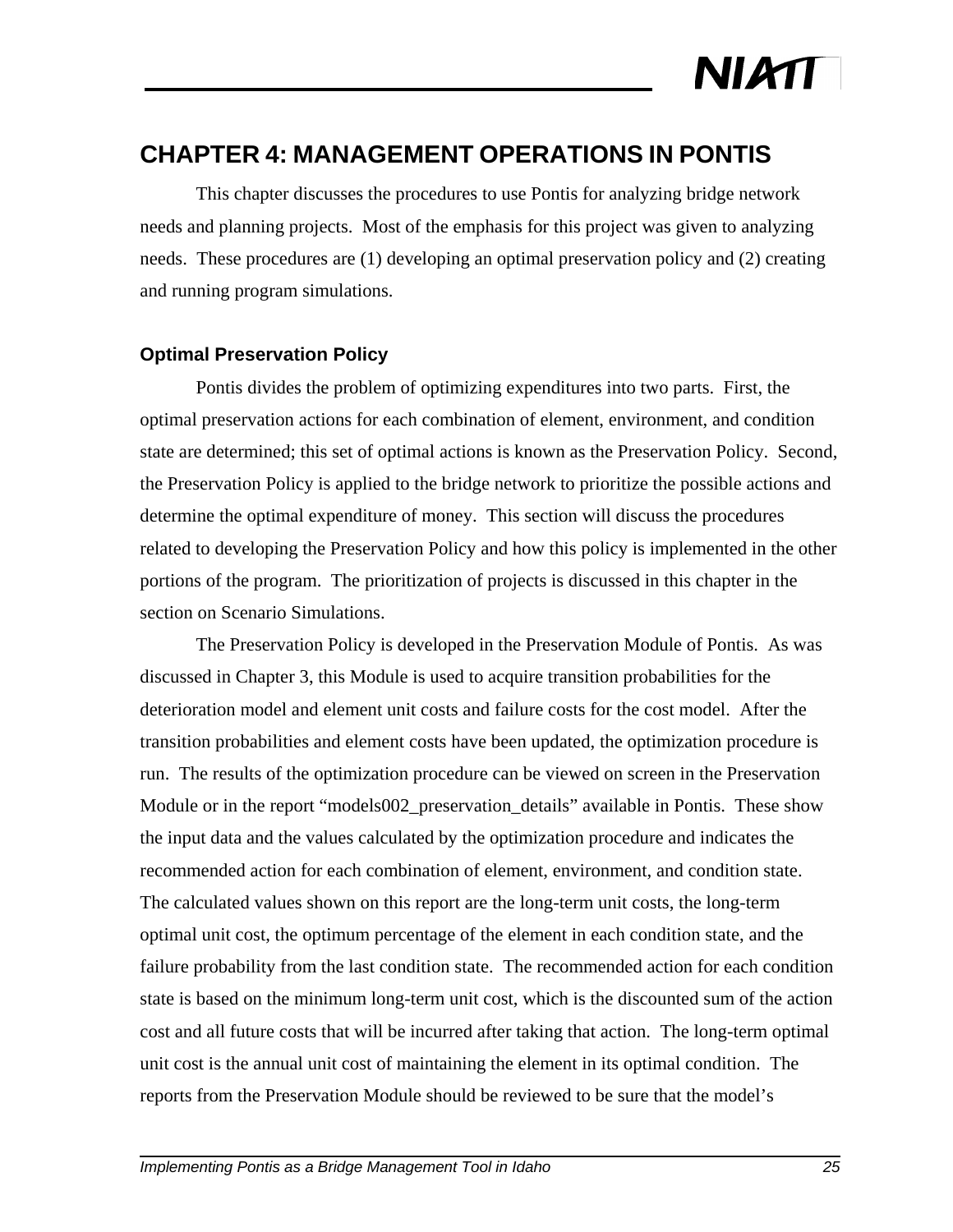recommendations are sensible. As mentioned in Chapter 3, it is especially important to be sure that the model does not recommend "do-nothing" for any element in its worst condition state, as this would imply that the element would be allowed to fail before action is taken.

The Pontis modeling approach, as implemented by the Preservation Policy, differs from other approaches to asset management because it does not address life-cycle costs. No salvage value is ever addressed, and it is assumed from a preservation standpoint that the bridges are going to keep operating at the same level of service indefinitely (or as updated by Functional Improvements). Maintenance and replacement actions are scheduled as needed to get the network to its optimum level, then continue in a steady-state condition. Decisions are made on a year-to-year time period, not a life-cycle period (*13*).

#### **Scenario Simulations**

One of the major purposes of this project was to familiarize ITD with the program simulation capabilities of Pontis. To carry out this objective, different scenarios were run to examine the effects of element unit costs, funding levels, and simulation rules on the simulation results. This section will discuss the structure of scenario simulations in general, as well as the input and results for the specific scenarios mentioned above.

#### *Scenario Simulation Background*

This section outlines the sequence of steps in a scenario simulation, highlighting the decisions and ranking criteria used by the program to generate and select projects. Both needs analysis and project planning operations use this procedure, and both Pontis-generated and user-generated projects may be considered.

Once the optimal Preservation Policy has been developed, it can be applied to the bridge network to identify potential preservation needs. The Improvement Policy also generates potential needs. The needs identified by Pontis are also known as Pontis Work Candidates. Preservation needs are generated by comparing the actual condition of the bridge network, as identified by the information in the Inspection Module, to the Preservation Policy to find elements which are not in their optimal condition state. Improvement needs are identified by comparing current levels of service, also obtained from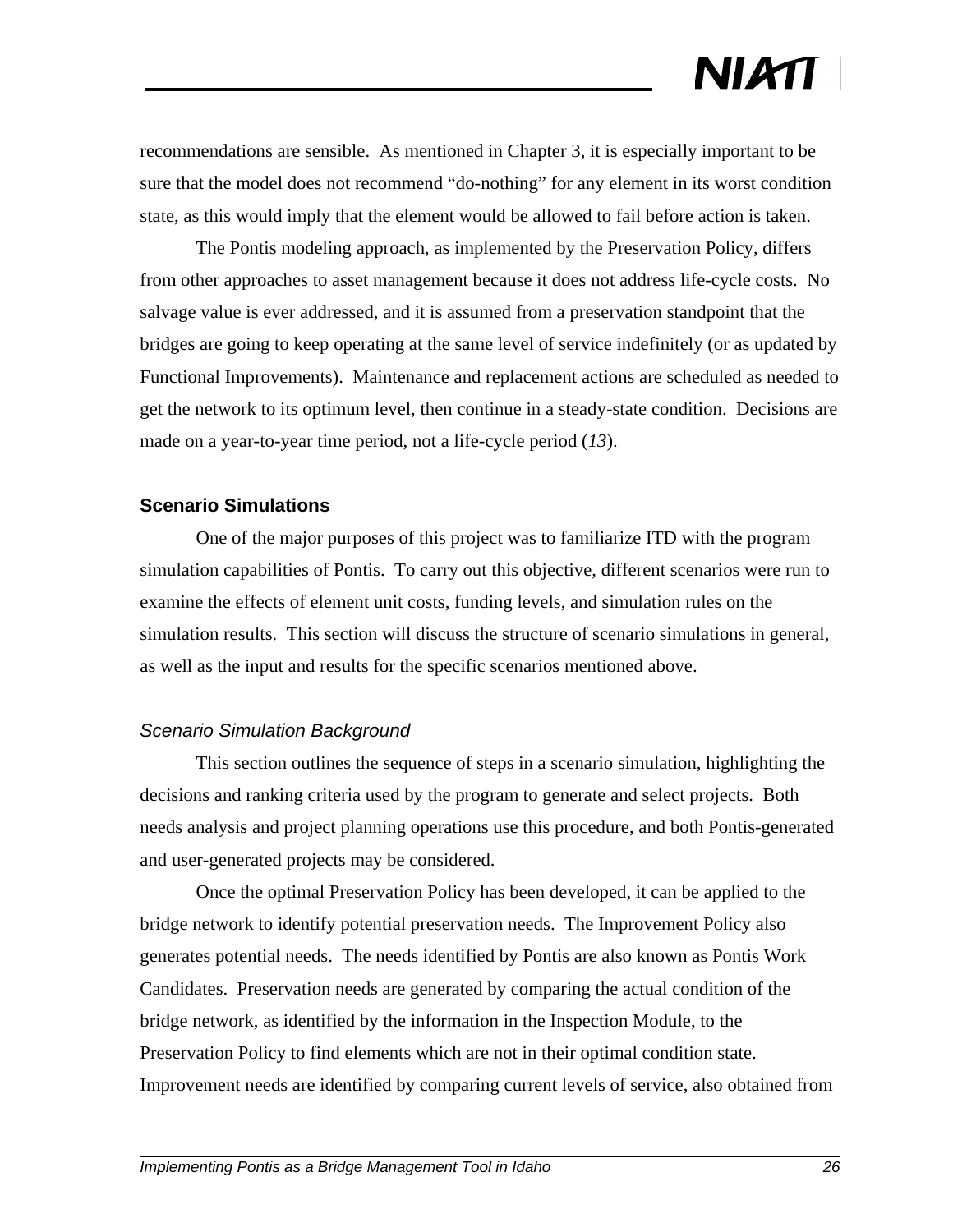the inventory data stored in the Inspection Module, to the standards specified in the Improvement and Policy Matrices. User-specified needs, known as Inspector Work Candidates, may also be entered and become part of the simulation.

After needs are identified, the benefits of each possible action are calculated. Benefits from preservation and improvement projects are calculated differently. Preservation benefits are based on the concept that the Preservation Policy recommends the optimal expenditure of money. Any deviation from this policy, such as delaying a maintenance project, will cost more money. This avoided cost of delay is considered a benefit of taking the recommended action now instead of waiting. Three options are available to calculate preservation benefits. These options vary in the method used to calculate the total asset value of a bridge, and are explained in detail in Chapter 4.5 of the *Pontis Technical Manual* (*13*). The default method of calculating preservation benefits was used for this project. Improvement benefits are calculated from reduced accidents and detours, based on assumptions made in the Improvement Matrix, Policy Matrix, and Cost Matrix. Models for calculating improvement feasibility, costs, and benefits are explained in detail in Chapter 4.4 of the *Pontis Technical Manual* (*13*).

The next step in the program simulation is to refine the work candidates based on the simulation rules. These rules are applied in the order described in Chapter 3 of this report. With the exception of the Look Ahead rules, these tend to increase the amount of recommended work. At this point, the work candidates are grouped into project alternatives for each bridge. The costs and benefits of the work candidates are summed to give the costs and benefits of each project alternative. It is possible that more than one alternative is generated for a single bridge, such as a replacement project and a non-replacement project. When this is the case, the alternatives for a single bridge are ranked according to incremental benefit-cost ratio, with the best alternative being selected for that bridge.

When the costs and benefits of all of the project alternatives have been calculated, the program ranks them according to cost-benefit ratio. Depending on the scenario setup parameters, user-defined projects can compete with or take priority over Pontis-generated projects. Projects are selected up to the budget limit. Performance measures and deterioration for one year are then calculated, and the process repeats for the next year.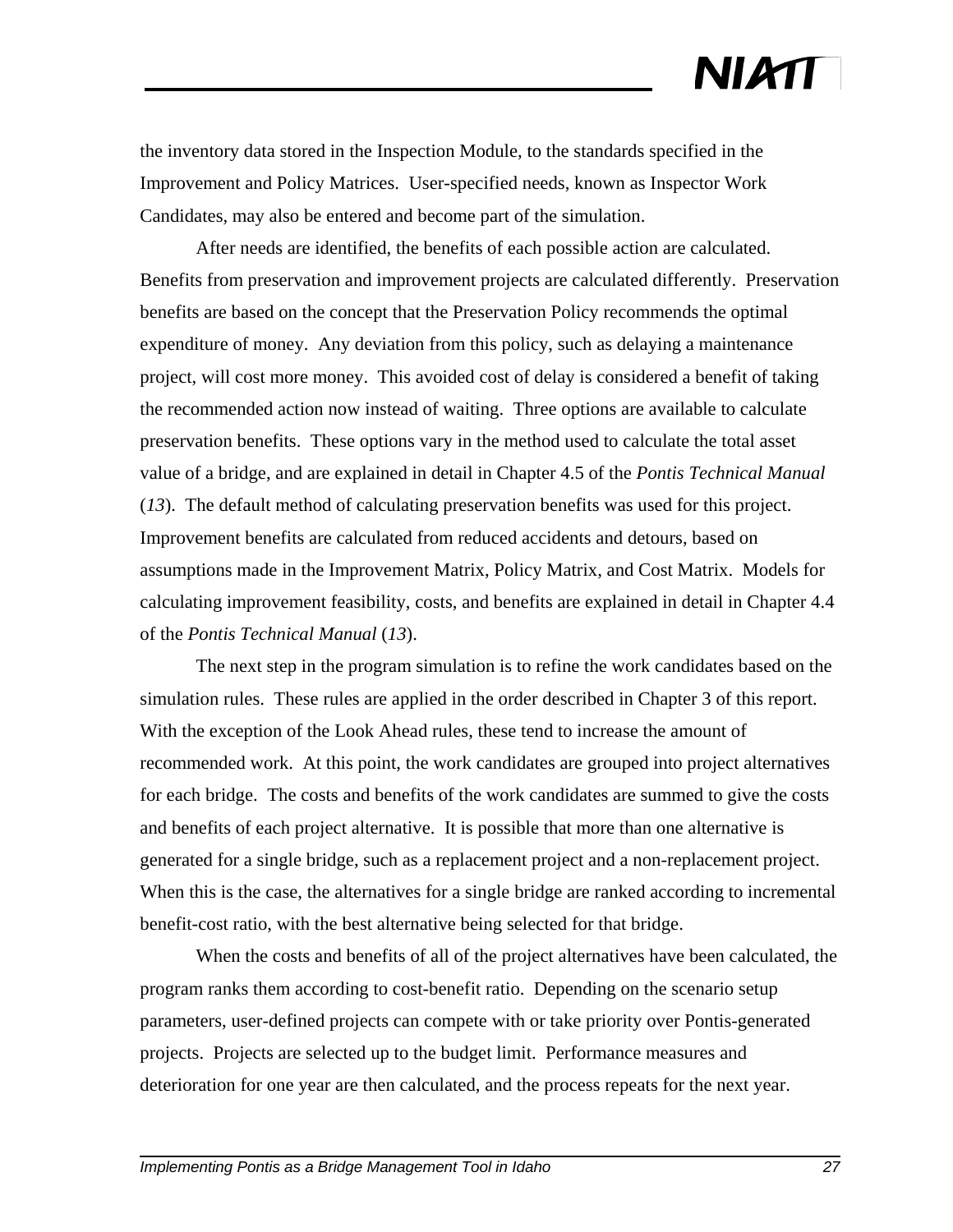It is important to note that this method of choosing optimal actions, generating work candidates, and choosing projects is not dependent on the time frame of the scenario. Optimal preservation actions are chosen by assuming a steady-state operating condition, and project decisions are made on a year-by-year basis. Also, recommendations are not dependent on funding levels. All projects are developed and ranked without considering the available funding.

#### *"Unlimited" Budget Scenario*

The first scenario was run with a very large budget (\$200,000,000 per year) for 25 years. This budget was essentially an unlimited budget, since it exceeded the total projected needs of the network each year. No rules were applied for this scenario, and both preservation and improvement projects were included. Element unit costs for Idaho were used. This was an attempt to find an equilibrium or optimum level of the network. This scenario will also be used as a comparison for scenarios with more realistic funding levels. A report showing the input parameters for this scenario is included in Appendix 3.

As shown in Figure 7, the BHI appears to be approaching a value of 80 for the scenario with an unlimited budget. This shows the trend of the program to optimize the expenditure of money, even with an unlimited budget. The Preservation Policy almost never recommends work when an element is in the best condition states, so only the elements in the lower condition states have work performed on them. This policy leads to the decline of the BHI. If user costs are underestimated, the preservation module would underestimate the benefits of MR&R, and likewise underestimate the optimal element condition states,

#### *Element Unit Cost Scenarios*

Databases with element unit costs and failure costs from Idaho, Oregon, and California were used to determine the effect of element unit costs on simulation results. The element unit costs for Idaho were developed as a part of this project, as discussed in Chapter 3. The Oregon Department of Transportation (ODOT) developed unit costs through an expert elicitation process in December 2000 (Richard Groff, ODOT, unpublished data). The element unit costs for California are the default values that come with Pontis. A table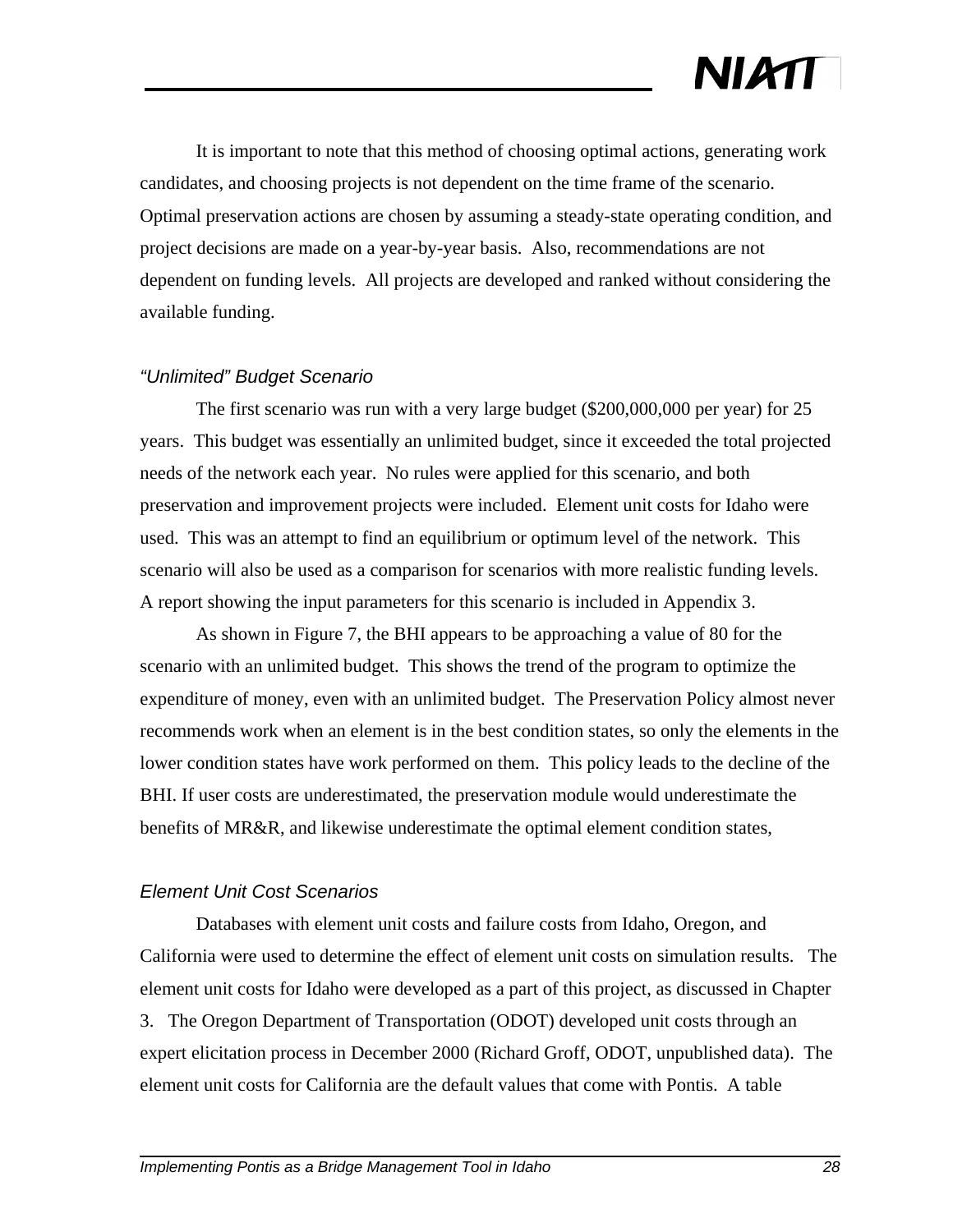



#### **Figure 7 - Bridge Health Index with "Unlimited" Budget**

showing the element unit costs for all three databases, as well as an explanation of the source for the costs for each element in the Idaho database, are found in Appendix 1. This table shows all feasible actions for each element except for the "do-nothing" actions, for which the unit cost is zero in the Idaho and California databases. The Oregon database assigns a cost to the "do-nothing" actions for most elements. The "do-nothing" cost has a value equal to the cost of replacing the element in its worst condition state. This value is included in the scenario simulations, but is not shown in the table in Appendix 1. A nonzero value for the "do-nothing" action significantly increases the minimum failure cost and makes the recommended action less sensitive to changes in failure cost.

As the element unit costs for each of the three databases are compared, certain trends can be noted. For over half of the feasible actions, the Oregon unit cost is greater than the other two states' costs. In fact, for some elements, the Oregon replacement cost is extremely high, such as Element 320, Prestressed Concrete Approach Slab, which is more than ten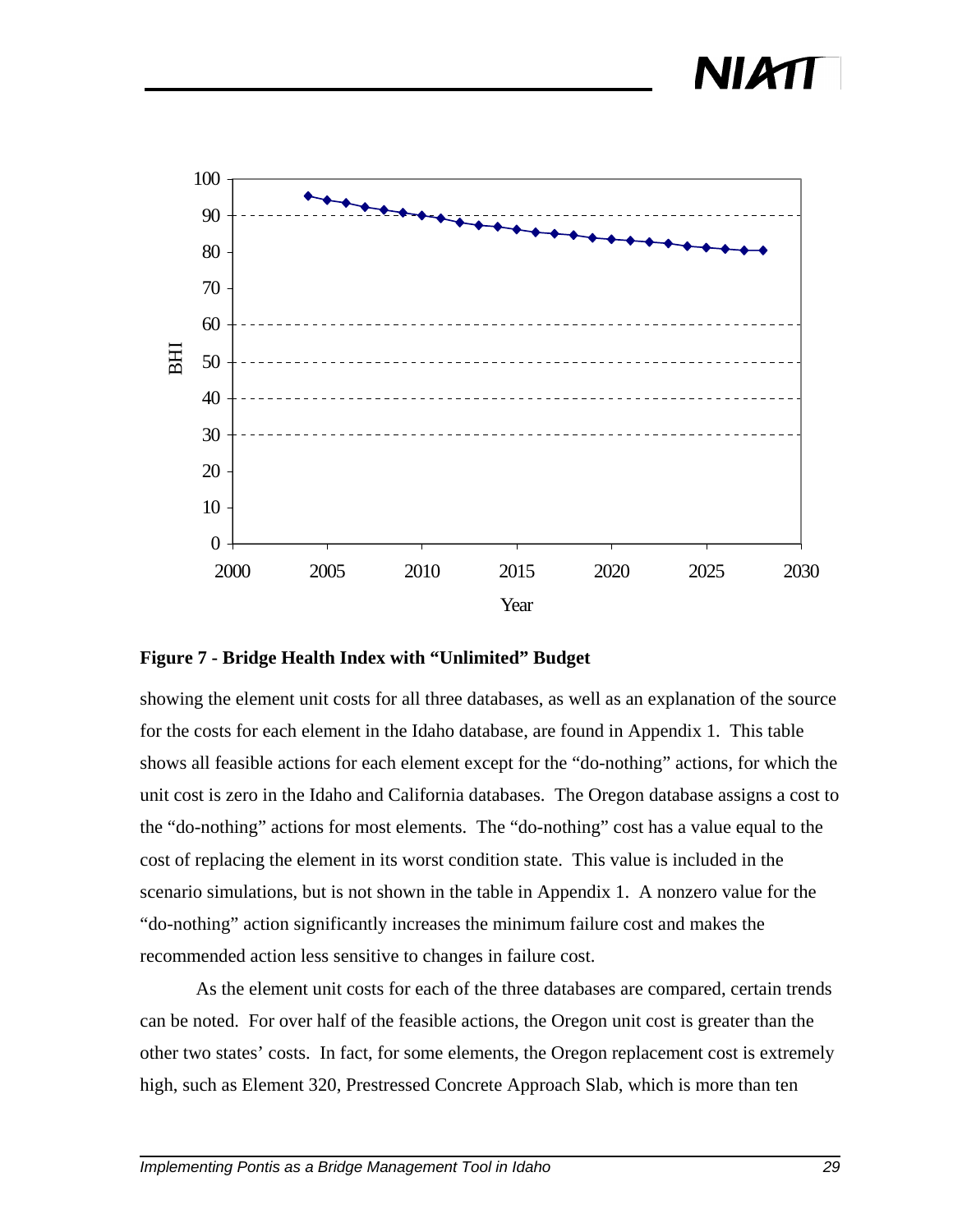times greater than the other states' costs for that element. The truss-related elements, Element 120 through Element 126, also have very high costs in the Oregon database. This may indicate that these element unit costs were developed using different assumptions about model behavior and may be imposing an agency policy by making some actions too expensive to undertake. As a result, the failure costs for Oregon are also higher.

The recommended actions of the Preservation Policies based on each set of unit costs also have important trends. The recommendations based on the California and Idaho costs are very similar. In fact, for 62% of the elements the recommendations are the same, even when the unit costs are very different. However, the recommendations based on the Oregon costs have an entirely different pattern due to the Oregon practice of having a nonzero unit cost for the "do-nothing" action. As shown in Appendix 1, the Preservation Policy based on Oregon's unit costs recommends an action for nearly every condition state. In contrast, the Preservation Policies based on Idaho's and California's unit costs usually recommends "donothing" until the worst condition state.

The scenarios prepared to analyze the effects of element unit costs were run for a five-year period and considered preservation projects (MR&R). Scenarios were run with and without improvement projects. A range of budgets, from zero to \$25 million per year, were used for each set of unit costs. The default values for most other scenario parameters were used, and no rules were applied. A report showing typical parameters for these scenarios can be found in Appendix 3. With the exception of the "Unlimited Budget" scenario discussed above, the five-year time frame was used for all of the simulations at the suggestion of ITD. Five years is a typical planning horizon for many bridge management operations. However, bridges typically have a much longer design life, often 75 years or more, so these simulations are very short in comparison to the life of the bridges that are being analyzed. Some aspects of bridge deterioration may not appear within this time frame.

These scenario comparisons were based on projected needs and benefits, Sufficiency Rating, and Bridge Health Index. Because it is not possible to compute a meaningful average Sufficiency Rating for the entire bridge network, this comparison was based on the number or percent of bridges with a Sufficiency Rating greater than 80 – the cutoff for federal funding for bridges.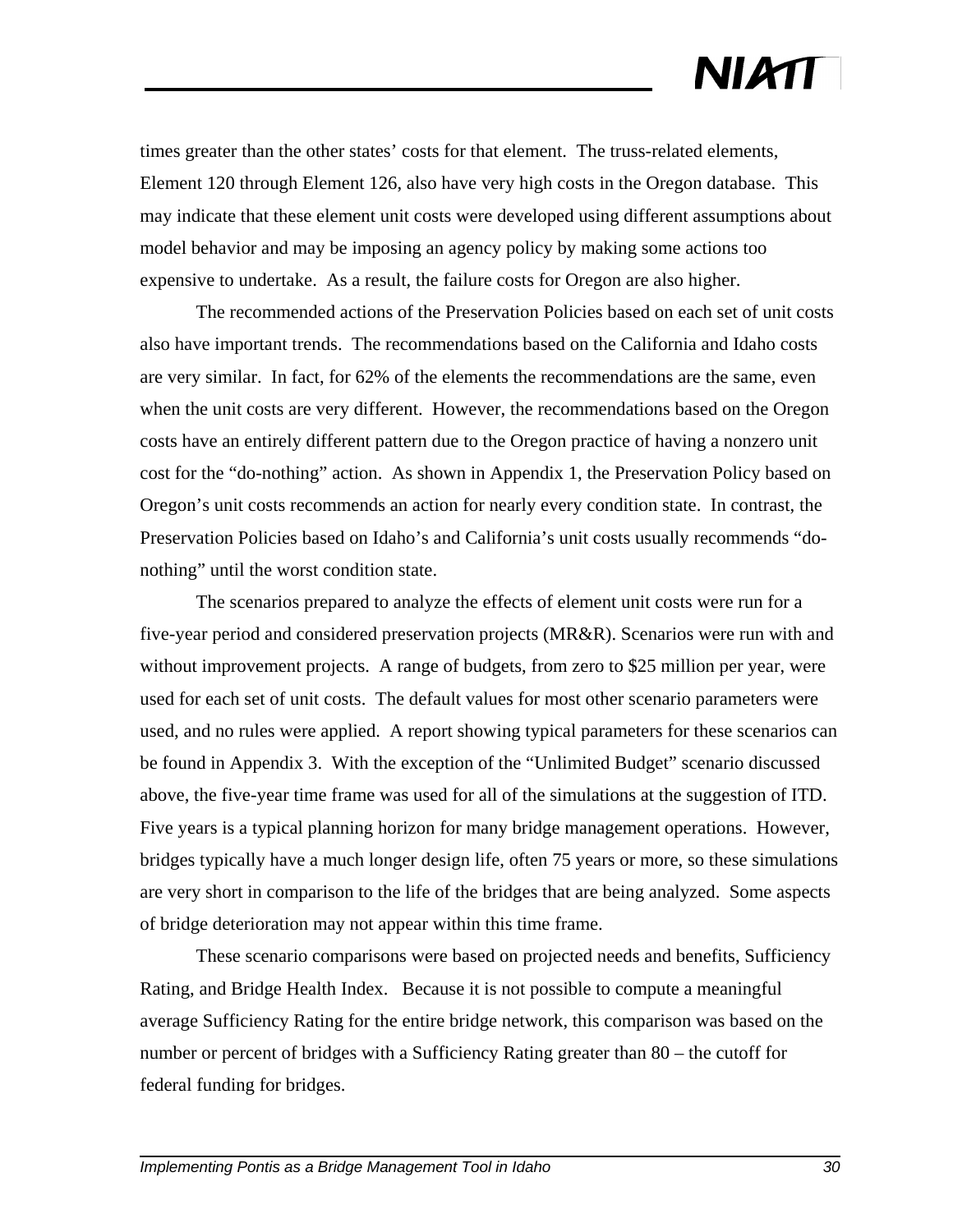Projected Needs - Figure 8 shows the projected needs for the three scenarios at a funding level of \$10 million per year. The results are similar for other funding levels. Oregon's higher element unit costs – including the higher "do-nothing" costs – result in much higher projected needs. At the beginning of the simulation, the scenario based on Oregon element unit costs projects almost \$100 million (59%) more in needs than the scenario based on California (default) unit costs, with the difference increasing to \$132 million (500%) by the end of the simulation. A difference in projected needs of approximately \$100 million based is also seen when functional improvements are ignored, although the difference remains relatively constant throughout the simulation. These relative differences are substantially greater than the relative differences between Oregon and California's element costs for most elements. The element unit costs for Idaho, though not consistently higher or lower than the element unit costs for California, also result in higher projected needs. The scenario with functional improvements based on Idaho element unit costs projects needs about \$7 million (4.2%) higher than the corresponding California scenario at the



**Figure 8 - Effect of Element Unit Cost on Projected Needs**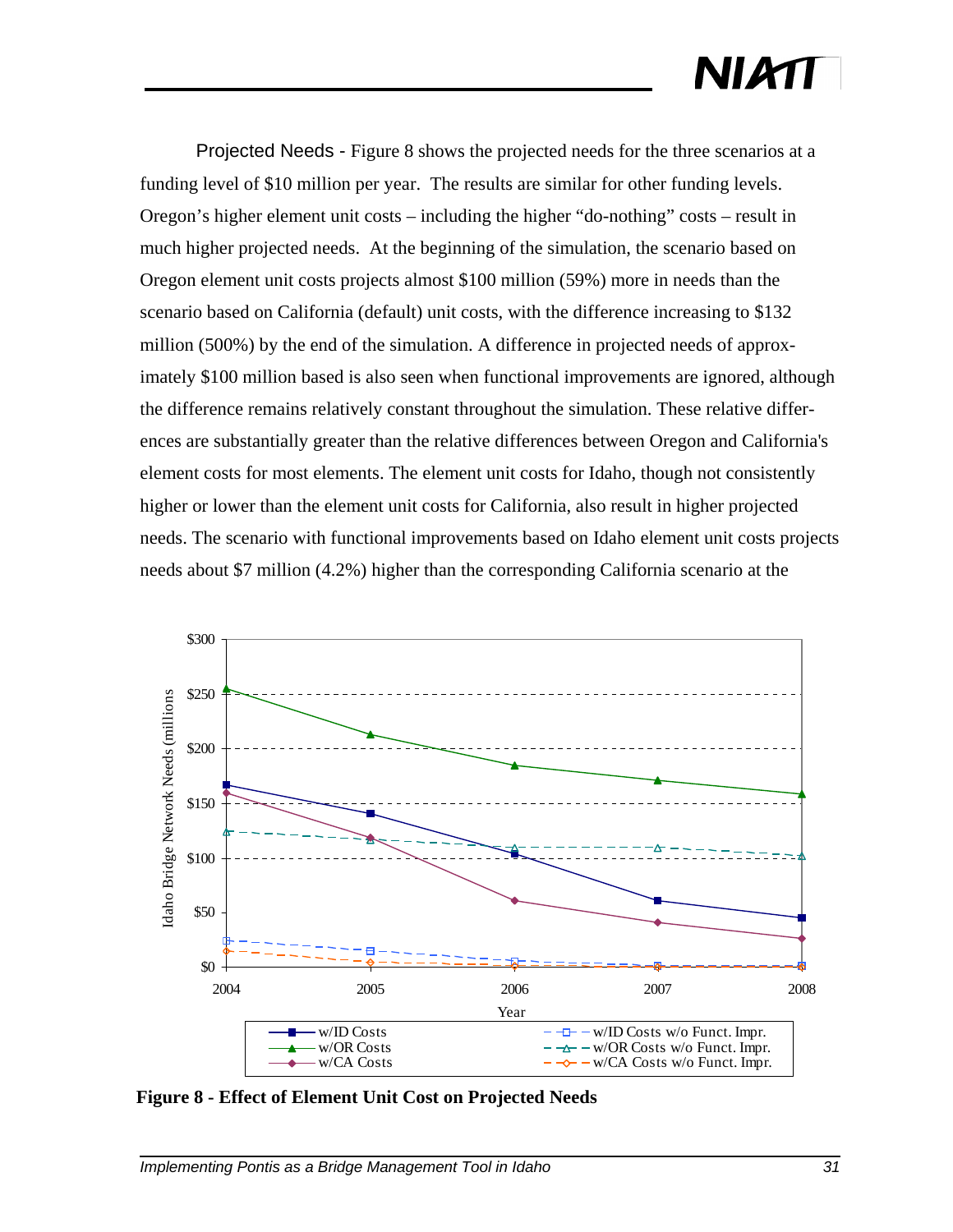beginning of the simulation, and about \$19 million (71%) higher at the end of the simulation. Without functional improvements, the difference is about \$6 million at the start of the simulation and is negligible at the end since both project approximately \$0.5 million in needs.

Projected Benefits - Figure 9 indicates that for a \$10 million annual budget, the projected benefits based on Oregon's element costs are substantially higher than those based on Idaho's or California's. This is true whether or not functional improvements are considered. At the beginning of the simulation with functional improvements included, the projected benefits based on Oregon's unit costs are \$1.0 billion compared to \$450 million based Idaho's and \$234 million based on California's. At the end of the simulation, the differences are less dramatic, but projected benefits based on Oregon's costs are still higher than those based on Idaho's, or California's.

When functional improvements are ignored, benefits based on Oregon's costs remain relatively unchanged. At the beginning of the simulation, ignoring the functional



**Figure 9 - Effect of Element Costs on Projected Benefits**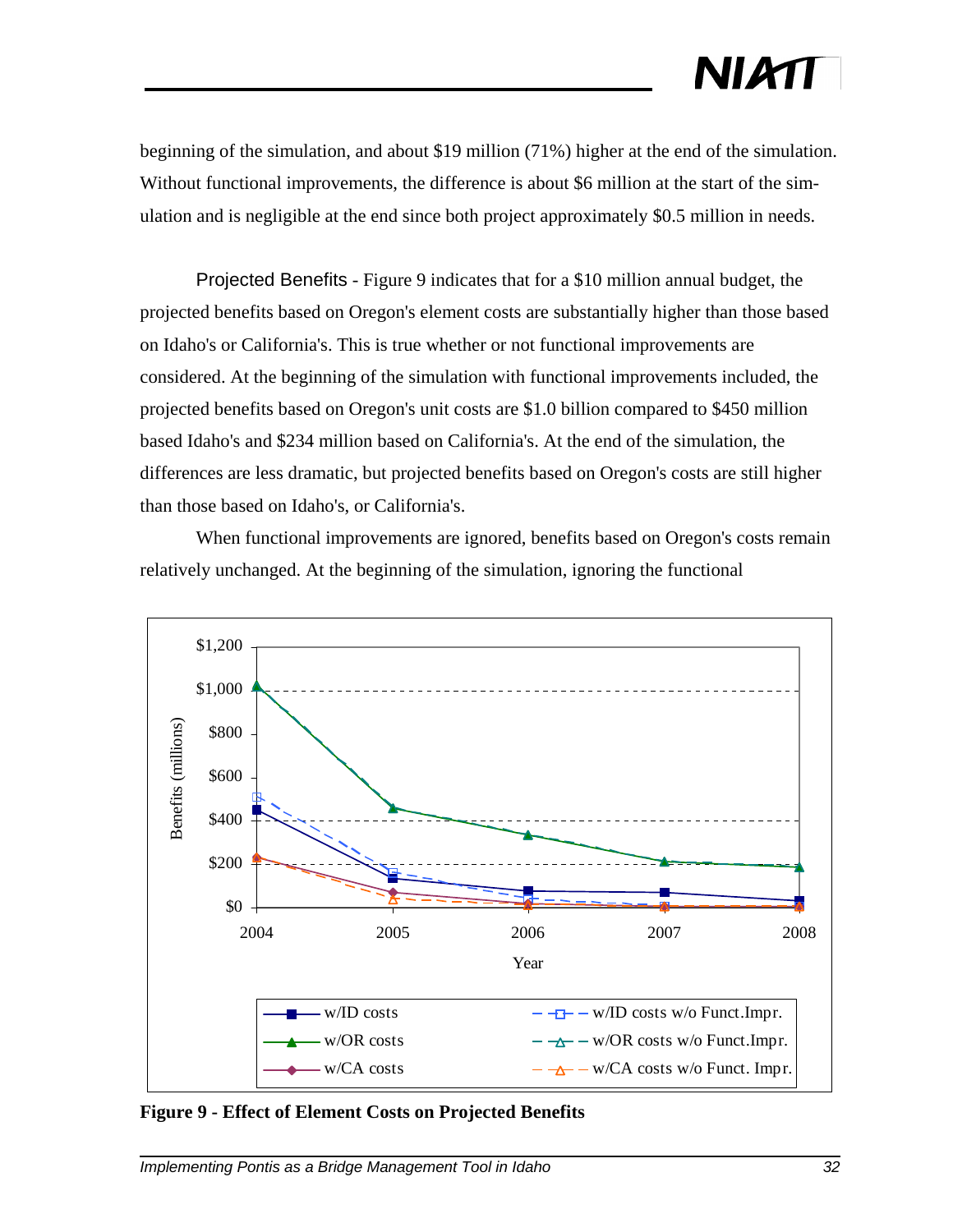improvements increases the benefits based on Idaho's costs from \$450 to \$500 million, and decreases those based on California's costs from \$234 to \$229 million. At the end of the simulation without functional improvements, both Idaho and California's predicted benefits are substantially below the \$10 million annual MR&R budget. In years 2007 and 2008, Pontis has recommended all projects with a benefit-to-cost ratio greater than one without expending the available budget. This is reflected in the projected needs shown in Figure 8.

The results in this figure indicate that Oregon's use of non-zero "do-nothing" costs for their elements has a significant effect on the benefits calculated by Pontis. Since project selection is based on benefit-to-cost ratios, this will have a significant effect on the selection of MR&R projects.

Sufficiency Rating - Figure 10 shows the percentage of bridges with a Sufficiency Rating greater than 80 over the course of the simulation with the same annual budget of \$10 million. Again, similar results are obtained at other funding levels. This is only a rough measure of network performance because each bridge's Sufficiency Rating is given equal weight in this comparison. In reality, the bridges on the network have different size, importance, and needs. However, this comparison shows a general trend.

The Preservation Policy based on element unit costs from Idaho with functional improvements results in lower Sufficiency Ratings across the network, while the comparable Preservation Policy based on Oregon's costs results in higher Sufficiency Ratings. This may suggest that the Oregon policy of performing more work at an earlier state of deterioration may give higher Sufficiency Ratings. However, California's Preservation Policy with functional improvements maintains a comparable number of bridges with a Sufficiency Rating greater than 80, especially over time. With Oregon costs, the percent of bridges with a Sufficiency Rating greater than 80 does not change significantly when functional improvements are ignored. However with Idaho and California costs, the percent with a sufficiency rating greater than 80 drops two to four percent, respectively when functional improvements are ignored with the result that the Idaho and California cases are nearly indistinguishable when functional improvements are ignored.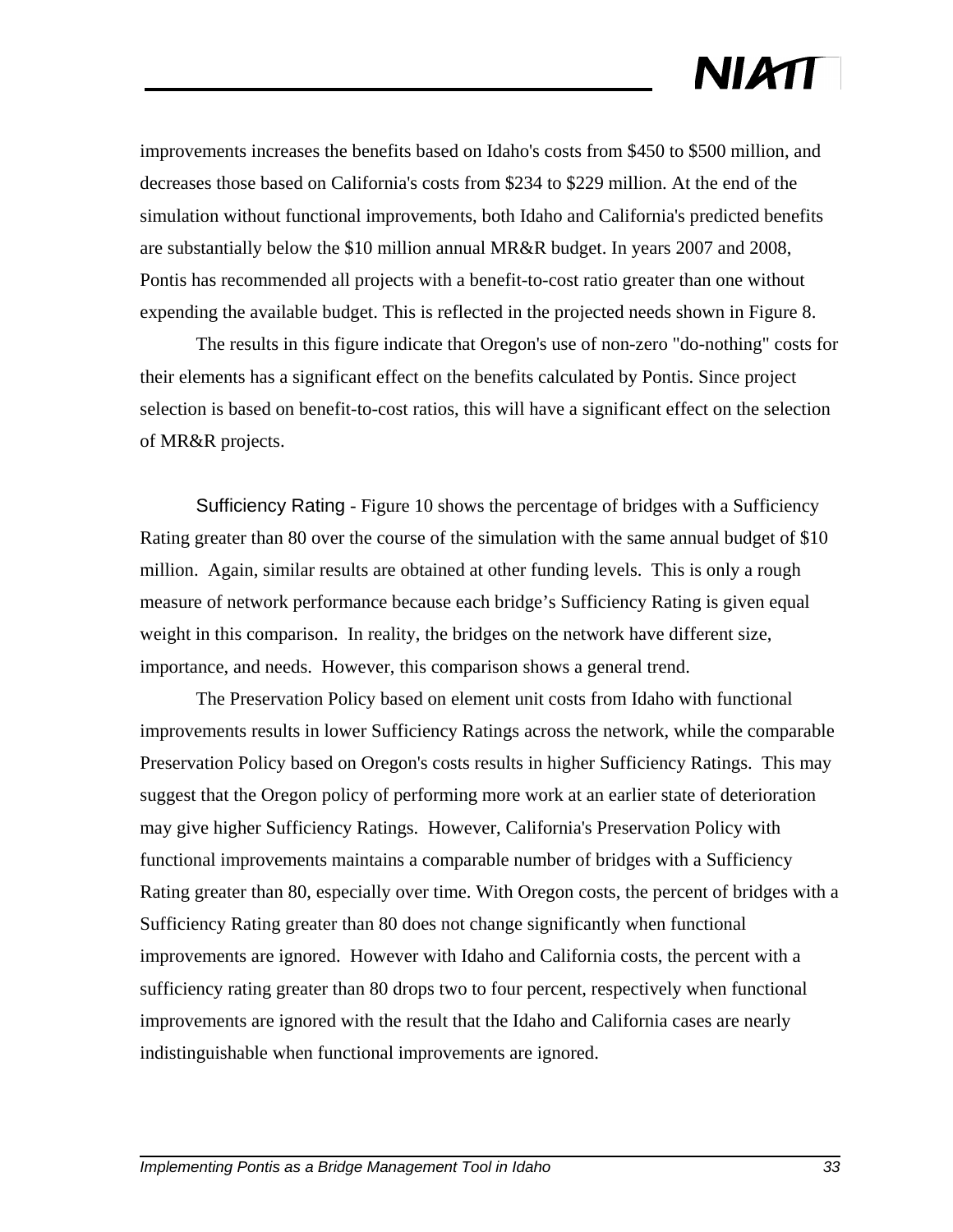### NIAT



**Figure 10 - Effect of Element Unit Costs on Sufficiency Rating**

The comparison between the simulations based on Idaho and California unit costs without functional improvements suggests that the costs of maintaining a bridge network in Idaho are nearly the same as the costs of bridge maintenance in California. However, when the Preservation Policy includes functional improvements, California's element costs may lead a selection of MR&R projects that are more important to the Sufficiency Rating and presumably to the condition of the overall bridge network.

Many of the element unit costs from Idaho for this project were based on extrapolations or assumptions, not actual costs from past repair projects. Comparing the assumed and extrapolated costs from this project to historical cost data from Idaho would improve the accuracy of the simulations and would increase the level of confidence in the results.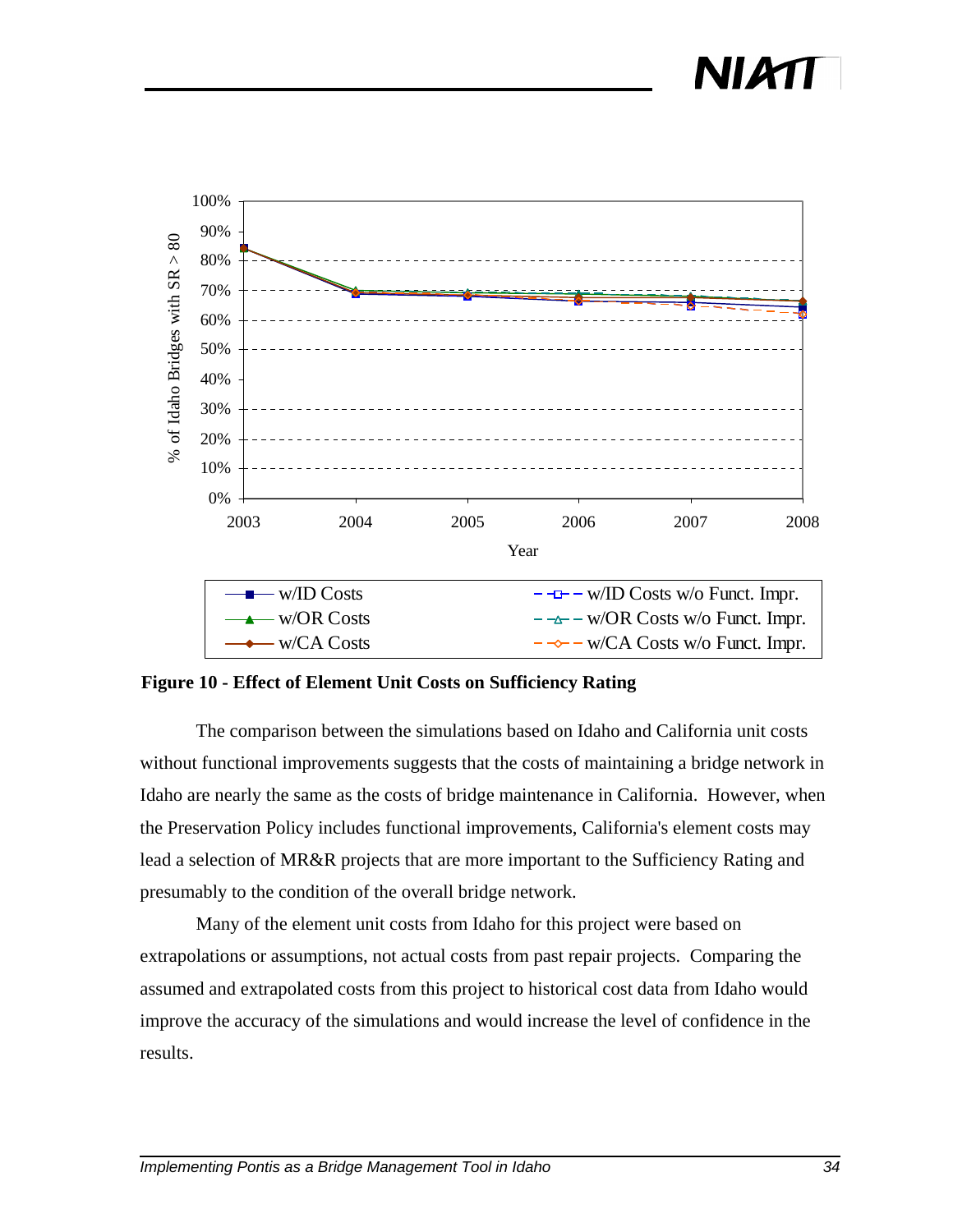Bridge Health Index- Figure 11 indicates that the Bridge Health Index is very similar for all three cost sets. Functional improvements also have very little impact on the Bridge Health Index. At the end of the simulation with or without functional improvements, Oregon's costs provide the highest Bridge Health index at 90. Using Idaho's costs, the Bridge Health Index is 88 at the end of the simulation, and 87 using California's. These differences are too small to reveal significant differences between the cost sets. Furthermore, the Bridge Health Index comparisons are problematic because the BHI is also based on element unit costs. Two possible explanations are possible for any difference in BHI between these scenarios. First, the BHI may be higher for one scenario because its element unit costs lead to a Preservation Policy that keeps the bridges in better condition. Second, the BHI may be higher simply because the element unit costs on which it is based are higher.

#### *Funding Level Analysis*

The scenario simulations that were used to compare the effects of element unit costs



**Figure 11 - Effect of Element Unit Costs on Bridge Health Index**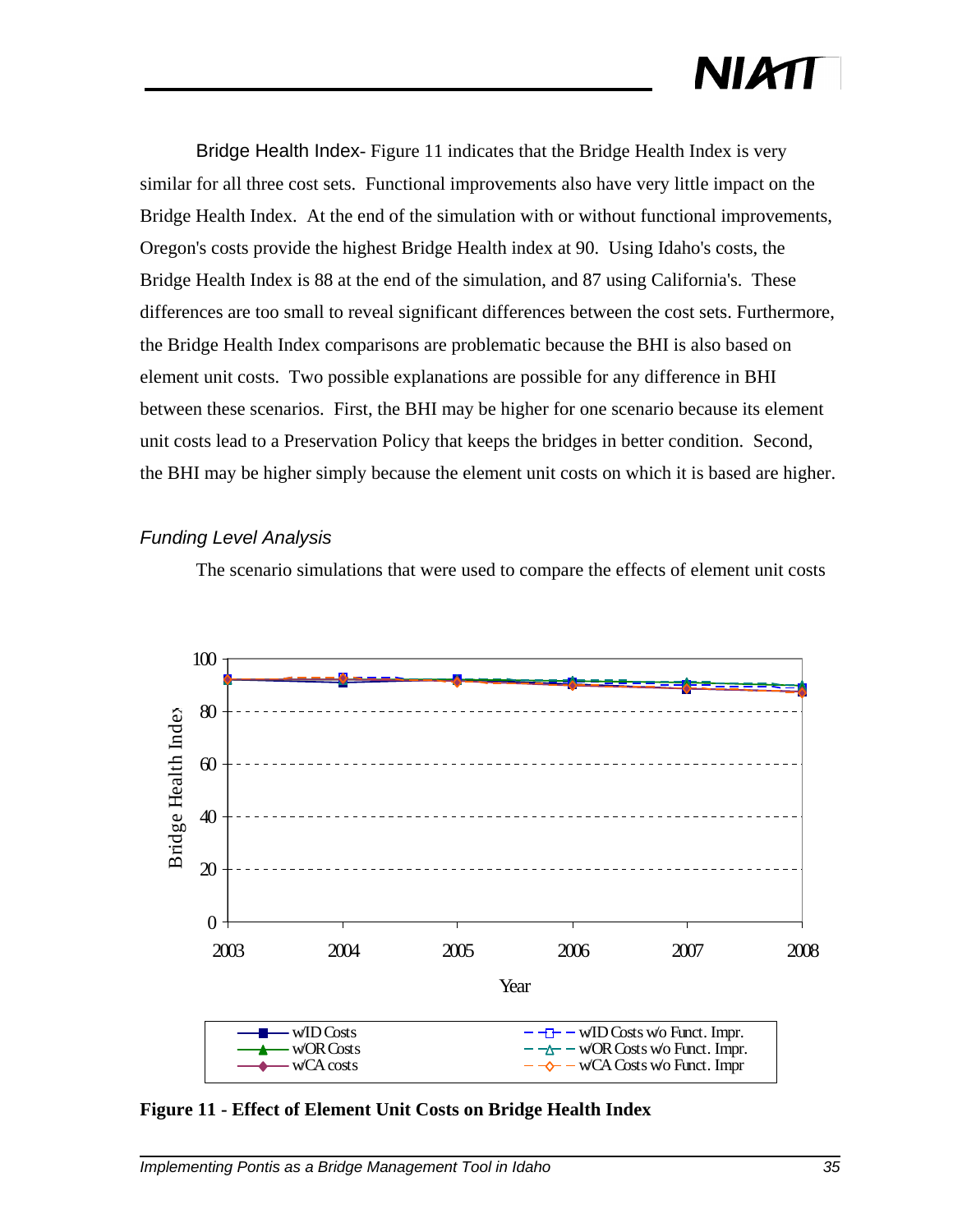were also used to examine the effects of different funding levels on the scenario outcome. Scenarios were run with annual funding levels of \$0, \$5 million, \$10 million, \$15 million, \$20 million, and \$25 million, each for a five-year time period. The scenario with an unlimited budget was also used for comparison in this analysis. Rules were not applied for these simulations. A report showing typical input parameters for these scenarios is included in Appendix 3. The analysis focused on the database with element unit costs from Idaho. These scenarios were compared on the basis of BHI, projected needs, and status as Structurally Deficient or Functionally Obsolete. The BHI is a valid basis for comparison for these scenarios because all of the scenarios are based on the same set of element unit costs.

Figure 12 shows the variation in BHI with funding level over a five-year time period. This figure shows the logical trend that a higher funding level will improve the condition of the network. It also shows a trend of diminishing returns. That is, the first money spent has a bigger impact on the condition of the network than the last money spent. The improvement from an annual budget of \$0 to \$5 million is much larger than the improvement between \$5 million and \$10 million, and an additional \$15 million has an even smaller impact on the



**Figure 12 - Effect of Annual Funding Level on Bridge Health Index**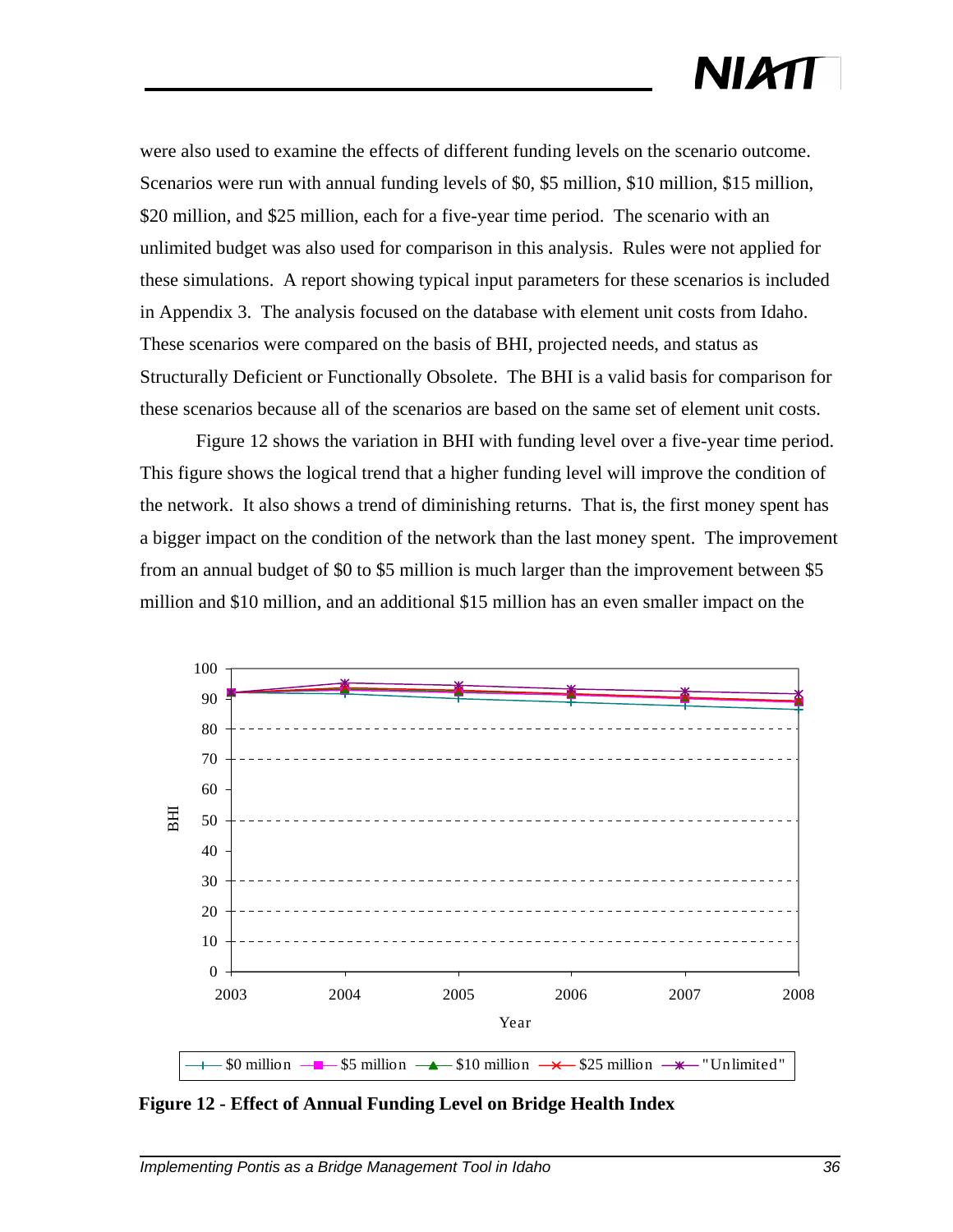# NIATT

condition of the bridge network. This trend is caused by the program selecting projects with a higher benefit/cost ratio first. Although the BHI is not tied directly to the project selection process, the first projects selected will be the most effective in improving network condition.

The downward trend in BHI indicates that the optimal condition for the network is somewhere below the current levels, at least for the current set of deterioration data, element unit costs, failure costs and user costs. However, this may not be a viable option for bridge managers. Political pressure may drive some maintenance decisions; letting bridges or bridge elements deteriorate is not likely to be a politically popular course of action.

Figure 13 shows the projected needs over the five-year simulation time frame at the same funding levels. Similar trends can be noted in this figure. An important trend can be noticed when the first two scenarios are compared. With no funding, the projected needs continue to rise. With annual funding of \$5 million, the needs begin to decrease from year to year, indicating that this funding level is addressing more than just the annual deterioration and that previously postponed projects are being accomplished. However, the trend shown



**Figure 13 - Effect of Funding Level on Projected Needs**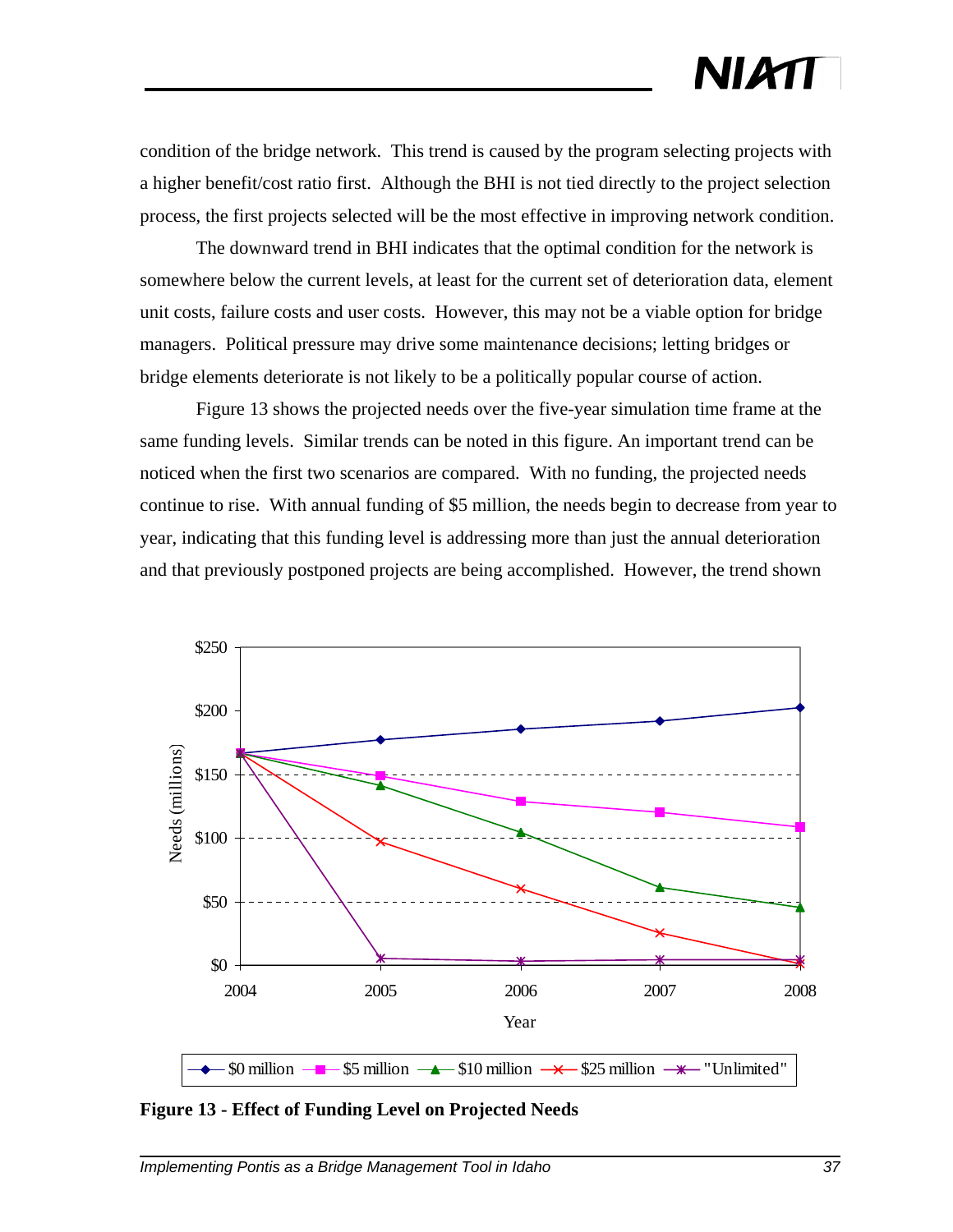by the scenario with unlimited funding may be somewhat misleading. The projected needs decrease sharply in years 2005 and beyond because of the large amount of work performed in the first year of the simulation. This very low projection, about \$4 million per year, would be the cost of maintaining the network at its optimum condition *once that optimum condition had already been reached*. A network which has not yet reached its optimum condition, will have higher costs in order to address the needs of previously postponed projects.

Figures 14 and 15 below show the variation in the percentage of Structurally Deficient and Functionally Obsolete bridges with funding level. These figures demonstrate that the number of Structurally Deficient or Functionally Obsolete bridges is not strongly dependent on the funding level indicating that these parameters are not good criteria to judge the effectiveness of a proposed budget. This may be due to the project selection criteria for this scenario. Projects were selected on the basis of the benefit/cost ratio, not status as Structurally Deficient or Functionally Obsolete. If an agency's policy was based on structures' status as Structurally Deficient or Functionally Obsolete, then Agency Rules should be included in the scenario to select projects based on these criteria.



**Figure 14 - Percentage of Structurally Deficient Bridges vs. Funding Level**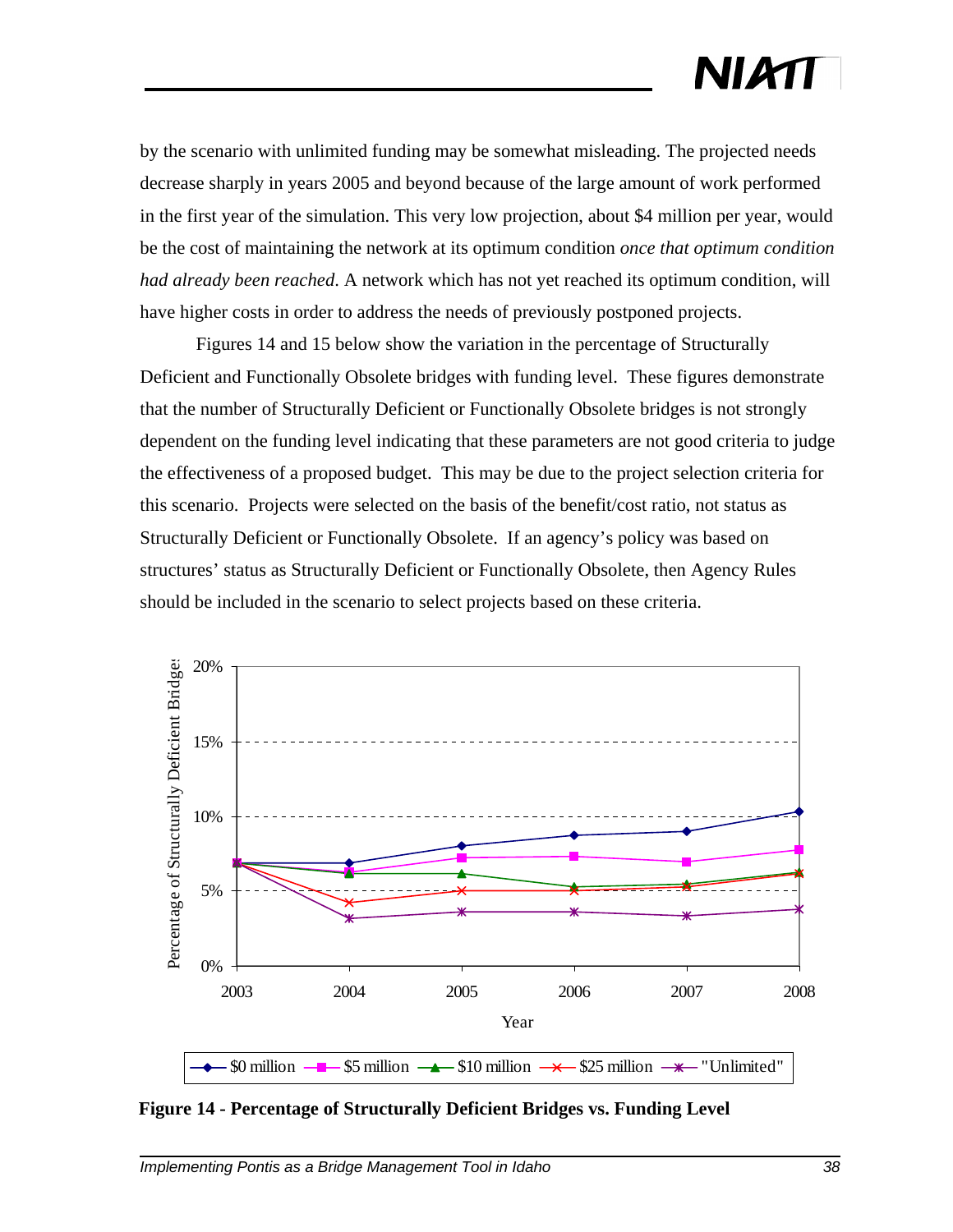### NIM



**Figure 15 - Percentage of Functionally Obsolete Bridges vs. Funding Level**

#### *Rule Analysis*

As discussed in Chapter 3, rules may be specified for scenario simulations in order to make the projects recommended by Pontis agree with physical linkages between elements, such as decks and joints, as well as follow agency policies and practices. While it was beyond the scope of this project to develop a comprehensive set of rules for scenario simulations in Idaho, the effect of basic rules was examined. A set of basic rules were applied to the scenario simulations that were used for the previous analyses. These rules were the Pontis default rule sets. There were no default Agency Policy Rules, and the default Look Ahead Rules did not apply because no projects had been previously defined. The Scoping Rules, Major Rehab Rules, and Painting Rules all applied and changed the recommended projects, as well as the bridge network condition over the duration of the simulation. All scenario parameters, including funding levels, were the same as the scenarios used above. A typical report for these scenarios is found in Appendix 3. A list of rules used for these scenarios is found in Appendix 4.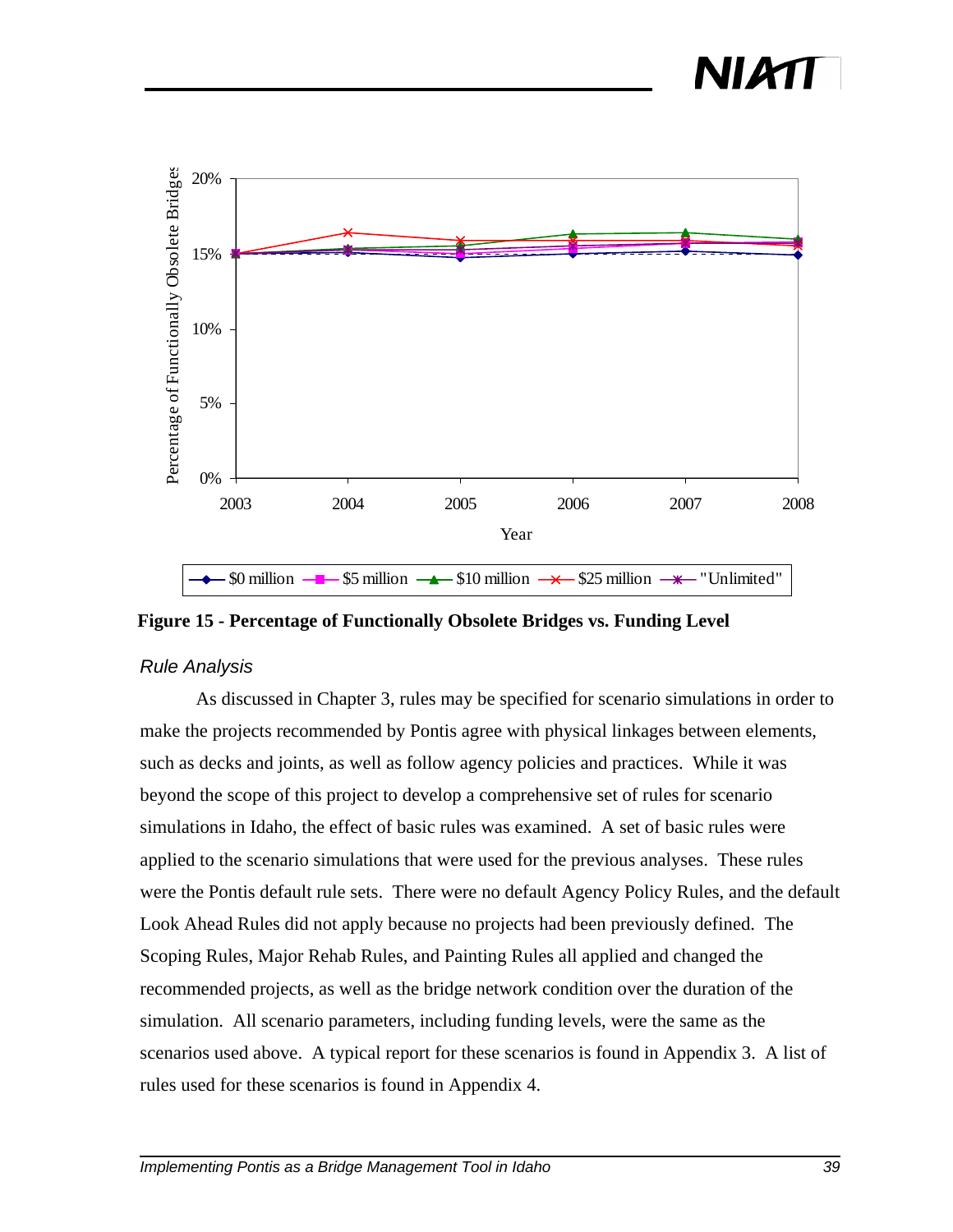Figure 16 shows the variation of projected needs over the five-year duration of the simulation, comparing scenarios with an annual funding level of \$5 million. Figure 17 shows the effect of rules on BHI for the same funding levels. These two figures show a general trend that simulations with rules tend to increase the projected needs, but even with the same budget, the simulation with rules projects an improvement of 1% in the condition of the network in the fifth year of the scenario. The increase in projected needs is to be expected because rules tend to upscope projects; that is, all rules except Look Ahead Rules include more work than the optimal Preservation Policy would recommend. Other funding levels produce similar results, with the scenarios with rules yielding better network condition and higher projected needs.



**Figure 16 - Effect of Rules on Projected Needs**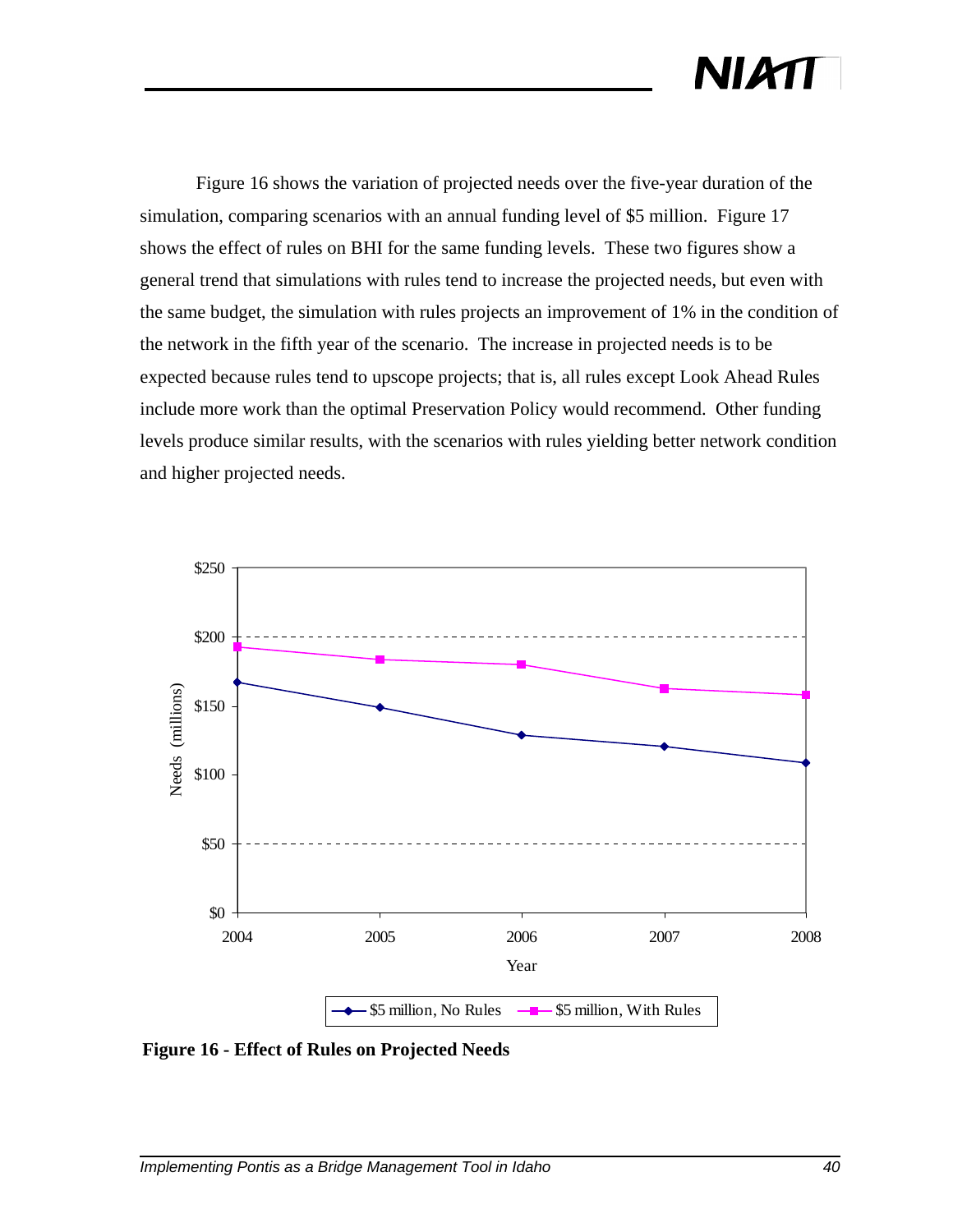



**Figure 17 - Effect of Rules on Bridge Health Index**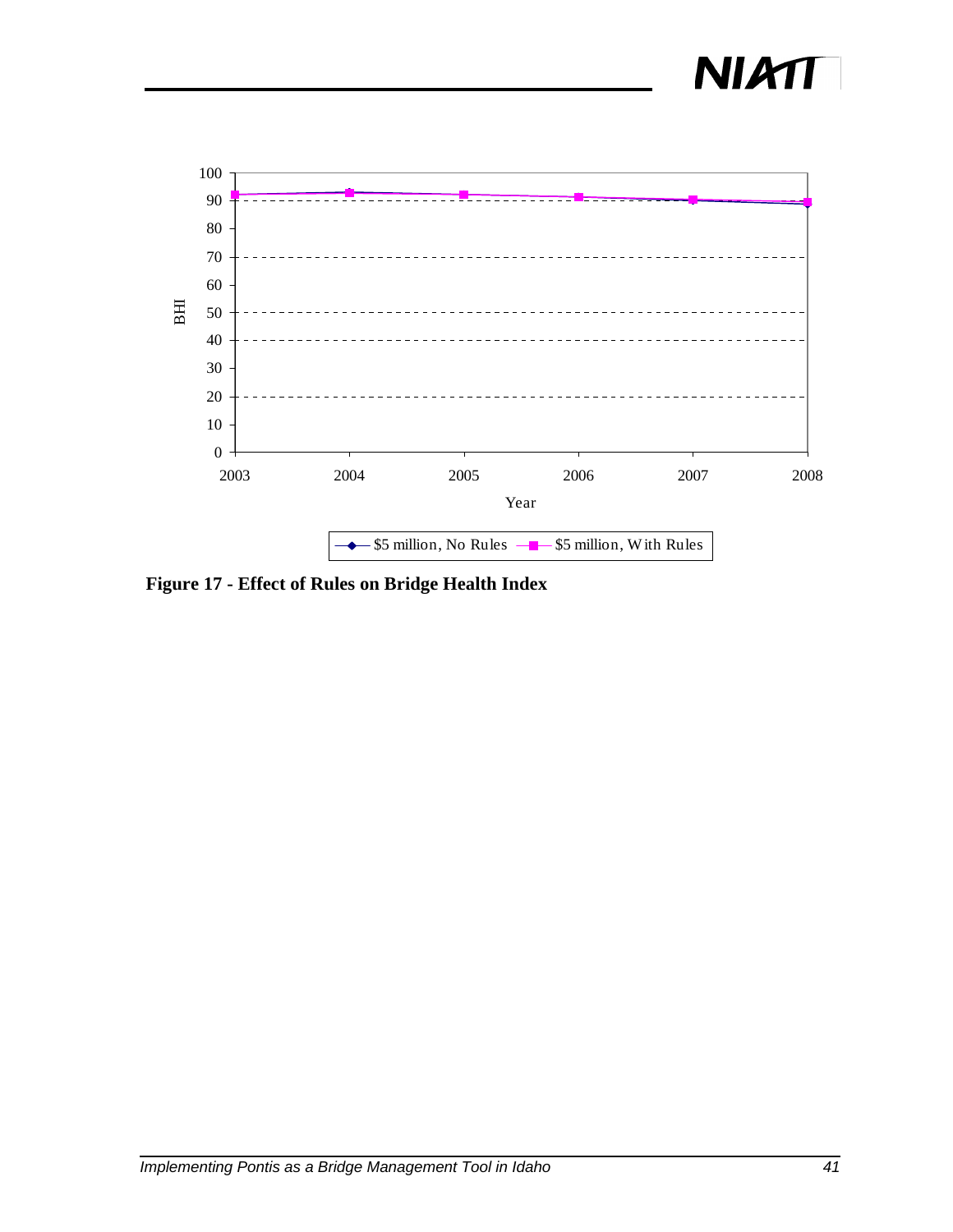# NIATT

#### **CHAPTER 5: SUMMARY AND CONCLUSION**

#### **Summary**

Currently, ITD uses only the inventory and inspection management capabilities of Pontis. In the future, ITD is planning to expand their use of Pontis at the Needs Analysis or Project Planning levels. The information in this report has presented information needed to carry out this implementation. This report has outlined the capabilities of Pontis to assist the Idaho Transportation Department in their bridge management work. The required input data were summarized, with the element unit costs and failure costs examined in detail.

Element unit costs were estimated for Idaho based on information from ITD and other sources. These new element unit costs were compared to element unit costs from California and Oregon, and their effects on program simulations were examined. The unit costs developed for Idaho were similar to the default values from California, and resulted in similar recommendations in the Preservation Policy. However, the unit costs from Oregon were very different, reflecting a different approach to policy decisions by having non-zero costs specified for all of the "do-nothing" actions and very high costs for some other actions. As a result, the Preservation Policy based on element unit costs from Oregon resulted in very different recommendations.

The element costs from Idaho, Oregon and California were used to calculate the projected needs and benefits for Idaho's bridge network; the effects of these element costs were also determined for the network's Sufficiency Rating and Bridge Health Index. Comparative costs were also calculated with preservation needs (MR&R) alone, and with both preservation and functional improvement needs. The effects of funding levels and agency rules on program simulations were also analyzed.

#### **Conclusions**

As funding levels increase, the condition of the network also improves, as may be expected. However, for even "unlimited" levels of funding, the condition of the network always declines over time, indicating that the optimal condition of the bridges on the network is below the current condition based on current estimates of element unit costs, user costs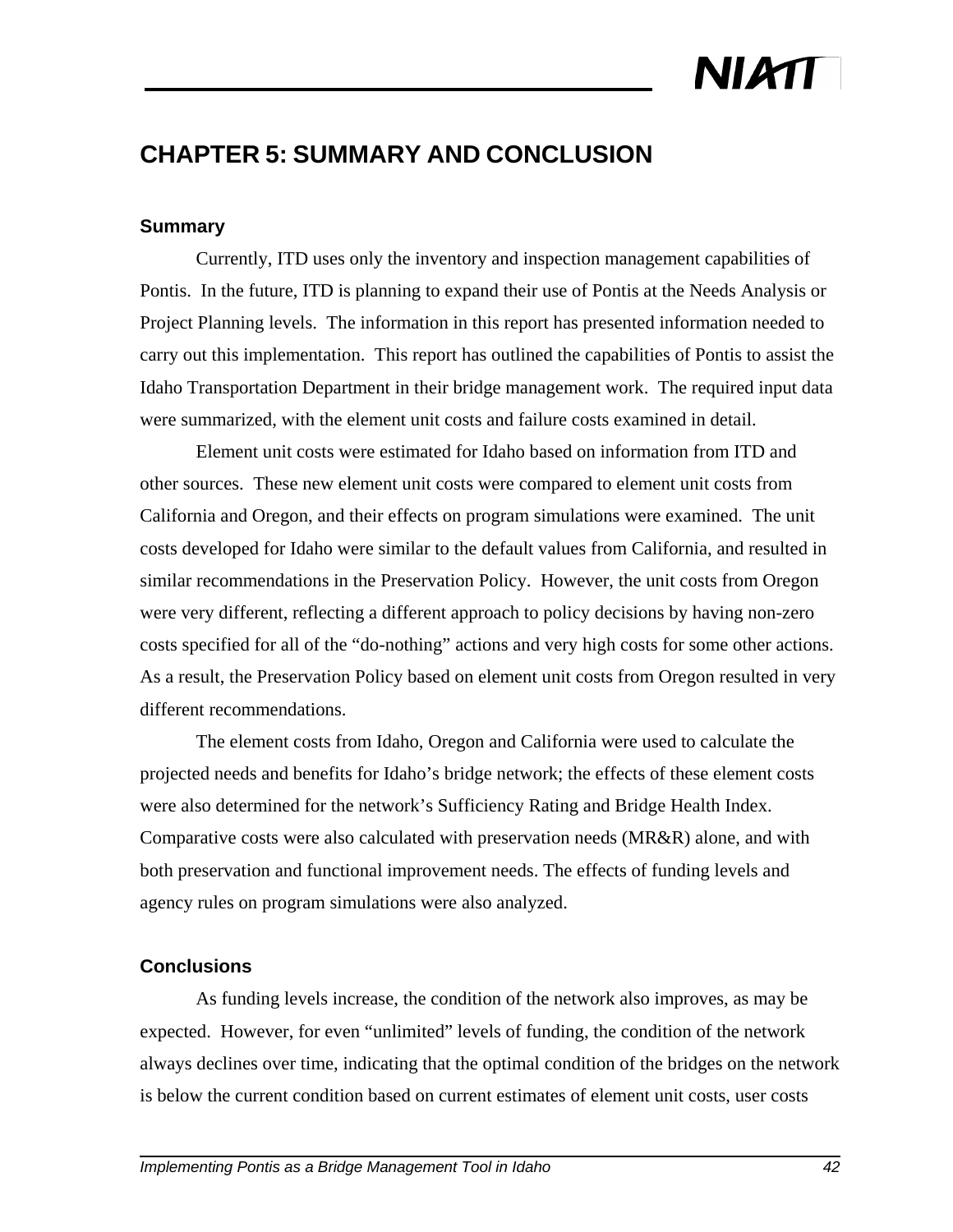and failure costs. Only element unit costs were examined in detail in this study. When the other costs are examined, the optimal condition may change.

Although Oregon's element costs were somewhat higher than Idaho's and California's, the biggest difference was the non-zero cost Oregon assigned to the "do-nothing" actions. The scenarios based on Oregon's element costs resulted in much higher projected needs. Specifically over the five-year scenario including functional improvements, the needs for the bridge network using Oregon's cost data ranged from 59 to 500% higher than those based on the California cost data. The projected needs using Idaho's cost data ranged from 4 to 71% higher than those based on California cost data. Projected benefits based on Oregon's cost data were also much higher than those based on California's and Idaho's. Much of the increase can be attributed to the Preservation Policy derived from Oregon's element costs, which recommend an action for nearly every condition state. Politically speaking, it may be difficult to allow bridge elements to deteriorate to what Pontis designates as their "optimal condition" before undertaking repairs. In this case, Oregon's cost model may allow a bridge agency to better match some political realities even though it is not actually economically optimal compared to California's or Idaho's.

The Preservation Policy derived from Oregon's element costs resulted in a slightly better network condition, based on the Sufficiency Rating suggesting that suggest that the Oregon policy of performing more work at an earlier state of deterioration may improve Sufficiency Ratings. The sufficiency ratings without functional improvements indicate that Idaho and California costs sets produce similar MR&R recommendations. When functional improvements are included, the California costs produce a slightly higher portion of bridges with a sufficiency rating greater than 80. This suggests that the Preservation Policy based on California's costs may be more efficient in making repairs to elements that are more important to the Sufficiency Rating and presumably to the condition of the overall bridge network.

Applying rules to the simulations results in higher projected needs because the rules tend to include more work than would otherwise be recommended. However, applying rules also results in a slight increase in network condition, indicating that the actions recom-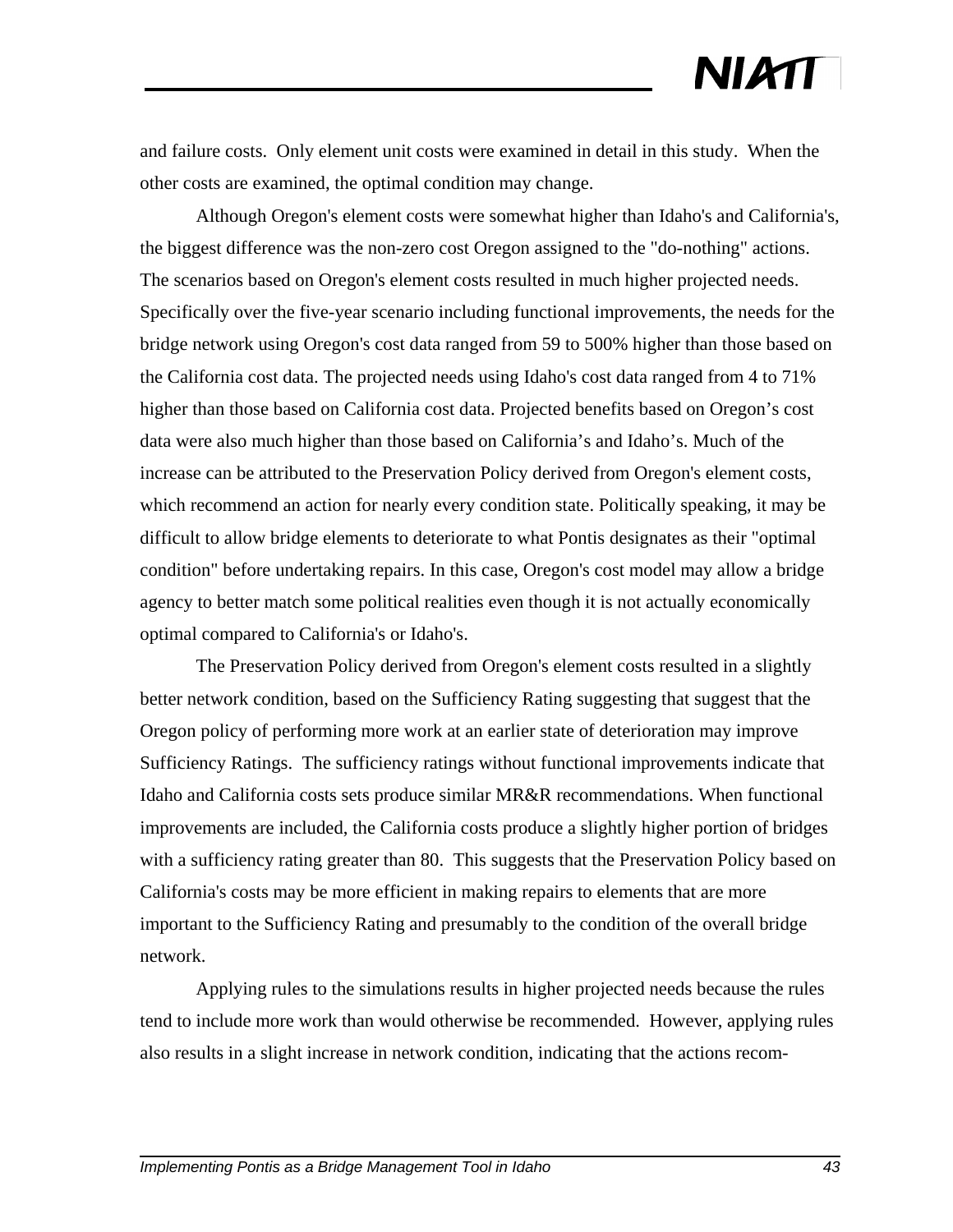mended by the Preservation Policy are not based on maximizing network condition, but rather are based on benefit/cost calculations.

#### **Further Research**

As ITD's implementation of Pontis continues, three major areas may be of interest for additional study. These areas are verification of the results from this report, the cost data that were not addressed by this report, and the deterioration data.

This report shows several predictions from Pontis about bridge network condition over the next five years. Comparing results from inspections over this time period to the results from Pontis in this report would give ITD bridge managers a means of evaluating Pontis predictions.

Several types of cost data were not addressed as a part of this report. These include agency costs for functional improvements and user costs related to both functional improvements and failure costs. Agency costs for functional improvements are related to strengthening, widening, raising, and other items related to a bridge's level of service. User costs are somewhat more difficult to analyze, but they play a major role in the Pontis models because of their impact on benefit calculations since they are included in the benefit-to-cost ratios that Pontis uses to rank and select projects. If the default user costs used in these calculations are low, the benefits of a project will be underestimated. The default policy used in these calculations will not recommend projects with a benefit-to-cost ratio less than one, so fewer projects would be recommended if benefits are underestimated, which may account for the decreasing Bridge Health Index over time. User costs should be examined in some detail in order to have confidence in Pontis' calculations of the optimal condition for Idaho's bridge network and its elements.

As a final item related to costs, the failure costs developed for this project were intended only to represent the minimum failure cost required to force the model to take action instead of allowing an element to fail. They were not intended to reflect the actual consequences of failure in any way. Further study may be warranted to develop failure costs that would reflect these consequences, including the user cost component.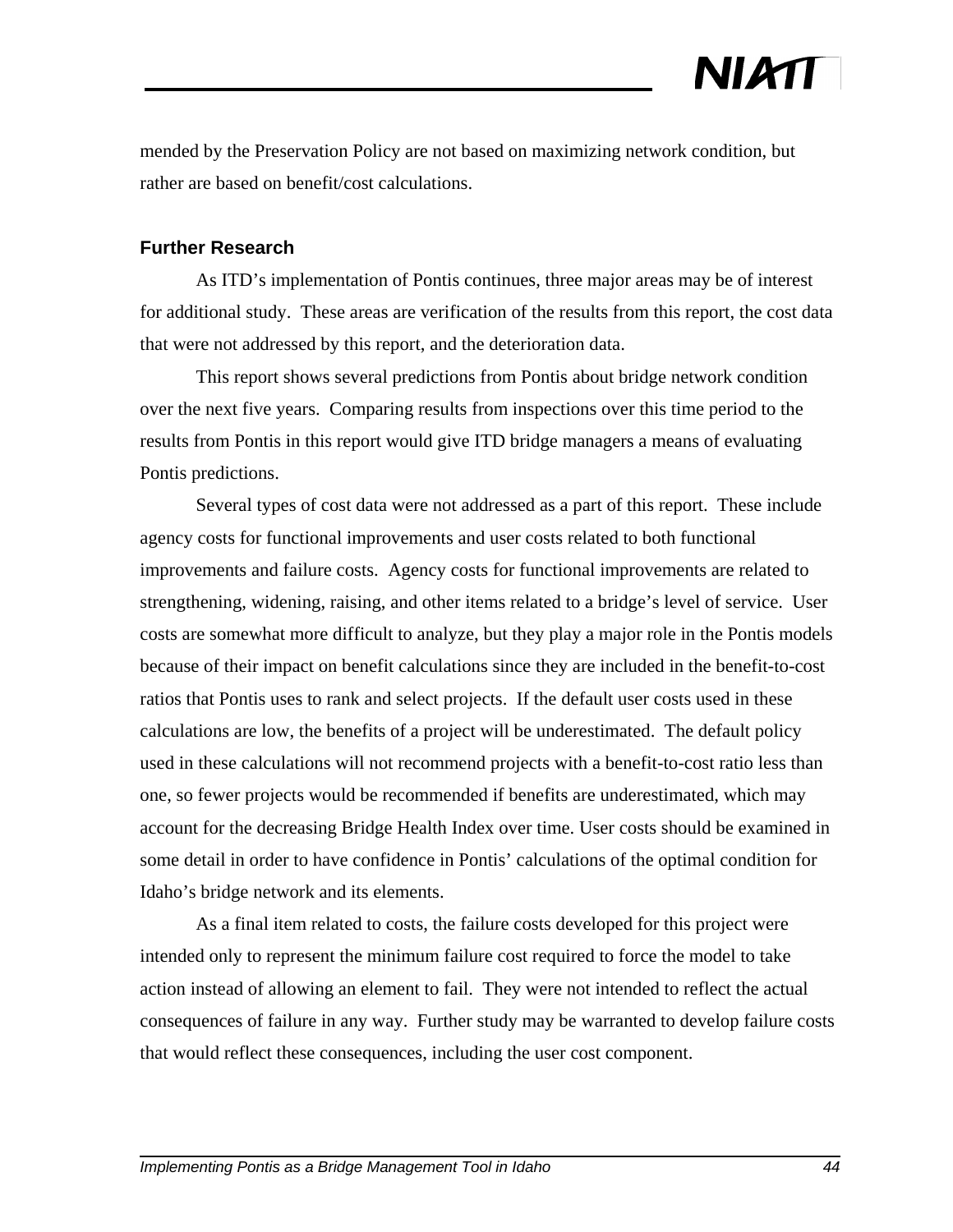# **NIATT**

A major part of the Pontis Preservation Policy and its underlying models is the deterioration data. The inspection information and the transition probabilities were not addressed by this project. As ITD implements Pontis, two questions arise with respect to the deterioration data that bear further research. First, how much historical inspection data can ITD collect to enter into Pontis? Second, how long does it take for this historical inspection data to improve the deterioration model? Although Pontis has the capability of "learning" the true element deterioration probabilities from the inspection data over time, these two questions must be addressed in order for this capability to be put to full use. The interaction of transition probabilities with minimum failure costs and the recommended actions in the Preservation Policy should also be studied further.

As these areas are investigated, ITD will have the information to implement Pontis and make full use of its management capabilities. As Pontis is implemented and the input data are examined and calibrated, this program will be able to assist Idaho bridge managers in their tasks.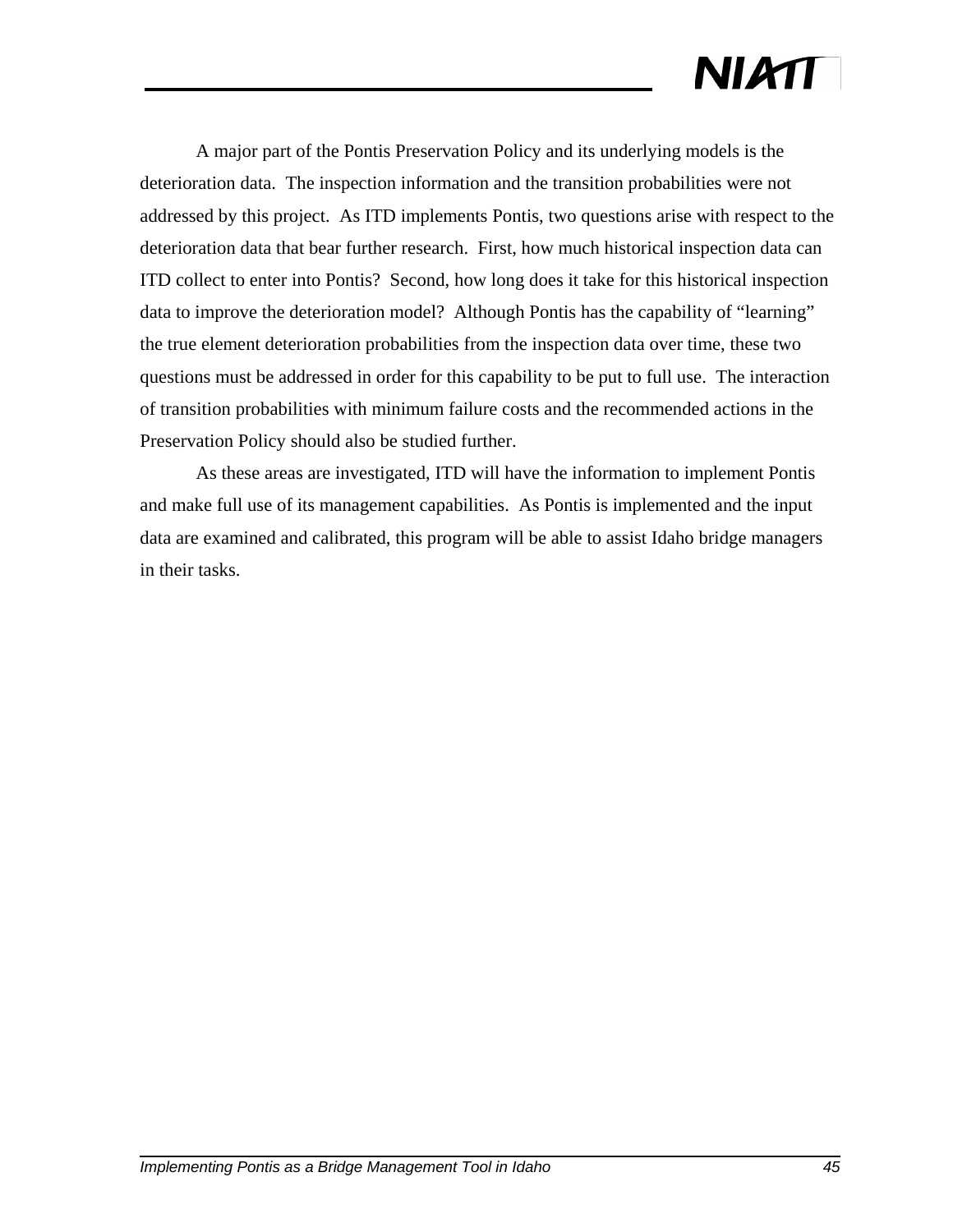

#### **REFERENCES**

- 1. Smith, Nigel, and Luiz Carlos Pinto da Silva Filho. Economic Appraisal in Advanced Bridge Management Systems. *Presentations from the 8th International Bridge Managemeng Conference*. April 1999.
- 2. Czepiel, Edward. Bridge Management Systems Literature Review and Search. From Pontis User Group Meeting, September 2000. Downloaded from ftp://ftp.camsys.com/clientsupport/aashtoware/PONTIS/ , 5 May 2003.
- 3. Thompson, Paul D., Fazil T. Najafi, Roberto Soares, and Hong Jae Choung. Florida DOT Pontis User Cost Study Final Report. September 1999.
- 4. Robert, William E., Allen R. Marshall, Richard W. Shepard, and José Aldayuz. The Pontis Bridge Management System: State-of-the-Practice in Implementation and Development. Downloaded from http://aashtoware.camsys.com/information.htm, 10 May 2003.
- 5. *Pontis Applications and Models*. Slide presentation by Cambridge Systematics, Inc. Downloaded from http://aashtoware.camsys.com/information.htm, 5 July 2002.
- 6. AASHTO Subcommittee on Bridges and Structures. *AASHTO Guide For Commonly Recognized (CoRe) Structural Elements*. AASHTO, Washington, D.C., 1997.
- 7. Blakelock, Robert, William Day, and Rennie Chadwick. Bridge Condition Index. *Management of Highway Structures*, Parag C. Das, ed. Thomas Telford Publishing, London, 1999.
- 8. Shepard, Richard W., and Michael B. Johnson. California Bridge Health Index: A Diagnostic Tool to Maximize Bridge Longevity, Investment. *TR News*, No. 215. July-August 2001, pp. 6-11.
- 9. Farid, Foad, David W. Johnston, Bashar S. Rihani, and Chwen-Jinq Chen. Feasibility of Incremental Cost-Benefit Analysis for Optimal Budget Allocation in Bridge Management Systems. *Transportation Research Record 1442*, TRB,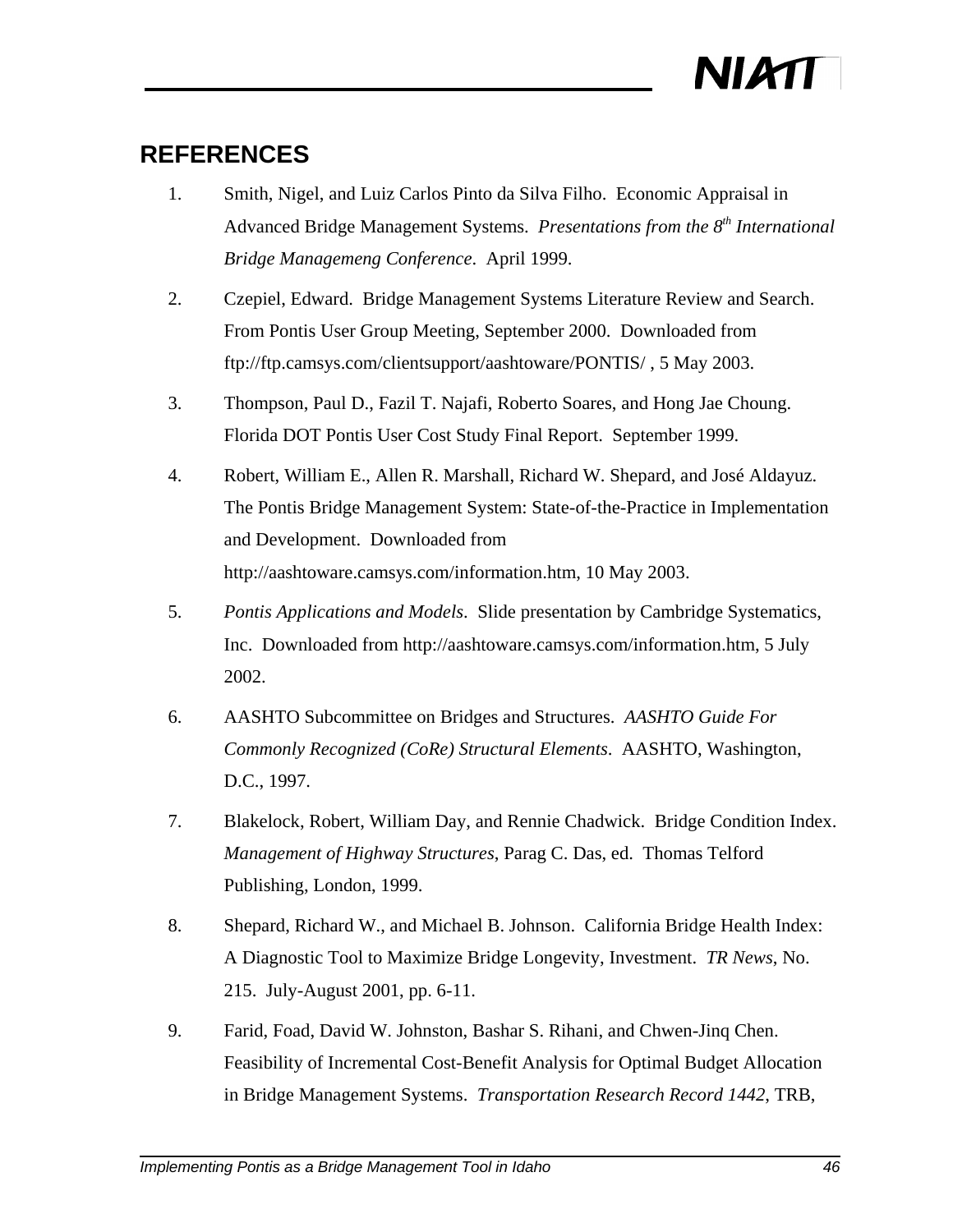National Research Council, Washington, D. C., 1994, pp. 77-87.

- 10. Frangopol, Dan M., Jung S. Kong, and Emhaidy S. Gharaibeh. Reliability-Based Life-Cycle Management of Highway Bridges. *Journal of Computing in Civil Engineering*, January 2001, pp. 27-34.
- 11. *Recording and Coding Guide for the Structure Inventory and Appraisal of the Nation's Bridges*. U. S. Department of Transportation, Federal Highway Administration Report No. FHWA-PD-96-001. 1995.
- 12. Roberts, James E. and Richard Shepard. Bridge Management for the 21<sup>st</sup> Century. *Transportation Research Record*, No. 1696, 2000, pp. 197-203.
- 13. Cambridge Systematics, Inc. *Pontis Release 4 Technical Manual*. September 2001.
- 14. Chase, Steven B. The Bridge Maintenance Programme of the United States Federal Highway Administration. *Management of Highway Structures*, Parag C. Das, ed. Thomas Telford Publishing, London, 1999.
- 15. Sobanjo, John O., and Paul D. Thompson. Development of Agency Maintenance, Repair, and Rehabilitation (MR&R) Cost Data for Florida's Bridge Management System. Prepared for State Maintenance Office, Florida Department of Transportation, July 2001. From Pontis User Group Meeting, September 2001. Downloaded from ftp://ftp.camsys.com/clientsupport/aashtoware/PONTIS/, 5 May 2003.
- 16. Adams, Teresa M., Purba Robert Sianipar, and Seung-Jun Yi. Considerations for Determining User Costs of Bridge Element Failures. Presented at the 78<sup>th</sup> Annual Meeting of the Transportation Research Board, Washington, D. C., 1997.
- 17. Cambridge Systematics, Inc. *Pontis Release 4 User's Manual*. August 2001.
- 18. Gurenich, D.I. "Guidelines for Evaluation of Minimum Failure Cost." Pontis Technical Notes web site, http://aashtoware.camsys.com/support.htm, Cambridge Systematics, Inc., February 7, 2002.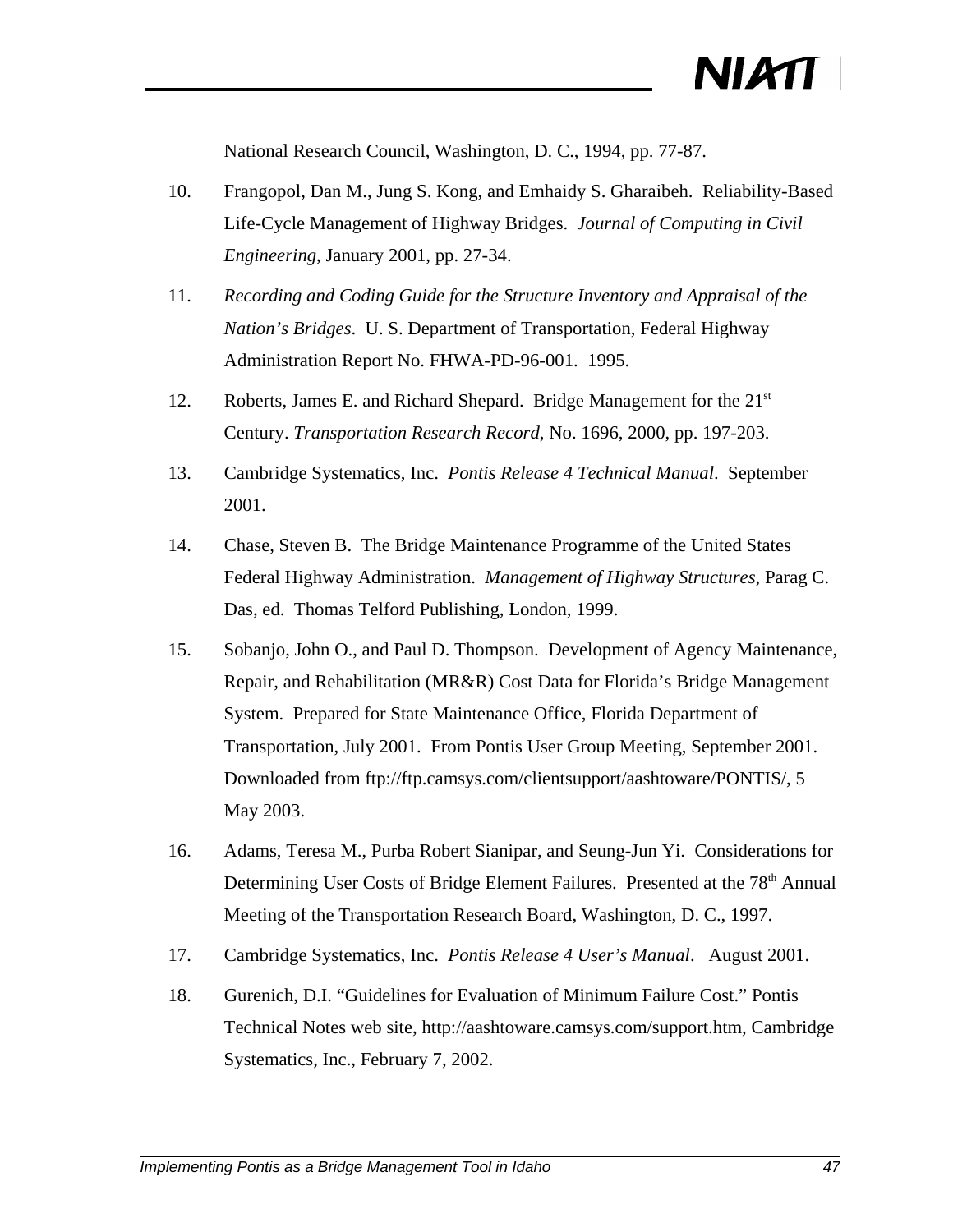- 19. Thompson, P.D. Pontis Failure Cost Analysis. Florida Department of Transportation. Available at www.pdth.com/images/failcost.zip, 2003.
- 20. Al-Wazeer, A. "Spreadsheet Method of Minimum Failure Cost Calculation," Available at http://assetmanagement.transportation.org/tam/aashto.nsf/home? openform&Group=e.%20Bridge%20Management%20Systems&tab= REFERENCEBYCATEGORY
- 21. Federal Highway Administration. *Highway Statistics Series*. December 19, 2002. Accessed May 5, 2003.
- 22. Sobanjo, J. O., Paul D. Thompson, Mathew Lewis, and Richard Kerr. Estimating Agency Cost of Maintenance, Repair, and Rehabilitation (MR&R) for Florida Bridges. Presented at the 83<sup>rd</sup> Annual Meeting of the Transportation Research Board, Washington, D. C., 2002.
- 23. Johnson, Michael B. Understanding Element Failure Costs. From Pontis User Group Meeting, September 2001. Downloaded from ftp://ftp.camsys.com/clientsupport/aashtoware/PONTIS/, 5 May 2003.
- 24. Robert, William E., Allen R. Marshall, Sandi S. Lin, Richard W. Shepard, José Aldayuz. Integration of Agency Rules with the Preservation Optimization Model in the Pontis Bridge Management System. Presented at the 83<sup>rd</sup> Annual Meeting of the Transportation Research Board, Washington, D. C., 2002.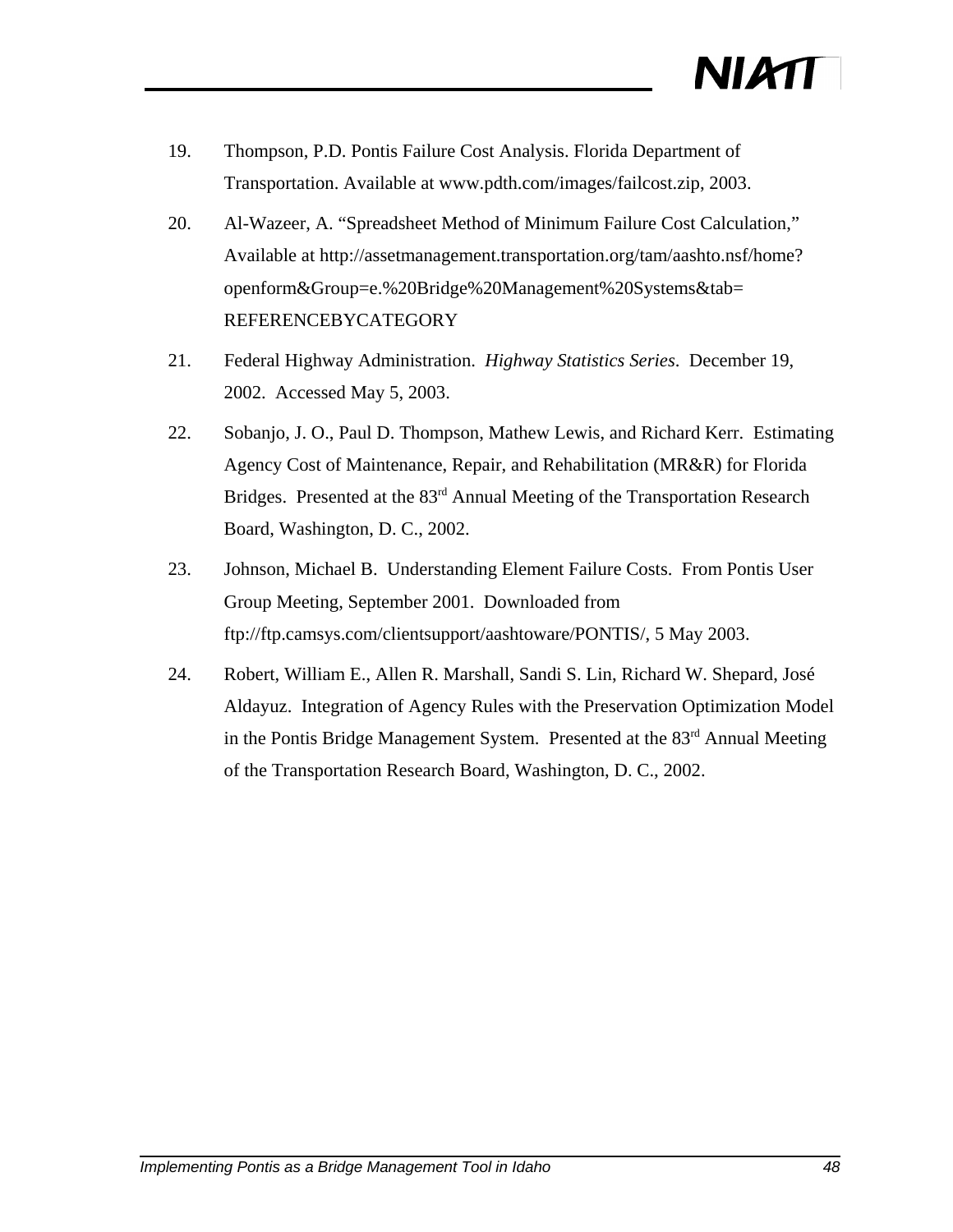

#### **APPENDIX 1 - IDAHO ELEMENT UNIT COSTS**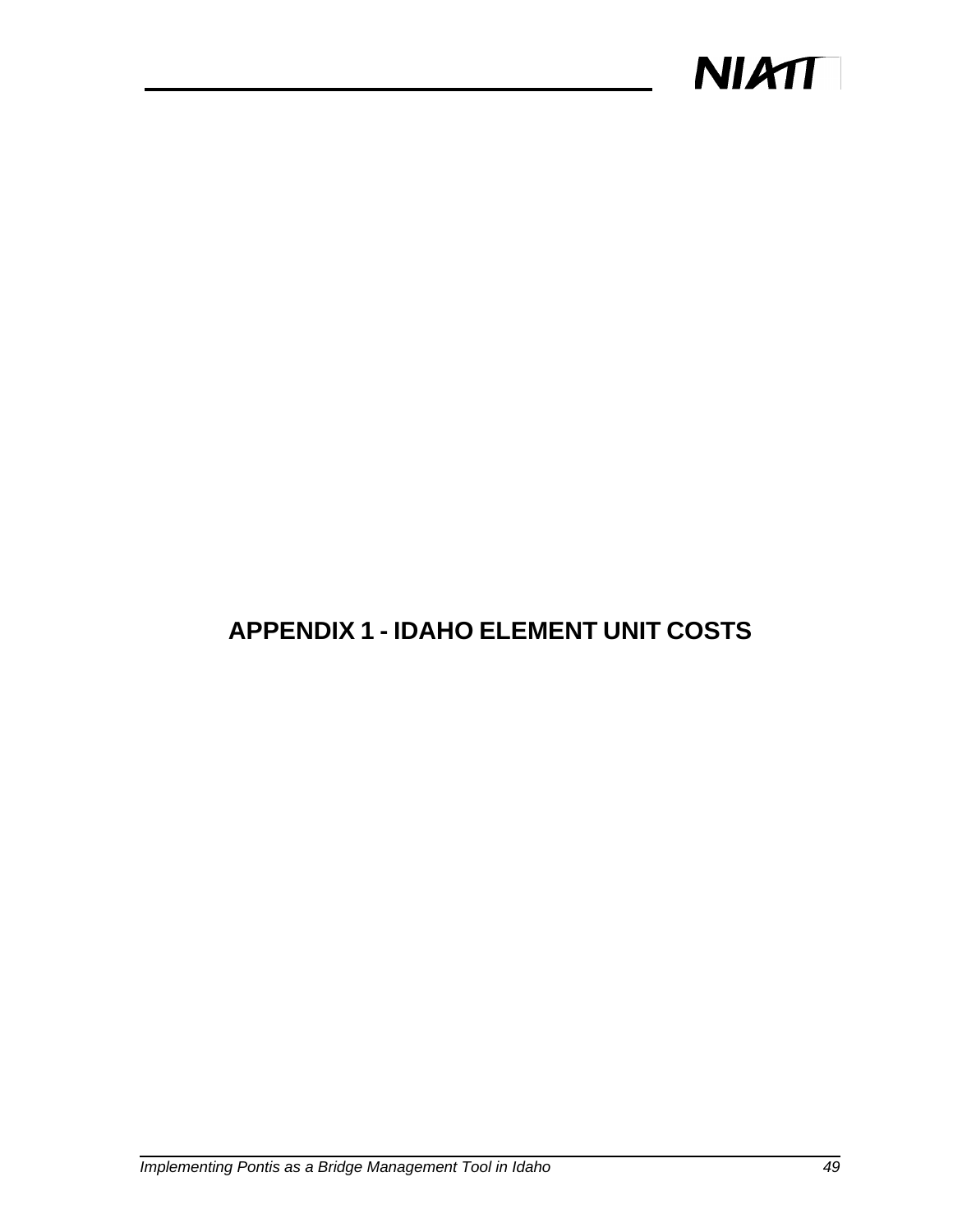

| Elem.<br>No. | <b>Description</b>        | <b>Condition State</b>                                                  | <b>Feasible Actions</b>                                                                                                             | OR costs | <b>CA costs</b> | <b>ID costs</b> | <b>ID cost source</b> |
|--------------|---------------------------|-------------------------------------------------------------------------|-------------------------------------------------------------------------------------------------------------------------------------|----------|-----------------|-----------------|-----------------------|
|              |                           | the recommendation is "do nothing" which does not appear in this table. | Note: Unit costs in boxes are the Pontis Recommended actions in each condition state. If no cost is selected for a condition state, |          |                 |                 |                       |
| 12           | <b>Bare Concrete Deck</b> | 1 - No Damage                                                           | Add protective system                                                                                                               | N/A      | 89.02           | 137.09          | <b>ITD Experts</b>    |
|              |                           | 2 - Distress $\leq$ 2%                                                  | Repair spall/delams                                                                                                                 | 250.00   | 284.17          | 108.00          |                       |
|              |                           |                                                                         | Add protective system                                                                                                               | 150.00   | 73.63           | 137.09          |                       |
|              |                           | 3 - 2 to 10% distress                                                   | Repair spall/delams                                                                                                                 | 250.00   | 307.74          | 162.00          |                       |
|              |                           |                                                                         | Repair spall/delams+system                                                                                                          | 400.00   | 129.17          | 78.29           |                       |
|              |                           | 4 - 10 to 25% distress                                                  | Repair spall/delams                                                                                                                 | 250.00   | 158.01          | 216.00          |                       |
|              |                           |                                                                         | Repair spall/delams+system                                                                                                          | 400.00   | 151.23          | 86.69           |                       |
|              |                           | 5 - Distress over 25%                                                   | Repair spall/delams+system                                                                                                          | 400.00   | 242.19          | 95.09           |                       |
|              |                           |                                                                         | Replace deck                                                                                                                        | 600.00   | 301.50          | 238.03          |                       |
|              |                           |                                                                         | <b>Failure Cost</b>                                                                                                                 | 1800.00  | 600.00          | 714.09          |                       |
| 13           | Unp Conc Deck/AC ovl      | 2 - Distress $\leq$ 2%                                                  | Repair potholes/substrate                                                                                                           | 150.00   | 337.99          | 9.25            | <b>ITD Experts</b>    |
|              |                           | 3 - 2 to 10% distress                                                   | Repair potholes/substrate                                                                                                           | 150.00   | 180.30          | 9.25            |                       |
|              |                           |                                                                         | Replace substrate/overlay                                                                                                           | 250.00   | 226.04          | 168.73          |                       |
|              |                           | 4 - 10 to 25% distress                                                  | Repair potholes/substrate                                                                                                           | 150.00   | 96.55           | 9.25            |                       |
|              |                           |                                                                         | Replace substrate/overlay                                                                                                           | 250.00   | 186.43          | 222.73          |                       |
|              |                           | 5 - Distress over 25%                                                   | Replace substrate/overlay                                                                                                           | 250.00   | 67.27           | 276.73          |                       |
|              |                           |                                                                         | Replace deck                                                                                                                        | 600.00   | 331.10          | 240.65          |                       |
|              |                           |                                                                         | <b>Failure Cost</b>                                                                                                                 | 1800.00  | 600.00          | 1200.00         |                       |
| 14           | P Conc Deck/AC ovly       | 2 - Distress $\leq$ 2%                                                  | Repair potholes/substrate                                                                                                           | 150.00   | 156.83          | 9.25            | <b>ITD Experts</b>    |
|              |                           | 3 - 2 to 10% distress                                                   | Repair potholes/substrate                                                                                                           | 150.00   | 153.71          | 9.25            |                       |
|              |                           |                                                                         | Replace substrate/overlay                                                                                                           | 250.00   | 64.58           | 180.73          |                       |
|              |                           | 4 - 10 to 25% distress                                                  | Repair potholes/substrate                                                                                                           | 150.00   | 43.06           | 9.25            |                       |
|              |                           |                                                                         | Replace substrate/overlay                                                                                                           | 250.00   | 91.82           | 234.73          |                       |
|              |                           | 5 - Distress over 25%                                                   | Replace substrate/overlay                                                                                                           | 250.00   | 57.05           | 288.73          |                       |
|              |                           |                                                                         | Replace deck                                                                                                                        | 600.00   | 282.55          | 240.65          |                       |
|              |                           |                                                                         | <b>Failure Cost</b>                                                                                                                 | 1800.00  | 600.00          | 1200.00         |                       |
| 18           | P Conc Deck/Thin ovl      | $2 - Distress \leq 2\%$                                                 | Repair spall/delams                                                                                                                 | 100.00   | 26.91           | 108.00          | <b>ITD Experts</b>    |
|              |                           | 3 - 2 to 10% distress                                                   | Repair spall/delams                                                                                                                 | 100.00   | 56.51           | 162.00          |                       |
|              |                           | 4 - 10 to 25% distress                                                  | Repair spall/delams                                                                                                                 | 100.00   | 82.56           | 216.00          |                       |
|              |                           |                                                                         | Replace overlay                                                                                                                     | 150.00   | 113.02          | 269.82          |                       |
|              |                           | 5 - Distress over 25%                                                   | Replace overlay                                                                                                                     | 150.00   | 984.90          | 323.82          |                       |
|              |                           |                                                                         | Replace deck                                                                                                                        | 600.00   | 269.10          | 240.65          |                       |
|              |                           |                                                                         | Failure Cost                                                                                                                        | 1800.00  | 1157.00         | 971.46          |                       |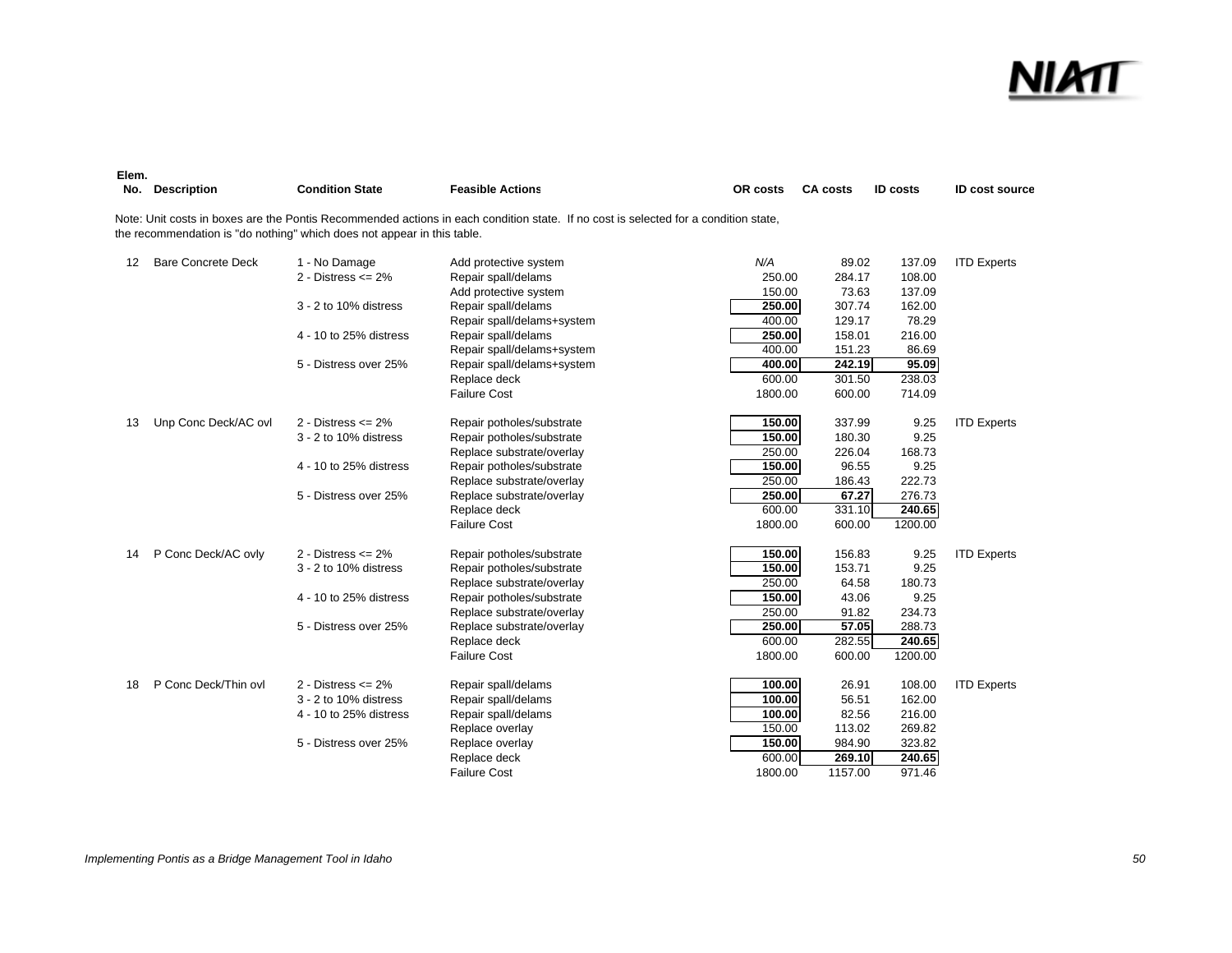### <u>NIA</u>

| Elem.<br>No. | <b>Description</b>    | <b>Condition State</b>  | <b>Feasible Actions</b>                   | OR costs | <b>CA costs</b> | <b>ID costs</b> | <b>ID cost source</b> |
|--------------|-----------------------|-------------------------|-------------------------------------------|----------|-----------------|-----------------|-----------------------|
| 22           | P Conc Deck/Rigid ovl | 2 - Distress $\leq$ 2%  | Repair spall/delams                       | 100.00   | 29.82           | 108.00          | <b>ITD Experts</b>    |
|              |                       | 3 - 2 to 10% distress   | Repair spall/delams                       | 100.00   | 68.89           | 162.00          |                       |
|              |                       | 4 - 10 to 25% distress  | Repair spall/delams                       | 100.00   | 95.58           | 216.00          |                       |
|              |                       |                         | Replace overlay                           | 200.00   | 115.39          | 86.69           |                       |
|              |                       | 5 - Distress over 25%   | Replace overlay                           | 200.00   | 80.73           | 95.09           |                       |
|              |                       |                         | Replace deck                              | 600.00   | 346.60          | 240.65          |                       |
|              |                       |                         | <b>Failure Cost</b>                       | 1800.00  | 499.00          | 721.95          |                       |
| 26           | Conc Deck/Coatd Bars  | 1 - No Damage           | Add protective system                     | N/A      | 180.00          | 137.09          | <b>ITD Experts</b>    |
|              |                       | 2 - Distress $\leq$ 2%  | Repair spall/delams                       | 1000.00  | 52.53           | 113.40          |                       |
|              |                       |                         | Add protective system                     | 150.00   | 180.00          | 137.09          |                       |
|              |                       | 3 - 2 to 10% distress   | Repair spall/delams                       | 1000.00  | 30.68           | 170.10          |                       |
|              |                       |                         | Repair spall/delams+system                | 175.00   | 79.65           | 82.20           |                       |
|              |                       | 4 - 10 to 25% distress  | Repair spall/delams                       | 1100.00  | 83.96           | 226.80          |                       |
|              |                       |                         | Repair spall/delams+system                | 175.00   | 113.77          | 91.02           |                       |
|              |                       | 5 - Distress over 25%   | Repair spall/delams+system                | 175.00   | 108.28          | 99.84           |                       |
|              |                       |                         | Replace deck                              | 900.00   | 187.62          | 240.65          |                       |
|              |                       |                         | <b>Failure Cost</b>                       | 3300.00  | 669.00          | 721.95          |                       |
| 27           | Conc Deck/Cathodic    | 1 - No Damage           | Add protective system                     | N/A      | 180.00          | 137.09          | <b>ITD Experts</b>    |
|              |                       | 2 - Distress $\leq$ 2%  | Repair spall/delams                       | 85.23    | 80.73           | 113.40          | Note: none in         |
|              |                       |                         | Add protective system                     | 190.03   | 180.00          | 137.09          | <b>ID</b> inventory   |
|              |                       | 3 - 2 to 10% distress   | Repair spall/delams                       | 109.89   | 104.09          | 170.10          |                       |
|              |                       |                         | Repair spall/delams+system                | 108.64   | 102.90          | 82.20           |                       |
|              |                       | 4 - 10 to 25% distress  | Repair spall/delams                       | 125.00   | 118.40          | 226.80          |                       |
|              |                       |                         | Repair spall/delams+system                | 183.18   | 173.51          | 91.02           |                       |
|              |                       | 5 - Distress over 25%   | Repair spall/delams+system                | 62.50    | 59.20           | 99.84           |                       |
|              |                       |                         | Replace deck                              | 633.44   | 430.56          | 238.03          |                       |
|              |                       |                         | <b>Failure Cost</b>                       | 1900.32  | 469.80          | 714.09          |                       |
| 28           | Steel Deck/Open grid  | 2 - Minor Deterioration | Surface clean                             | 100.00   | 5.38            | None            |                       |
|              |                       | 3 - Rust Formation      | Surface clean and restore top coat        | 200.00   | 64.58           | In              |                       |
|              |                       |                         | Rehab connectors                          | 400.00   | 53.82           | ID              |                       |
|              |                       | 4 - Moderate Corrosion  | Spot blast, clean, and paint              | 300.00   | 134.55          | Inventory       |                       |
|              |                       |                         | Rehab connectors                          | 400.00   | 53.82           |                 |                       |
|              |                       | 5 - Advanced Corrosion  | Rehab connectors and replace paint system | 600.00   | 247.57          |                 |                       |
|              |                       |                         | Replace unit                              | 1200.00  | 344.45          |                 |                       |
|              |                       |                         | <b>Failure Cost</b>                       | 3600.00  | 1863.00         |                 |                       |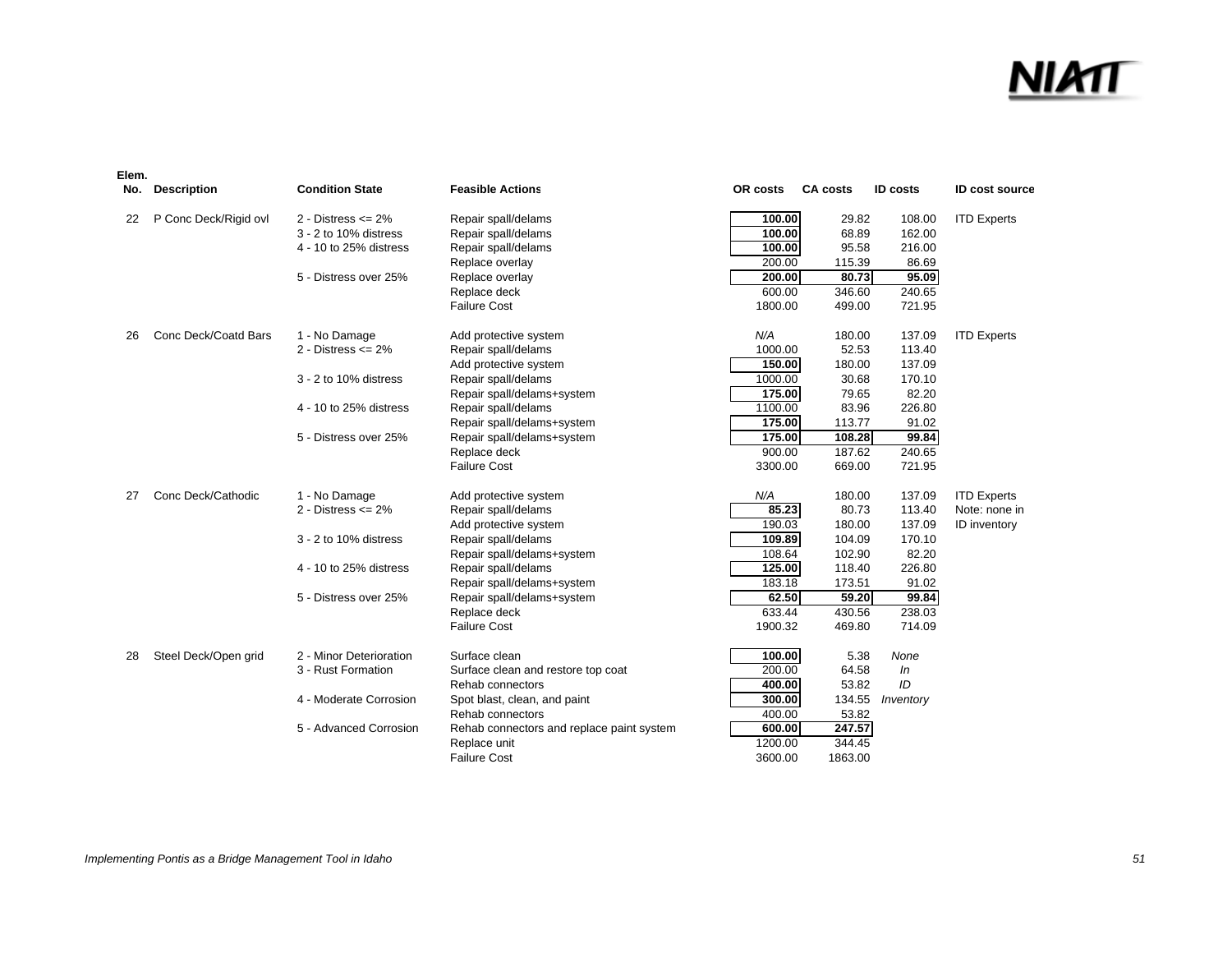### NIA

| Elem.<br>No. | <b>Description</b>        | <b>Condition State</b>     | <b>Feasible Actions</b>                            | OR costs | <b>CA costs</b> | <b>ID costs</b> | <b>ID cost source</b> |
|--------------|---------------------------|----------------------------|----------------------------------------------------|----------|-----------------|-----------------|-----------------------|
| 29           | Steel Deck/Conc grid      | 2 - Minor Deterioration    | Surface clean                                      | 100.00   | 1.00            | 1.00            | Used CA costs         |
|              |                           | 3 - Rust Formation         | Surface clean and restore top coat                 | 200.00   | 3.00            | 3.00            | Note: very few in     |
|              |                           |                            | Rehab connectors and concrete filler               | 600.00   | 8.00            | 8.00            | ID inventory          |
|              |                           | 4 - Failed Connectors      | Spot blast, clean, and paint                       | 300.00   | 2.00            | 2.00            |                       |
|              |                           |                            | Rehab connectors and concrete filler               | 600.00   | 8.00            | 8.00            |                       |
|              |                           | 5 - Advanced Corrosion     | Rehab connectors & conc filler & replace paint sys | 600.00   | 80.00           | 80.00           |                       |
|              |                           |                            | Replace unit                                       | 1500.00  | 150.00          | 150.00          |                       |
|              |                           |                            | <b>Failure Cost</b>                                | 4500.00  | 602.00          | 500.00          |                       |
| 30           | Corrug/Orthotpc Deck      | 2 - Minor Deterioration    | Seal cracks and/or repair potholes                 | 500.00   | 10.76           | None            |                       |
|              |                           | 3 - Rust Formation         | Surface clean and replace top coat of paint        | 500.00   | 32.29           | In              |                       |
|              |                           |                            | Repair potholes and cracks                         | 500.00   | 10.76           | ID              |                       |
|              |                           | 4 - Moderate Deterioration | Spot blast, clean, & paint -- repair potholes      | 1000.00  | 43.06           | Inventory       |                       |
|              |                           |                            | Replace paint system and/or replace surfacing      | 1500.00  | 274.48          |                 |                       |
|              |                           | 5 - Major Section Loss     | Rehab, replace paint system, replace surfacing     | 2000.00  | 1076.39         |                 |                       |
|              |                           |                            | Replace unit                                       | 1800.00  | 1614.59         |                 |                       |
|              |                           |                            | <b>Failure Cost</b>                                | 15000.00 | 8100.00         |                 |                       |
| 31           | <b>Timber Deck</b>        | 2 - Minor Decay            | Rehab And/or Protect Deck                          | 60.00    | 2.00            | 35.00           | <b>ITD Experts</b>    |
|              |                           | 3 - Some Strength Loss     | Rehab Deck                                         | 60.00    | 3.75            | 35.00           |                       |
|              |                           |                            | <b>Replace Deck</b>                                | 120.00   | 10.38           | 74.00           |                       |
|              |                           | 4 - Major Strength Loss    | Replace Deck                                       | 120.00   | 10.38           | 74.00           |                       |
|              |                           |                            | <b>Failure Cost</b>                                | 2500.00  | 36.00           | 225.00          |                       |
| 32           | Timber Deck/ AC ovly      | 2 - Minor Deterioration    | <b>Repair Potholes</b>                             | 60.00    | 12.49           | 17.00           | <b>ITD Experts</b>    |
|              |                           |                            | Rehab and/or Protect Unit                          | 120.00   | 23.36           | 35.00           |                       |
|              |                           | 3 - Some Strength Loss     | Rehab Deck and replace or repair surfacing         | 120.00   | 43.06           | 35.00           |                       |
|              |                           |                            | Replace Deck & Surfacing                           | 240.00   | 83.96           | 91.00           |                       |
|              |                           | 4 - Major Strength Loss    | Replace Deck & Surfacing                           | 240.00   | 121.42          | 91.00           |                       |
|              |                           |                            | <b>Failure Cost</b>                                | 3500.00  | 424.00          | 275.00          |                       |
| 38           | <b>Bare Concrete Slab</b> | 1 - No Damage              | Add protective system                              | N/A      | 55.22           | 137.09          | <b>ITD Experts</b>    |
|              |                           | 2 - Distress $\leq$ 2%     | Repair spall/delams                                | 250.00   | 75.35           | 108.00          |                       |
|              |                           |                            | Add protective system                              | 150.00   | 90.20           | 137.09          |                       |
|              |                           | 3 - 2 to 10% distress      | Repair spall/delams                                | 250.00   | 149.94          | 162.00          |                       |
|              |                           |                            | Repair spall/delams+system                         | 400.00   | 111.73          | 78.29           |                       |
|              |                           | 4 - 10 to 25% distress     | Repair spall/delams                                | 250.00   | 150.69          | 216.00          |                       |
|              |                           |                            | Repair spall/delams+system                         | 400.00   | 168.24          | 86.69           |                       |
|              |                           | 5 - Distress over 25%      | Repair spall/delams+system                         | 400.00   | 177.60          | 95.09           |                       |
|              |                           |                            | Replace deck                                       | 600.00   | 482.12          | 238.03          |                       |
|              |                           |                            | <b>Failure Cost</b>                                | 1800.00  | 764.00          | 714.09          |                       |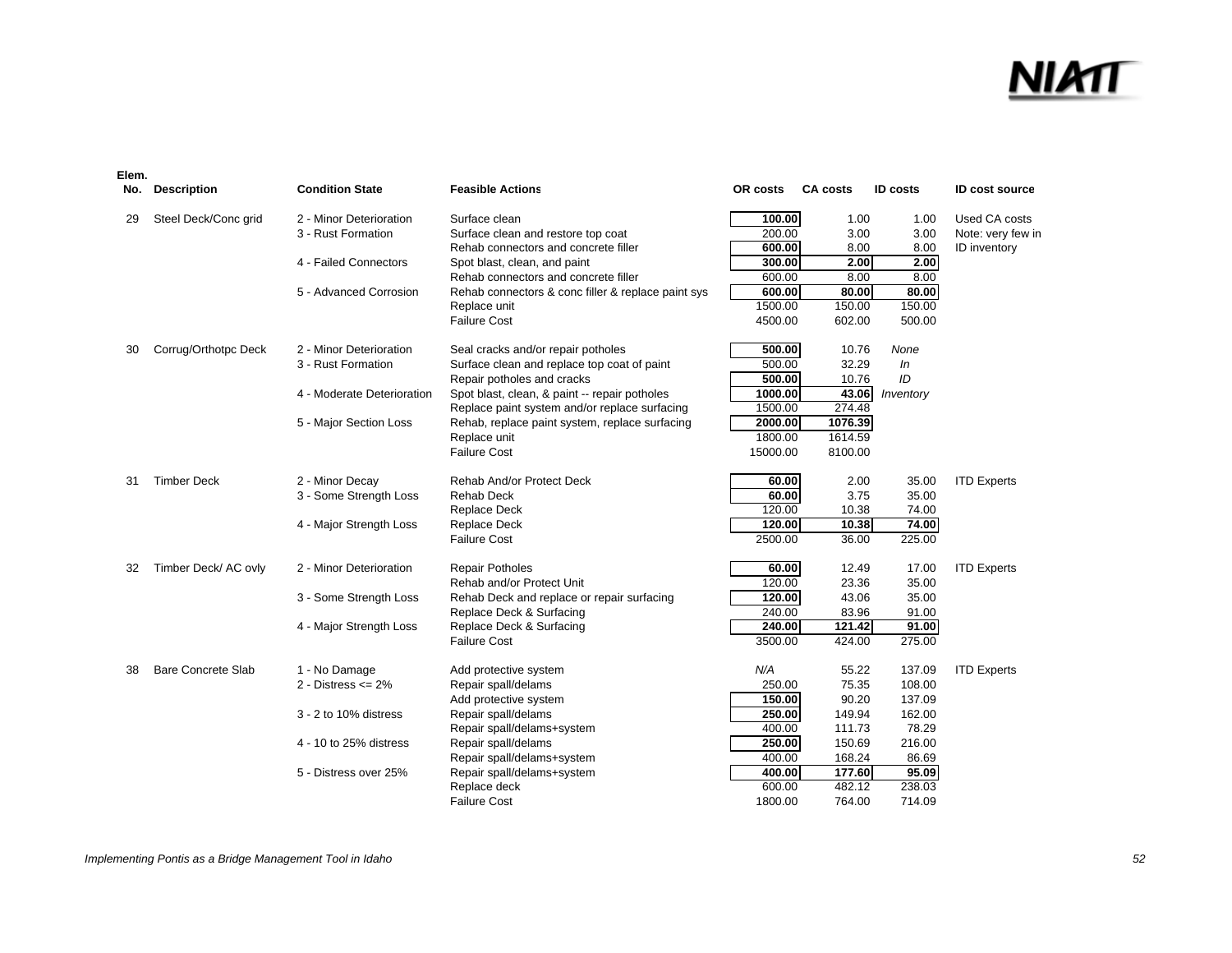### <u>NIMT</u>

| No. | <b>Description</b>    | <b>Condition State</b>  | <b>Feasible Actions</b>   | OR costs | <b>CA costs</b> | <b>ID costs</b> | <b>ID cost source</b> |
|-----|-----------------------|-------------------------|---------------------------|----------|-----------------|-----------------|-----------------------|
| 39  | Unp Conc Slab/AC ovly | $2 - Distress \leq 2\%$ | Repair potholes/substrate | 150.00   | 15.28           | 9.25            | <b>ITD Experts</b>    |
|     |                       | 3 - 2 to 10% distress   | Repair potholes/substrate | 150.00   | 17.87           | 9.25            |                       |
|     |                       |                         | Replace substrate/overlay | 250.00   | 24.97           | 168.73          |                       |
|     |                       | 4 - 10 to 25% distress  | Repair potholes/substrate | 150.00   | 32.29           | 9.25            |                       |
|     |                       |                         | Replace substrate/overlay | 250.00   | 32.29           | 222.73          |                       |
|     |                       | 5 - Distress over 25%   | Replace substrate/overlay | 250.00   | 51.13           | 276.73          |                       |
|     |                       |                         | Replace deck              | 600.00   | 702.35          | 240.65          |                       |
|     |                       |                         | <b>Failure Cost</b>       | 15000.00 | 220.00          | 850.00          |                       |
| 40  | P Conc Slab/AC ovly   | $2 - Distress \leq 2\%$ | Repair potholes/substrate | 150.00   | 12.49           | 9.25            | <b>ITD Experts</b>    |
|     |                       | 3 - 2 to 10% distress   | Repair potholes/substrate | 150.00   | 19.70           | 9.25            |                       |
|     |                       |                         | Replace substrate/overlay | 250.00   | 32.29           | 180.73          |                       |
|     |                       | 4 - 10 to 25% distress  | Repair potholes/substrate | 150.00   | 25.83           | 9.25            |                       |
|     |                       |                         | Replace substrate/overlay | 250.00   | 94.72           | 234.73          |                       |
|     |                       | 5 - Distress over 25%   | Replace substrate/overlay | 250.00   | 48.44           | 288.73          |                       |
|     |                       |                         | Replace deck              | 600.00   | 466.40          | 240.65          |                       |
|     |                       |                         | <b>Failure Cost</b>       | 1800.00  | 299.00          | 1200.00         |                       |
| 44  | P Conc Slab/Thin ovl  | $2 - Distress \leq 2\%$ | Repair spall/delams       | 100.00   | 26.91           | 108.00          | <b>ITD Experts</b>    |
|     |                       | 3 - 2 to 10% distress   | Repair spall/delams       | 100.00   | 53.82           | 162.00          |                       |
|     |                       | 4 - 10 to 25% distress  | Repair spall/delams       | 100.00   | 62.43           | 216.00          |                       |
|     |                       |                         | Replace overlay           | 150.00   | 103.33          | 269.82          |                       |
|     |                       | 5 - Distress over 25%   | Replace overlay           | 150.00   | 67.27           | 323.82          |                       |
|     |                       |                         | Replace deck              | 600.00   | 484.38          | 240.65          |                       |
|     |                       |                         | <b>Failure Cost</b>       | 1800.00  | 289.00          | 971.46          |                       |
| 48  | P Conc Slab/Rigid ovl | 2 - Distress $\leq$ 2%  | Repair spall/delams       | 100.00   | 26.91           | 108.00          | <b>ITD Experts</b>    |
|     |                       | 3 - 2 to 10% distress   | Repair spall/delams       | 100.00   | 49.84           | 162.00          |                       |
|     |                       | 4 - 10 to 25% distress  | Repair spall/delams       | 100.00   | 57.26           | 216.00          |                       |
|     |                       |                         | Replace overlay           | 200.00   | 116.25          | 86.69           |                       |
|     |                       | 5 - Distress over 25%   | Replace overlay           | 200.00   | 71.80           | 95.09           |                       |
|     |                       |                         | Replace deck              | 600.00   | 484.38          | 240.65          |                       |
|     |                       |                         | <b>Failure Cost</b>       | 1800.00  | 444.00          | 721.95          |                       |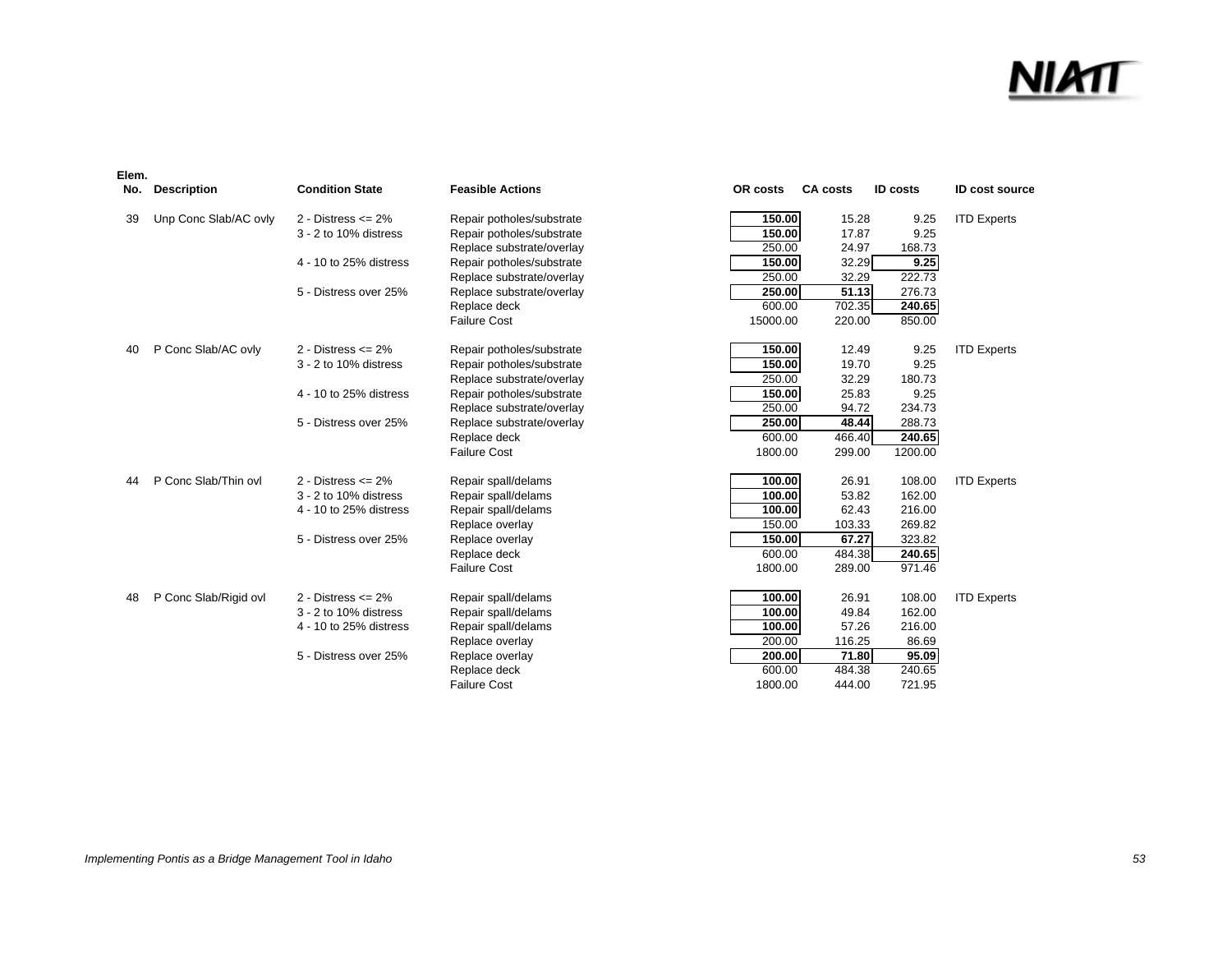|     | No. Description      | <b>Condition State</b>  | <b>Feasible Actions</b>               | OR costs  | <b>CA costs</b> | <b>ID</b> costs | <b>ID cost source</b> |
|-----|----------------------|-------------------------|---------------------------------------|-----------|-----------------|-----------------|-----------------------|
| 52  | Conc Slab/Coatd Bars | 1 - No Damage           | Add protective system                 | N/A       | 180.00          | 137.09          | <b>ITD Experts</b>    |
|     |                      | 2 - Distress $\leq$ 2%  | Repair spall/delams                   | 1000.00   | 81.70           | 113.40          |                       |
|     |                      |                         | Add protective system                 | 150.00    | 180.00          | 137.09          |                       |
|     |                      | 3 - 2 to 10% distress   | Repair spall/delams                   | 1000.00   | 88.16           | 170.10          |                       |
|     |                      |                         | Repair spall/delams+system            | 175.00    | 39.50           | 82.20           |                       |
|     |                      | 4 - 10 to 25% distress  | Repair spall/delams                   | 1100.00   | 99.57           | 226.80          |                       |
|     |                      |                         | Repair spall/delams+system            | 175.00    | 121.09          | 91.02           |                       |
|     |                      | 5 - Distress over 25%   | Repair spall/delams+system            | 175.00    | 75.35           | 99.84           |                       |
|     |                      |                         | Replace deck                          | 900.00    | 299.99          | 240.65          |                       |
|     |                      |                         | <b>Failure Cost</b>                   | 3300.00   | 466.00          | 721.95          |                       |
| 53  | Conc Slab/Cathodic   | 1 - No Damage           | Add protective system                 | N/A       | 180.00          | 137.09          | <b>ITD Experts</b>    |
|     |                      | $2 - Distress \leq 2\%$ | Repair spall/delams                   | 68.18     | 64.58           | 113.40          | Note: none in         |
|     |                      |                         | Add protective system                 | 190.03    | 180.00          | 137.09          | <b>ID</b> inventory   |
|     |                      | 3 - 2 to 10% distress   | Repair spall/delams                   | 88.07     | 83.42           | 170.10          |                       |
|     |                      |                         | Repair spall/delams+system            | 82.39     | 78.04           | 82.20           |                       |
|     |                      | 4 - 10 to 25% distress  | Repair spall/delams                   | 102.28    | 96.88           | 226.80          |                       |
|     |                      |                         | Repair spall/delams+system            | 843.77    | 799.22          | 91.02           |                       |
|     |                      | 5 - Distress over 25%   | Repair spall/delams+system            | 79.55     | 75.35           | 99.84           |                       |
|     |                      |                         | Replace deck                          | 633.44    | 466.40          | 238.03          |                       |
|     |                      |                         | <b>Failure Cost</b>                   | 2531.31   | 598.60          | 714.09          |                       |
| 54  | <b>Timber Slab</b>   | 2 - Minor Decay         | Rehab and/or protect deck             | 120.00    | 1.00            | None            |                       |
|     |                      | 3 - Some Strength Loss  | Rehab deck                            | 120.00    | 4.00            | In              |                       |
|     |                      |                         | Replace deck                          | 120.00    | 9.00            | ID              |                       |
|     |                      | 4 - Major Strength Loss | Replace deck                          | 120.00    | 9.00            | Inventory       |                       |
|     |                      |                         | <b>Failure Cost</b>                   | 3000.00   | 21.00           |                 |                       |
| 55  | Timber Slab/AC ovly  | 2 - Minor Deterioration | Repair potholes                       | 60.00     | 2.00            | 17.00           | Assumed same as       |
|     |                      |                         | Rehab and/or protect unit             | 150.00    | 2.00            | 35.00           | Element 32            |
|     |                      | 3 - Some Strength Loss  | Rehab deck & repair/replace surfacing | 150.00    | 4.00            | 35.00           |                       |
|     |                      |                         | Replace deck and surfacing            | 150.00    | 32.00           | 91.00           |                       |
|     |                      | 4 - Major Strength Loss | Replace deck and surfacing            | 150.00    | 32.00           | 91.00           |                       |
|     |                      |                         | <b>Failure Cost</b>                   | 3500.00   | 112.00          | 325.00          |                       |
| 101 | Unpnt Stl Box Girder | 2 - Minor Corrosion     | Clean and paint                       | 300.00    | 108.27          | 827.00          | <b>ITD Experts</b>    |
|     |                      | 3 - Some section loss   | Clean and paint                       | 300.00    | 108.27          | 827.00          |                       |
|     |                      | 4 - Major section loss  | Rehab unit                            | 5000.00   | 1246.72         | 19348.00        |                       |
|     |                      |                         | Replace unit                          | 15000.00  | 902.23          | 14000.00        |                       |
|     |                      |                         | <b>Failure Cost</b>                   | 240000.00 | 6947.00         | 110000.00       |                       |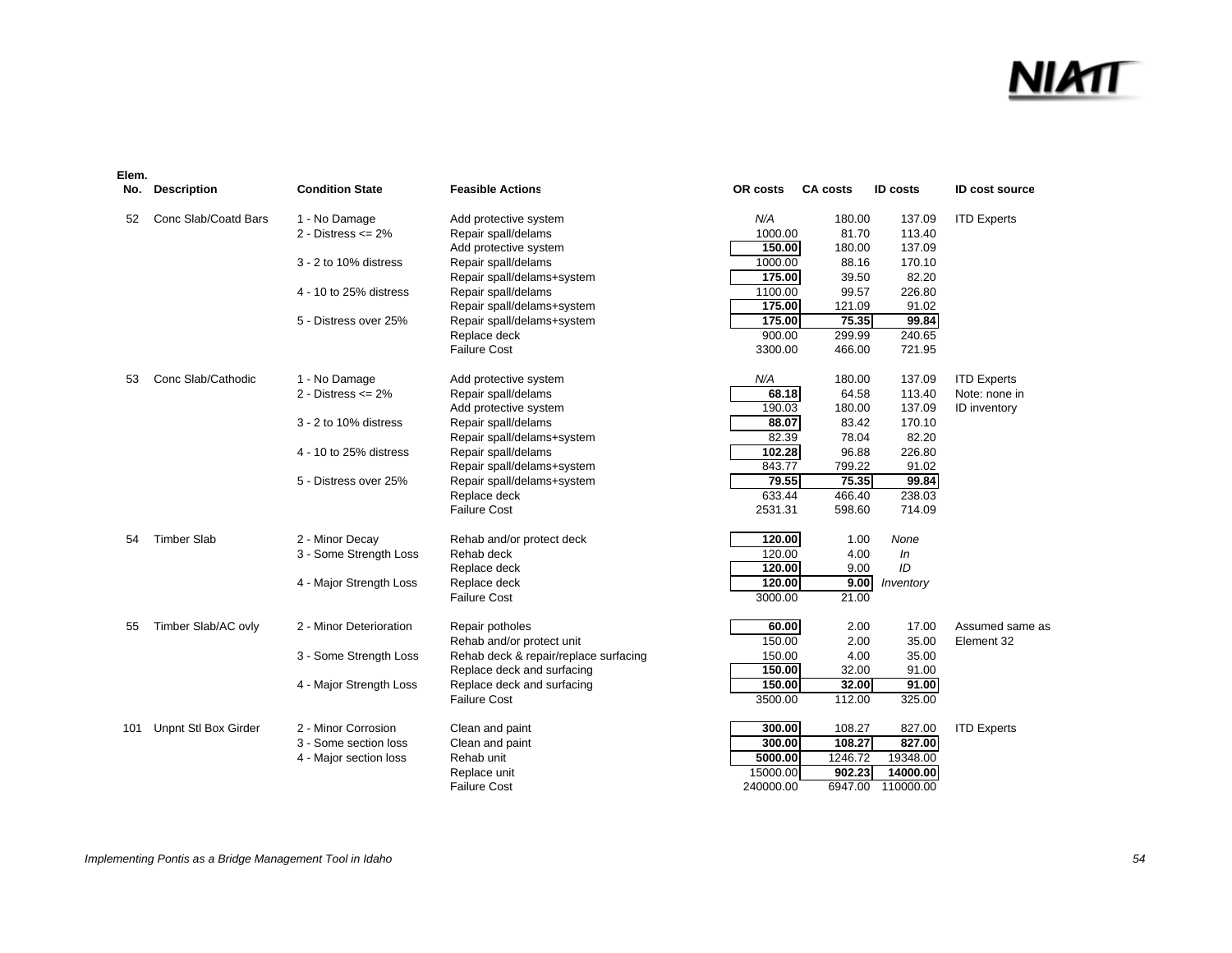### <u>NIMT</u>

#### **Elem.**

| No. | <b>Description</b>    | <b>Condition State</b>  | <b>Feasible Actions</b>           | OR costs  | <b>CA costs</b> | <b>ID costs</b> | <b>ID cost source</b>  |
|-----|-----------------------|-------------------------|-----------------------------------|-----------|-----------------|-----------------|------------------------|
| 102 | Paint Stl Box Girder  | 1 - No Corrosion        | Surface clean                     | 5.00      | 439.63          | 79.25           | <b>ITD Experts</b>     |
|     |                       | 2 - Paint Distress      | Surface clean                     | 5.00      | 620.90          | 158.50          |                        |
|     |                       |                         | Clean and paint                   | 50.00     | 3543.31         | 1340.88         |                        |
|     |                       | 3 - Rust Formation      | Spot blast, clean, paint          | 150.00    | 6816.47         | 2681.75         |                        |
|     |                       | 4 - Active Corrosion    | Spot blast, clean, paint          | 150.00    | 8620.93         | 4023.00         |                        |
|     |                       |                         | Replace paint system              | 500.00    | 10591.63        | 6704.00         |                        |
|     |                       | 5 - Section Loss        | Rehab unit                        | 6000.00   | 21481.82        | 2940.41         |                        |
|     |                       |                         | Replace unit                      | 23000.00  | 102280.18       | 14000.00        |                        |
|     |                       |                         | <b>Failure Cost</b>               | 69000.00  | 165410.00       | 42000.00        |                        |
| 104 | P/S Conc Box Girder   | 2 - Minor Cracks/Spalls | Seal Cracks & Minor Patching      | 250.00    | 699.90          | 696.78          | Based on               |
|     |                       | 3 - Delams/Spalls       | Clean Steel & patch (and/or seal) | 450.00    | 869.42          | 902.00          | Elem 105, 110          |
|     |                       | 4 - Analysis Warranted  | Rehab Unit                        | 9000.00   | 1941.14         | 1529.00         |                        |
|     |                       |                         | Replace Unit                      | 4500.00   | 6492.72         | 3058.00         |                        |
|     |                       |                         | <b>Failure Cost</b>               | 95000.00  | 12278.00        | 9174.00         |                        |
| 105 | R/Conc Box Girder     | 2 - Minor Cracks/Spalls | Seal cracks/patch                 | 190.00    | 699.90          | 696.78          | <b>ITD Experts</b>     |
|     |                       | 3 - Delams/Spalls       | Clean rebar and patch             | 450.00    | 869.40          | 902.00          |                        |
|     |                       | 4 - Analysis Warranted  | Rehab unit                        | 5300.00   | 1941.14         | 1529.00         |                        |
|     |                       |                         | Replace unit                      | 6000.00   | 6492.72         | 3058.00         | repl. Cost is 2x rehab |
|     |                       |                         | <b>Failure Cost</b>               | 150000.00 | 9000.00         | 9174.00         |                        |
| 106 | Unpnt Stl Open Girder | 2 - Minor Corrosion     | Clean and paint                   | 200.00    | 155.51          | 325.00          | <b>ITD Experts</b>     |
|     |                       | 3 - Some Section Loss   | Clean and paint                   | 200.00    | 195.21          | 487.00          |                        |
|     |                       | 4 - Major Section Loss  | Rehab unit                        | 3500.00   | 1771.65         | 10000.00        |                        |
|     |                       |                         | Replace unit                      | 10000.00  | 938.88          | 14000.00        |                        |
|     |                       |                         | <b>Failure Cost</b>               | 200000.00 | 7229.00         | 60000.00        |                        |
| 107 | Paint Stl Open Girder | 1 - No Corrosion        | Surface clean                     | 2.00      | 31.17           | 50.29           | <b>ITD Experts</b>     |
|     |                       | 2 - Paint Distress      | Surface clean                     | 2.00      | 40.42           | 100.58          |                        |
|     |                       |                         | Clean and paint                   | 20.00     | 112.63          | 425.47          |                        |
|     |                       | 3 - Rust Formation      | Spot blast, clean, paint          | 100.00    | 164.24          | 638.21          |                        |
|     |                       | 4 - Active Corrosion    | Spot blast, clean, paint          | 100.00    | 227.95          | 1276.00         |                        |
|     |                       |                         | Replace paint system              | 320.00    | 198.16          | 2127.00         |                        |
|     |                       | 5 - Section Loss        | Rehab unit                        | 4000.00   | 639.76          | 10000.00        |                        |
|     |                       |                         | Replace unit                      | 15000.00  | 1197.41         | 14000.00        |                        |
|     |                       |                         | <b>Failure Cost</b>               | 45000.00  | 3500.00         | 42000.00        |                        |
| 109 | P/S Conc Open Girder  | 2 - Minor Cracks/Spalls | Seal Cracks & Minor Patching      | 170.00    | 89.27           | 564.00          | Same as 110,           |
|     |                       | 3 - Delams/Spalls       | Clean Steel & patch (and/or seal) | 300.00    | 203.84          | 902.00          | but reduced            |
|     |                       | 4 - Analysis Warranted  | Rehab Unit                        | 6000.00   | 471.62          | 1127.00         | repl. cost by          |
|     |                       |                         | Replace Unit                      | 3000.00   | 672.74          | 2478.60         | 10%                    |
|     |                       |                         | Failure Cost                      | 70000.00  | 3000.00         | 9000.00         |                        |

*Implementing Pontis as a Bridge Management Tool in Idaho 55*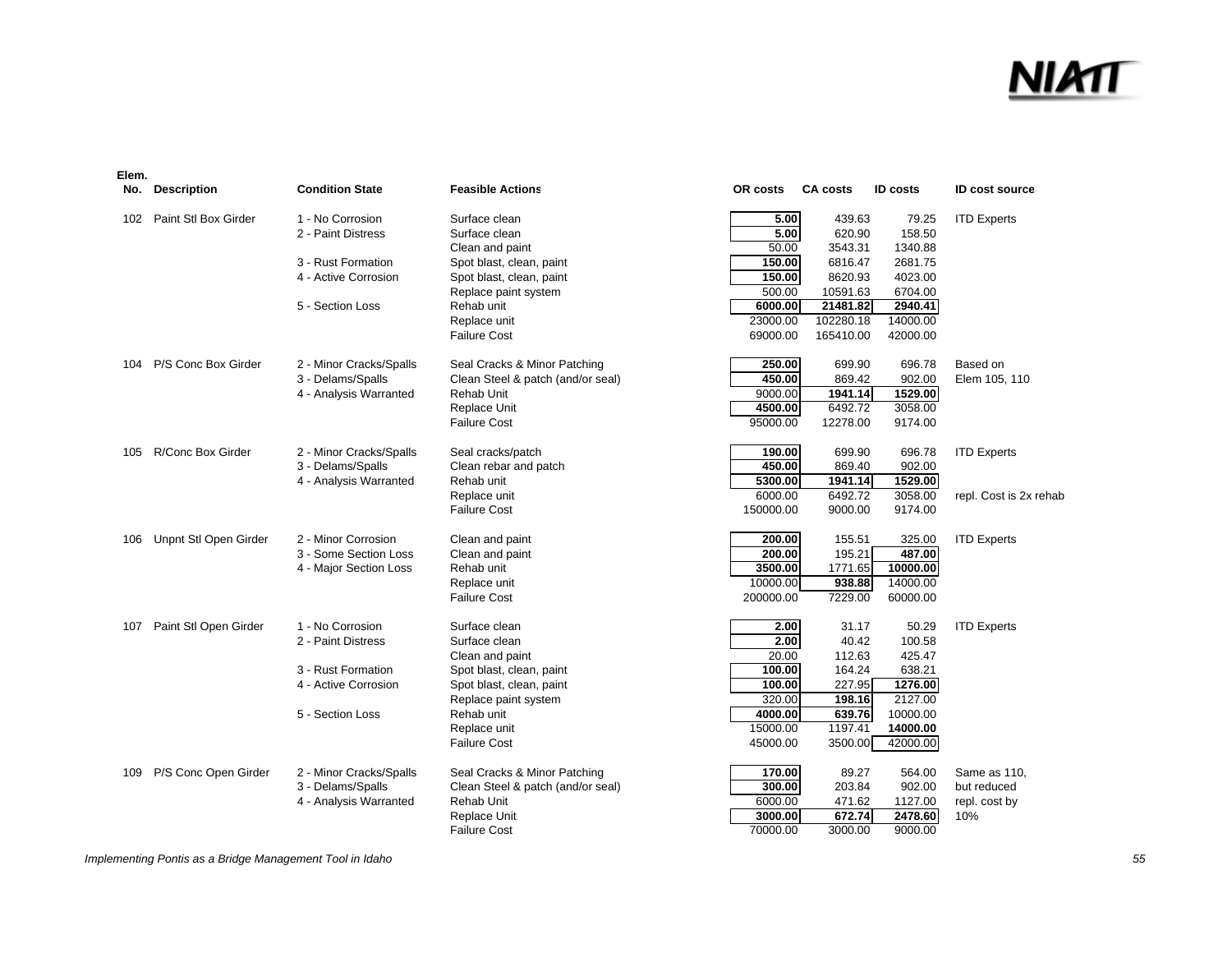| Elem.<br>No. | <b>Description</b>        | <b>Condition State</b>  | <b>Feasible Actions</b>           | OR costs  | <b>CA costs</b> | <b>ID costs</b> | <b>ID cost source</b> |
|--------------|---------------------------|-------------------------|-----------------------------------|-----------|-----------------|-----------------|-----------------------|
| 110          | R/Conc Open Girder        | 2 - Minor Cracks/Spalls | Seal Cracks & Minor Patching      | 125.00    | 112.50          | 564.00          | <b>ITD Experts</b>    |
|              |                           | 3 - Delams/Spalls       | Clean Steel & patch (and/or seal) | 300.00    | 269.32          | 902.00          |                       |
|              |                           | 4 - Analysis Warranted  | Rehab Unit                        | 3500.00   | 400.89          | 1127.00         |                       |
|              |                           |                         | Replace Unit                      | 4000.00   | 926.84          | 2754.00         |                       |
|              |                           |                         | <b>Failure Cost</b>               | 100000.00 | 2000.00         | 8262.00         |                       |
| 111          | Timber Open Girder        | 2 - Minor Decay         | Rehab and/or protect unit         | 10.00     | 492.13          | 160.00          | <b>ITD Experts</b>    |
|              |                           | 3 - Some Strength Loss  | Rehab Unit                        | 300.00    | 984.25          | 160.00          |                       |
|              |                           |                         | Replace Unit                      | 400.00    | 1668.31         | 302.00          |                       |
|              |                           | 4 - Major Strength Loss | Rehab Unit                        | 3000.00   | 2788.71         | 160.00          |                       |
|              |                           |                         | Replace Unit                      | 400.00    | 2220.31         | 302.00          |                       |
|              |                           |                         | <b>Failure Cost</b>               | 9000.00   | 5495.00         | 906.00          |                       |
| 112          | <b>Unpnt Stl Stringer</b> | 2 - Minor Corrosion     | Clean and paint                   | 200.00    | 114.83          | 108.00          | <b>ITD Experts</b>    |
|              |                           | 3 - Some Section Loss   | Clean and paint                   | 200.00    | 114.83          | 162.00          |                       |
|              |                           | 4 - Major Section Loss  | Rehab unit                        | 1500.00   | 426.51          | 3333.33         |                       |
|              |                           |                         | Replace unit                      | 4000.00   | 5840.44         | 4666.67         |                       |
|              |                           |                         | <b>Failure Cost</b>               | 70000.00  | 3284.00         | 21000.00        |                       |
| 113          | Paint Stl Stringer        | 1 - No Corrosion        | Surface clean                     | 1.00      | 4.92            | 16.76           | <b>ITD Experts</b>    |
|              |                           | 2 - Paint Distress      | Surface clean                     | 1.00      | 8.20            | 33.53           |                       |
|              |                           |                         | Clean and paint                   | 10.00     | 58.23           | 141.82          |                       |
|              |                           | 3 - Rust Formation      | Spot blast, clean, paint          | 35.00     | 186.19          | 283.65          |                       |
|              |                           | 4 - Active Corrosion    | Spot blast, clean, paint          | 35.00     | 91.86           | 425.00          |                       |
|              |                           |                         | Replace paint system              | 100.00    | 124.67          | 709.00          |                       |
|              |                           | 5 - Section Loss        | Rehab unit                        | 2300.00   | 1301.80         | 3333.33         |                       |
|              |                           |                         | Replace unit                      | 6000.00   | 226.67          | 4666.67         |                       |
|              |                           |                         | <b>Failure Cost</b>               | 18000.00  | 1745.00         | 21000.00        |                       |
| 115          | P/S Conc Stringer         | 2 - Minor Cracks/Spalls | Seal Cracks & Minor Patching      | 120.00    | 112.50          | None            |                       |
|              |                           | 3 - Delams/Spalls       | Clean Steel & patch (and/or seal) | 210.00    | 269.32          | ln              |                       |
|              |                           | 4 - Analysis Warranted  | Rehab Unit                        | 4200.00   | 400.89          | ID              |                       |
|              |                           |                         | Replace Unit                      | 2100.00   | 926.84          | Inventory       |                       |
|              |                           |                         | <b>Failure Cost</b>               | 50000.00  | 3087.00         |                 |                       |
| 116          | R/Conc Stringer           | 2 - Minor Cracks/Spalls | Seal Cracks & Minor Patching      | 90.00     | 2.26            | 228.60          | <b>ITD Experts</b>    |
|              |                           | 3 - Delams/Spalls       | Clean Rebar & patch (and/or seal) | 210.00    | 6.56            | 365.76          |                       |
|              |                           | 4 - Analysis Warranted  | Rehab Unit                        | 2500.00   | 55.77           | 457.07          |                       |
|              |                           |                         | Replace Unit                      | 2800.00   | 173.88          | 1116.65         |                       |
|              |                           |                         | <b>Failure Cost</b>               | 50000.00  | 429.00          | 3349.95         |                       |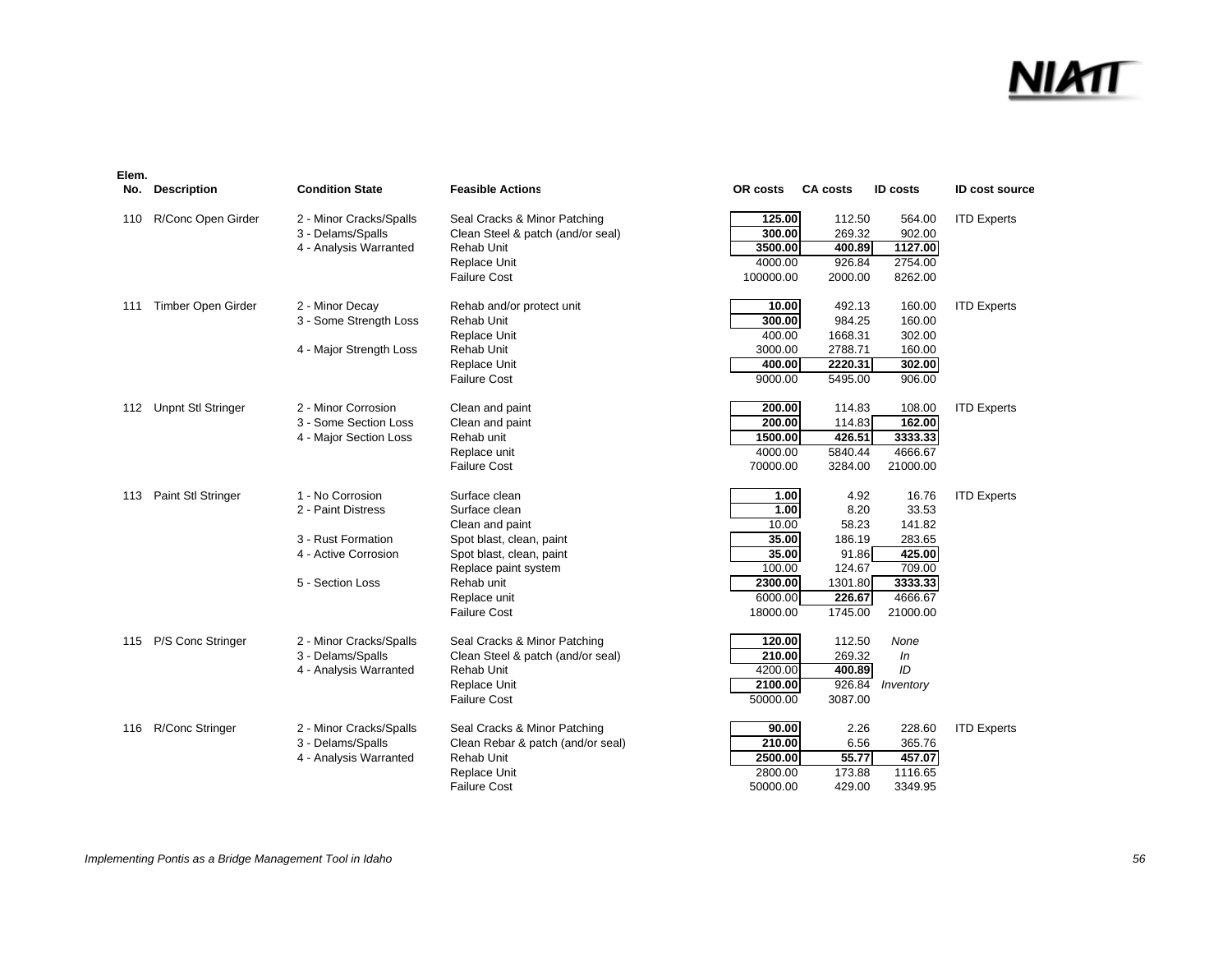#### NIM

| Elem. |                        |                         |                           |           |                 |                 |                       |
|-------|------------------------|-------------------------|---------------------------|-----------|-----------------|-----------------|-----------------------|
| No.   | <b>Description</b>     | <b>Condition State</b>  | <b>Feasible Actions</b>   | OR costs  | <b>CA costs</b> | <b>ID</b> costs | <b>ID cost source</b> |
| 117   | <b>Timber Stringer</b> | 2 - Minor Decay         | Rehab and/or protect unit | 20.00     | 65.62           | 175.00          | <b>ITD Experts</b>    |
|       |                        | 3 - Some Strength Loss  | Rehab Unit                | 300.00    | 82.02           | 175.00          |                       |
|       |                        |                         | Replace Unit              | 400.00    | 114.83          | 340.00          |                       |
|       |                        | 4 - Major Strength Loss | Rehab Unit                | 300.00    | 82.02           | 175.00          |                       |
|       |                        |                         | Replace Unit              | 400.00    | 194.39          | 340.00          |                       |
|       |                        |                         | <b>Failure Cost</b>       | 6000.00   | 550.00          | 1200.00         |                       |
| 120   | U/Stl Thru Truss/Bot   | 2 - Minor Corrosion     | Clean and paint           | 1000.00   | 90.22           | None            |                       |
|       |                        | 3 - Some Section Loss   | Clean and paint           | 1000.00   | 106.63          | ln              |                       |
|       |                        | 4 - Major Section Loss  | Rehab unit                | 17500.00  | 1640.42         | ID              |                       |
|       |                        |                         | Replace unit              | 50000.00  | 2624.67         | Inventory       |                       |
|       |                        |                         | <b>Failure Cost</b>       | 150000.00 | 12631.00        |                 |                       |
| 121   | P/Stl Thru Truss/Bot   | 1 - No Corrosion        | Surface clean             | 10.00     | 17.45           | 28.00           | Extrapolated          |
|       |                        | 2 - Paint Distress      | Surface clean             | 10.00     | 29.53           | 56.00           | See Appendix 2        |
|       |                        |                         | Clean and paint           | 100.00    | 95.14           | 236.80          |                       |
|       |                        | 3 - Rust Formation      | Spot blast, clean, paint  | 400.00    | 216.54          | 414.93          |                       |
|       |                        | 4 - Active Corrosion    | Spot blast, clean, paint  | 400.00    | 165.98          | 709.90          |                       |
|       |                        |                         | Replace paint system      | 640.00    | 449.48          | 1183.82         |                       |
|       |                        | 5 - Section Loss        | Rehab unit                | 8000.00   | 880.31          | 5565.65         |                       |
|       |                        |                         | Replace unit              | 30000.00  | 2624.67         | 7791.90         |                       |
|       |                        |                         | <b>Failure Cost</b>       | 90000.00  | 6778.00         | 35000.00        |                       |
| 125   | U/Stl Thru Truss/Top   | 2 - Minor Corrosion     | Clean and paint           | 1000.00   | 328.08          | None            |                       |
|       |                        | 3 - Some Section Loss   | Clean and paint           | 1000.00   | 451.12          | In              |                       |
|       |                        | 4 - Major Section Loss  | Rehab unit                | 17500.00  | 1215.55         | ID              |                       |
|       |                        |                         | Replace unit              | 50000.00  | 2952.76         | Inventory       |                       |
|       |                        |                         | <b>Failure Cost</b>       | 150000.00 | 9360.00         |                 |                       |
| 126   | P/Stl Thru Truss/Top   | 1 - No Corrosion        | Surface clean             | 10.00     | 84.22           | 28.00           | Extrapolated          |
|       |                        | 2 - Paint Distress      | Surface clean             | 10.00     | 95.14           | 56.00           | See Appendix 2        |
|       |                        |                         | Clean and paint           | 100.00    | 682.41          | 236.80          |                       |
|       |                        | 3 - Rust Formation      | Spot blast, clean, paint  | 400.00    | 708.20          | 414.93          |                       |
|       |                        | 4 - Active Corrosion    | Spot blast, clean, paint  | 400.00    | 431.43          | 709.90          |                       |
|       |                        |                         | Replace paint system      | 640.00    | 570.31          | 1183.82         |                       |
|       |                        | 5 - Section Loss        | Rehab unit                | 8000.00   | 1429.36         | 5565.65         |                       |
|       |                        |                         | Replace unit              | 30000.00  | 3116.80         | 7791.90         |                       |
|       |                        |                         | <b>Failure Cost</b>       | 90000.00  | 11006.00        | 35000.00        |                       |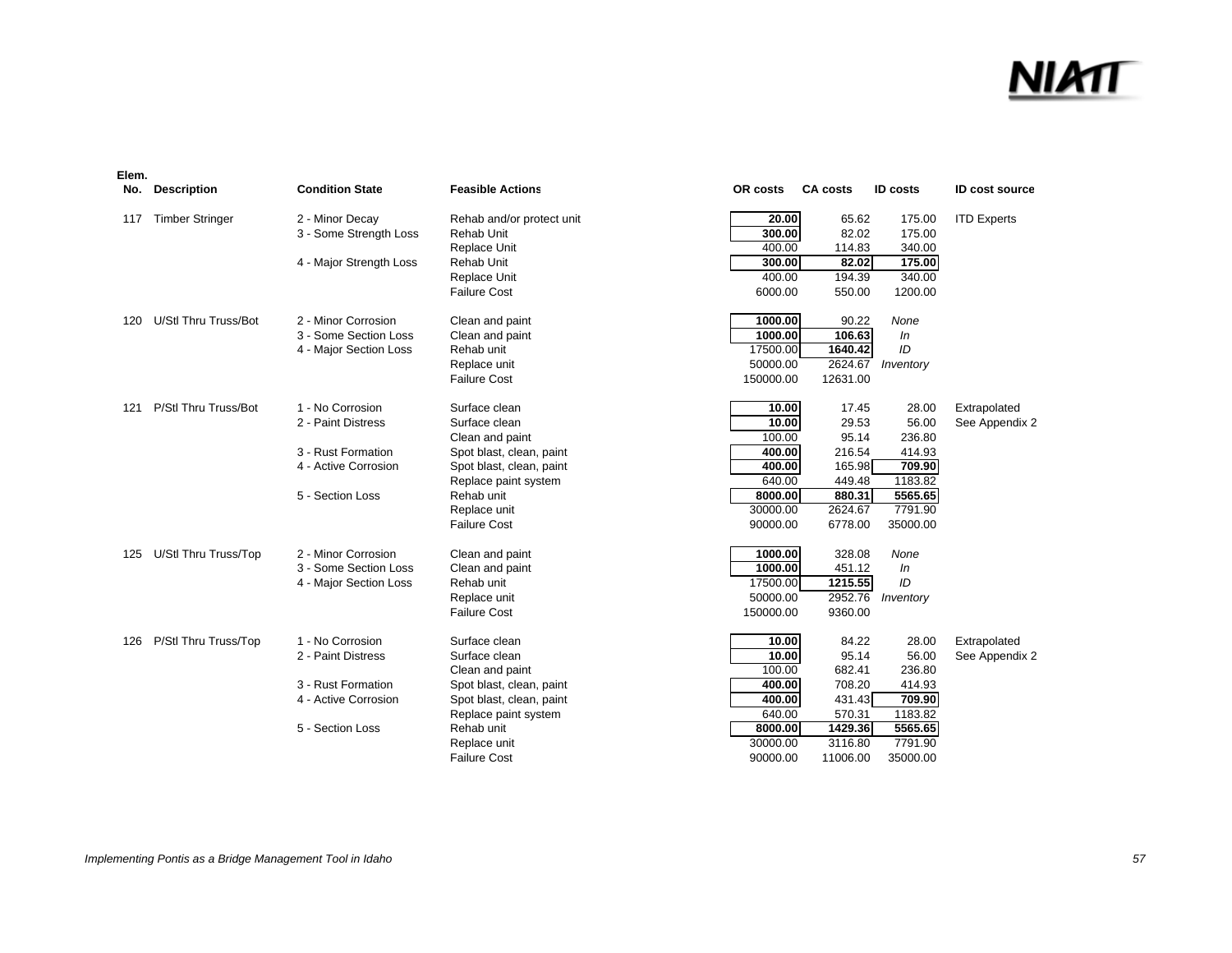| No. | <b>Description</b>          | <b>Condition State</b>  | <b>Feasible Actions</b>   | OR costs  | <b>CA costs</b> | <b>ID</b> costs | <b>ID cost source</b> |
|-----|-----------------------------|-------------------------|---------------------------|-----------|-----------------|-----------------|-----------------------|
| 130 | <b>Unpnt Stl Deck Truss</b> | 2 - Minor Corrosion     | Clean and paint           | 1000.00   | 524.93          | None            |                       |
|     |                             | 3 - Some Section Loss   | Clean and paint           | 1000.00   | 574.15          | In              |                       |
|     |                             | 4 - Major Section Loss  | Rehab unit                | 17500.00  | 1476.38         | ID              |                       |
|     |                             |                         | Replace unit              | 50000.00  | 2952.76         | Inventory       |                       |
|     |                             |                         | <b>Failure Cost</b>       | 150000.00 | 11368.00        |                 |                       |
| 131 | <b>Paint StI Deck Truss</b> | 1 - No Corrosion        | Surface clean             | 10.00     | 371.82          | 80.45           | Extrapolated          |
|     |                             | 2 - Paint Distress      | Surface clean             | 10.00     | 508.53          | 160.95          | See Appendix 2        |
|     |                             |                         | Clean and paint           | 100.00    | 1361.55         | 680.80          |                       |
|     |                             | 3 - Rust Formation      | Spot blast, clean, paint  | 400.00    | 1640.42         | 1192.90         |                       |
|     |                             | 4 - Active Corrosion    | Spot blast, clean, paint  | 400.00    | 2247.38         | 2040.95         |                       |
|     |                             |                         | Replace paint system      | 640.00    | 2659.12         | 3403.45         |                       |
|     |                             | 5 - Section Loss        | Rehab unit                | 8000.00   | 5643.04         | 16000.00        |                       |
|     |                             |                         | Replace unit              | 30000.00  | 2952.76         | 22400.00        |                       |
|     |                             |                         | <b>Failure Cost</b>       | 90000.00  | 22736.00        | 100000.00       |                       |
| 135 | <b>Timber Truss/Arch</b>    | 2 - Minor Decay         | Rehab and/or protect unit | 50.00     | 656.17          | None            |                       |
|     |                             | 3 - Some Strength Loss  | Rehab Unit                | 1500.00   | 984.25          | In              |                       |
|     |                             |                         | <b>Replace Unit</b>       | 2000.00   | 2296.59         | ID              |                       |
|     |                             | 4 - Major Strength Loss | Rehab Unit                | 15000.00  | 1312.34         | Inventory       |                       |
|     |                             |                         | Replace Unit              | 2000.00   | 2624.67         |                 |                       |
|     |                             |                         | <b>Failure Cost</b>       | 45000.00  | 10105.00        |                 |                       |
| 140 | Unpnt Stl Arch              | 2 - Minor Corrosion     | Clean and paint           | 1000.00   | 61.50           | 310.80          | Extrapolated          |
|     |                             | 3 - Some Section Loss   | Clean and paint           | 1000.00   | 1640.42         | 466.20          | See Appendix 2        |
|     |                             | 4 - Major Section Loss  | Rehab unit                | 17500.00  | 1476.38         | 7304.90         |                       |
|     |                             |                         | Replace unit              | 50000.00  | 2952.76         | 10227.00        |                       |
|     |                             |                         | <b>Failure Cost</b>       | 150000.00 | 11368.00        | 48000.00        |                       |
| 141 | Paint Stl Arch              | 1 - No Corrosion        | Surface clean             | 10.00     | 98.43           | 36.75           | Extrapolated          |
|     |                             | 2 - Paint Distress      | Surface clean             | 10.00     | 106.63          | 73.50           | See Appendix 2        |
|     |                             |                         | Clean and paint           | 100.00    | 779.20          | 310.80          |                       |
|     |                             | 3 - Rust Formation      | Spot blast, clean, paint  | 400.00    | 524.93          | 544.60          |                       |
|     |                             | 4 - Active Corrosion    | Spot blast, clean, paint  | 400.00    | 1558.40         | 931.75          |                       |
|     |                             |                         | Replace paint system      | 640.00    | 1599.41         | 1553.75         |                       |
|     |                             | 5 - Section Loss        | Rehab unit                | 8000.00   | 2050.52         | 7304.90         |                       |
|     |                             |                         | Replace unit              | 30000.00  | 2952.76         | 10227.00        |                       |
|     |                             |                         | <b>Failure Cost</b>       | 90000.00  | 15789.00        | 45000.00        |                       |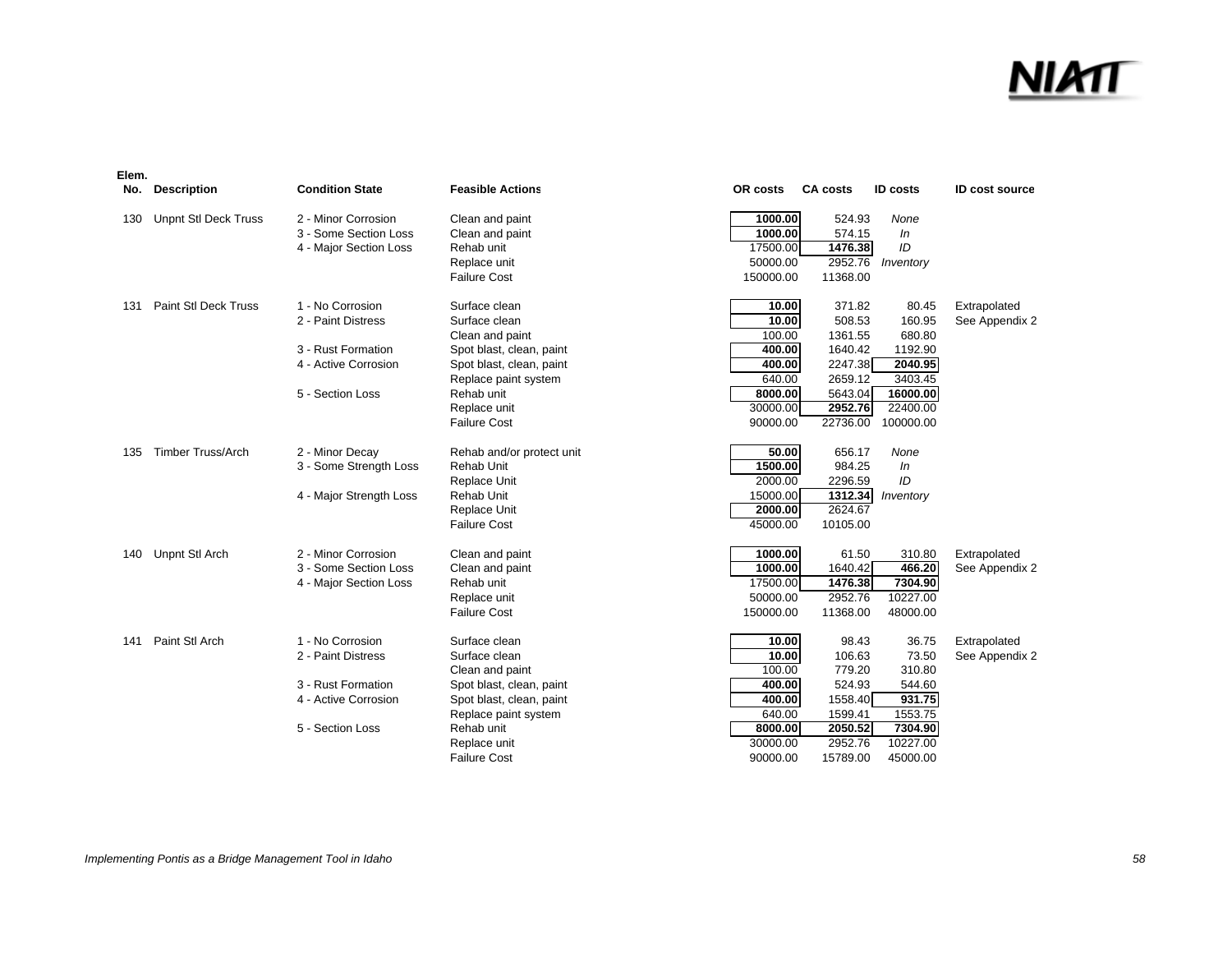| Elem. |                      |                            |                                       |           |                 |                 |                       |
|-------|----------------------|----------------------------|---------------------------------------|-----------|-----------------|-----------------|-----------------------|
| No.   | <b>Description</b>   | <b>Condition State</b>     | <b>Feasible Actions</b>               | OR costs  | <b>CA costs</b> | <b>ID costs</b> | <b>ID cost source</b> |
| 143   | P/S Conc Arch        | 2 - Minor Cracks/Spalls    | Seal Cracks & Minor Patching          | 200.00    | 49.21           | None            |                       |
|       |                      | 3 - Delams/Spalls          | Clean Steel & patch (and/or seal)     | 360.00    | 82.02           | In              |                       |
|       |                      | 4 - Analysis Warranted     | Rehab Unit                            | 7200.00   | 360.89          | ID              |                       |
|       |                      |                            | <b>Replace Unit</b>                   | 3600.00   | 574.15          | Inventory       |                       |
|       |                      |                            | <b>Failure Cost</b>                   | 75000.00  | 2779.00         |                 |                       |
| 144   | R/Conc Arch          | 2 - Minor Cracks/Spalls    | Seal cracks/patch                     | 150.00    | 147.64          | 274.32          | <b>ITD Experts</b>    |
|       |                      | 3 - Delams/Spalls          | Clean rebar and patch                 | 360.00    | 508.53          | 438.91          |                       |
|       |                      | 4 - Analysis Warranted     | Rehab unit                            | 4200.00   | 2334.84         | 2334.84         |                       |
|       |                      |                            | Replace unit                          | 4800.00   | 5782.48         | 5782.48         |                       |
|       |                      |                            | <b>Failure Cost</b>                   | 150000.00 | 10273.00        | 20000.00        |                       |
| 145   | <b>Other Arch</b>    | 2 - Minor Deterioration    | Rehab unit                            | 150.00    | 5782.48         | None            |                       |
|       |                      | 3 - Moderate Deterioration | Rehab unit                            | 360.00    | 5782.48         | In              |                       |
|       |                      | 4 - Major Deterioration    | Rehab unit                            | 4200.00   | 5782.48         | ID              |                       |
|       |                      |                            | Replace unit                          | 4800.00   | 5782.48         | Inventory       |                       |
|       |                      |                            | <b>Failure Cost</b>                   | 14400.00  | 10000.00        |                 |                       |
| 146   | Misc Cable Uncoated  | 2 - Surface Rust           | Clean and coat                        | 150.00    | 150.00          | 150.00          | Used CA costs         |
|       |                      | 3 - Moderate Deterioration | Clean and coat                        | 150.00    | 150.00          | 150.00          | Note: very few in     |
|       |                      | 4 - Analysis Warranted     | Rehab unit and coat                   | 500.00    | 500.00          | 500.00          | ID inventory          |
|       |                      |                            | Replace unit                          | 1500.00   | 1500.00         | 1500.00         |                       |
|       |                      |                            | <b>Failure Cost</b>                   | 30000.00  | 3850.00         | 4500.00         |                       |
| 147   | Misc Cable Coated    | 2 - Surface Rust Forming   | Clean and restore coating             | 500.00    | 1500.00         | None            |                       |
|       |                      | 3 - Rust Prevalent         | Clean and restore coating             | 500.00    | 1500.00         | In              |                       |
|       |                      | 4 - Active Corrosion       | Rehab unit and replace coating system | 1500.00   | 1500.00         | ID              |                       |
|       |                      |                            | Replace unit                          | 4500.00   | 1500.00         | Inventory       |                       |
|       |                      | 5 - Analysis Warranted     | Rehab unit and replace coating system | 1500.00   | 1500.00         |                 |                       |
|       |                      |                            | Replace unit                          | 4500.00   | 1500.00         |                 |                       |
|       |                      |                            | <b>Failure Cost</b>                   | 13500.00  | 4000.00         |                 |                       |
| 151   | Unpnt Stl Floor Beam | 2 - Minor Corrosion        | Clean and paint                       | 200.00    | 84.48           | 170.20          | Extrapolated          |
|       |                      | 3 - Some Section Loss      | Clean and paint                       | 200.00    | 100.07          | 255.30          | See Appendix 2        |
|       |                      | 4 - Major Section Loss     | Rehab unit                            | 1500.00   | 1394.36         | 4000.30         |                       |
|       |                      |                            | Replace unit                          | 4000.00   | 984.25          | 5600.40         |                       |
|       |                      |                            | <b>Failure Cost</b>                   | 100000.00 | 7579.00         | 28000.00        |                       |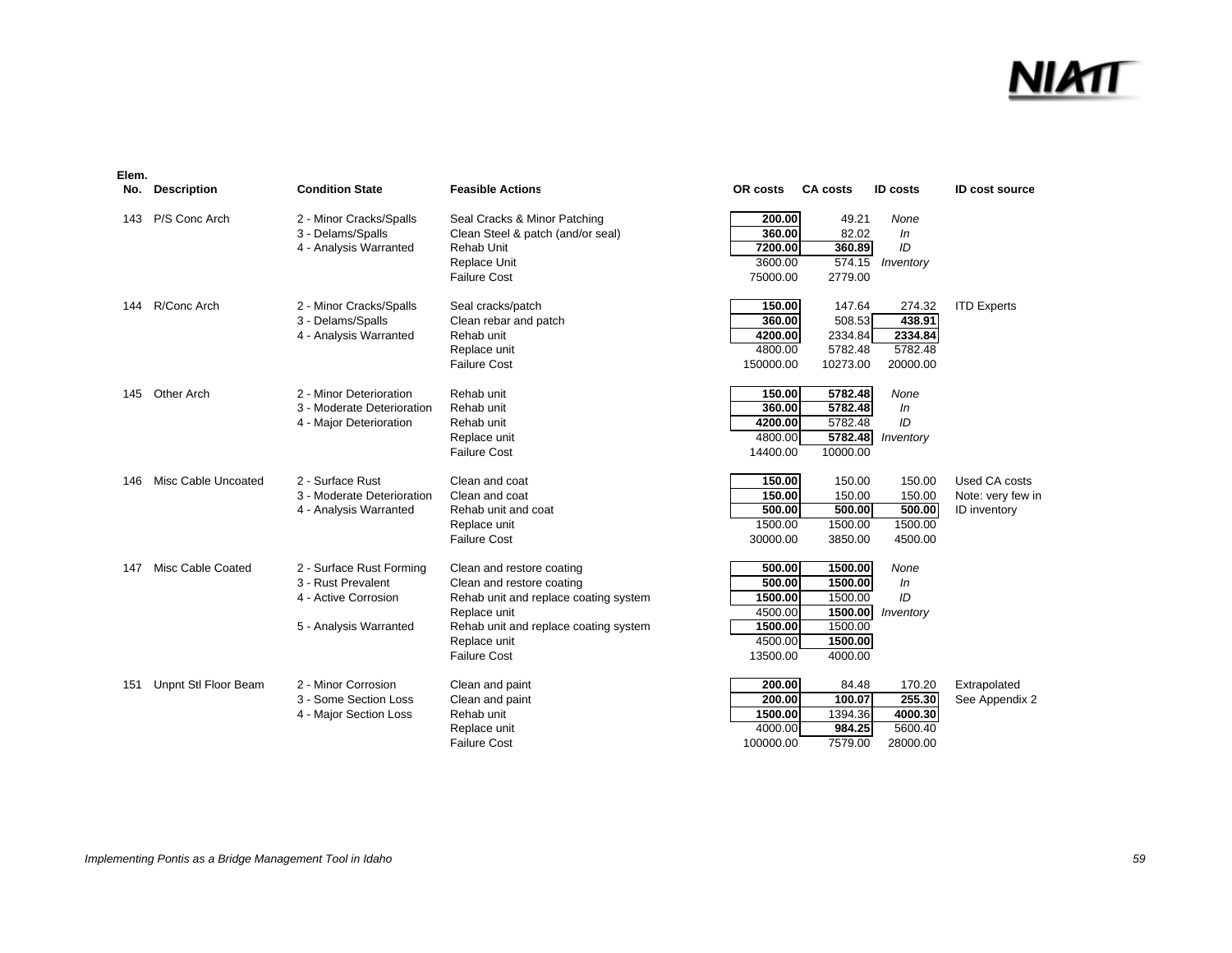### <u>NIMT</u>

| No. | <b>Description</b>       | <b>Condition State</b>  | <b>Feasible Actions</b>             | OR costs  | <b>CA costs</b> | <b>ID</b> costs | <b>ID cost source</b> |
|-----|--------------------------|-------------------------|-------------------------------------|-----------|-----------------|-----------------|-----------------------|
| 152 | Paint Stl Floor Beam     | 1 - No Corrosion        | Surface clean                       | 2.00      | 27.53           | 17.50           | Extrapolated          |
|     |                          | 2 - Paint Distress      | Surface clean                       | 2.00      | 35.01           | 35.00           | See Appendix 2        |
|     |                          |                         | Clean and paint                     | 20.00     | 120.28          | 148.00          |                       |
|     |                          | 3 - Rust Formation      | Spot blast, clean, paint            | 100.00    | 184.68          | 259.35          |                       |
|     |                          | 4 - Active Corrosion    | Spot blast, clean, paint            | 100.00    | 152.00          | 443.70          |                       |
|     |                          |                         | Replace paint system                | 320.00    | 204.66          | 739.90          |                       |
|     |                          | 5 - Section Loss        | Rehab unit                          | 4000.00   | 1126.77         | 3478.50         |                       |
|     |                          |                         | Replace unit                        | 15000.00  | 2049.57         | 4869.95         |                       |
|     |                          |                         | <b>Failure Cost</b>                 | 45000.00  | 8676.00         | 21000.00        |                       |
| 154 | P/S Conc Floor Beam      | 2 - Minor Cracks/Spalls | Seal cracks/patch                   | 170.00    | 850.00          | None            |                       |
|     |                          | 3 - Delams/Spalls       | Clean steel and patch (and/or seal) | 300.00    | 1181.10         | In              |                       |
|     |                          | 4 - Analysis Warranted  | Rehab unit                          | 6000.00   | 1656.82         | ID              |                       |
|     |                          |                         | Replace unit                        | 3000.00   | 1710.96         | Inventory       |                       |
|     |                          |                         | <b>Failure Cost</b>                 | 60000.00  | 12758.00        |                 |                       |
| 155 | R/Conc Floor Beam        | 2 - Minor Cracks/Spalls | Seal cracks/patch                   | 125.00    | 1488.68         | 564.00          | <b>ITD Experts</b>    |
|     |                          | 3 - Delams/Spalls       | Clean rebar and patch               | 300.00    | 783.30          | 902.00          |                       |
|     |                          | 4 - Analysis Warranted  | Rehab unit                          | 3500.00   | 1279.53         | 1051.23         |                       |
|     |                          |                         | Replace unit                        | 4000.00   | 2230.97         | 3754.41         |                       |
|     |                          |                         | <b>Failure Cost</b>                 | 75000.00  | 9852.00         | 11263.23        |                       |
| 156 | <b>Timber Floor Beam</b> | 2 - Minor Decay         | Rehab and/or protect unit           | 10.00     | 1066.27         | 175.00          | Assumed same          |
|     |                          | 3 - Some Strength Loss  | Rehab Unit                          | 300.00    | 1312.34         | 175.00          | as Elem 117           |
|     |                          |                         | Replace Unit                        | 400.00    | 4939.86         | 340.00          | Note: very few in     |
|     |                          | 4 - Major Strength Loss | Rehab Unit                          | 3000.00   | 6561.68         | 175.00          | ID inventory          |
|     |                          |                         | Replace Unit                        | 400.00    | 4939.86         | 340.00          |                       |
|     |                          |                         | <b>Failure Cost</b>                 | 9000.00   | 38037.00        | 1150.00         |                       |
| 160 | Unpnt Stl Pin/Hanger     | 2 - Minor Corrosion     | Clean and paint                     | 500.00    | 683.33          | None            |                       |
|     |                          | 3 - Some Section Loss   | Clean and paint                     | 500.00    | 1500.00         | In              |                       |
|     |                          | 4 - Major Section Loss  | Rehab unit                          | 25000.00  | 1750.00         | ID              |                       |
|     |                          |                         | Replace unit                        | 30000.00  | 3000.00         | Inventory       |                       |
|     |                          |                         | <b>Failure Cost</b>                 | 700000.00 | 13475.00        |                 |                       |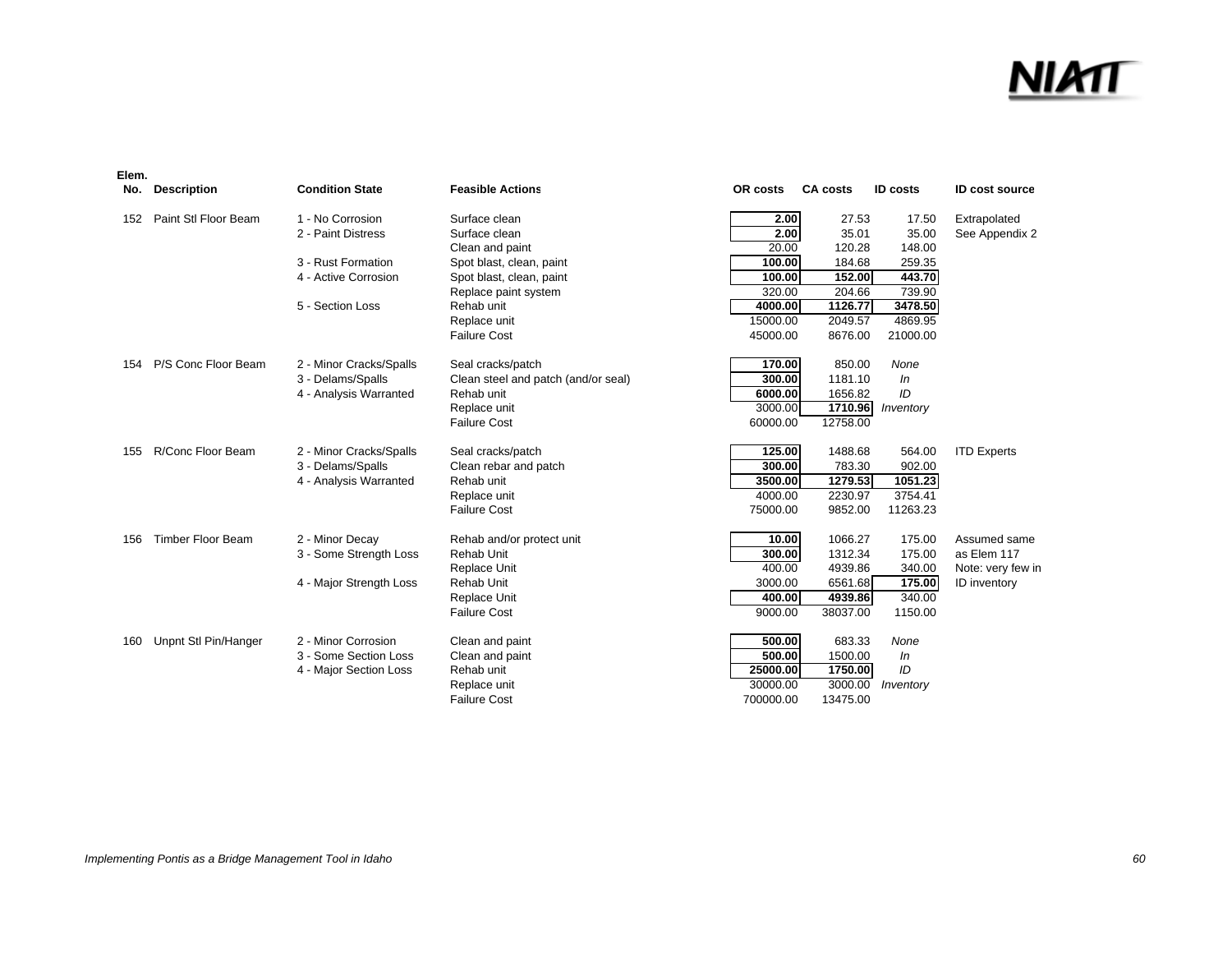### <u>NIMT</u>

| No. | <b>Description</b>   | <b>Condition State</b>  | <b>Feasible Actions</b>  | OR costs  | <b>CA costs</b> | <b>ID</b> costs | <b>ID cost source</b>     |
|-----|----------------------|-------------------------|--------------------------|-----------|-----------------|-----------------|---------------------------|
| 161 | Paint Stl Pin/Hanger | 1 - No Corrosion        | Surface clean            | 200.00    | 390.00          | 390.00          | Used CA costs             |
|     |                      | 2 - Paint Distress      | Surface clean            | 200.00    | 390.00          | 390.00          | Note: very few in         |
|     |                      |                         | Clean and paint          | 500.00    | 500.00          | 500.00          | ID inventory              |
|     |                      | 3 - Rust Formation      | Spot blast, clean, paint | 1000.00   | 758.66          | 758.66          |                           |
|     |                      | 4 - Active Corrosion    | Spot blast, clean, paint | 1000.00   | 1150.00         | 1150.00         |                           |
|     |                      |                         | Replace paint system     | 1500.00   | 825.00          | 825.00          |                           |
|     |                      | 5 - Section Loss        | Rehab unit               | 25000.00  | 1350.00         | 1350.00         |                           |
|     |                      |                         | Replace unit             | 30000.00  | 4906.10         | 4906.10         |                           |
|     |                      |                         | <b>Failure Cost</b>      | 150000.00 | 10395.00        | 14718.30        |                           |
| 201 | Unpnt Stl Column     | 2 - Minor Corrosion     | Clean and paint          | 200.00    | 393.32          | 187.50          | Extrapolated              |
|     |                      | 3 - Some Section Loss   | Clean and paint          | 200.00    | 543.75          | 281.25          | See Appendix 2            |
|     |                      | 4 - Major Section Loss  | Rehab unit               | 3500.00   | 1156.40         | 1156.40         | CA data for rehab/replace |
|     |                      |                         | Replace unit             | 10000.00  | 11416.66        | 11416.66        | Note: very few in         |
|     |                      |                         | <b>Failure Cost</b>      | 150000.00 | 8904.00         | 34249.98        | ID inventory              |
| 202 | Paint Stl Column     | 1 - No Corrosion        | Surface clean            | 2.00      | 83.00           | 22.15           | Extrapolated              |
|     |                      | 2 - Paint Distress      | Surface clean            | 2.00      | 117.00          | 44.30           | See Appendix 2            |
|     |                      |                         | Clean and paint          | 20.00     | 197.86          | 187.50          |                           |
|     |                      | 3 - Rust Formation      | Spot blast, clean, paint | 1000.00   | 210.00          | 328.50          |                           |
|     |                      | 4 - Active Corrosion    | Spot blast, clean, paint | 100.00    | 226.25          | 562.00          |                           |
|     |                      |                         | Replace paint system     | 320.00    | 291.67          | 937.20          |                           |
|     |                      | 5 - Section Loss        | Rehab unit               | 4000.00   | 1626.55         | 1626.55         | CA data for rehab/replace |
|     |                      |                         | Replace unit             | 15000.00  | 4493.75         | 4493.75         |                           |
|     |                      |                         | <b>Failure Cost</b>      | 45000.00  | 12524.00        | 13481.25        |                           |
| 204 | P/S Conc Column      | 2 - Minor Cracks/Spalls | Seal cracks/patch        | 170.00    | 643.75          | 643.75          | Used CA costs             |
|     |                      | 3 - Delams/Spalls       | Clean steel and patch    | 300.00    | 868.75          | 868.75          | Note: very few in         |
|     |                      | 4 - Analysis Warranted  | Rehab unit               | 6000.00   | 2868.75         | 2868.75         | <b>ID</b> inventory       |
|     |                      |                         | Replace unit             | 3000.00   | 9428.57         | 9428.57         |                           |
|     |                      |                         | <b>Failure Cost</b>      | 80000.00  | 22089.00        | 28285.71        |                           |
| 205 | R/Conc Column        | 2 - Minor Cracks/Spalls | Seal cracks/patch        | 125.00    | 441.70          | 3283.46         | <b>ITD Experts</b>        |
|     |                      | 3 - Delams/Spalls       | Clean rebar and patch    | 300.00    | 659.38          | 5254.00         |                           |
|     |                      | 4 - Analysis Warranted  | Rehab unit               | 3500.00   | 3323.67         | 6753.54         |                           |
|     |                      |                         | Replace unit             | 4000.00   | 11884.38        | 12000.00        |                           |
|     |                      |                         | Failure Cost             | 80000.00  | 25592.00        | 43000.00        |                           |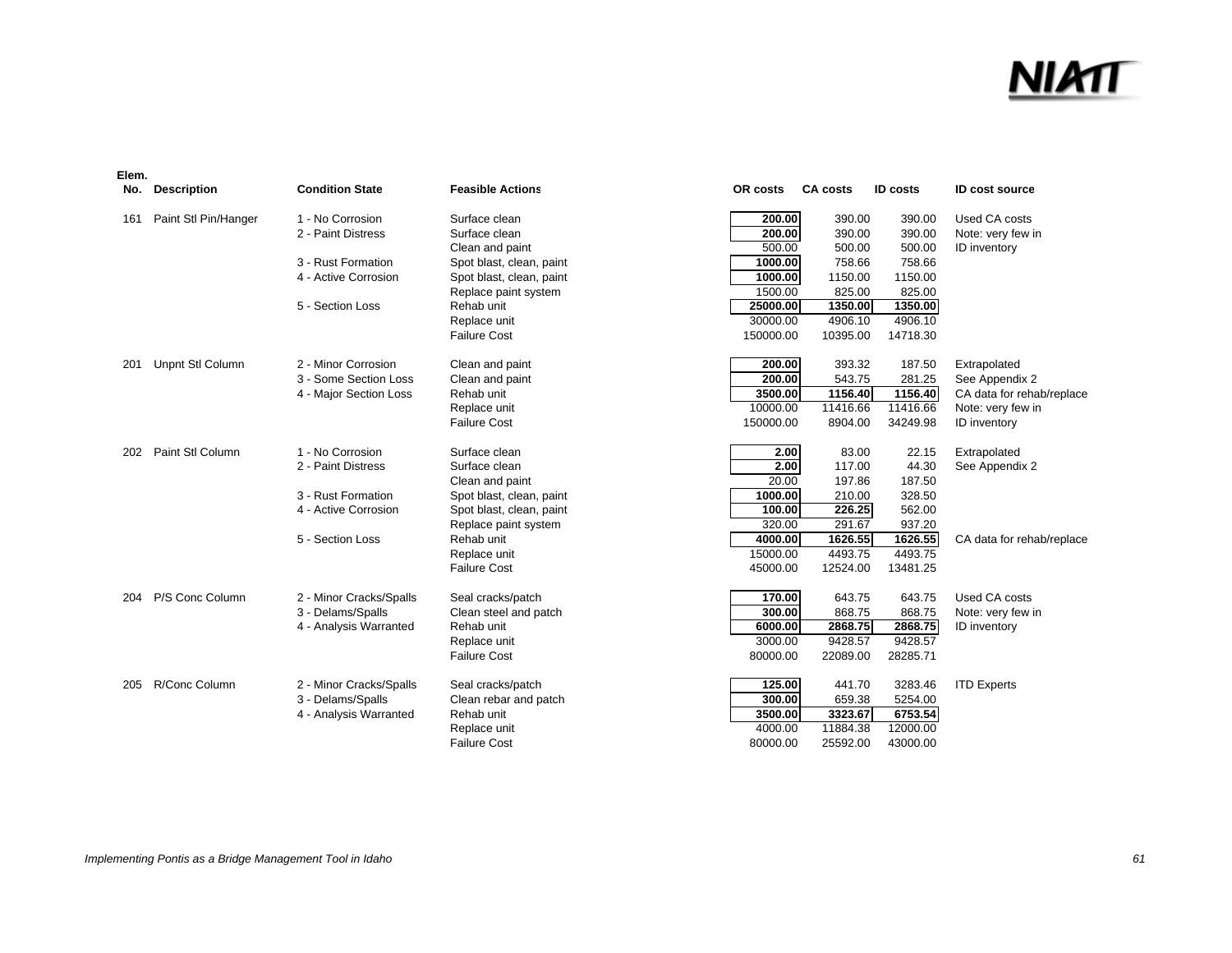| Elem. |                           |                            |                                     |           |                 |                 |                       |
|-------|---------------------------|----------------------------|-------------------------------------|-----------|-----------------|-----------------|-----------------------|
| No.   | <b>Description</b>        | <b>Condition State</b>     | <b>Feasible Actions</b>             | OR costs  | <b>CA costs</b> | <b>ID</b> costs | <b>ID cost source</b> |
| 206   | <b>Timber Column</b>      | 2 - Minor Decay            | Rehab and/or protect unit           | 2500.00   | 410.00          | 160.00          | Rehab costs           |
|       |                           | 3 - Some Strength Loss     | Rehab Unit                          | 2500.00   | 1143.00         | 160.00          | from Elem 111         |
|       |                           |                            | Replace Unit                        | 4000.00   | 2468.45         | 604.00          | Replace costs         |
|       |                           | 4 - Major Strength Loss    | Rehab Unit                          | 2500.00   | 1422.68         | 160.00          | 2x Elem 111           |
|       |                           |                            | Replace Unit                        | 4000.00   | 2140.00         | 604.00          | Note: very few in     |
|       |                           |                            | <b>Failure Cost</b>                 | 70000.00  | 10955.00        | 1812.00         | ID inventory          |
| 210   | R/Conc Pier Wall          | 2 - Minor Cracks/Spalls    | Seal cracks/patch                   | 90.00     | 1075.23         | 3083.00         | <b>ITD Experts</b>    |
|       |                           | 3 - Delams/Spalls          | Clean rebar and patch               | 210.00    | 1552.17         | 4933.00         |                       |
|       |                           | 4 - Analysis Warranted     | Rehab unit                          | 2500.00   | 3857.05         | 9865.07         |                       |
|       |                           |                            | Replace unit                        | 2800.00   | 9742.78         | 25000.00        |                       |
|       |                           |                            | <b>Failure Cost</b>                 | 60000.00  | 29699.00        | 75000.00        |                       |
| 211   | Other Mtl Pier Wall       | 2 - Minor Deterioration    | Rehab unit                          | 90.00     | 606.96          | 25000.00        | Assume replace        |
|       |                           | 3 - Moderate Deterioration | Rehab unit                          | 210.00    | 738.19          | 25000.00        | with RC               |
|       |                           | 4 - Major Deterioration    | Rehab unit                          | 2500.00   | 1106.69         | 25000.00        |                       |
|       |                           |                            | Replace unit                        | 2800.00   | 2985.56         | 25000.00        | Note: very few in     |
|       |                           |                            | <b>Failure Cost</b>                 | 40000.00  | 8522.00         | 150000.00       | <b>ID</b> inventory   |
| 215   | R/Conc Abutment           | 2 - Minor Cracks/Spalls    | Seal cracks/patch                   | 125.00    | 330.81          | 1202.00         | <b>ITD Experts</b>    |
|       |                           | 3 - Delams/Spalls          | Clean rebar and patch               | 300.00    | 767.62          | 1923.00         |                       |
|       |                           | 4 - Analysis Warranted     | Rehab unit                          | 3500.00   | 1700.00         | 3845.71         |                       |
|       |                           |                            | Replace unit                        | 4000.00   | 2560.17         | 9745.59         |                       |
|       |                           |                            | <b>Failure Cost</b>                 | 80000.00  | 13400.00        | 29236.77        |                       |
| 216   | <b>Timber Abutment</b>    | 2 - Minor Decay            | Rehab and/or protect unit           | 2500.00   | 1367.03         | 9745.59         | Assume replace        |
|       |                           | 3 - Some Strength Loss     | <b>Rehab Unit</b>                   | 2500.00   | 2594.59         | 9745.59         | with RC               |
|       |                           |                            | Replace Unit                        | 4000.00   | 4358.01         | 9745.59         | Note: very few in     |
|       |                           | 4 - Major Strength Loss    | Rehab Unit                          | 2500.00   | 4055.12         | 9745.59         | <b>ID</b> inventory   |
|       |                           |                            | <b>Replace Unit</b>                 | 4000.00   | 4398.69         | 9745.59         |                       |
|       |                           |                            | <b>Failure Cost</b>                 | 80000.00  | 31224.00        | 60000.00        |                       |
| 217   | <b>Other Mtl Abutment</b> | 2 - Minor Deterioration    | Rehab unit                          | 125.00    | 234.58          | 9745.59         | Assume replace        |
|       |                           | 3 - Moderate Deterioration | Rehab unit                          | 300.00    | 585.07          | 9745.59         | with RC               |
|       |                           | 4 - Major Deterioration    | Rehab unit                          | 3500.00   | 1777.40         | 9745.59         | Note: very few in     |
|       |                           |                            | Replace unit                        | 4000.00   | 2737.53         | 9745.59         | <b>ID</b> inventory   |
|       |                           |                            | <b>Failure Cost</b>                 | 100000.00 | 13686.00        | 60000.00        |                       |
| 220   | R/C Sub Pile Cap/Ftg      | 2 - Minor Cracks/Spalls    | Seal cracks/patch                   | 1900.00   | 2737.53         | 1900.00         | Used OR costs         |
|       |                           | 3 - Delams/Spalls          | Clean rebar and patch (and/or seal) | 4500.00   | 2737.53         | 4500.00         | Note: very few in     |
|       |                           | 4 - Analysis Warranted     | Rehab unit                          | 52500.00  | 2737.53         | 52500.00        | <b>ID</b> inventory   |
|       |                           |                            | Replace unit                        | 60000.00  | 2737.53         | 60000.00        |                       |
|       |                           |                            | <b>Failure Cost</b>                 | 180000.00 | 150000.00       | 180000.00       |                       |

*Implementing Pontis as a Bridge Management Tool in Idaho 62*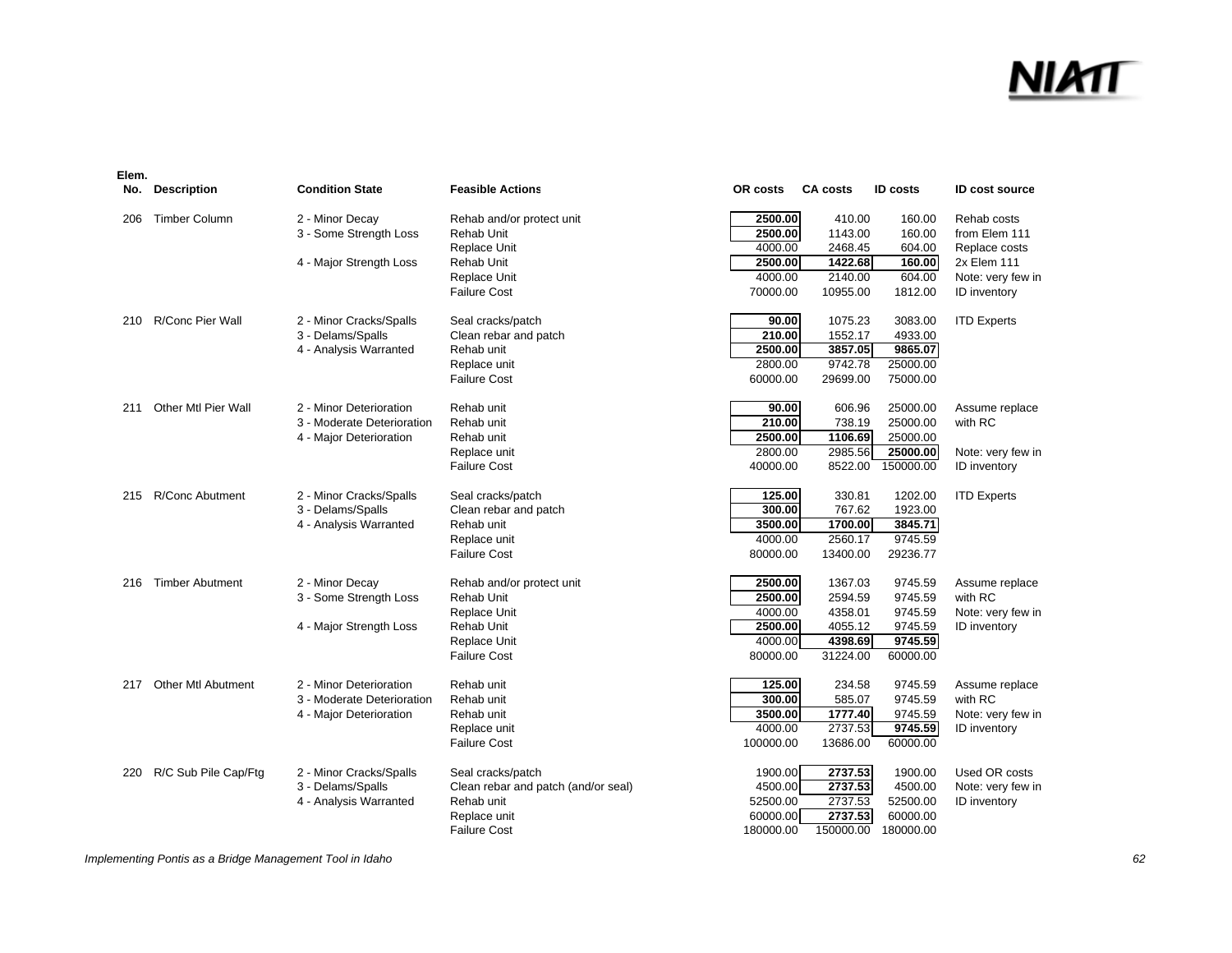| No. | <b>Description</b>           | <b>Condition State</b>                                                                                   | <b>Feasible Actions</b>                                                                                                                         | OR costs                                                              | <b>CA costs</b>                                                  | <b>ID</b> costs                                                     | <b>ID cost source</b>                                                                       |
|-----|------------------------------|----------------------------------------------------------------------------------------------------------|-------------------------------------------------------------------------------------------------------------------------------------------------|-----------------------------------------------------------------------|------------------------------------------------------------------|---------------------------------------------------------------------|---------------------------------------------------------------------------------------------|
| 225 | Unpnt Stl Sub Cap            | 2 - Rust Formation<br>3 - Surface Pitting<br>4 - Major Section Loss                                      | Clean and paint<br>Clean and paint<br>Rehab unit<br>Replace unit<br><b>Failure Cost</b>                                                         | 200.00<br>200.00<br>3500.00<br>10000.00<br>30000.00                   | 2737.53<br>2737.53<br>2737.53<br>2737.53<br>10000.00             | 200.00<br>200.00<br>3500.00<br>10000.00<br>30000.00                 | Used OR costs                                                                               |
| 226 | P/S Conc Submgd Pile         | 2 - Minor Cracks/Spalls<br>3 - Delams/Spalls<br>4 - Analysis Warranted                                   | Seal cracks/patch<br>Clean steel and patch (and/or seal)<br>Rehab unit<br>Replace unit<br><b>Failure Cost</b>                                   | 250.00<br>450.00<br>9000.00<br>4500.00<br>27000.00                    | 2737.53<br>2737.53<br>2737.53<br>2737.53<br>10000.00             | None<br>In<br>ID<br>Inventory                                       |                                                                                             |
| 227 | R/C Submerged Pile           | 2 - Minor Cracks/Spalls<br>3 - Delams/Spalls<br>4 - Analysis Warranted                                   | Seal cracks/patch<br>Clean rebar and patch (and/or seal)<br>Rehab unit<br>Replace unit<br><b>Failure Cost</b>                                   | 190.00<br>450.00<br>5300.00<br>6000.00<br>18000.00                    | 2737.53<br>2737.53<br>2737.53<br>2737.53<br>10000.00             | 190.00<br>450.00<br>5300.00<br>6000.00<br>18000.00                  | Used OR costs<br>Note: very few in<br>ID inventory                                          |
| 228 | <b>Timber Submerged Pile</b> | 2 - Minor Decay<br>3 - Some Strength Loss<br>4 - Major Strength Loss                                     | Rehab and/or protect unit<br>Rehab Unit<br>Replace Unit<br>Rehab Unit<br>Replace Unit<br><b>Failure Cost</b>                                    | 40000.00<br>40000.00<br>40000.00<br>40000.00<br>40000.00<br>120000.00 | 2737.53<br>2737.53<br>2737.53<br>2737.53<br>2737.53<br>10000.00  | 2000.00<br>10000.00<br>20000.00<br>10000.00<br>20000.00<br>60000.00 | <b>ITD Experts</b><br>Note: very few in<br>ID inventory<br>replace cost is<br>2x rehab cost |
| 230 | Unpnt Stl Cap                | 2 - Rust Formation<br>3 - Some Section Loss<br>4 - Major Section Loss                                    | Clean and paint<br>Clean and paint<br>Rehab unit<br>Replace unit<br><b>Failure Cost</b>                                                         | 200.00<br>200.00<br>3500.00<br>10000.00<br>150000.00                  | 150.92<br>161.58<br>683.50<br>1738.85<br>5263.00                 | 150.92<br>161.58<br>683.50<br>1738.85<br>5216.55                    | Used CA costs<br>Note: very few in<br>ID inventory                                          |
| 231 | Paint Stl Cap                | 1 - No Corrosion<br>2 - Paint Distress<br>3 - Rust Formation<br>4 - Active Corrosion<br>5 - Section Loss | Surface clean<br>Surface clean<br>Clean and paint<br>Spot blast, clean, paint<br>Spot blast, clean, paint<br>Replace paint system<br>Rehab unit | 2.00<br>2.00<br>20.00<br>100.00<br>100.00<br>320.00<br>4000.00        | 22.97<br>26.25<br>98.98<br>144.36<br>172.54<br>220.34<br>3202.10 | 22.97<br>26.25<br>98.98<br>144.36<br>172.54<br>220.34<br>3202.10    | Used CA costs<br>Note: very few in<br>ID inventory                                          |
|     |                              |                                                                                                          | Replace unit<br><b>Failure Cost</b>                                                                                                             | 10000.00<br>30000.00                                                  | 1796.49<br>13833.00                                              | 1796.49<br>19500.00                                                 |                                                                                             |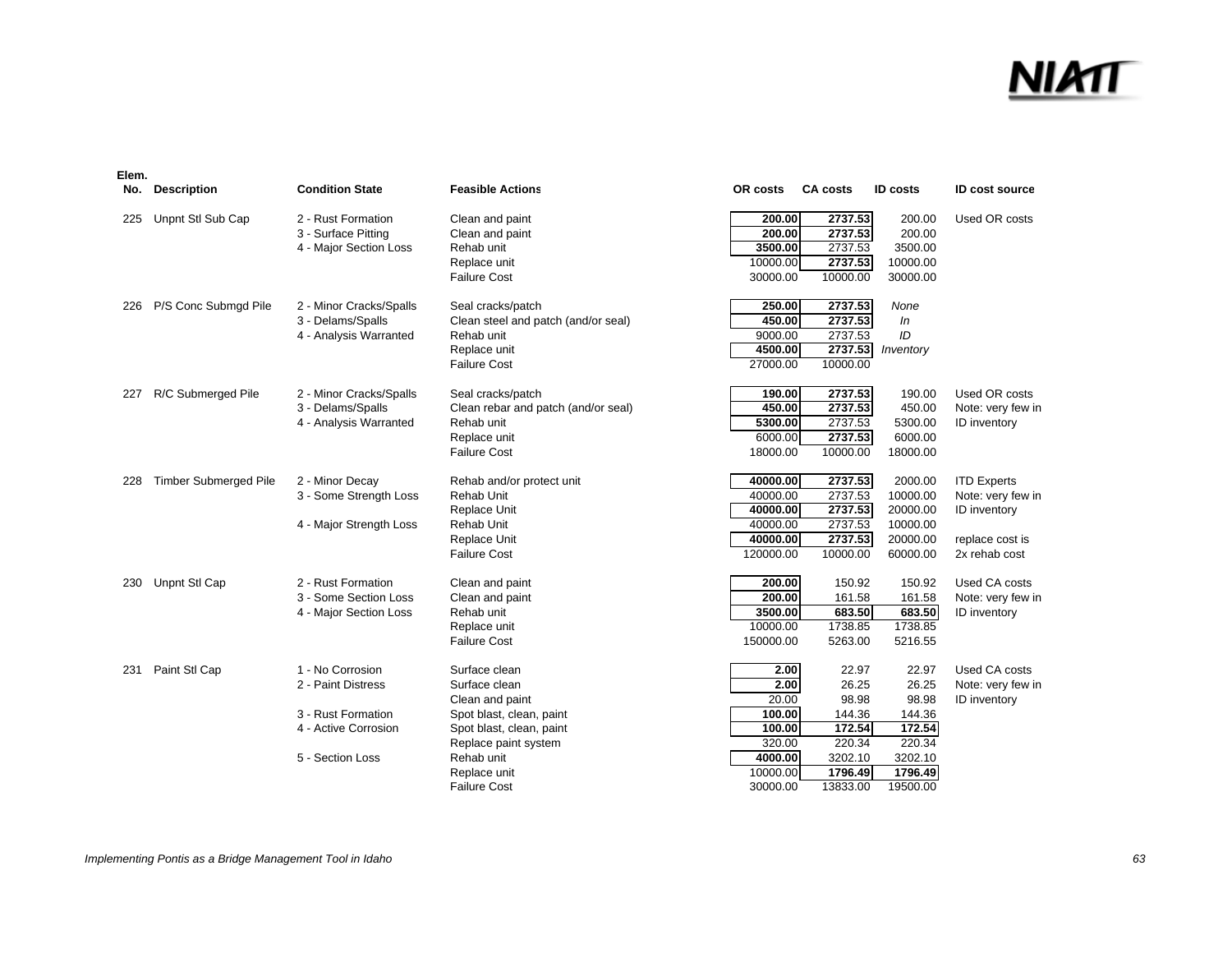| P/S Conc Cap<br>170.00<br>Used costs<br>2 - Minor Cracks/Spalls<br>Seal cracks/patch<br>564.00<br>233<br>16.40<br>152.56<br>300.00<br>902.00<br>for Elem 234<br>3 - Delams/Spalls<br>Clean steel and patch (and/or seal)<br>1051.23<br>4 - Analysis Warranted<br>Rehab unit<br>6000.00<br>2624.67<br>3000.00<br>7930.87<br>3754.41<br>Replace unit<br><b>Failure Cost</b><br>20210.00<br>11263.23<br>80000.00<br>R/Conc Cap<br>2 - Minor Cracks/Spalls<br>Seal cracks/patch<br>125.00<br>185.56<br>564.00<br><b>ITD Experts</b><br>234<br>300.00<br>3 - Delams/Spalls<br>Clean rebar and patch (and/or seal)<br>902.00<br>405.84<br>3500.00<br>1051.23<br>4 - Analysis Warranted<br>Rehab unit<br>1114.47<br>4000.00<br>Replace unit<br>1577.49<br>3754.41<br><b>Failure Cost</b><br>80000.00<br>7049.00<br>11263.23<br><b>Timber Cap</b><br>450.00<br>672.57<br>Used CA costs<br>2 - Minor Decay<br>672.57<br>235<br>Rehab and/or protect unit<br>450.00<br>3 - Some Strength Loss<br>639.11<br>639.11<br>Rehab Unit<br>Note: very few in<br>450.00<br>767.72<br>767.72<br>Replace Unit<br><b>ID</b> inventory<br>450.00<br>475.72<br>4 - Major Strength Loss<br>Rehab Unit<br>475.72<br>583.99<br>450.00<br>583.99<br>Replace Unit<br>12000.00<br><b>Failure Cost</b><br>3663.00<br>3500.00<br><b>Steel Culvert</b><br>2 - Minor Corrosion<br>2000.00<br>328.08<br>126.00<br>240<br>Rehab unit<br>www.get-a-quote.net<br>2000.00<br>3 - Moderate Corrosion<br>368.08<br>126.00<br>Rehab unit<br>rehab assumes<br>1300.00<br>1709.32<br>126.00<br>4 - Major Corrosion<br>Rehab unit<br>70% of replace<br>3000.00<br>2545.57<br>180.00<br>Replace unit<br><b>Failure Cost</b><br>60000.00<br>13162.00<br>800.00<br><b>Concrete Culvert</b><br>2 - Minor Deterioration<br>Rehab unit<br>2000.00<br>1066.27<br>1912.50<br><b>ITD Experts</b><br>241<br>2000.00<br>1215.50<br>3 - Moderate Deterioration<br>Rehab unit<br>677.82<br>1300.00<br>3677.82<br>6596.00<br>4 - Major Deterioration<br>Rehab unit<br>5000.00<br>2369.88<br>4250.00<br>Replace unit<br>42000.00<br><b>Failure Cost</b><br>60000.00<br>18248.00<br><b>Timber Culvert</b><br>2 - Minor Decay<br>Rehab Unit<br>328.08<br>None<br>2000.00<br>242<br>2000.00<br><b>Rehab Unit</b><br>656.17<br>3 - Moderate Deterioration<br>In<br>1300.00<br>984.25<br>ID<br>Rehab Unit<br>4 - Major Deterioration<br>Replace Unit<br>3000.00<br>1640.42<br>Inventory<br><b>Failure Cost</b><br>60000.00<br>7579.00<br><b>Misc Culvert</b><br>2 - Minor Deterioration<br>Rehab unit<br>2000.00<br>322.60<br>1912.50<br>Used costs for elem 241<br>243<br>1215.50<br>3 - Moderate Deterioration<br>Rehab unit<br>2000.00<br>820.21<br>Note: very few in<br>1500.00<br>6596.00<br>4 - Major Deterioration<br>Rehab unit<br>1394.36<br>ID inventory<br>8858.27<br>4250.00<br>2000.00<br>Replace unit | No. | <b>Description</b> | <b>Condition State</b> | <b>Feasible Actions</b> | OR costs | <b>CA costs</b> | <b>ID costs</b> | <b>ID cost source</b> |
|----------------------------------------------------------------------------------------------------------------------------------------------------------------------------------------------------------------------------------------------------------------------------------------------------------------------------------------------------------------------------------------------------------------------------------------------------------------------------------------------------------------------------------------------------------------------------------------------------------------------------------------------------------------------------------------------------------------------------------------------------------------------------------------------------------------------------------------------------------------------------------------------------------------------------------------------------------------------------------------------------------------------------------------------------------------------------------------------------------------------------------------------------------------------------------------------------------------------------------------------------------------------------------------------------------------------------------------------------------------------------------------------------------------------------------------------------------------------------------------------------------------------------------------------------------------------------------------------------------------------------------------------------------------------------------------------------------------------------------------------------------------------------------------------------------------------------------------------------------------------------------------------------------------------------------------------------------------------------------------------------------------------------------------------------------------------------------------------------------------------------------------------------------------------------------------------------------------------------------------------------------------------------------------------------------------------------------------------------------------------------------------------------------------------------------------------------------------------------------------------------------------------------------------------------------------------------------------------------------------------------------------------------------------------------------------------------------------------------------------------------------------------------------------------------------------------------------------------------|-----|--------------------|------------------------|-------------------------|----------|-----------------|-----------------|-----------------------|
|                                                                                                                                                                                                                                                                                                                                                                                                                                                                                                                                                                                                                                                                                                                                                                                                                                                                                                                                                                                                                                                                                                                                                                                                                                                                                                                                                                                                                                                                                                                                                                                                                                                                                                                                                                                                                                                                                                                                                                                                                                                                                                                                                                                                                                                                                                                                                                                                                                                                                                                                                                                                                                                                                                                                                                                                                                                    |     |                    |                        |                         |          |                 |                 |                       |
|                                                                                                                                                                                                                                                                                                                                                                                                                                                                                                                                                                                                                                                                                                                                                                                                                                                                                                                                                                                                                                                                                                                                                                                                                                                                                                                                                                                                                                                                                                                                                                                                                                                                                                                                                                                                                                                                                                                                                                                                                                                                                                                                                                                                                                                                                                                                                                                                                                                                                                                                                                                                                                                                                                                                                                                                                                                    |     |                    |                        |                         |          |                 |                 |                       |
|                                                                                                                                                                                                                                                                                                                                                                                                                                                                                                                                                                                                                                                                                                                                                                                                                                                                                                                                                                                                                                                                                                                                                                                                                                                                                                                                                                                                                                                                                                                                                                                                                                                                                                                                                                                                                                                                                                                                                                                                                                                                                                                                                                                                                                                                                                                                                                                                                                                                                                                                                                                                                                                                                                                                                                                                                                                    |     |                    |                        |                         |          |                 |                 |                       |
|                                                                                                                                                                                                                                                                                                                                                                                                                                                                                                                                                                                                                                                                                                                                                                                                                                                                                                                                                                                                                                                                                                                                                                                                                                                                                                                                                                                                                                                                                                                                                                                                                                                                                                                                                                                                                                                                                                                                                                                                                                                                                                                                                                                                                                                                                                                                                                                                                                                                                                                                                                                                                                                                                                                                                                                                                                                    |     |                    |                        |                         |          |                 |                 |                       |
|                                                                                                                                                                                                                                                                                                                                                                                                                                                                                                                                                                                                                                                                                                                                                                                                                                                                                                                                                                                                                                                                                                                                                                                                                                                                                                                                                                                                                                                                                                                                                                                                                                                                                                                                                                                                                                                                                                                                                                                                                                                                                                                                                                                                                                                                                                                                                                                                                                                                                                                                                                                                                                                                                                                                                                                                                                                    |     |                    |                        |                         |          |                 |                 |                       |
|                                                                                                                                                                                                                                                                                                                                                                                                                                                                                                                                                                                                                                                                                                                                                                                                                                                                                                                                                                                                                                                                                                                                                                                                                                                                                                                                                                                                                                                                                                                                                                                                                                                                                                                                                                                                                                                                                                                                                                                                                                                                                                                                                                                                                                                                                                                                                                                                                                                                                                                                                                                                                                                                                                                                                                                                                                                    |     |                    |                        |                         |          |                 |                 |                       |
|                                                                                                                                                                                                                                                                                                                                                                                                                                                                                                                                                                                                                                                                                                                                                                                                                                                                                                                                                                                                                                                                                                                                                                                                                                                                                                                                                                                                                                                                                                                                                                                                                                                                                                                                                                                                                                                                                                                                                                                                                                                                                                                                                                                                                                                                                                                                                                                                                                                                                                                                                                                                                                                                                                                                                                                                                                                    |     |                    |                        |                         |          |                 |                 |                       |
|                                                                                                                                                                                                                                                                                                                                                                                                                                                                                                                                                                                                                                                                                                                                                                                                                                                                                                                                                                                                                                                                                                                                                                                                                                                                                                                                                                                                                                                                                                                                                                                                                                                                                                                                                                                                                                                                                                                                                                                                                                                                                                                                                                                                                                                                                                                                                                                                                                                                                                                                                                                                                                                                                                                                                                                                                                                    |     |                    |                        |                         |          |                 |                 |                       |
|                                                                                                                                                                                                                                                                                                                                                                                                                                                                                                                                                                                                                                                                                                                                                                                                                                                                                                                                                                                                                                                                                                                                                                                                                                                                                                                                                                                                                                                                                                                                                                                                                                                                                                                                                                                                                                                                                                                                                                                                                                                                                                                                                                                                                                                                                                                                                                                                                                                                                                                                                                                                                                                                                                                                                                                                                                                    |     |                    |                        |                         |          |                 |                 |                       |
|                                                                                                                                                                                                                                                                                                                                                                                                                                                                                                                                                                                                                                                                                                                                                                                                                                                                                                                                                                                                                                                                                                                                                                                                                                                                                                                                                                                                                                                                                                                                                                                                                                                                                                                                                                                                                                                                                                                                                                                                                                                                                                                                                                                                                                                                                                                                                                                                                                                                                                                                                                                                                                                                                                                                                                                                                                                    |     |                    |                        |                         |          |                 |                 |                       |
|                                                                                                                                                                                                                                                                                                                                                                                                                                                                                                                                                                                                                                                                                                                                                                                                                                                                                                                                                                                                                                                                                                                                                                                                                                                                                                                                                                                                                                                                                                                                                                                                                                                                                                                                                                                                                                                                                                                                                                                                                                                                                                                                                                                                                                                                                                                                                                                                                                                                                                                                                                                                                                                                                                                                                                                                                                                    |     |                    |                        |                         |          |                 |                 |                       |
|                                                                                                                                                                                                                                                                                                                                                                                                                                                                                                                                                                                                                                                                                                                                                                                                                                                                                                                                                                                                                                                                                                                                                                                                                                                                                                                                                                                                                                                                                                                                                                                                                                                                                                                                                                                                                                                                                                                                                                                                                                                                                                                                                                                                                                                                                                                                                                                                                                                                                                                                                                                                                                                                                                                                                                                                                                                    |     |                    |                        |                         |          |                 |                 |                       |
|                                                                                                                                                                                                                                                                                                                                                                                                                                                                                                                                                                                                                                                                                                                                                                                                                                                                                                                                                                                                                                                                                                                                                                                                                                                                                                                                                                                                                                                                                                                                                                                                                                                                                                                                                                                                                                                                                                                                                                                                                                                                                                                                                                                                                                                                                                                                                                                                                                                                                                                                                                                                                                                                                                                                                                                                                                                    |     |                    |                        |                         |          |                 |                 |                       |
|                                                                                                                                                                                                                                                                                                                                                                                                                                                                                                                                                                                                                                                                                                                                                                                                                                                                                                                                                                                                                                                                                                                                                                                                                                                                                                                                                                                                                                                                                                                                                                                                                                                                                                                                                                                                                                                                                                                                                                                                                                                                                                                                                                                                                                                                                                                                                                                                                                                                                                                                                                                                                                                                                                                                                                                                                                                    |     |                    |                        |                         |          |                 |                 |                       |
|                                                                                                                                                                                                                                                                                                                                                                                                                                                                                                                                                                                                                                                                                                                                                                                                                                                                                                                                                                                                                                                                                                                                                                                                                                                                                                                                                                                                                                                                                                                                                                                                                                                                                                                                                                                                                                                                                                                                                                                                                                                                                                                                                                                                                                                                                                                                                                                                                                                                                                                                                                                                                                                                                                                                                                                                                                                    |     |                    |                        |                         |          |                 |                 |                       |
|                                                                                                                                                                                                                                                                                                                                                                                                                                                                                                                                                                                                                                                                                                                                                                                                                                                                                                                                                                                                                                                                                                                                                                                                                                                                                                                                                                                                                                                                                                                                                                                                                                                                                                                                                                                                                                                                                                                                                                                                                                                                                                                                                                                                                                                                                                                                                                                                                                                                                                                                                                                                                                                                                                                                                                                                                                                    |     |                    |                        |                         |          |                 |                 |                       |
|                                                                                                                                                                                                                                                                                                                                                                                                                                                                                                                                                                                                                                                                                                                                                                                                                                                                                                                                                                                                                                                                                                                                                                                                                                                                                                                                                                                                                                                                                                                                                                                                                                                                                                                                                                                                                                                                                                                                                                                                                                                                                                                                                                                                                                                                                                                                                                                                                                                                                                                                                                                                                                                                                                                                                                                                                                                    |     |                    |                        |                         |          |                 |                 |                       |
|                                                                                                                                                                                                                                                                                                                                                                                                                                                                                                                                                                                                                                                                                                                                                                                                                                                                                                                                                                                                                                                                                                                                                                                                                                                                                                                                                                                                                                                                                                                                                                                                                                                                                                                                                                                                                                                                                                                                                                                                                                                                                                                                                                                                                                                                                                                                                                                                                                                                                                                                                                                                                                                                                                                                                                                                                                                    |     |                    |                        |                         |          |                 |                 |                       |
|                                                                                                                                                                                                                                                                                                                                                                                                                                                                                                                                                                                                                                                                                                                                                                                                                                                                                                                                                                                                                                                                                                                                                                                                                                                                                                                                                                                                                                                                                                                                                                                                                                                                                                                                                                                                                                                                                                                                                                                                                                                                                                                                                                                                                                                                                                                                                                                                                                                                                                                                                                                                                                                                                                                                                                                                                                                    |     |                    |                        |                         |          |                 |                 |                       |
|                                                                                                                                                                                                                                                                                                                                                                                                                                                                                                                                                                                                                                                                                                                                                                                                                                                                                                                                                                                                                                                                                                                                                                                                                                                                                                                                                                                                                                                                                                                                                                                                                                                                                                                                                                                                                                                                                                                                                                                                                                                                                                                                                                                                                                                                                                                                                                                                                                                                                                                                                                                                                                                                                                                                                                                                                                                    |     |                    |                        |                         |          |                 |                 |                       |
|                                                                                                                                                                                                                                                                                                                                                                                                                                                                                                                                                                                                                                                                                                                                                                                                                                                                                                                                                                                                                                                                                                                                                                                                                                                                                                                                                                                                                                                                                                                                                                                                                                                                                                                                                                                                                                                                                                                                                                                                                                                                                                                                                                                                                                                                                                                                                                                                                                                                                                                                                                                                                                                                                                                                                                                                                                                    |     |                    |                        |                         |          |                 |                 |                       |
|                                                                                                                                                                                                                                                                                                                                                                                                                                                                                                                                                                                                                                                                                                                                                                                                                                                                                                                                                                                                                                                                                                                                                                                                                                                                                                                                                                                                                                                                                                                                                                                                                                                                                                                                                                                                                                                                                                                                                                                                                                                                                                                                                                                                                                                                                                                                                                                                                                                                                                                                                                                                                                                                                                                                                                                                                                                    |     |                    |                        |                         |          |                 |                 |                       |
|                                                                                                                                                                                                                                                                                                                                                                                                                                                                                                                                                                                                                                                                                                                                                                                                                                                                                                                                                                                                                                                                                                                                                                                                                                                                                                                                                                                                                                                                                                                                                                                                                                                                                                                                                                                                                                                                                                                                                                                                                                                                                                                                                                                                                                                                                                                                                                                                                                                                                                                                                                                                                                                                                                                                                                                                                                                    |     |                    |                        |                         |          |                 |                 |                       |
|                                                                                                                                                                                                                                                                                                                                                                                                                                                                                                                                                                                                                                                                                                                                                                                                                                                                                                                                                                                                                                                                                                                                                                                                                                                                                                                                                                                                                                                                                                                                                                                                                                                                                                                                                                                                                                                                                                                                                                                                                                                                                                                                                                                                                                                                                                                                                                                                                                                                                                                                                                                                                                                                                                                                                                                                                                                    |     |                    |                        |                         |          |                 |                 |                       |
|                                                                                                                                                                                                                                                                                                                                                                                                                                                                                                                                                                                                                                                                                                                                                                                                                                                                                                                                                                                                                                                                                                                                                                                                                                                                                                                                                                                                                                                                                                                                                                                                                                                                                                                                                                                                                                                                                                                                                                                                                                                                                                                                                                                                                                                                                                                                                                                                                                                                                                                                                                                                                                                                                                                                                                                                                                                    |     |                    |                        |                         |          |                 |                 |                       |
|                                                                                                                                                                                                                                                                                                                                                                                                                                                                                                                                                                                                                                                                                                                                                                                                                                                                                                                                                                                                                                                                                                                                                                                                                                                                                                                                                                                                                                                                                                                                                                                                                                                                                                                                                                                                                                                                                                                                                                                                                                                                                                                                                                                                                                                                                                                                                                                                                                                                                                                                                                                                                                                                                                                                                                                                                                                    |     |                    |                        |                         |          |                 |                 |                       |
|                                                                                                                                                                                                                                                                                                                                                                                                                                                                                                                                                                                                                                                                                                                                                                                                                                                                                                                                                                                                                                                                                                                                                                                                                                                                                                                                                                                                                                                                                                                                                                                                                                                                                                                                                                                                                                                                                                                                                                                                                                                                                                                                                                                                                                                                                                                                                                                                                                                                                                                                                                                                                                                                                                                                                                                                                                                    |     |                    |                        |                         |          |                 |                 |                       |
|                                                                                                                                                                                                                                                                                                                                                                                                                                                                                                                                                                                                                                                                                                                                                                                                                                                                                                                                                                                                                                                                                                                                                                                                                                                                                                                                                                                                                                                                                                                                                                                                                                                                                                                                                                                                                                                                                                                                                                                                                                                                                                                                                                                                                                                                                                                                                                                                                                                                                                                                                                                                                                                                                                                                                                                                                                                    |     |                    |                        |                         |          |                 |                 |                       |
|                                                                                                                                                                                                                                                                                                                                                                                                                                                                                                                                                                                                                                                                                                                                                                                                                                                                                                                                                                                                                                                                                                                                                                                                                                                                                                                                                                                                                                                                                                                                                                                                                                                                                                                                                                                                                                                                                                                                                                                                                                                                                                                                                                                                                                                                                                                                                                                                                                                                                                                                                                                                                                                                                                                                                                                                                                                    |     |                    |                        |                         |          |                 |                 |                       |
|                                                                                                                                                                                                                                                                                                                                                                                                                                                                                                                                                                                                                                                                                                                                                                                                                                                                                                                                                                                                                                                                                                                                                                                                                                                                                                                                                                                                                                                                                                                                                                                                                                                                                                                                                                                                                                                                                                                                                                                                                                                                                                                                                                                                                                                                                                                                                                                                                                                                                                                                                                                                                                                                                                                                                                                                                                                    |     |                    |                        |                         |          |                 |                 |                       |
|                                                                                                                                                                                                                                                                                                                                                                                                                                                                                                                                                                                                                                                                                                                                                                                                                                                                                                                                                                                                                                                                                                                                                                                                                                                                                                                                                                                                                                                                                                                                                                                                                                                                                                                                                                                                                                                                                                                                                                                                                                                                                                                                                                                                                                                                                                                                                                                                                                                                                                                                                                                                                                                                                                                                                                                                                                                    |     |                    |                        |                         |          |                 |                 |                       |
|                                                                                                                                                                                                                                                                                                                                                                                                                                                                                                                                                                                                                                                                                                                                                                                                                                                                                                                                                                                                                                                                                                                                                                                                                                                                                                                                                                                                                                                                                                                                                                                                                                                                                                                                                                                                                                                                                                                                                                                                                                                                                                                                                                                                                                                                                                                                                                                                                                                                                                                                                                                                                                                                                                                                                                                                                                                    |     |                    |                        |                         |          |                 |                 |                       |
|                                                                                                                                                                                                                                                                                                                                                                                                                                                                                                                                                                                                                                                                                                                                                                                                                                                                                                                                                                                                                                                                                                                                                                                                                                                                                                                                                                                                                                                                                                                                                                                                                                                                                                                                                                                                                                                                                                                                                                                                                                                                                                                                                                                                                                                                                                                                                                                                                                                                                                                                                                                                                                                                                                                                                                                                                                                    |     |                    |                        |                         |          |                 |                 |                       |
|                                                                                                                                                                                                                                                                                                                                                                                                                                                                                                                                                                                                                                                                                                                                                                                                                                                                                                                                                                                                                                                                                                                                                                                                                                                                                                                                                                                                                                                                                                                                                                                                                                                                                                                                                                                                                                                                                                                                                                                                                                                                                                                                                                                                                                                                                                                                                                                                                                                                                                                                                                                                                                                                                                                                                                                                                                                    |     |                    |                        |                         |          |                 |                 |                       |
|                                                                                                                                                                                                                                                                                                                                                                                                                                                                                                                                                                                                                                                                                                                                                                                                                                                                                                                                                                                                                                                                                                                                                                                                                                                                                                                                                                                                                                                                                                                                                                                                                                                                                                                                                                                                                                                                                                                                                                                                                                                                                                                                                                                                                                                                                                                                                                                                                                                                                                                                                                                                                                                                                                                                                                                                                                                    |     |                    |                        |                         |          |                 |                 |                       |
|                                                                                                                                                                                                                                                                                                                                                                                                                                                                                                                                                                                                                                                                                                                                                                                                                                                                                                                                                                                                                                                                                                                                                                                                                                                                                                                                                                                                                                                                                                                                                                                                                                                                                                                                                                                                                                                                                                                                                                                                                                                                                                                                                                                                                                                                                                                                                                                                                                                                                                                                                                                                                                                                                                                                                                                                                                                    |     |                    |                        |                         |          |                 |                 |                       |
|                                                                                                                                                                                                                                                                                                                                                                                                                                                                                                                                                                                                                                                                                                                                                                                                                                                                                                                                                                                                                                                                                                                                                                                                                                                                                                                                                                                                                                                                                                                                                                                                                                                                                                                                                                                                                                                                                                                                                                                                                                                                                                                                                                                                                                                                                                                                                                                                                                                                                                                                                                                                                                                                                                                                                                                                                                                    |     |                    |                        |                         |          |                 |                 |                       |
|                                                                                                                                                                                                                                                                                                                                                                                                                                                                                                                                                                                                                                                                                                                                                                                                                                                                                                                                                                                                                                                                                                                                                                                                                                                                                                                                                                                                                                                                                                                                                                                                                                                                                                                                                                                                                                                                                                                                                                                                                                                                                                                                                                                                                                                                                                                                                                                                                                                                                                                                                                                                                                                                                                                                                                                                                                                    |     |                    |                        |                         |          |                 |                 |                       |
|                                                                                                                                                                                                                                                                                                                                                                                                                                                                                                                                                                                                                                                                                                                                                                                                                                                                                                                                                                                                                                                                                                                                                                                                                                                                                                                                                                                                                                                                                                                                                                                                                                                                                                                                                                                                                                                                                                                                                                                                                                                                                                                                                                                                                                                                                                                                                                                                                                                                                                                                                                                                                                                                                                                                                                                                                                                    |     |                    |                        | <b>Failure Cost</b>     | 40000.00 | 10737.00        | 42000.00        |                       |

#### **Elem.**

*Implementing Pontis as a Bridge Management Tool in Idaho 64*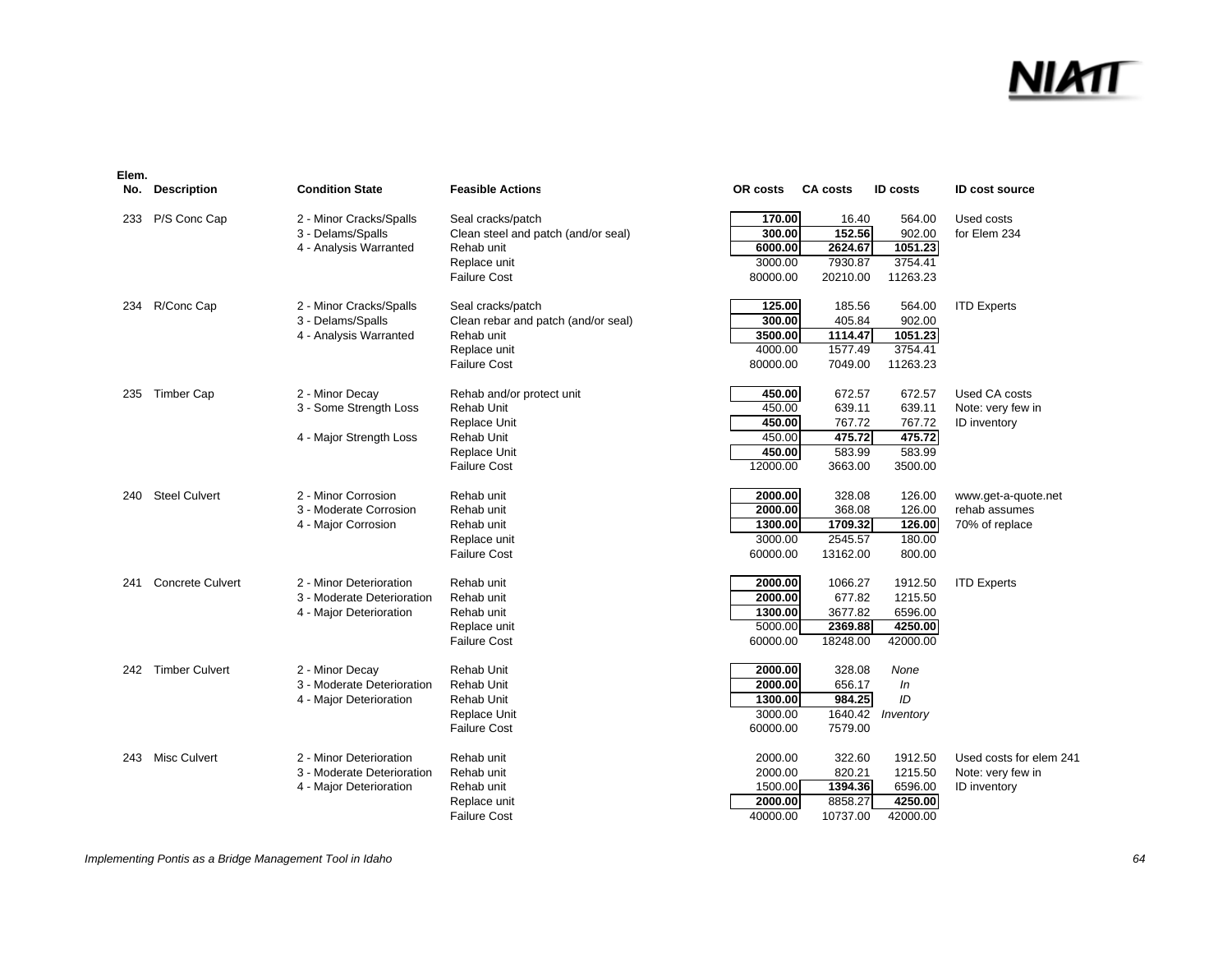| No. | <b>Description</b>            | <b>Condition State</b>  | <b>Feasible Actions</b>                           | OR costs  | <b>CA costs</b> | <b>ID</b> costs | <b>ID cost source</b>   |
|-----|-------------------------------|-------------------------|---------------------------------------------------|-----------|-----------------|-----------------|-------------------------|
| 300 | Strip Seal Exp Joint          | 2 - Minor Leakage       | Patch, Reset, & Clean Joint                       | 150.00    | 108.92          | 115.00          | 50% of replacement      |
|     |                               | 3 - Major Leakage       | Replace Gland and/or Patch Concrete               | 300.00    | 165.12          | 161.00          | 70% of replacement      |
|     |                               |                         | Replace Joint                                     | 500.00    | 658.17          | 230.00          | Mike Ebright (ITD)      |
|     |                               |                         | <b>Failure Cost</b>                               | 30000.00  | 456.00          | 690.00          |                         |
| 301 | Pourable Joint Seal           | 2 - Minor Leakage       | Clean Joint & Replace Seal                        | 75.00     | 84.25           | 150.00          | M. Ebright, no header   |
|     |                               | 3 - Leakage Problems    | Clean Joint, Patch Spalls, & Replace Seal         | 125.00    | 243.90          | 310.00          | M. Ebright, with header |
|     |                               |                         | <b>Failure Cost</b>                               | 3750.00   | 717.00          | 930.00          |                         |
| 302 | <b>Compression Joint Seal</b> | 2 - Minor Deterioration | Patch/remove & reseal/clean joint                 | 80.00     | 209.88          | 50.00           | 50% of replacement      |
|     |                               | 3 - Major Deterioration | Replace gland and/or patch spalls                 | 100.00    | 250.79          | 70.00           | 70% of replacement      |
|     |                               |                         | Replace joint                                     | 120.00    | 350.00          | 100.00          | Mike Ebright (ITD)      |
|     |                               |                         | <b>Failure Cost</b>                               | 3600.00   | 1100.00         | 300.00          |                         |
| 303 | Assembly Joint/Seal           | 2 - Minor Deterioration | Rehab unit                                        | 1000.00   | 417.09          | 2310.00         | rehab assumes           |
|     |                               | 3 - Advanced Corrosion  | Rehab unit                                        | 1000.00   | 612.20          | 2310.00         | 70% of replace          |
|     |                               |                         | Replace unit                                      | 2000.00   | 1286.91         | 3300.00         | Mike Ebright (ITD)      |
|     |                               |                         | <b>Failure Cost</b>                               | 70000.00  | 4500.00         | 9900.00         |                         |
| 304 | Open Expansion Joint          | 2 - Minor Deterioration | Rehab unit                                        | 50.00     | 263.29          | 263.29          | Used CA costs           |
|     |                               | 3 - Advanced Corrosion  | Rehab unit                                        | 50.00     | 579.59          | 579.59          | Note: very few in       |
|     |                               |                         | Replace unit                                      | 75.00     | 996.88          | 996.88          | <b>ID</b> inventory     |
|     |                               |                         | <b>Failure Cost</b>                               | 2000.00   | 1750.00         | 2990.64         |                         |
| 310 | <b>Elastomeric Bearing</b>    | 2 - Minor Deterioration | Reset bearings                                    | 10000.00  | 933.33          | 933.33          | Used CA costs           |
|     |                               | 3 - Major Deterioration | Reset bearings                                    | 1000.00   | 933.33          | 933.33          |                         |
|     |                               |                         | Replace unit and reset girders                    | 5000.00   | 1055.43         | 1055.43         |                         |
|     |                               |                         | <b>Failure Cost</b>                               | 150000.00 | 5000.00         | 4750.00         |                         |
| 311 | Moveable Bearing              | 2 - Minor Deterioration | Clean & paint or reset bearings and/or rehab unit | 500.00    | 713.58          | 713.58          | Used CA costs           |
|     |                               | 3 - Advanced Corrosion  | Rehab supports or bearings                        | 3000.00   | 895.88          | 895.88          |                         |
|     |                               |                         | Replace unit                                      | 7500.00   | 1359.57         | 1359.57         |                         |
|     |                               |                         | <b>Failure Cost</b>                               | 300000.00 | 3500.00         | 4078.71         |                         |
| 312 | <b>Enclosed Bearing</b>       | 2 - Minor Deterioration | Rehab unit                                        | 500.00    | 1350.00         | 1350.00         | Used CA costs           |
|     |                               | 3 - Bearing Failures    | Rehab unit                                        | 3000.00   | 3733.33         | 3733.33         | Note: very few in       |
|     |                               |                         | Replace unit                                      | 7500.00   | 3900.00         | 3900.00         | <b>ID</b> inventory     |
|     |                               |                         | <b>Failure Cost</b>                               | 225000.00 | 10000.00        | 11700.00        |                         |
| 313 | <b>Fixed Bearing</b>          | 2 - Minor Deterioration | Clean & paint or reset bearings and/or rehab unit | 500.00    | 673.97          | 673.97          | Used CA costs           |
|     |                               | 3 - Advanced Corrosion  | Rehab supports or bearings                        | 3000.00   | 1341.31         | 1341.31         |                         |
|     |                               |                         | Replace unit                                      | 7500.00   | 1758.81         | 1758.81         |                         |
|     |                               |                         | <b>Failure Cost</b>                               | 150000.00 | 4500.00         | 5276.43         |                         |

*Implementing Pontis as a Bridge Management Tool in Idaho 65*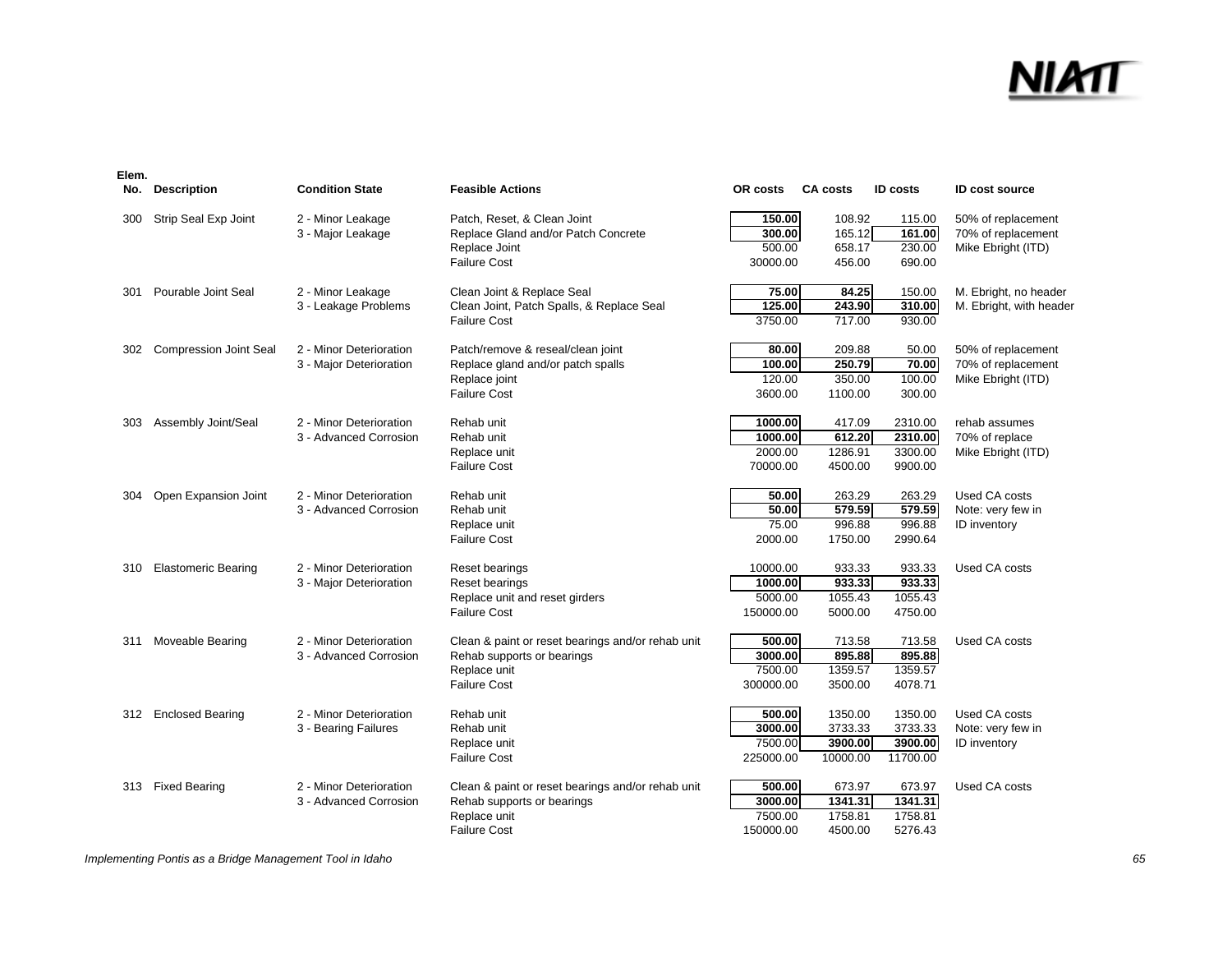### <u>NIMT</u>

| No. | <b>Description</b>          | <b>Condition State</b>  | <b>Feasible Actions</b>              | OR costs  | <b>CA costs</b> | <b>ID</b> costs | <b>ID cost source</b>   |
|-----|-----------------------------|-------------------------|--------------------------------------|-----------|-----------------|-----------------|-------------------------|
| 314 | Pot Bearing                 | 2 - Minor Deterioration | Rehab supports or bearing devices    | 3500.00   | 3000.00         | 3000.00         | Used CA costs           |
|     |                             | 3 - Advanced Corrosion  | Rehab bearing devices                | 5000.00   | 3500.00         | 3500.00         | Note: very few in       |
|     |                             |                         | Replace unit                         | 75000.00  | 1808.29         | 1808.29         | ID inventory            |
|     |                             |                         | <b>Failure Cost</b>                  | 225000.00 | 4994.00         | 10500.00        |                         |
| 315 | <b>Disk Bearing</b>         | 2 - Minor Deterioration | Rehab supports or bearing devices    | 3500.00   | 90.00           | 90.00           | Used CA costs           |
|     |                             | 3 - Advanced Corrosion  | Rehab bearing devices                | 5000.00   | 150.00          | 150.00          | Note: very few in       |
|     |                             |                         | Replace unit                         | 7500.00   | 300.00          | 300.00          | ID inventory            |
|     |                             |                         | <b>Failure Cost</b>                  | 225000.00 | 414.00          | 900.00          |                         |
| 320 | P/S Conc Appr Slab          | 2 - Minor Cracks/Spalls | Perform mudjacking operations        | 20000.00  | 10.00           | 2500.00         | Used costs for elem 321 |
|     |                             | 3 - Major Cracks/Spalls | Place overlay                        | 90000.00  | 575.00          | 10836.21        |                         |
|     |                             |                         | Replace unit                         | 120000.00 | 1366.50         | 10034.00        |                         |
|     |                             | 4 - Broken/Unstable     | Replace unit                         | 120000.00 | 1498.32         | 10034.00        |                         |
|     |                             |                         | <b>Failure Cost</b>                  | 900000.00 | 11013.00        | 66000.00        |                         |
| 321 | R/Conc Approach Slab        | 2 - Cracks/Spalls       | Perform mudjacking operations        | 20000.00  | 5200.00         | 2500.00         | <b>ITD Experts</b>      |
|     |                             | 3 - Major Cracks/Spalls | Place overlay                        | 90000.00  | 3534.00         | 10836.21        |                         |
|     |                             |                         | Replace unit                         | 90000.00  | 14400.00        | 10034.00        |                         |
|     |                             | 4 - Broken/Unstable     | Replace unit                         | 90000.00  | 14400.00        | 10034.00        |                         |
|     |                             |                         | <b>Failure Cost</b>                  | 900000.00 | 39000.00        | 60000.00        |                         |
| 330 | <b>Metal Rail Coated</b>    | 2 - Rust Formation      | Clean and restore coating            | 300.00    | 43.70           | 43.70           | Used CA for             |
|     |                             | 3 - Active Corrosion    | Clean and restore coating            | 300.00    | 49.25           | 49.25           | cleaning costs          |
|     |                             |                         | Replace unit                         | 300.00    | 199.38          | 225.00          | Replace w/ RC           |
|     |                             | 4 - Section Loss        | Rehab unit                           | N/A       | 123.23          | 225.00          |                         |
|     |                             |                         | Replace unit                         | N/A       | 199.38          | 225.00          |                         |
|     |                             |                         | <b>Failure Cost</b>                  | 900.00    | 1000.00         | 675.00          |                         |
| 331 | <b>Conc Bridge Railing</b>  | 2 - Minor Cracks/Spalls | Seal cracks, minor patching          | N/A       | 128.44          | 367.00          | <b>ITD Experts</b>      |
|     |                             | 3 - Delam/spalls Pres   | Clean rebar and patch (and/or seal)  | 300.00    | 361.32          | 587.00          |                         |
|     |                             | 4 - Analysis Warranted  | Rehab unit                           | 300.00    | 180.00          | 135.00          |                         |
|     |                             |                         | Replace unit                         | 275.00    | 300.00          | 225.00          |                         |
|     |                             |                         | <b>Failure Cost</b>                  | 10000.00  | 650.00          | 1761.00         |                         |
| 332 | <b>Timb Bridge Railing</b>  | 2 - Minor Decay         | Rehab and/or apply surface treatment | 30.00     | 55.00           | 225.00          | Replace w/RC            |
|     |                             | 3 - Some Strength Loss  | Replace Unit                         | 270.00    | 204.66          | 225.00          | Note: very few in       |
|     |                             |                         | <b>Failure Cost</b>                  | 10000.00  | 650.00          | 675.00          | ID inventory            |
| 333 | <b>Other Bridge Railing</b> | 2 - Minor Cracks/Spalls | Rehab unit                           | 300.00    | 86.75           | 135.00          | Used costs for elem 331 |
|     |                             | 3 - Major Deterioration | Rehab unit                           | 300.00    | 119.88          | 135.00          |                         |
|     |                             |                         | Replace unit                         | 600.00    | 425.92          | 225.00          |                         |
|     |                             |                         | <b>Failure Cost</b>                  | 80000.00  | 450.00          | 675.00          |                         |

*Implementing Pontis as a Bridge Management Tool in Idaho 66*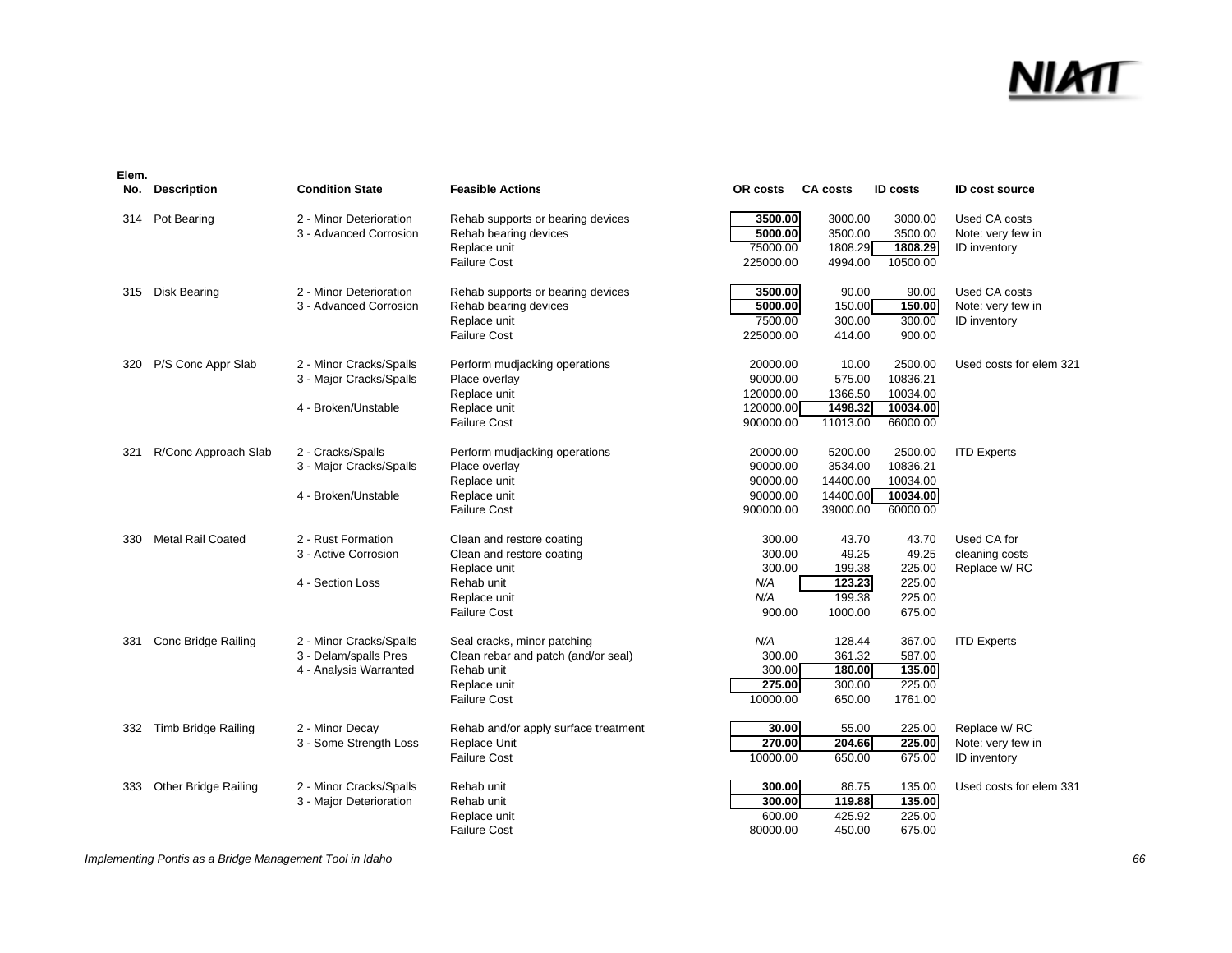#### <u>NIMT</u>

| Elem.<br>No. | Description         | <b>Condition State</b>   | <b>Feasible Actions</b> | OR costs |        | <b>CA costs</b> | <b>ID costs</b> | <b>ID cost source</b> |
|--------------|---------------------|--------------------------|-------------------------|----------|--------|-----------------|-----------------|-----------------------|
| 334          | Metal Rail Uncoated | 2 - Surface Rust Forming | Clean and coat          |          | 210.00 | 425.92          | 43.70           | Replace with RC       |
|              |                     | 3 - Rust Prevalent       | Clean and coat          |          | 21.00  | 425.92          | 49.25           | cleaning costs        |
|              |                     |                          | Replace unit            |          | 21.00  | 425.92          | 225.00          | from elem 330         |
|              |                     | 4 - Active Corrosion     | Rehab unit              |          | 21.00  | 425.92          | 225.00          | Note: very few in     |
|              |                     |                          | Replace unit            |          | 210.00 | 425.92          | 225.00          | <b>ID</b> inventory   |
|              |                     |                          | <b>Failure Cost</b>     |          | 630.00 | 1500.00         | 675.00          |                       |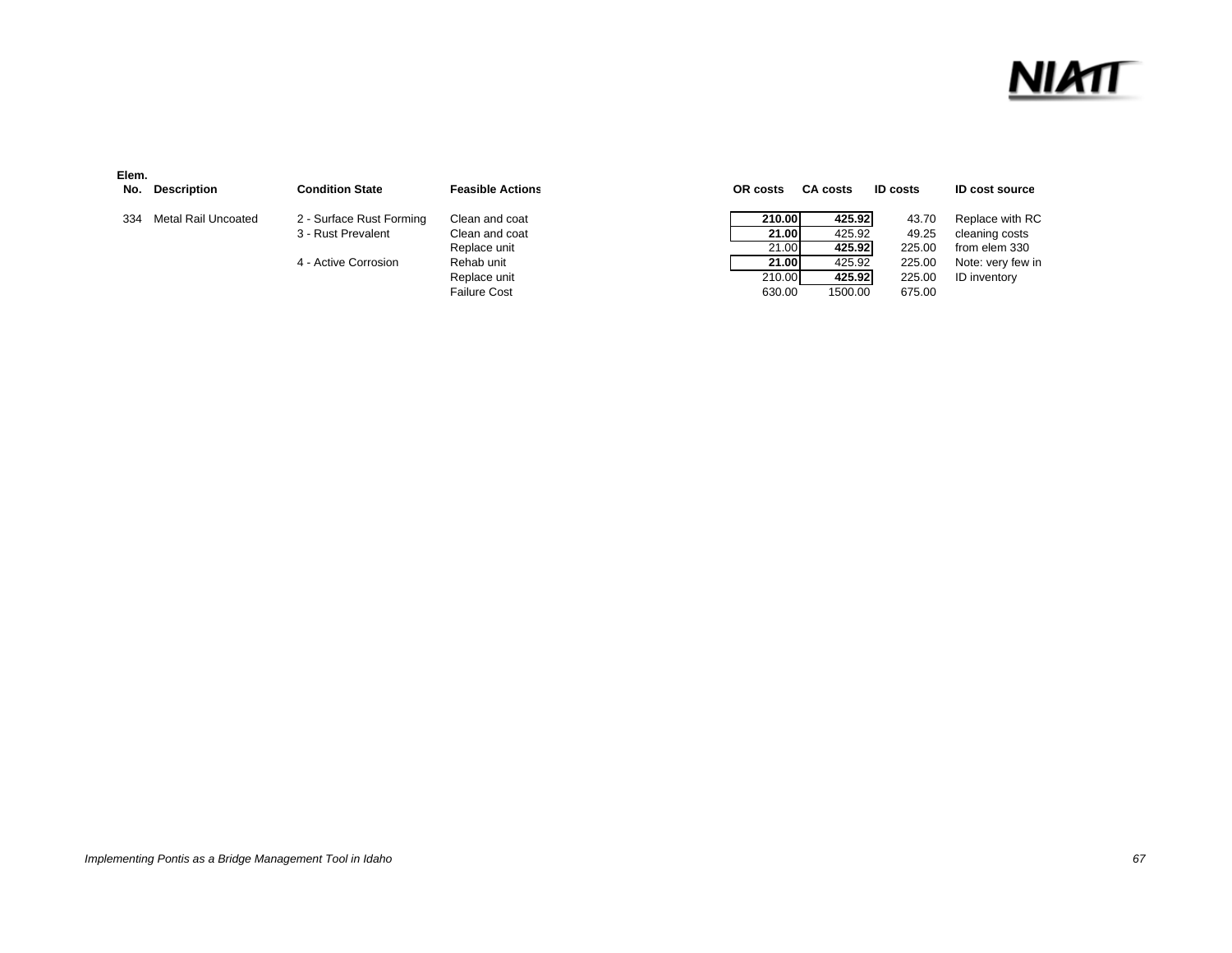

#### **APPENDIX 2 - IDAHO ELEMENT UNIT COST CALCULATIONS**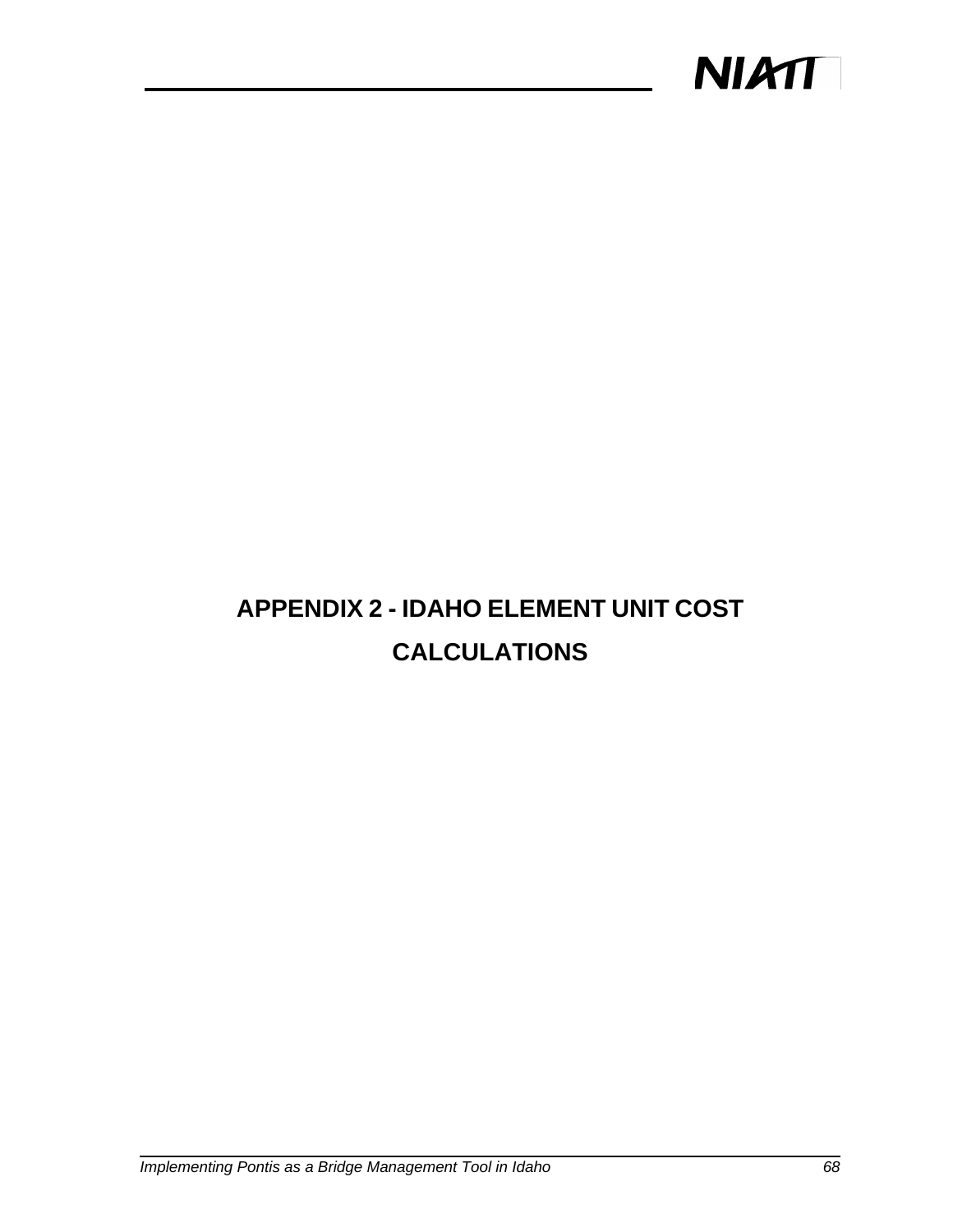# NIMT

### **Cost Extrapolations for Element Unit Costs**

Elements addressed in this worksheet:

- 121 Painted Steel Thru Truss/Bottom Chord
- 126 Painted Steel Thru Truss/Top Chord
- 131 Painted Steel Deck Truss
- 140 Unpainted Steel Arch
- 141 Painted Steel Arch
- 151 Unpainted Steel Floor Beam
- 152 Painted Steel Floor Beam
- 201 Unpainted Steel Column
- 202 Painted Steel Column

## **Element 121**

### Painted Steel Thru Truss/Bottom chord

*Costs for this element will be scaled from the costs for elements 107 ( painted steel girder) & 113 (painted steel stringer) based on surface area*

| $A_p(D,b) := 2 \cdot D + 3 \cdot b$ | surface area per meter to paint, clean, etc. |               |                                                       |
|-------------------------------------|----------------------------------------------|---------------|-------------------------------------------------------|
| $D_t := 27$ in                      | assumed depth of truss chord                 | $b_t = 14$ in | assumed width of truss chord                          |
| $D_s := 18$ in                      | assumed depth of stringer                    | $b_s := 7$ in | assumed width of stringer flanges                     |
| $D_{\mathcal{Q}}$ := 60 in          | assumed depth of girder                      |               | $b_{\sigma}$ := 18 in assumed width of girder flanges |

### *Condition State 1: No Corrosion*

*Surface clean*

$$
Cost_{C\_g} := 50.29
$$
 *cost per meter for girder*  
\n
$$
Cost_{C\_s} := 16.76
$$
 *cost per meter for stringer*  
\n
$$
\frac{A_p(D_g, b_g)}{A_p(D_s, b_s)} = 3.05
$$
 
$$
\frac{Cost_{C\_g}}{Cost_{C\_s}} = 3
$$
  
\n
$$
Cost_{C\_g} \cdot \frac{A_p(D_t, b_t)}{A_p(D_g, b_g)} = 27.75
$$
 *based on girder cost*  
\n
$$
Cost_{C\_s} \cdot \frac{A_p(D_t, b_t)}{A_p(D_s, b_s)} = 28.23
$$
 *based on stringer cost*  
\n
$$
Cost_{C\_t} := 28.00
$$
 *average value*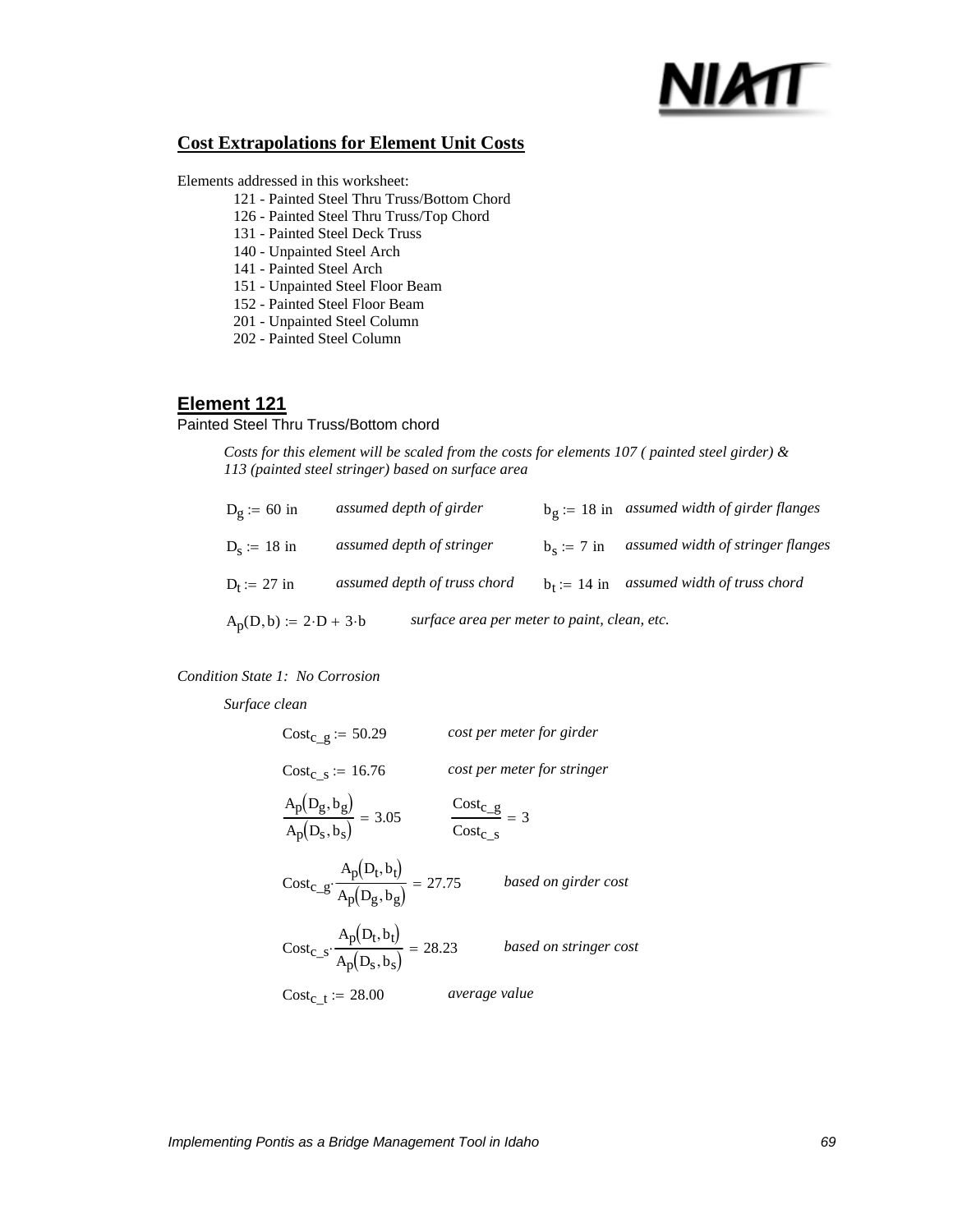

### *Condition State 2: Paint Distress*

*Surface clean*

| $Cost_{C}$ g := 100.58                                                 |               | cost per meter for girder   |
|------------------------------------------------------------------------|---------------|-----------------------------|
| $Cost_c$ s := 33.53                                                    |               | cost per meter for stringer |
| $\text{Cost}_{c\_g} \cdot \frac{A_p(D_t, b_t)}{A_p(D_g, b_g)} = 55.49$ |               | based on girder cost        |
| $Cost_{C\_S} \cdot \frac{A_p(D_t, b_t)}{A_p(D_S, b_S)} = 56.47$        |               | based on stringer cost      |
| $Cost_c$ <sub>t</sub> := 56.00                                         | average value |                             |

*Clean & paint*

Cost<sub>cp\_g</sub> := 425.47 *cost per meter for girder*  
\nCost<sub>cp\_g</sub> := 141.82 *cost per meter for stringer*  
\nCost<sub>cp\_g</sub> 
$$
\frac{A_p(D_t, b_t)}{A_p(D_g, b_g)}
$$
 = 234.74 *based on girder cost*  
\nCost<sub>cp\_s</sub>  $\frac{A_p(D_t, b_t)}{A_p(D_s, b_s)}$  = 238.85 *based on stringer cost*  
\nCost<sub>c\_t</sub> := 236.80 *average value*

### *Condition State 3: Rust Formation*

*Spot blast, clean, & paint*

| $Cost_{bcp\_g} := 638.21$ | cost per meter for girder   |
|---------------------------|-----------------------------|
| $Cost_{bcp\_s} := 283.65$ | cost per meter for stringer |

$$
Cost_{bcp\_g} \cdot \frac{A_p(D_t, b_t)}{A_p(D_g, b_g)} = 352.12 \quad based on girder cost
$$
  

$$
Cost_{bcp\_s} \cdot \frac{A_p(D_t, b_t)}{A_p(D_s, b_s)} = 477.73 \quad based on stringer cost
$$

Costbcp\_t := 414.93 *average value*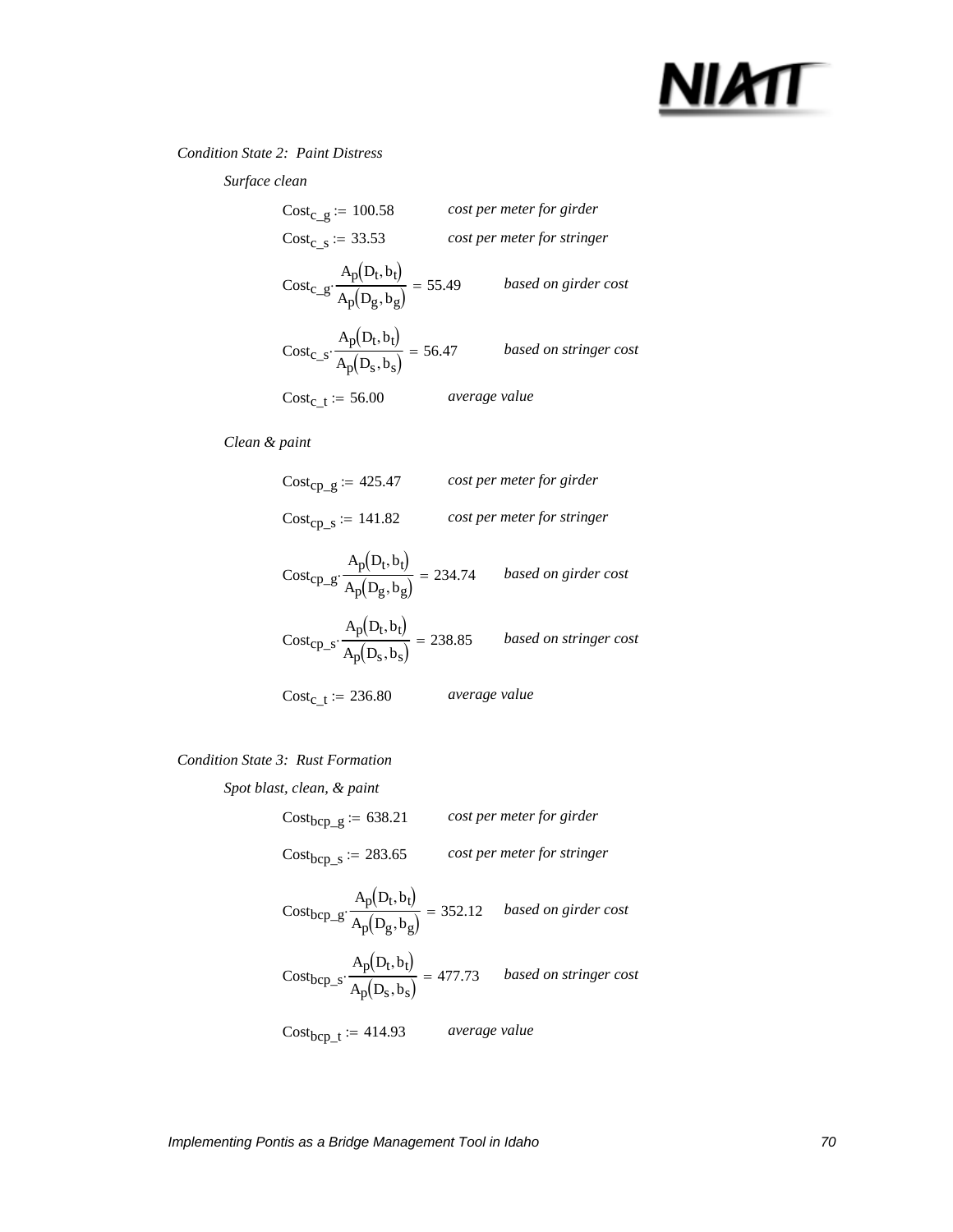## NIMT

### *Condition State 4: Active Corrosion*

| Spot blast, clean, & paint                                      |                      |                                                                                                          |
|-----------------------------------------------------------------|----------------------|----------------------------------------------------------------------------------------------------------|
| $Cost_{bcp\_g} := 1276.00$                                      |                      | cost per meter for girder                                                                                |
| $Cost_{bcp\_s} := 425.00$                                       |                      | cost per meter for stringer                                                                              |
| $Cost_{bcp\_g} \cdot \frac{A_p(D_t, b_t)}{A_p(D_g, b_g)} = 704$ |                      | based on girder cost                                                                                     |
|                                                                 |                      | Cost <sub>bcp_s</sub> $\cdot \frac{A_p(D_t, b_t)}{A_p(D_s, b_s)} = 715.79$ <i>based on stringer cost</i> |
| $Cost_{bcp\_t} := 709.90$                                       | <i>average value</i> |                                                                                                          |

### *Replace paint system*

| $\text{Cost}_{\text{rps\_g}} := 2127.00$                                                                        |               | cost per meter for girder   |
|-----------------------------------------------------------------------------------------------------------------|---------------|-----------------------------|
| $Cost_{rps\_s} := 709.00$                                                                                       |               | cost per meter for stringer |
| $\text{Cost}_{\text{TPS\_g}}\cdot \frac{A_p(D_t,b_t)}{A_p(D_g,b_g)} = 1173.52 \quad based \ on \ girder \ cost$ |               |                             |
| Cost <sub>rps_s</sub> $\cdot \frac{A_p(D_t, b_t)}{A_p(D_s, b_s)} = 1194.11$ <i>based on stringer cost</i>       |               |                             |
| Cost <sub>rps t</sub> := 1183.82                                                                                | average value |                             |

### *Condition State 5: Section Loss*

*Rehab unit*

| $Costrhb_g := 10000$                                                                                            |               | cost per meter for girder   |
|-----------------------------------------------------------------------------------------------------------------|---------------|-----------------------------|
| $Costrhb_s := 3333.33$                                                                                          |               | cost per meter for stringer |
| $\text{Cost}_{\text{rhb\_g}}\cdot\frac{A_p(D_t,b_t)}{A_p(D_g,b_g)} = 5517.24 \quad \text{based on girder cost}$ |               |                             |
| Cost <sub>rhb_s</sub> $\cdot \frac{A_p(D_t, b_t)}{A_p(D_s, b_s)} = 5614.03$ <i>based on stringer cost</i>       |               |                             |
| $Cost_{\rm rhb\_t} := 5565.65$                                                                                  | average value |                             |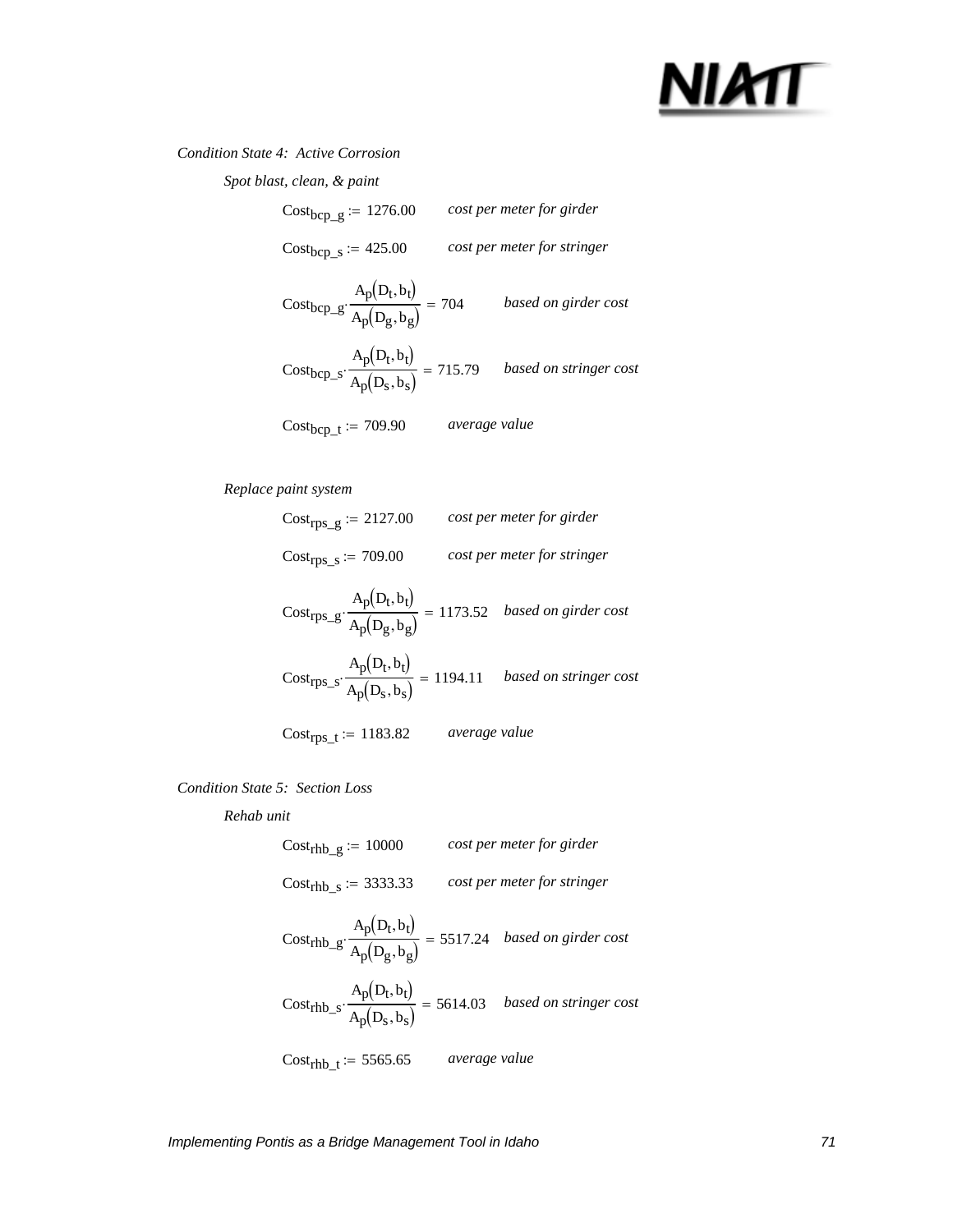

| Cost <sub>rpl</sub> $g = 14000$                                                                                |               | cost per meter for girder   |
|----------------------------------------------------------------------------------------------------------------|---------------|-----------------------------|
| $Cost_{rpl\_s} := 4666.67$                                                                                     |               | cost per meter for stringer |
| $\text{Cost}_{rpl\_g} \cdot \frac{A_p(D_t, b_t)}{A_p(D_g, b_g)} = 7724.14 \quad \textit{based on girder cost}$ |               |                             |
| Cost <sub>rpl_s</sub> $\cdot \frac{A_p(D_t, b_t)}{A_p(D_s, b_s)} = 7859.65$ <i>based on stringer cost</i>      |               |                             |
| $Cost_{\text{rpl\_t}} := 7791.90$                                                                              | average value |                             |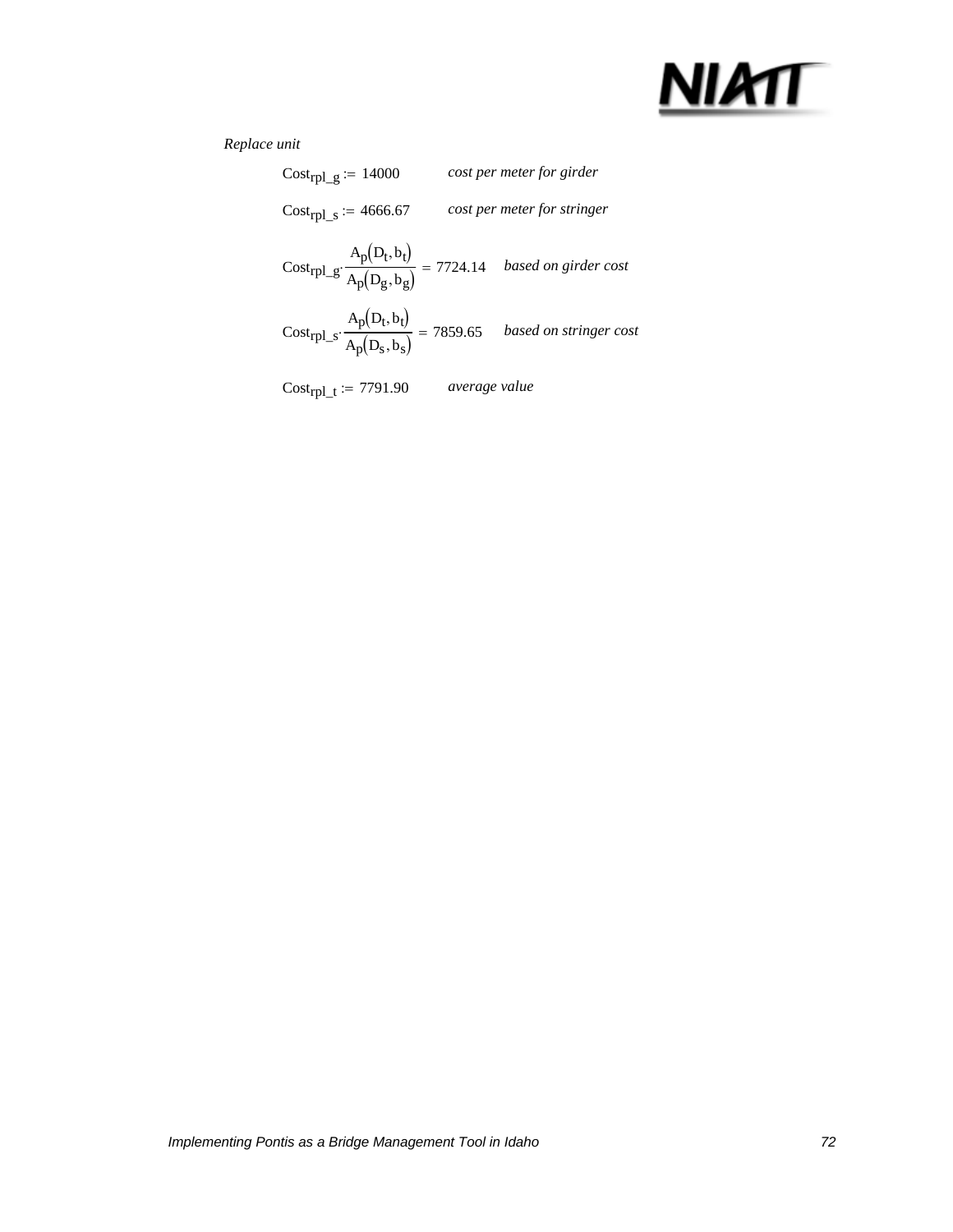

Painted Steel Thru Truss/Top chord

*Costs for this element will be scaled from the costs for elements 107 ( painted steel girder) & 113 (painted steel stringer) based on surface area.*

 $D_f := 27$  in *assumed depth of truss chord*  $b_f := 14$  in *assumed width of truss chord* 

*Condition State 1: No Corrosion*

*Surface clean*

 $Cost_{c_t} := 28.00$  average value  $\text{Cost}_{c\_s} \cdot \frac{p(-c)-p}{p(-c)-1} = 28.23$  based on stringer cost  $A_p(D_t, b_t)$  $\cdot \frac{P(V_0)}{A_p(D_s, b_s)} = 28.23$  $\text{Cost}_{c\_g} \cdot \frac{p(-c)-p}{p(-c)-1} = 27.75$  based on girder cost  $A_p(D_t, b_t)$  $\cdot \frac{P(169)}{A_p(D_g, b_g)} = 27.75$  $Cost_{C_S} := 16.76$  *cost per meter for stringer*  $Cost_{c-g} := 50.29$  *cost per meter for girder* 

*Condition State 2: Paint Distress*

*Surface clean*

Cost<sub>c\_g</sub> := 100.58 *cost per meter for girder*  
\nCost<sub>c\_g</sub> := 33.53 *cost per meter for stringer*  
\nCost<sub>c\_g</sub>: 
$$
\frac{A_p(D_t, b_t)}{A_p(D_g, b_g)} = 55.49
$$
 *based on girder cost*  
\nCost<sub>c\_s</sub>: 
$$
\frac{A_p(D_t, b_t)}{A_p(D_s, b_s)} = 56.47
$$
 *based on stringer cost*  
\nCost<sub>c\_t</sub> := 56.00 *average value*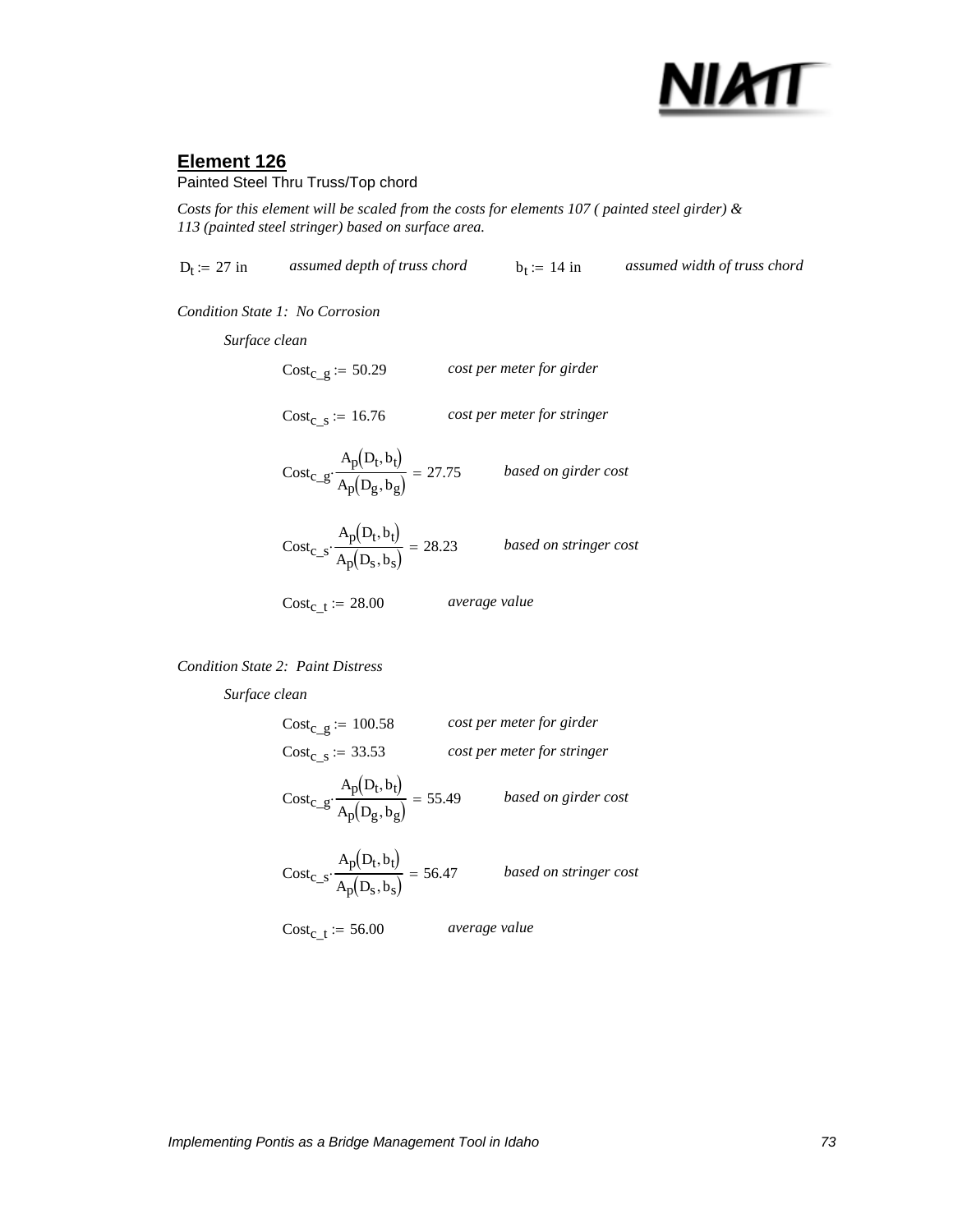

### *Clean & paint*

| $Cost_{CD}$ g := 425.47                                                         |               | cost per meter for girder   |
|---------------------------------------------------------------------------------|---------------|-----------------------------|
| $Cost_{CD-S} := 141.82$                                                         |               | cost per meter for stringer |
| $Cost_{\rm CP\_g} \cdot \frac{A_p(D_t, b_t)}{A_p(D_g, b_g)} = 234.74$           |               | based on girder cost        |
| $\text{Cost}_{\text{CP\_S}} \cdot \frac{A_p(D_t, b_t)}{A_p(D_s, b_s)} = 238.85$ |               | based on stringer cost      |
| $Cost_{c}$ = 236.80                                                             | average value |                             |

### *Condition State 3: Rust Formation*

| Spot blast, clean, & paint |                                                                                                             |
|----------------------------|-------------------------------------------------------------------------------------------------------------|
| $Cost_{bcp\_g} := 638.21$  | cost per meter for girder                                                                                   |
| $Cost_{bcp\_s} := 283.65$  | cost per meter for stringer                                                                                 |
|                            | Cost <sub>bcp</sub> <sub>-g</sub> $\cdot \frac{A_p(D_t, b_t)}{A_p(D_g, b_g)} = 352.12$ based on girder cost |
|                            | Cost <sub>bcp_s</sub> $\cdot \frac{A_p(D_t, b_t)}{A_p(D_s, b_s)} = 477.73$ based on stringer cost           |
| $Cost_{bcp\_t} := 414.93$  | <i>average value</i>                                                                                        |

### *Condition State 4: Active Corrosion*

*Spot blast, clean, & paint*

Costbcp\_g := 1276.00 *cost per meter for girder* Costbcp\_s := 425.00 *cost per meter for stringer*

$$
Cost_{bcp\_g} \cdot \frac{A_p(D_t, b_t)}{A_p(D_g, b_g)} = 704
$$
 *based on girder cost*  

$$
Cost_{bcp\_s} \cdot \frac{A_p(D_t, b_t)}{A_p(D_s, b_s)} = 715.79
$$
 *based on stringer cost*

Costbcp\_t := 709.90 *average value*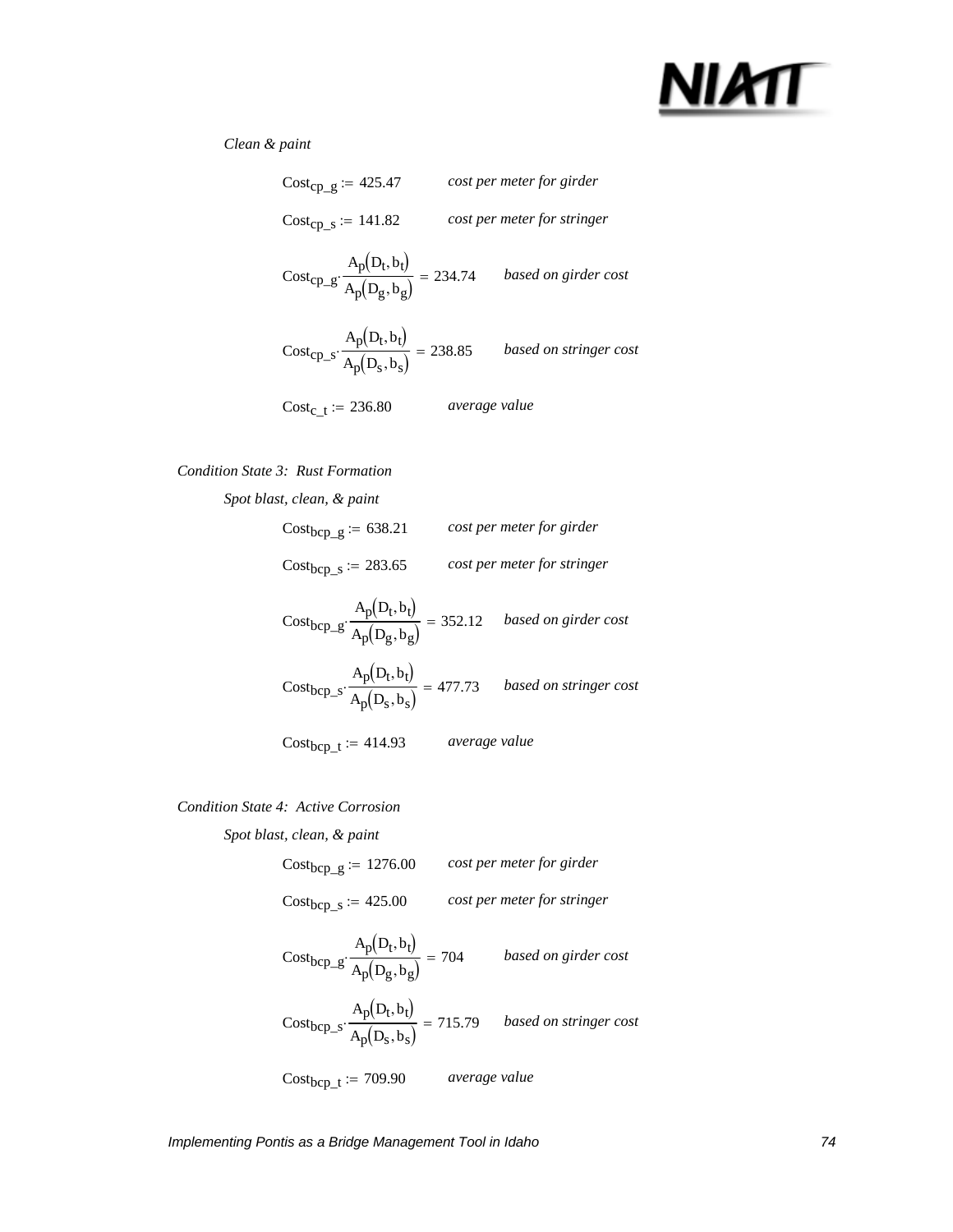

### *Replace paint system*

| $Cost_{\text{rps\_g}} := 2127.00$                                                                         |               | cost per meter for girder   |
|-----------------------------------------------------------------------------------------------------------|---------------|-----------------------------|
| $Costrps_s := 709.00$                                                                                     |               | cost per meter for stringer |
| $\text{Cost}_{rps\_g} \cdot \frac{A_p(D_t,b_t)}{A_p(D_g,b_g)} = 1173.52 \quad based \ on \ girder \ cost$ |               |                             |
| Cost <sub>rps_s</sub> $\cdot \frac{A_p(D_t, b_t)}{A_p(D_s, b_s)} = 1194.11$ <i>based on stringer cost</i> |               |                             |
| $Cost_{rps\_t} := 1183.82$                                                                                | average value |                             |

### *Condition State 5: Section Loss*

*Rehab unit*

| $\text{Cost}_{\text{rhb\_g}} \coloneqq 10000$ | cost per meter for girder   |
|-----------------------------------------------|-----------------------------|
| Cost <sub>rhb</sub> $s = 3333.33$             | cost per meter for stringer |

$$
Cost_{\rm rhb\_g} \cdot \frac{A_p(D_t, b_t)}{A_p(D_g, b_g)} = 5517.24 \quad based \, on \, girder \, cost
$$

$$
Cost_{\rm rhb\_s} \cdot \frac{A_p(D_t, b_t)}{A_p(D_s, b_s)} = 5614.03
$$
 *based on stringent cost*

$$
Cost_{\rm rhb\_t} := 5565.65 \qquad average \ value
$$

*Replace unit*

| $\text{Cost}_{\text{rpl\_g}} \coloneqq 14000$ | cost per meter for girder   |
|-----------------------------------------------|-----------------------------|
| $Cost_{rpl\_s} := 4666.67$                    | cost per meter for stringer |

$$
Cost_{rpl\_g} \cdot \frac{A_p(D_t, b_t)}{A_p(D_g, b_g)} = 7724.14 \quad based on girder cost
$$

$$
Cost_{rpl\_s} \cdot \frac{A_p(D_t, b_t)}{A_p(D_s, b_s)} = 7859.65
$$
 *based on stringent cost*

Costrpl\_t := 7791.90 *average value*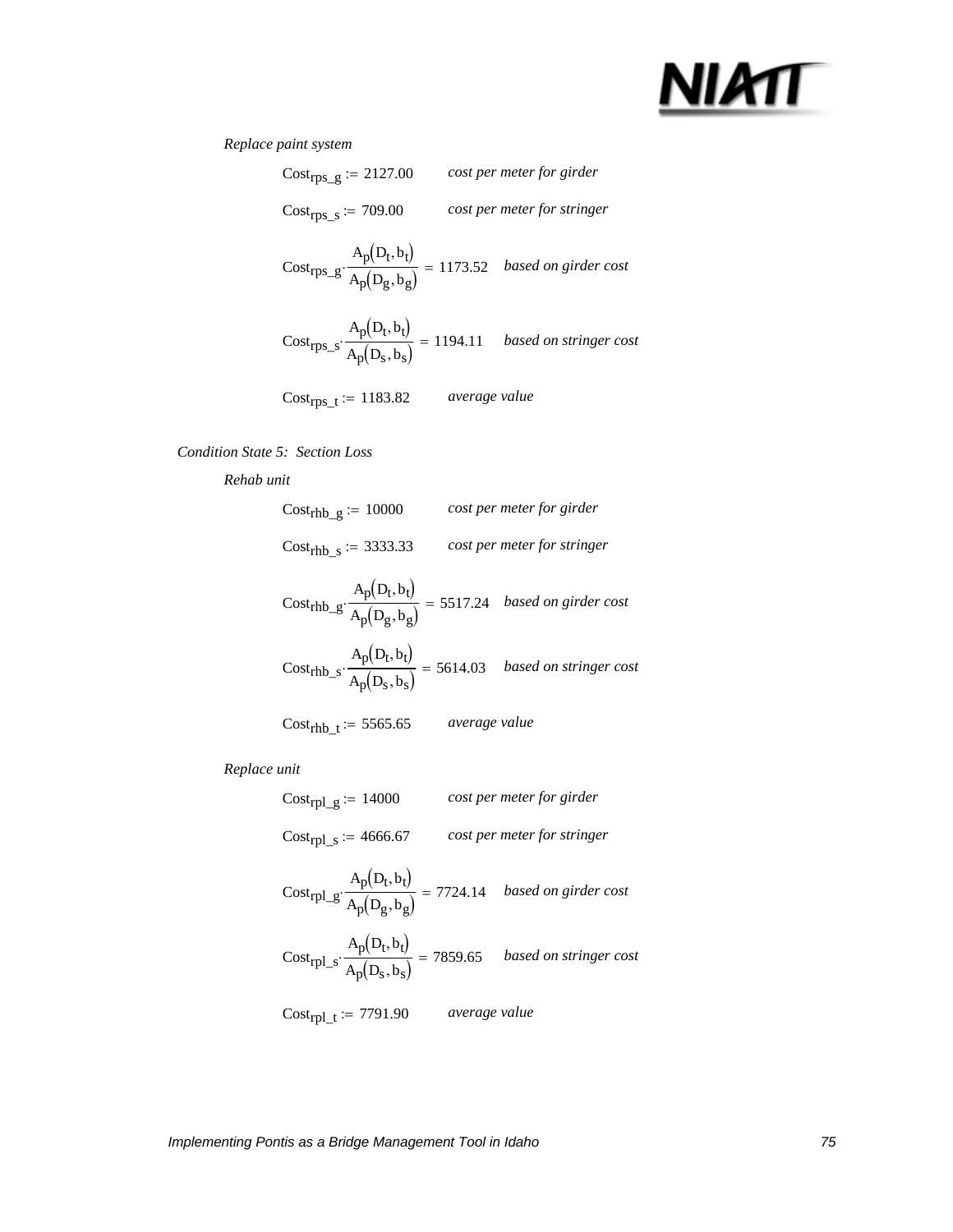

### Painted Steel Deck Truss

*Costs for this element will be scaled from the costs for elements 107 ( painted steel girder) & 113 (painted steel stringer) based on surface area.*

 $D_t := 4.18$  in *assumed depth of truss chord*; *four members*  $b_t := 4.11$  in *assumed width of truss chord; four members*

*Condition State 1: No Corrosion*

*Surface clean*

Costc\_g := 50.29 *cost per meter for girder* Cost<sub>c\_s</sub> := 16.76 *cost per meter for stringer*  $Cost_{C\_g}$  $A_p(D_t, b_t)$  $\frac{\overline{p}(\overline{v} \cdot \overline{v})}{A_p(D_g, b_g)} = 79.77$  *based on girder cost*  $Cost_{C\_S}$  $A_p(D_t, b_t)$  $\frac{P(V \cup V)}{A_p(D_s, b_s)}$  = 81.15 *based on stringer cost*  $Cost_{\rm c~t} := 80.45$  *average value* 

*Condition State 2: Paint Distress*

*Surface clean*

| $Cost_{C}$ g := 100.58                                                  |               | cost per meter for girder   |
|-------------------------------------------------------------------------|---------------|-----------------------------|
| $Cost_c$ s = 33.53                                                      |               | cost per meter for stringer |
| $\text{Cost}_{c\_g} \cdot \frac{A_p(D_t, b_t)}{A_p(D_g, b_g)} = 159.54$ |               | based on girder cost        |
| $\text{Cost}_{c\_s} \cdot \frac{A_p(D_t, b_t)}{A_p(D_s, b_s)} = 162.36$ |               | based on stringer cost      |
| $Cost_{c}$ = 160.95                                                     | average value |                             |

*Clean & paint*

Cost<sub>cp\_g</sub> := 425.47 *cost per meter for girder*  
\nCost<sub>cp\_s</sub> := 141.82 *cost per meter for stringer*  
\nCost<sub>cp\_g</sub> 
$$
\frac{A_p(D_t, b_t)}{A_p(D_g, b_g)} = 674.88
$$
 *based on girder cost*  
\nCost<sub>cp\_s</sub>  $\frac{A_p(D_t, b_t)}{A_p(D_s, b_s)} = 686.71$  *based on stringer cost*  
\nCost<sub>c\_t</sub> := 680.80 *average value*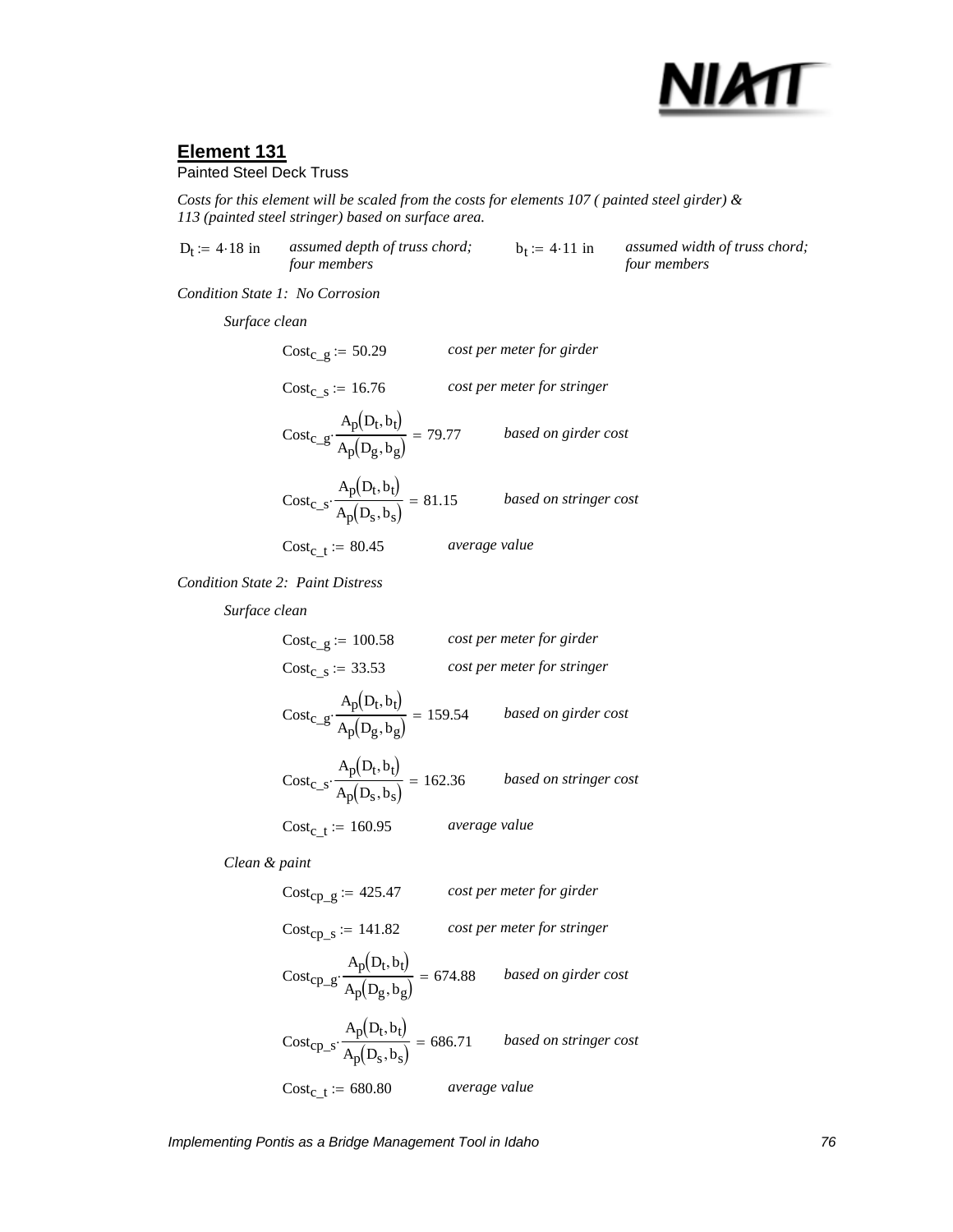

*Condition State 3: Rust Formation*

*Spot blast, clean, & paint*

| $Cost_{bcp\_g} := 638.21$                                                                                 |               | cost per meter for girder   |
|-----------------------------------------------------------------------------------------------------------|---------------|-----------------------------|
| $Cost_{bcp\_s} := 283.65$                                                                                 |               | cost per meter for stringer |
| Cost <sub>bcp_g</sub> $\cdot \frac{A_p(D_t, b_t)}{A_p(D_g, b_g)} = 1012.33$ <i>based on girder cost</i>   |               |                             |
| Cost <sub>bcp_s</sub> $\cdot \frac{A_p(D_t, b_t)}{A_p(D_s, b_s)} = 1373.46$ <i>based on stringer cost</i> |               |                             |
| $Cost_{bcp\_t} := 1192.90$                                                                                | average value |                             |

### *Condition State 4: Active Corrosion*

*Spot blast, clean, & paint*

Costbcp\_g := 1276.00 *cost per meter for girder* Costbcp\_s := 425.00 *cost per meter for stringer*

$$
Cost_{bcp\_g} \cdot \frac{A_p(D_t, b_t)}{A_p(D_g, b_g)} = 2024 \qquad based on girder cost
$$

$$
Cost_{bcp\_s} \cdot \frac{A_p(D_t, b_t)}{A_p(D_s, b_s)} = 2057.89 \quad based \ on \ stringent \ cost
$$

Costbcp\_t := 2040.95 *average value*

*Replace paint system*

Cost<sub>rps\_g</sub> := 2127.00 *cost per meter for girder*  
\nCost<sub>rps\_s</sub> := 709.00 *cost per meter for stringer*  
\nCost<sub>rps\_g</sub> 
$$
\frac{A_p(D_t, b_t)}{A_p(D_g, b_g)}
$$
 = 3373.86 *based on girder cost*  
\nCost<sub>rps\_s</sub>  $\frac{A_p(D_t, b_t)}{A_p(D_s, b_s)}$  = 3433.05 *based on stringer cost*  
\nCost<sub>rps\_t</sub> := 3403.45 *average value*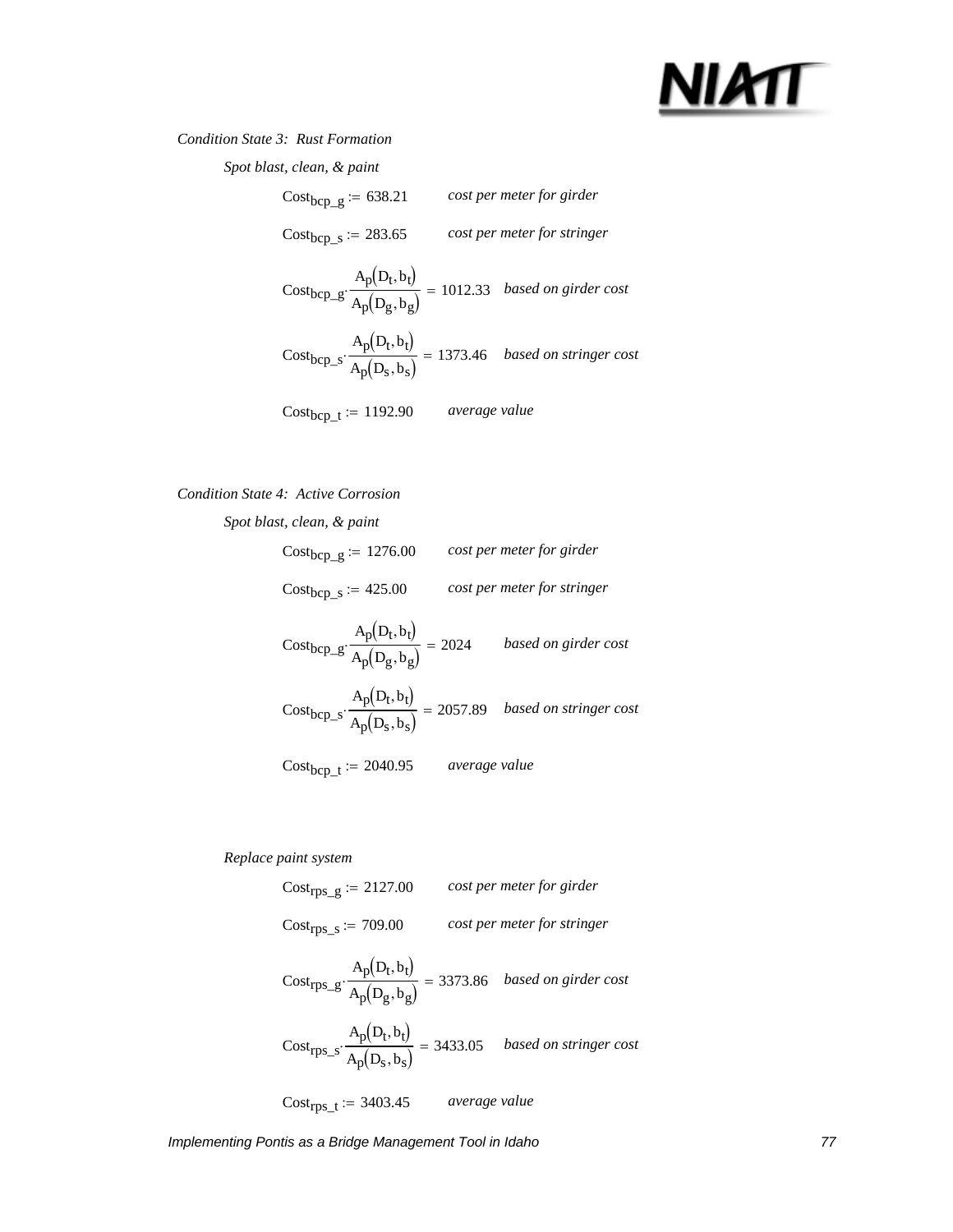

### *Condition State 5: Section Loss*

*Rehab unit*

| $Costrhb g := 10000$             |               | cost per meter for girder                                                                                  |
|----------------------------------|---------------|------------------------------------------------------------------------------------------------------------|
| Cost <sub>rhb</sub> s := 3333.33 |               | cost per meter for stringer                                                                                |
|                                  |               | $Cost_{rhb\_g} \cdot \frac{A_p(D_t, b_t)}{A_p(D_g, b_g)} = 15862.07 \quad based \ on \ girder \ cost$      |
|                                  |               | Cost <sub>rhb_s</sub> $\cdot \frac{A_p(D_t, b_t)}{A_p(D_s, b_s)} = 16140.33$ <i>based on stringer cost</i> |
| $Cost_{\rm rhb}$ t = 16000       | average value |                                                                                                            |

| Cost <sub>rpl</sub> $g = 14000$                                                                     |               | cost per meter for girder   |
|-----------------------------------------------------------------------------------------------------|---------------|-----------------------------|
| $Cost_{rpl\_s} := 4666.67$                                                                          |               | cost per meter for stringer |
| Cost <sub>rpl_g</sub> : $\frac{A_p(D_t, b_t)}{A_p(D_g, b_g)} = 22206.9$ based on girder cost        |               |                             |
| Cost <sub>rpl_s</sub> $\cdot \frac{A_p(D_t, b_t)}{A_p(D_s, b_s)} = 22596.51$ based on stringer cost |               |                             |
| $Cost_{\text{rpl\_t}} := 22400$                                                                     | average value |                             |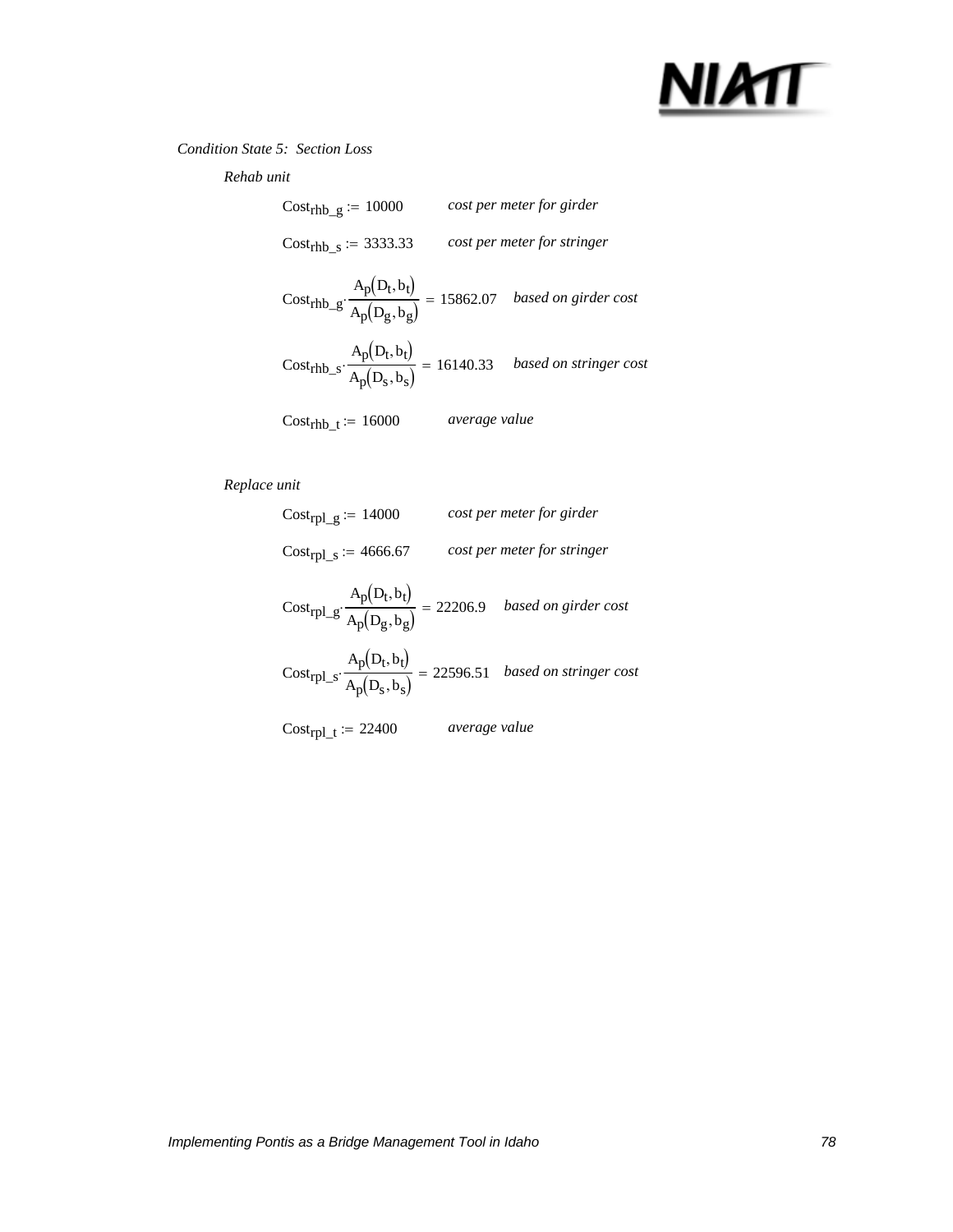

Unpainted Steel Arch

*Costs for this element will be scaled from the costs for elements 107 ( painted steel girder) & 113 (painted steel stringer) based on surface area.*

Dt := 36 in *assumed depth of arch member* bt := 18 in *assumed width of arch member*

*Condition State 2: Minor Corrosion*

*average value Clean & paint* Costc\_g := 425.47 *cost per meter for girder* Cost<sub>c\_s</sub> := 141.82 *cost per meter for stringer*  $Cost_{C\_g}$  $A_p(D_t, b_t)$  $\frac{\overline{p}(\overline{v} \cdot \overline{v})}{A_p(D_g, b_g)} = 308.1$  *based on girder cost*  $Cost_{C\_S}$  $A_p(D_t, b_t)$  $\frac{P(V \cup V)}{A_p(D_s, b_s)}$  = 313.5 *based on stringer cost*  $Cost_{c}$   $t := 310.80$ 

*Condition State 3: Some Section Loss*

*Clean & paint Increase costs from Condition State 2 by 50%*

 $1.5 \cdot \text{Cost}_{\text{c}-t} = 466.20$ 

*Condition State 4: Major Section Loss*

*Rehab unit*

Costrhb\_g := 10000 *cost per meter for girder* Costrhb\_s := 3333.33 *cost per meter for stringer* Costrhb\_g  $A_p(D_t, b_t)$  $\cdot \frac{p(v+v)}{A_p(D_g, b_g)} = 7241.38$  *based on girder cost*  $Cost<sub>rhb_s</sub>$  $A_p(D_t, b_t)$  $\cdot \frac{\overline{p}(\overline{D} \cdot \overline{D})}{A_p(D_s,b_s)} = 7368.41$  *based on stringer cost* Cost<sub>rhb</sub>  $t := 7304.90$  *average value*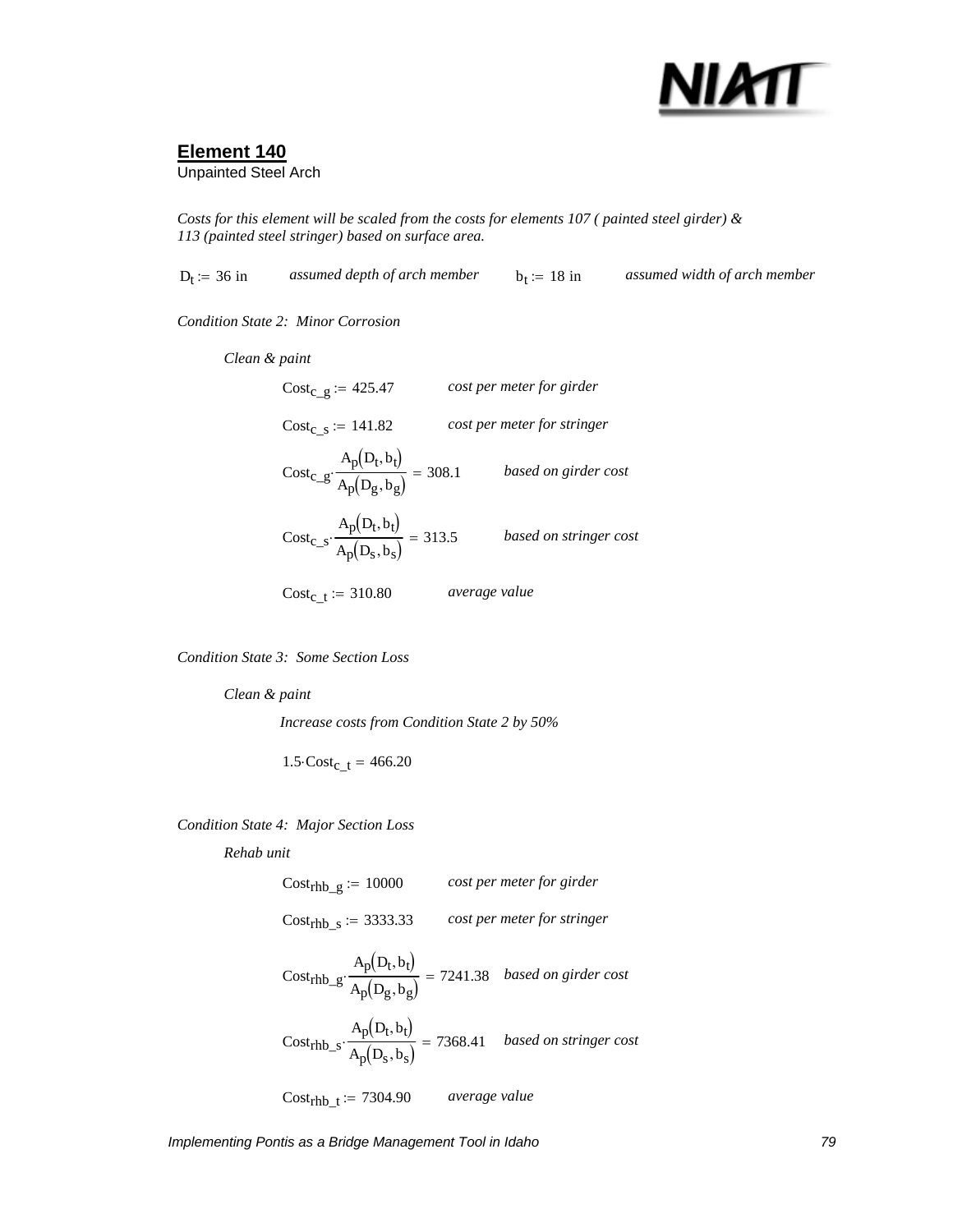

| $\text{Cost}_{\text{rpl\_g}} := 14000$                                                                      |               | cost per meter for girder   |
|-------------------------------------------------------------------------------------------------------------|---------------|-----------------------------|
| $Cost_{rpl\_s} := 4666.67$                                                                                  |               | cost per meter for stringer |
| $\text{Cost}_{rpl\_g} \cdot \frac{A_p(D_t,b_t)}{A_p(D_g,b_g)} = 10137.93 \ \ \textit{based on girder cost}$ |               |                             |
| Cost <sub>rpl_s</sub> $\cdot \frac{A_p(D_t, b_t)}{A_p(D_s, b_s)} = 10315.8$ based on stringer cost          |               |                             |
| $Cost_{\text{rpl\_t}} := 10227$                                                                             | average value |                             |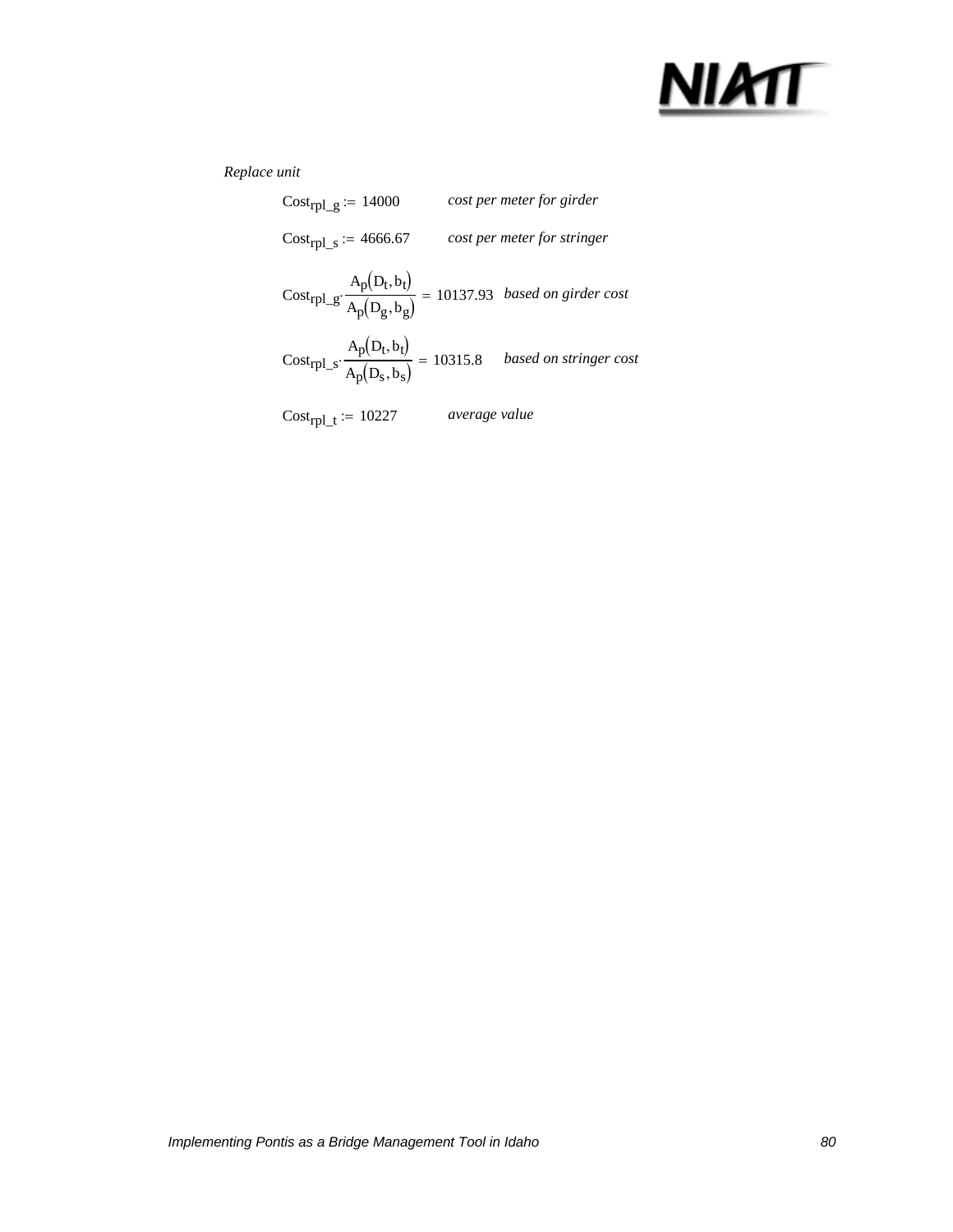

Painted Steel Arch

*Costs for this element will be scaled from the costs for elements 107 ( painted steel girder) & 113 (painted steel stringer) based on surface area.*

 $D_t = 36$  in *assumed depth of arch member*  $b_t = 18$  in *assumed width of arch member* 

*Condition State 1: No Corrosion*

*Surface clean*

Cost<sub>c\_g</sub> := 50.29 *cost per meter for girder* Cost<sub>c s</sub> := 16.76 *cost per meter for stringer*  $Cost_{C\_g}$  $A_p(D_t, b_t)$  $\frac{\overline{p}(\overline{b} - \overline{b})}{A_p(D_g, b_g)} = 36.42$  *based on girder cost*  $Cost_{C\_S}$  $A_p(D_t, b_t)$  $\frac{P(V \cup V)}{A_p(D_s, b_s)} = 37.05$  *based on stringer cost*  $Cost_{c_t} := 36.75$  *average value* 

*Condition State 2: Paint Distress*

*Surface clean*

Cost<sub>c\_g</sub> := 100.58 *cost per meter for girder* Cost<sub>c\_s</sub> := 33.53 *cost per meter for stringer*  $Cost_{C\_g}$  $A_p(D_t, b_t)$  $\frac{\overline{p}(\overline{v} \cdot \overline{v})}{A_p(D_g, b_g)} = 72.83$  *based on girder cost*  $Cost_{C\_S}$  $A_p(D_t, b_t)$  $\frac{P(V \cup V)}{A_p(D_s, b_s)} = 74.12$  *based on stringer cost*  $Cost_{c_t} := 73.50$  *average value* 

*Clean & paint*

Cost<sub>cp\_g</sub> := 425.47 *cost per meter for girder*  
\nCost<sub>cp\_g</sub> := 141.82 *cost per meter for stringer*  
\nCost<sub>cp\_g</sub> 
$$
\frac{A_p(D_t, b_t)}{A_p(D_g, b_g)}
$$
 = 308.1 *based on girder cost*  
\nCost<sub>cp\_s</sub>  $\frac{A_p(D_t, b_t)}{A_p(D_s, b_s)}$  = 313.5 *based on stringer cost*  
\nCost<sub>c\_t</sub> := 310.80 *average value*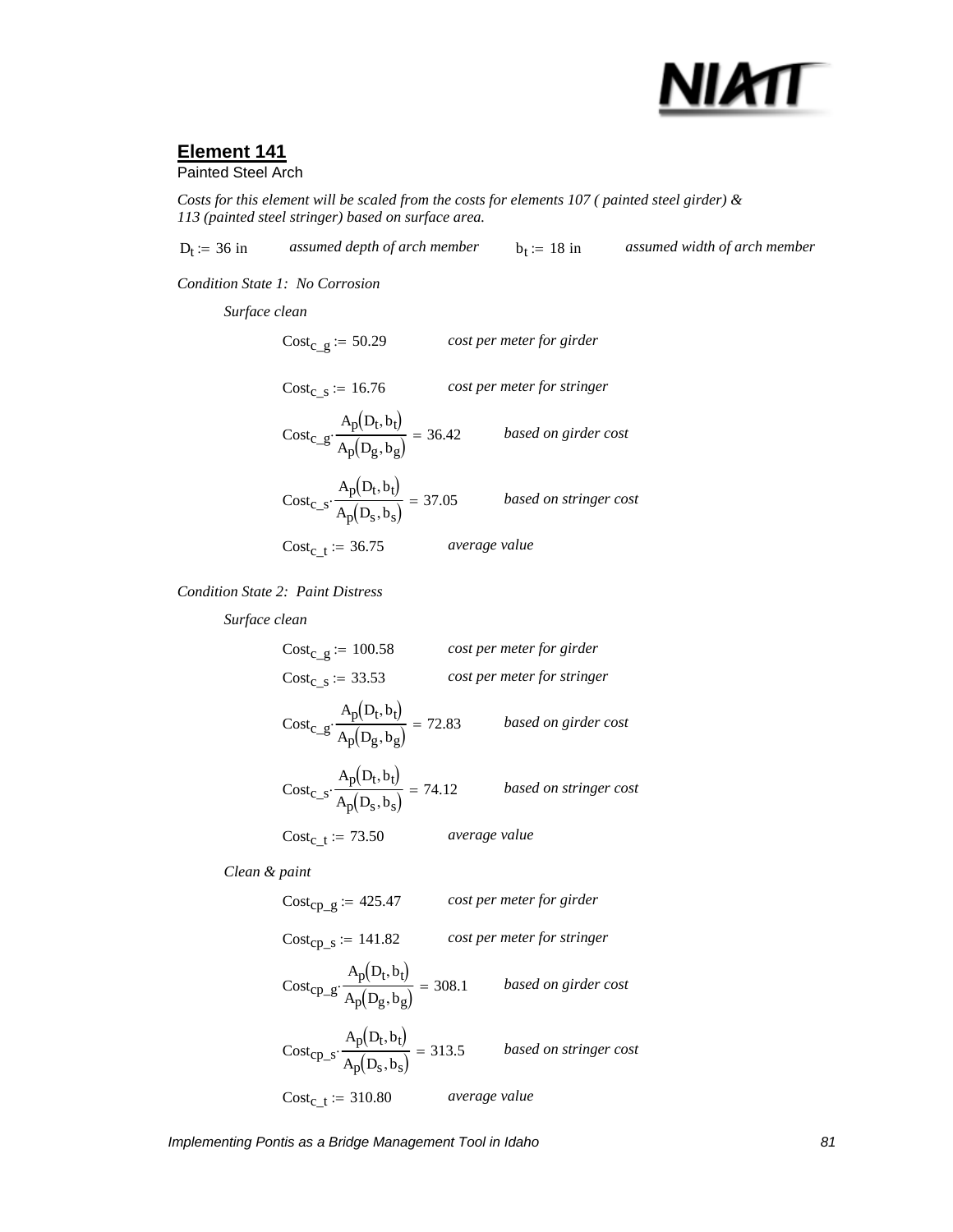## NIMT

### *Condition State 3: Rust Formation*

*Spot blast, clean, & paint*

| $Cost_{bcp\_g} := 638.21$                                                                                   |               | cost per meter for girder   |
|-------------------------------------------------------------------------------------------------------------|---------------|-----------------------------|
| $Cost_{bcp\_s} = 283.65$                                                                                    |               | cost per meter for stringer |
| Cost <sub>bcp</sub> <sub>-g</sub> $\cdot \frac{A_p(D_t, b_t)}{A_p(D_g, b_g)} = 462.15$ based on girder cost |               |                             |
| Cost <sub>bcp_s</sub> $\cdot \frac{A_p(D_t, b_t)}{A_p(D_s, b_s)} = 627.02$ based on stringer cost           |               |                             |
| $Cost_{bcp\_t} := 544.60$                                                                                   | average value |                             |

### *Condition State 4: Active Corrosion*

*Spot blast, clean, & paint*

| $Cost_{bcp\_g} := 1276.00$ | cost per meter for girder   |
|----------------------------|-----------------------------|
| $Cost_{bcp\_s} := 425.00$  | cost per meter for stringer |

Costbcp\_g Ap Dt bt ( ) , Ap Dg bg ( ) , <sup>⋅</sup> <sup>=</sup> <sup>924</sup> *based on girder cost*

$$
Cost_{bcp\_s} \cdot \frac{A_p(D_t, b_t)}{A_p(D_s, b_s)} = 939.47 \quad based \ on \ stringent \ cost
$$

Costbcp\_t := 931.75 *average value*

*Replace paint system*

| $\text{Cost}_{\text{rps\_g}} := 2127.00$                                                                     |               | cost per meter for girder   |
|--------------------------------------------------------------------------------------------------------------|---------------|-----------------------------|
| $Costrps_s := 709.00$                                                                                        |               | cost per meter for stringer |
| $\text{Cost}_{rps\_g} \cdot \frac{A_p(D_t,b_t)}{A_p(D_g,b_g)} = 1540.24 \quad \textit{based on girder cost}$ |               |                             |
| Cost <sub>rps_s</sub> $\cdot \frac{A_p(D_t, b_t)}{A_p(D_s, b_s)} = 1567.26$ <i>based on stringer cost</i>    |               |                             |
| $Cost_{rps\_t} := 1553.75$                                                                                   | average value |                             |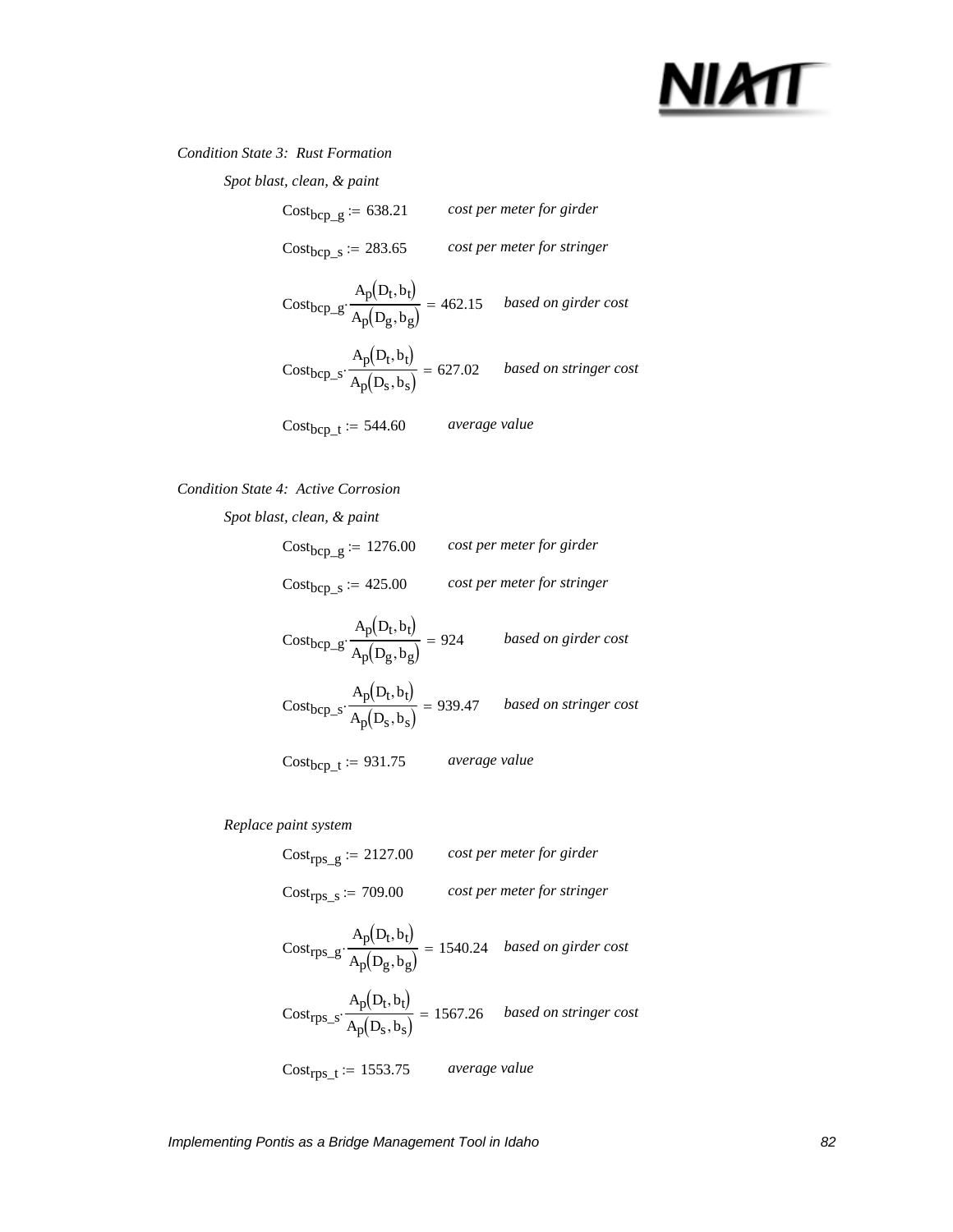# NIMT

### *Condition State 5: Section Loss*

### *Rehab unit*

| $Costrhb g := 10000$                                                                                           |               | cost per meter for girder   |
|----------------------------------------------------------------------------------------------------------------|---------------|-----------------------------|
| Cost <sub>rhb</sub> $s = 3333.33$                                                                              |               | cost per meter for stringer |
| $\text{Cost}_{\text{rhb\_g}}\cdot\frac{A_p(D_t,b_t)}{A_p(D_g,b_g)} = 7241.38 \quad based \ on \ girder \ cost$ |               |                             |
| Cost <sub>rhb_s</sub> $\cdot \frac{A_p(D_t, b_t)}{A_p(D_s, b_s)} = 7368.41$ <i>based on stringer cost</i>      |               |                             |
| Cost <sub>rhb t</sub> := 7304.90                                                                               | average value |                             |

| Cost <sub>rpl</sub> $g \approx 14000$                                                                    |               | cost per meter for girder   |
|----------------------------------------------------------------------------------------------------------|---------------|-----------------------------|
| $Cost_{rpl\_s} := 4666.67$                                                                               |               | cost per meter for stringer |
| $\text{Cost}_{rpl\_g} \cdot \frac{A_p(D_t, b_t)}{A_p(D_g, b_g)} = 10137.93 \text{ based on girder cost}$ |               |                             |
| Cost <sub>rpl_s</sub> $\cdot \frac{A_p(D_t, b_t)}{A_p(D_s, b_s)} = 10315.8$ based on stringer cost       |               |                             |
| $Cost_{\text{rpl\_t}} := 10227$                                                                          | average value |                             |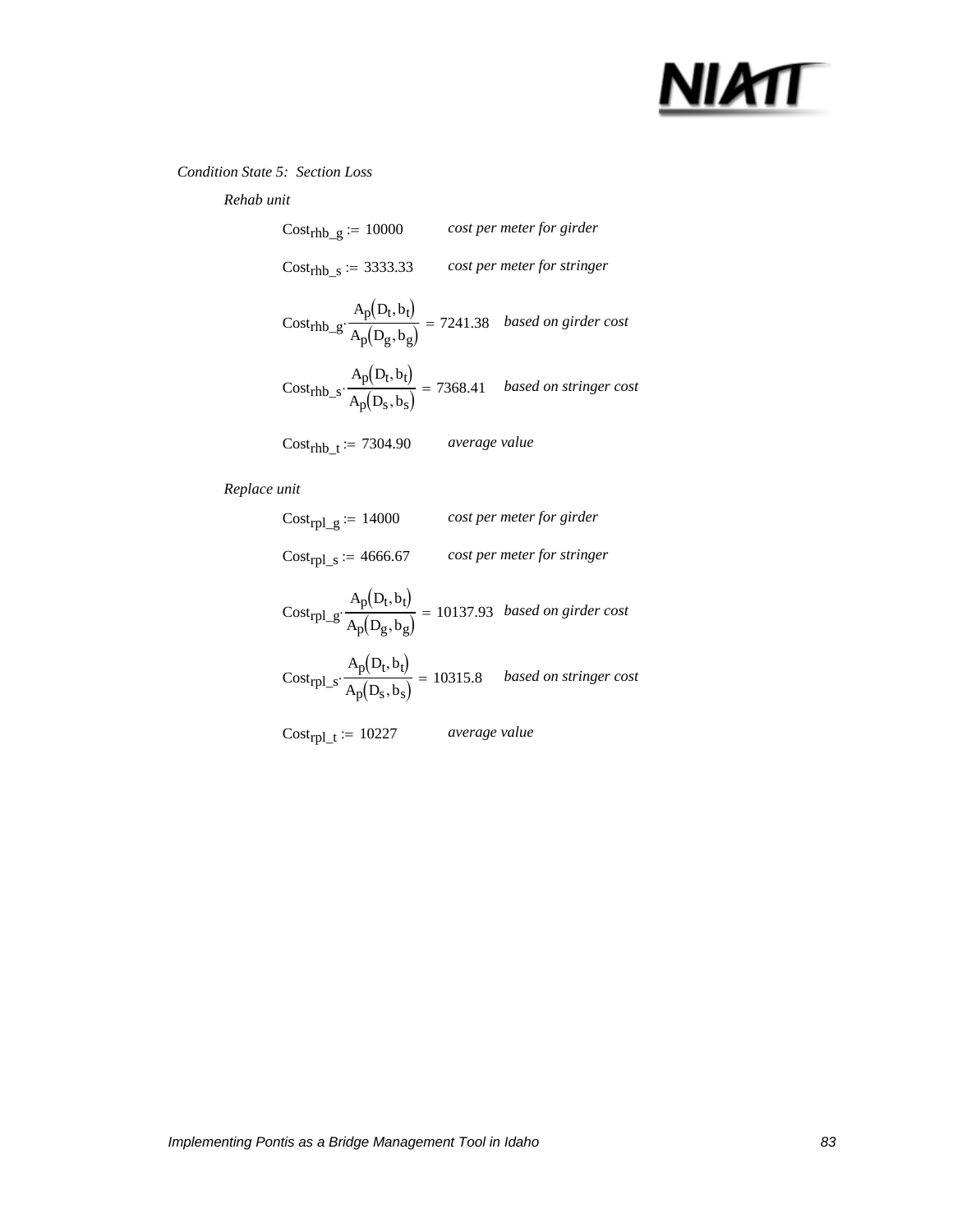

### Unpainted Steel Floor Beam

*Costs for this element will be scaled from the costs for elements 107 ( painted steel girder) & 113 (painted steel stringer) based on surface area.*

 $D_t := 18$  in *assumed depth of floor beam*  $b_t := 11$  in *assumed width of floor beam Condition State 2: Minor Corrosion Clean & paint* Cost<sub>c\_g</sub> := 425.47 *cost per meter for girder* 

 $Cost_c$ <sub>s</sub> := 141.82 *cost per meter for stringer* 

 $Cost_{C\_g}$  $A_p(D_t, b_t)$  $\cdot \frac{\overline{p}(\overline{v} \cdot \overline{v})}{A_p(D_g, b_g)} = 168.72$  *based on girder cost*  $Cost_{C\_S}$  $A_p(D_t, b_t)$  $\frac{\overline{P}(\overline{P} \cdot \overline{V})}{A_p(D_s, b_s)} = 171.68$  *based on stringer cost* 

Cost<sub>c\_t</sub> := 170.20 *average value* 

*Condition State 3: Some Section Loss*

*Clean & paint*

*Increase costs from Condition State 2 by 50%*

 $1.5 \cdot \text{Cost}_{\text{c}-t} = 255.30$ 

*Condition State 4: Major Section Loss*

*Rehab unit*

Costrhb\_g := 10000 *cost per meter for girder* Costrhb\_s := 3333.33 *cost per meter for stringer* Costrhb\_g  $A_p(D_t, b_t)$  $\cdot \frac{p(v, v)}{A_p(D_g, b_g)} = 3965.52$  *based on girder cost*  $Cost<sub>rhb_s</sub>$  $A_p(D_t, b_t)$  $\cdot \frac{p(v)}{A_p(D_s,b_s)}$  = 4035.08 *based on stringer cost* Costrhb\_t := 4000.30 *average value*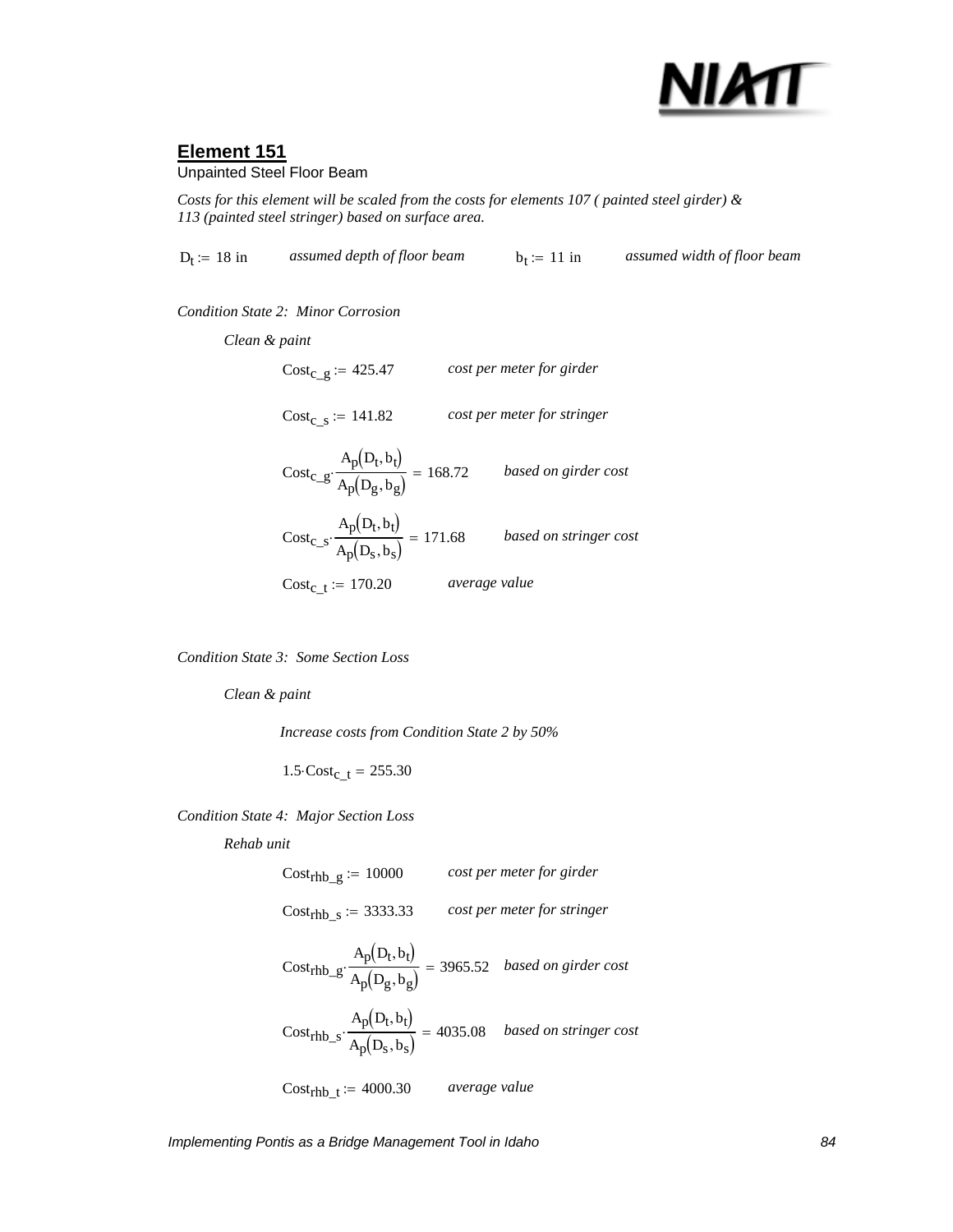

| Cost <sub>rpl</sub> $g \approx 14000$                                                                        |               | cost per meter for girder   |
|--------------------------------------------------------------------------------------------------------------|---------------|-----------------------------|
| $Cost_{rpl\_s} := 4666.67$                                                                                   |               | cost per meter for stringer |
| $\text{Cost}_{rpl\_g} \cdot \frac{A_p(D_t,b_t)}{A_p(D_g,b_g)} = 5551.72 \quad \textit{based on girder cost}$ |               |                             |
| Cost <sub>rpl_s</sub> $\cdot \frac{A_p(D_t, b_t)}{A_p(D_s, b_s)} = 5649.13$ based on stringer cost           |               |                             |
| $Cost_{\text{rpl\_t}} := 5600.40$                                                                            | average value |                             |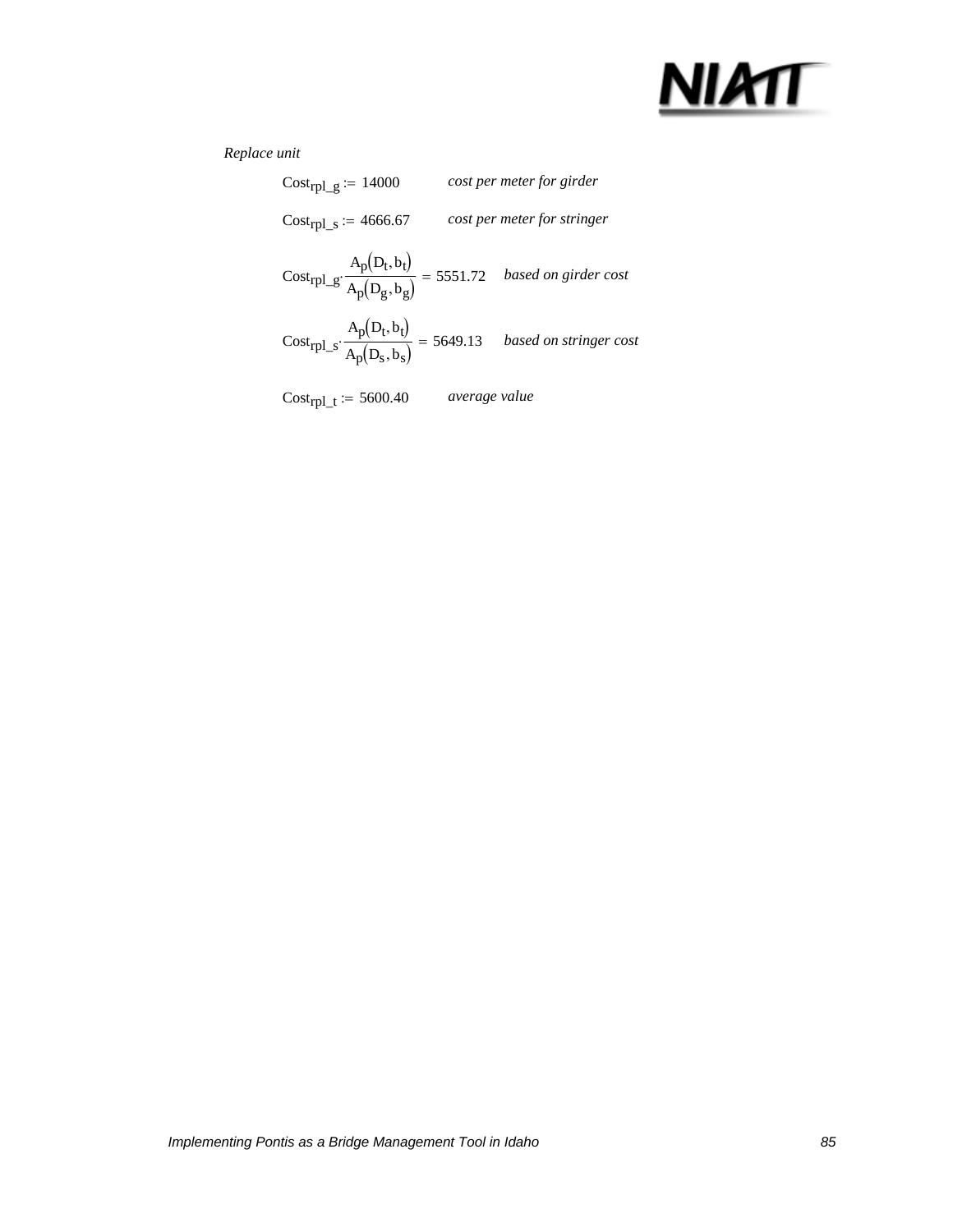

### Painted Steel Floor Beam

*Costs for this element will be scaled from the costs for elements 107 ( painted steel girder) & 113 (painted steel stringer) based on surface area.*

 $D_t := 12$  in *assumed depth of floor beam*  $b_t := 12$  in *assumed width of floor beam* 

*Condition State 1: No Corrosion*

*Surface clean*

Costc\_g := 50.29 *cost per meter for girder* Cost<sub>c s</sub> := 16.76 *cost per meter for stringer*  $A_p(D_t, b_t)$ 

 $Cost_{C\_g}$  $\frac{\overline{p(v+v)}}{\overline{A_p}(D_g, b_g)} = 17.34$  *based on girder cost*  $Cost_{C\_S}$  $A_p(D_t, b_t)$  $\frac{\overline{p}(\overline{v}, \overline{v})}{A_p(D_s, b_s)} = 17.64$  *based on stringer cost* 

 $Cost_{c_t} := 17.50$  *average value* 

*Condition State 2: Paint Distress*

*Surface clean*

Costc\_g := 100.58 *cost per meter for girder* Cost<sub>c\_s</sub> := 33.53 *cost per meter for stringer*  $Cost_{C\_g}$  $A_p(D_t, b_t)$  $\frac{\overline{p}(\overline{v} \cdot \overline{v})}{A_p(D_g, b_g)} = 34.68$  *based on girder cost*  $Cost_{C\_S}$  $A_p(D_t, b_t)$  $\frac{P(V \cup V)}{A_p(D_s, b_s)} = 35.29$  *based on stringer cost*  $Cost_{c_t} := 35.00$  *average value* 

*Clean & paint*

Cost<sub>cp\_g</sub> := 425.47 *cost per meter for girder*  
\nCost<sub>cp\_s</sub> := 141.82 *cost per meter for stringer*  
\nCost<sub>cp\_g</sub>: 
$$
\frac{A_p(D_t, b_t)}{A_p(D_g, b_g)} = 146.71
$$
 *based on girder cost*  
\nCost<sub>cp\_s</sub>: 
$$
\frac{A_p(D_t, b_t)}{A_p(D_s, b_s)} = 149.28
$$
 *based on stringer cost*  
\nCost<sub>c\_t</sub> := 148.00 *average value*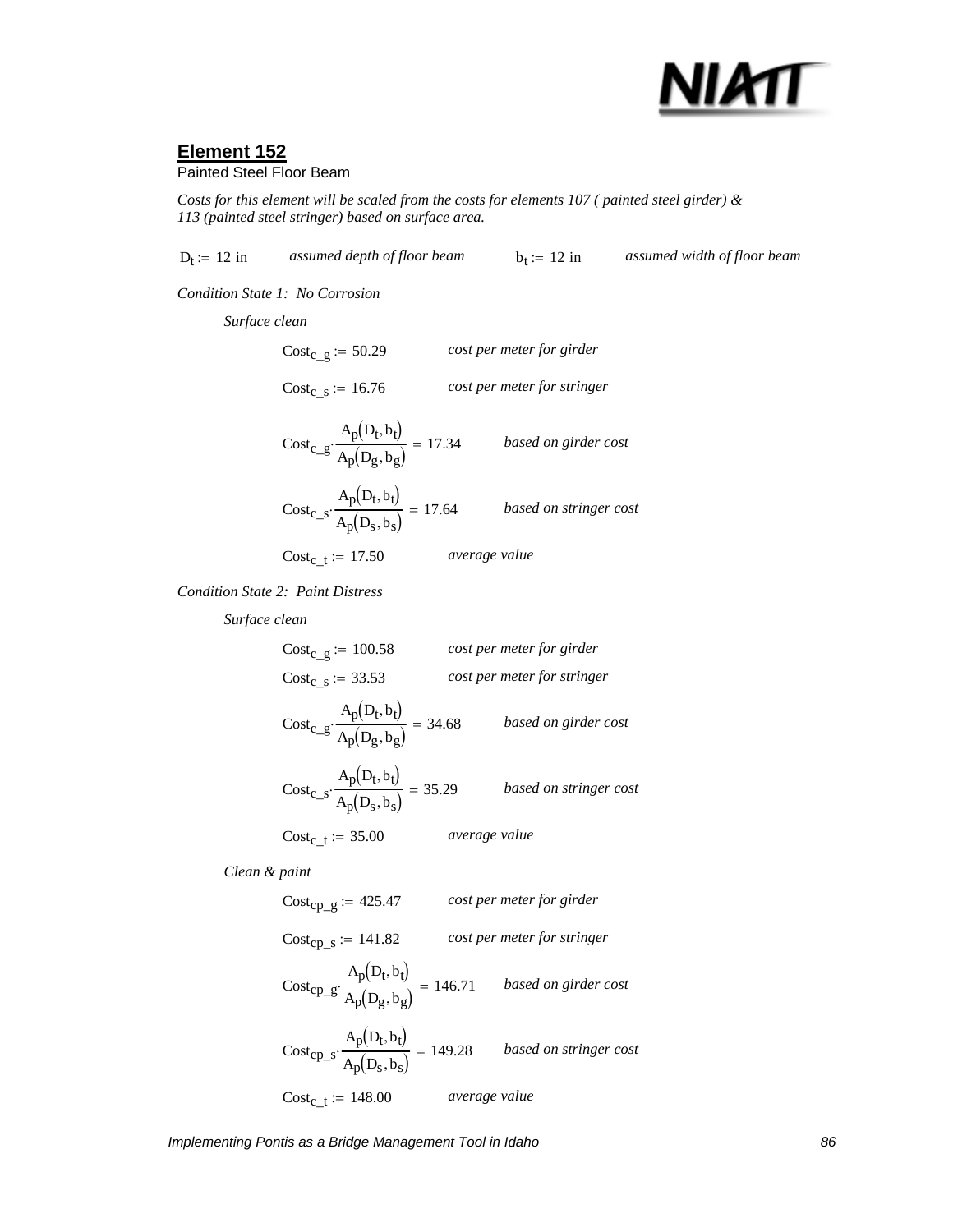## NIATT

### *Condition State 3: Rust Formation*

*Spot blast, clean, & paint*

| $Cost_{bcp\_g} := 638.21$                                                                                   |               | cost per meter for girder   |
|-------------------------------------------------------------------------------------------------------------|---------------|-----------------------------|
| $Cost_{bcp\_s} := 283.65$                                                                                   |               | cost per meter for stringer |
| $\text{Cost}_{bcp\_g} \cdot \frac{A_p(D_t, b_t)}{A_p(D_g, b_g)} = 220.07 \quad \text{based on girder cost}$ |               |                             |
| Cost <sub>bcp_s</sub> $\cdot \frac{A_p(D_t, b_t)}{A_p(D_s, b_s)} = 298.58$ based on stringer cost           |               |                             |
| $Cost_{bcp\_t} := 259.35$                                                                                   | average value |                             |

### *Condition State 4: Active Corrosion*

Cost<sub>bcp\_g</sub>  $A_p(D_t, b_t)$  $\frac{P(V \cup V)}{A_p(D_g, b_g)} = 440$  *based on girder cost*  $Cost_{\text{bcp\_s}}$  $A_p(D_t, b_t)$  $\cdot \frac{\overline{p}(\overline{D} - \overline{Q})}{A_p(D_s, b_s)} = 447.37$  *based on stringer cost Spot blast, clean, & paint* Costbcp\_g := 1276.00 *cost per meter for girder* Costbcp\_s := 425.00 *cost per meter for stringer*

Costbcp\_t := 443.70 *average value*

*Replace paint system*

Costrps\_g := 2127.00 *cost per meter for girder* Costrps\_s := 709.00 *cost per meter for stringer*

$$
Costrps_g: \frac{A_p(D_t, b_t)}{A_p(D_g, b_g)} = 733.45
$$
 *based on girder cost*  

$$
Costrps_s: \frac{A_p(D_t, b_t)}{A_p(D_s, b_s)} = 746.32
$$
 *based on stringer cost*

Costrps\_t := 739.90 *average value*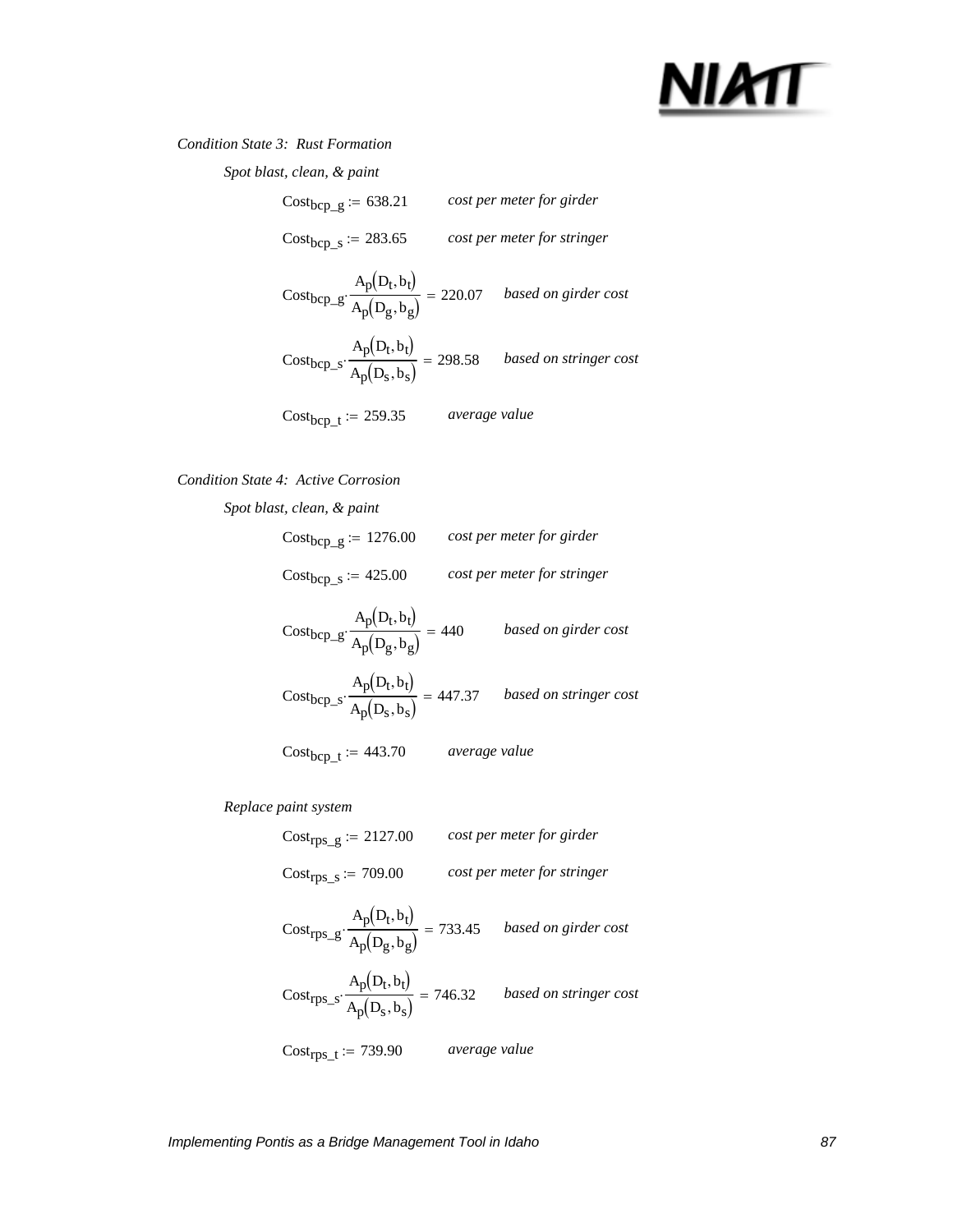

### *Condition State 5: Section Loss*

*Rehab unit*

| $Costrhb_g := 10000$                                                                                 |               | cost per meter for girder   |
|------------------------------------------------------------------------------------------------------|---------------|-----------------------------|
| Cost <sub>rhb</sub> $s = 3333.33$                                                                    |               | cost per meter for stringer |
| $Cost_{rhb\_g} \cdot \frac{A_p(D_t, b_t)}{A_p(D_g, b_g)} = 3448.28 \quad based \ on \ girder \ cost$ |               |                             |
| Cost <sub>rhb_s</sub> $\cdot \frac{A_p(D_t, b_t)}{A_p(D_s, b_s)} = 3508.77$ based on stringer cost   |               |                             |
| Cost <sub>rhb t</sub> := 3478.50                                                                     | average value |                             |

| Cost <sub>rpl</sub> $g \approx 14000$                                                                        |               | cost per meter for girder   |
|--------------------------------------------------------------------------------------------------------------|---------------|-----------------------------|
| $Cost_{rpl\_s} := 4666.67$                                                                                   |               | cost per meter for stringer |
| $\text{Cost}_{rpl\_g} \cdot \frac{A_p(D_t,b_t)}{A_p(D_g,b_g)} = 4827.59 \quad \textit{based on girder cost}$ |               |                             |
| Cost <sub>rpl_s</sub> $\cdot \frac{A_p(D_t, b_t)}{A_p(D_s, b_s)}$ = 4912.28 <i>based on stringer cost</i>    |               |                             |
| $Cost_{\text{rpl\_t}} := 4869.95$                                                                            | average value |                             |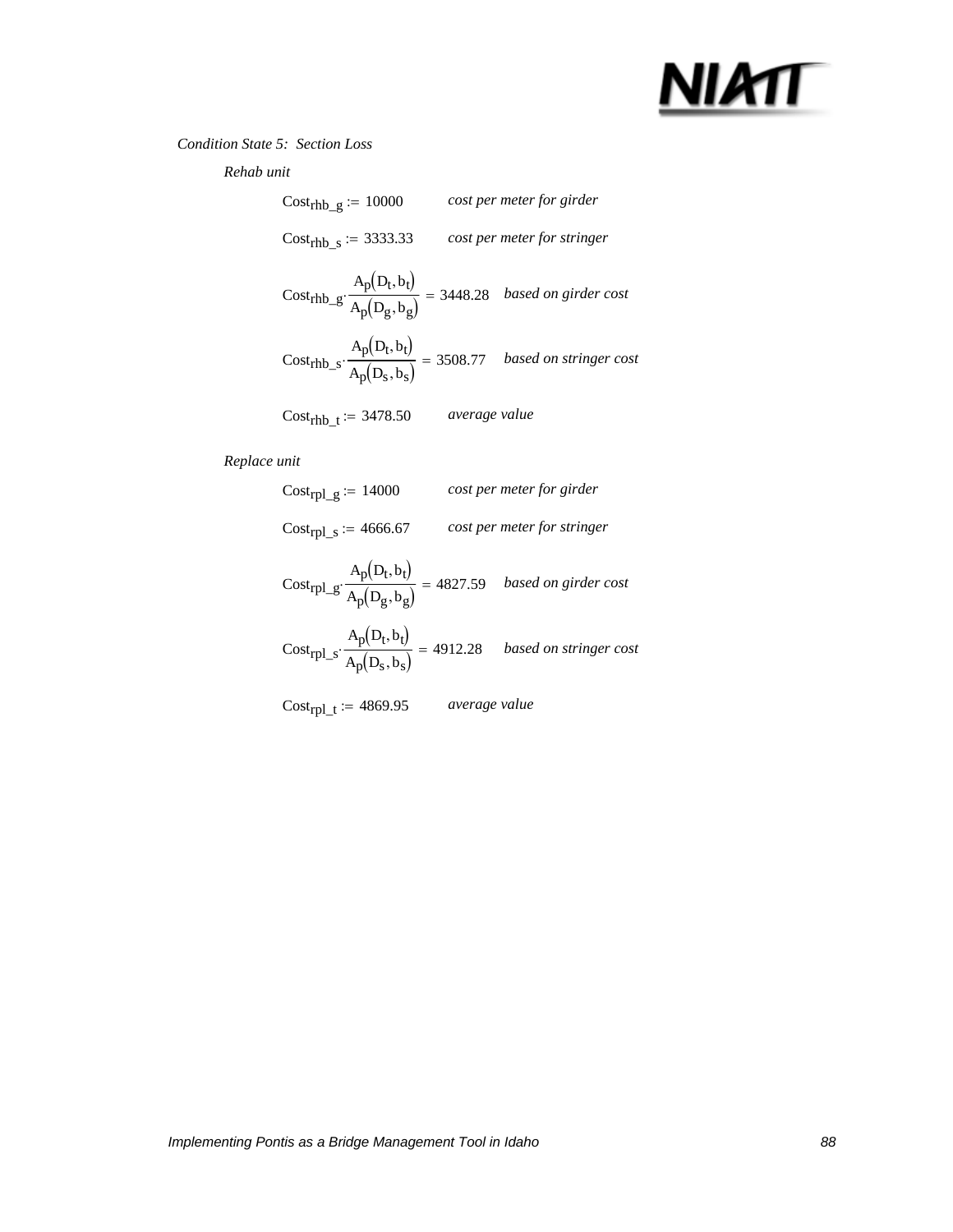

### Unpainted Steel Column

*Costs for this element will be scaled from the costs for elements 107 ( painted steel girder) & 113 (painted steel stringer) based on surface area.*

 $D_f := 14$  in *assumed depth of column*  $b_f := 16$  in *assumed width of column* 

*Condition State 2: Minor Corrosion*

 $Cost_{c_t} := 187.50$  average value  $\text{Cost}_{c\_s} \cdot \frac{p(-c)-c}{p(-c)-1} = 189.09$  based on stringer cost  $A_p(D_t, b_t)$  $\cdot \frac{P(169)}{A_p(D_s, b_s)} = 189.09$  $\text{Cost}_{c\_g} \cdot \frac{p(-c)-p}{p(-c)-1} = 185.84$  based on girder cost  $A_p(D_t, b_t)$  $\cdot \frac{P(169)}{A_p(D_g, b_g)} = 185.84$  $Cost_c$ <sub>s</sub> := 141.82 *cost per meter for stringer*  $Cost_{c-g} := 425.47$  *cost per meter for girder Clean & paint*

*Condition State 3: Some Section Loss*

*Clean & paint*

*Increase costs from Condition State 2 by 50%*

 $1.5 \cdot Cost_{c_t} = 281.25$ 

*CA data used for rehabilitation/replacement costs.*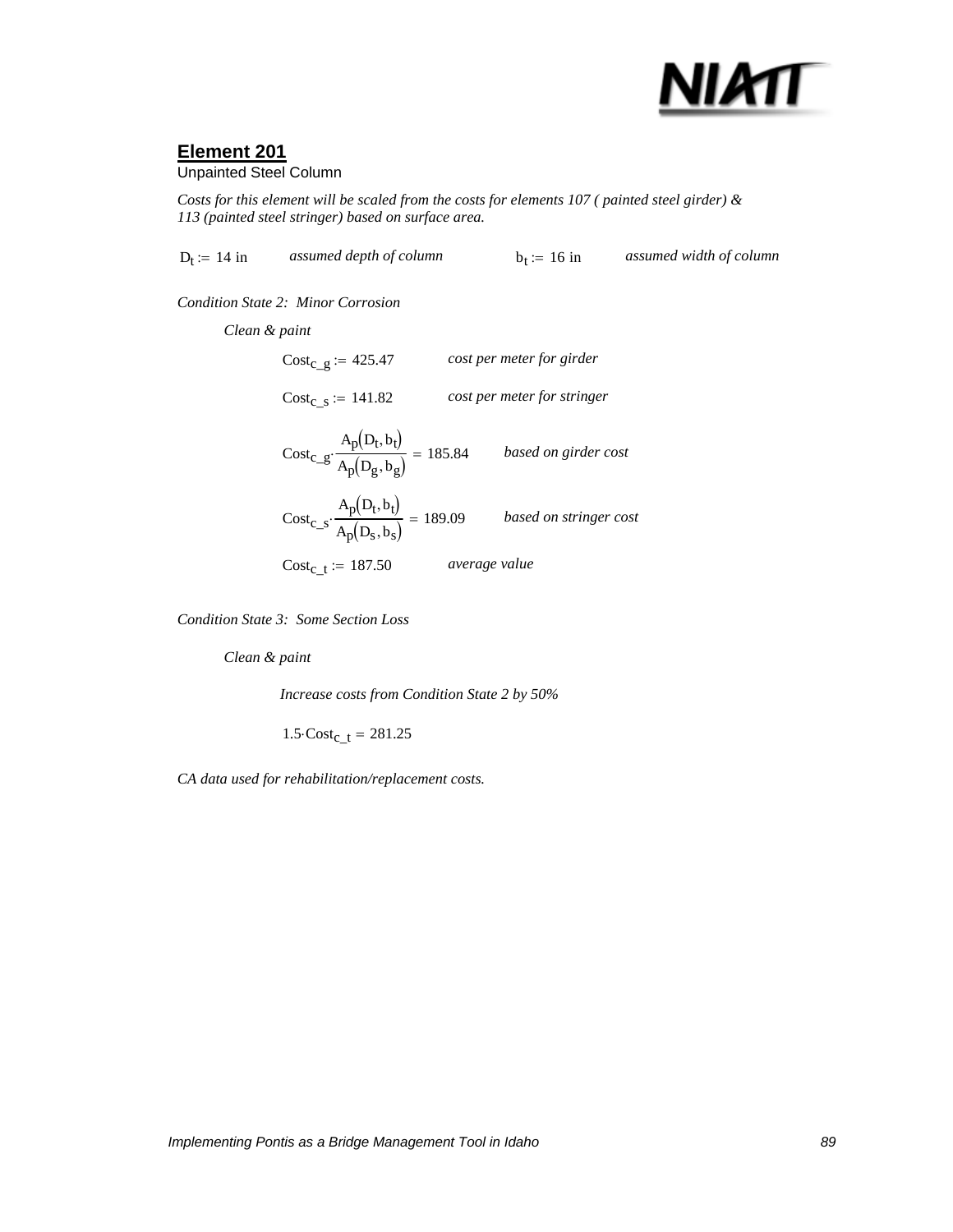

### Painted Steel Column

*Costs for this element will be scaled from the costs for elements 107 ( painted steel girder) & 113 (painted steel stringer) based on surface area.*

 $D_t = 14$  in *assumed depth of column*  $b_t = 16$  in *assumed width of column* 

*Condition State 1: No Corrosion*

*Surface clean*

$$
Cost_{c\_g} := 50.29
$$
 *cost per meter for girder*  
\n
$$
Cost_{c\_s} := 16.76
$$
 *cost per meter for stringer*  
\n
$$
Cost_{c\_s} \cdot \frac{A_p(D_t, b_t)}{A_p(D_g, b_g)} = 21.97
$$
 *based on girder cost*  
\n
$$
Cost_{c\_s} \cdot \frac{A_p(D_t, b_t)}{A_p(D_s, b_s)} = 22.35
$$
 *based on stringer cost*  
\n
$$
Cost_{c\_t} := 22.15
$$
 *average value*

*Condition State 2: Paint Distress*

*Surface clean*

| $Cost_{C}$ g := 100.58                                                 |               | cost per meter for girder   |
|------------------------------------------------------------------------|---------------|-----------------------------|
| $Cost_c$ s = 33.53                                                     |               | cost per meter for stringer |
| $\text{Cost}_{c\_g} \cdot \frac{A_p(D_t, b_t)}{A_p(D_g, b_g)} = 43.93$ |               | based on girder cost        |
| $Cost_{C\_S} \cdot \frac{A_p(D_t, b_t)}{A_p(D_S, b_S)} = 44.71$        |               | based on stringer cost      |
| $Cost_{c}$ = 44.30                                                     | average value |                             |

*Clean & paint*

$$
Cost_{cp\_g} := 425.47
$$
 *cost per meter for girder*  

$$
Cost_{cp\_s} := 141.82
$$
 *cost per meter for stringer*

$$
Cost_{\rm CP\_g} \cdot \frac{A_p(D_t, b_t)}{A_p(D_g, b_g)} = 185.84 \qquad based on girder cost
$$

$$
Cost_{cp\_s} \cdot \frac{A_p(D_t, b_t)}{A_p(D_s, b_s)} = 189.09 \qquad based on stringent cost
$$
  

$$
Cost_{c\_t} := 187.50 \qquad average value
$$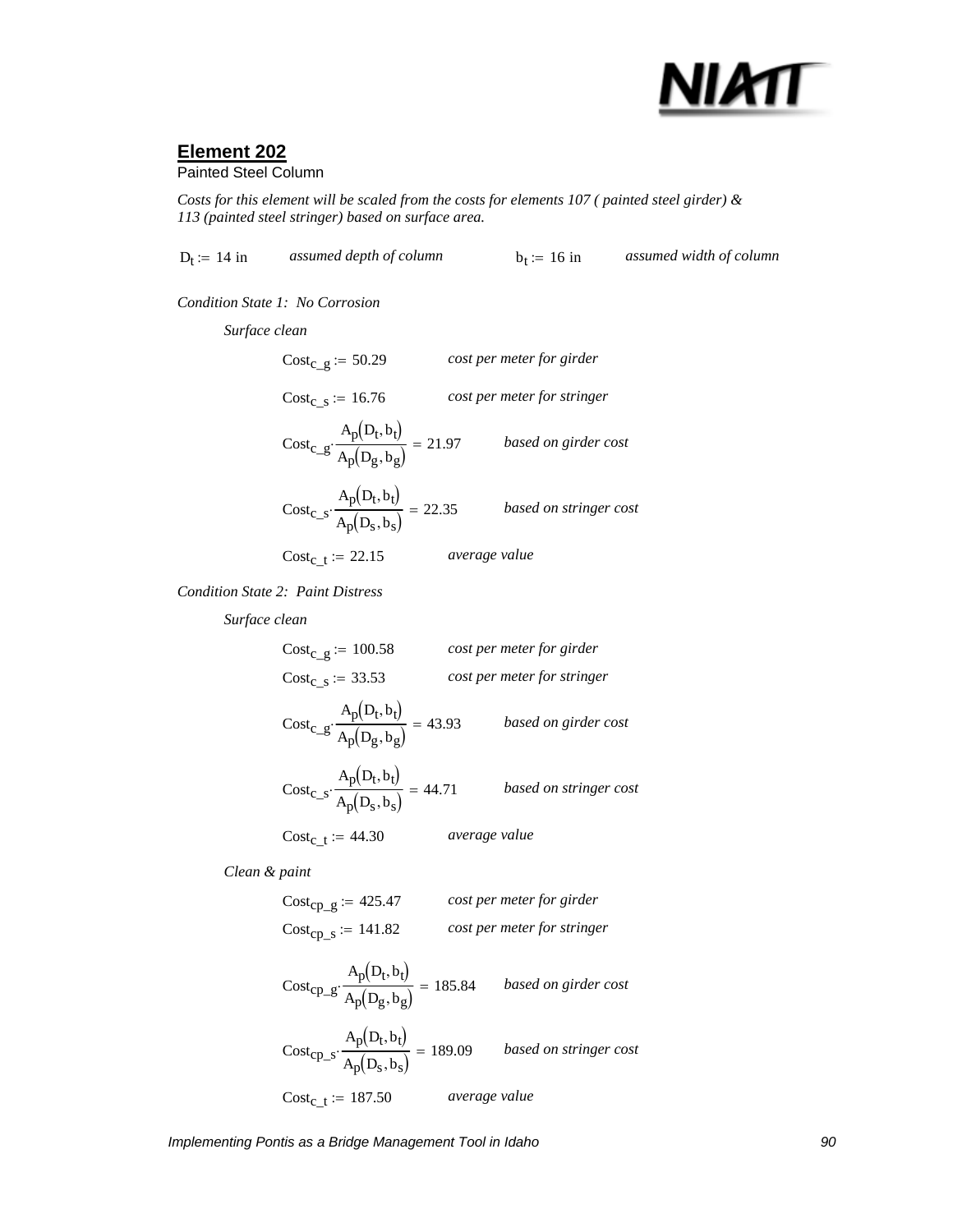## NIATT

### *Condition State 3: Rust Formation*

*Spot blast, clean, & paint*

| $Cost_{bcp\_g} := 638.21$                                                                   |               | cost per meter for girder   |
|---------------------------------------------------------------------------------------------|---------------|-----------------------------|
| $Cost_{bcp\_s} := 283.65$                                                                   |               | cost per meter for stringer |
| Cost <sub>bcp</sub> _g. $\frac{A_p(D_t, b_t)}{A_p(D_g, b_g)} = 278.76$ based on girder cost |               |                             |
| Cost <sub>bcp_s</sub> $\cdot \frac{A_p(D_t, b_t)}{A_p(D_s, b_s)} = 378.2$                   |               | based on stringer cost      |
| $Cost_{bcp\_t} := 328.50$                                                                   | average value |                             |

### *Condition State 4: Active Corrosion*

Cost<sub>bcp\_g</sub>  $A_p(D_t, b_t)$  $\frac{P(V \cup V)}{A_p(D_g, b_g)} = 557.33$  *based on girder cost*  $Cost_{\text{bcp\_s}}$  $A_p(D_t, b_t)$  $\cdot \frac{\overline{p}(\overline{v} - \overline{v})}{A_p(D_s, b_s)} = 566.67$  *based on stringer cost* Costbcp\_t := 562.00 *average value Spot blast, clean, & paint* Costbcp\_g := 1276.00 *cost per meter for girder* Costbcp\_s := 425.00 *cost per meter for stringer*

*Replace paint system*

Costrps\_g := 2127.00 *cost per meter for girder* Costrps\_s := 709.00 *cost per meter for stringer*

$$
Cost_{rps\_g} \cdot \frac{A_p(D_t, b_t)}{A_p(D_g, b_g)} = 929.03
$$
 *based on girder cost*  

$$
Cost_{rps\_s} \cdot \frac{A_p(D_t, b_t)}{A_p(D_s, b_s)} = 945.33
$$
 *based on stringer cost*  

$$
Cost_{rps\_t} := 937.20
$$
 *average value*

*CA data used for rehabilitation/replacement costs.*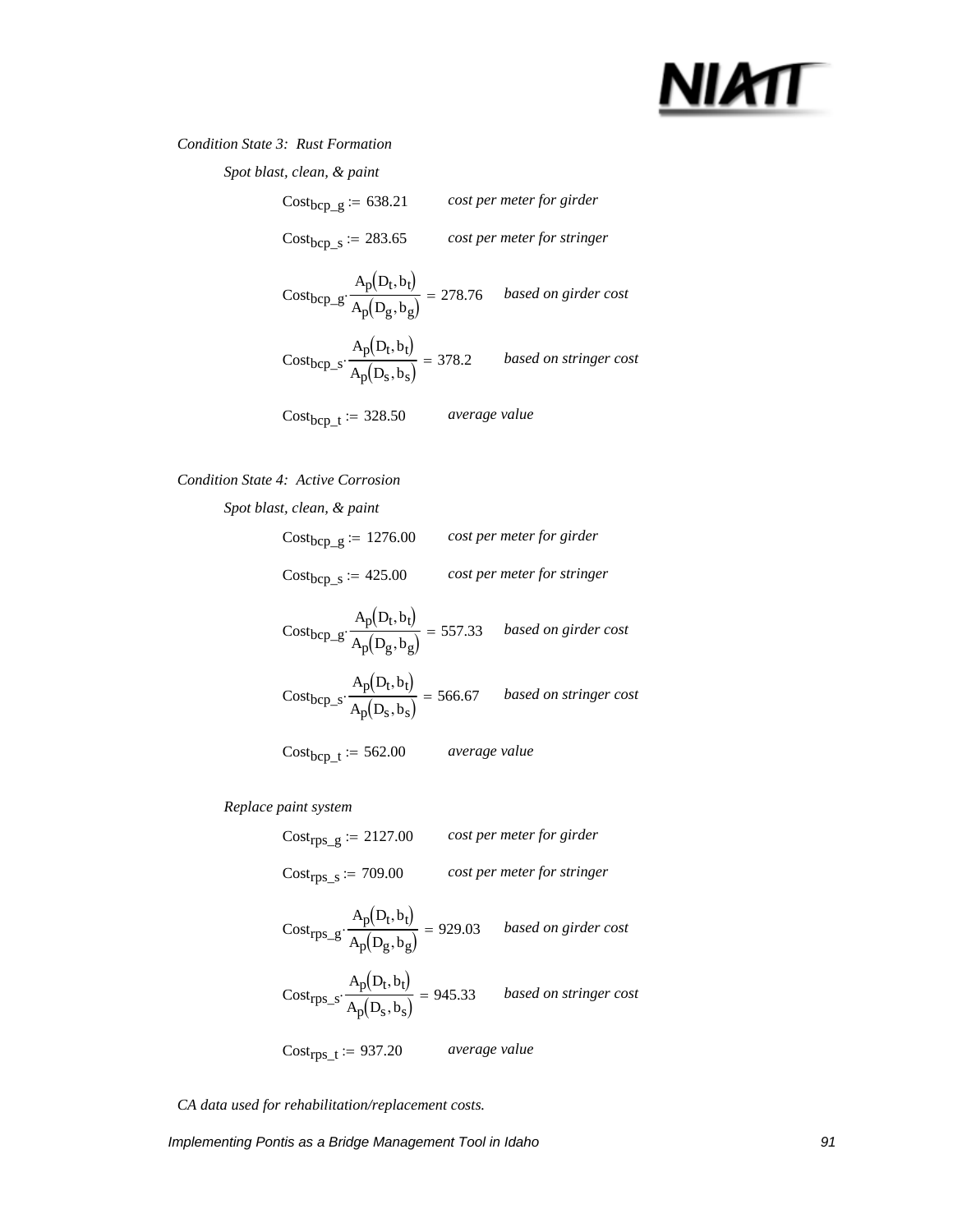

## **APPENDIX 3 - SCENARIO REPORTS**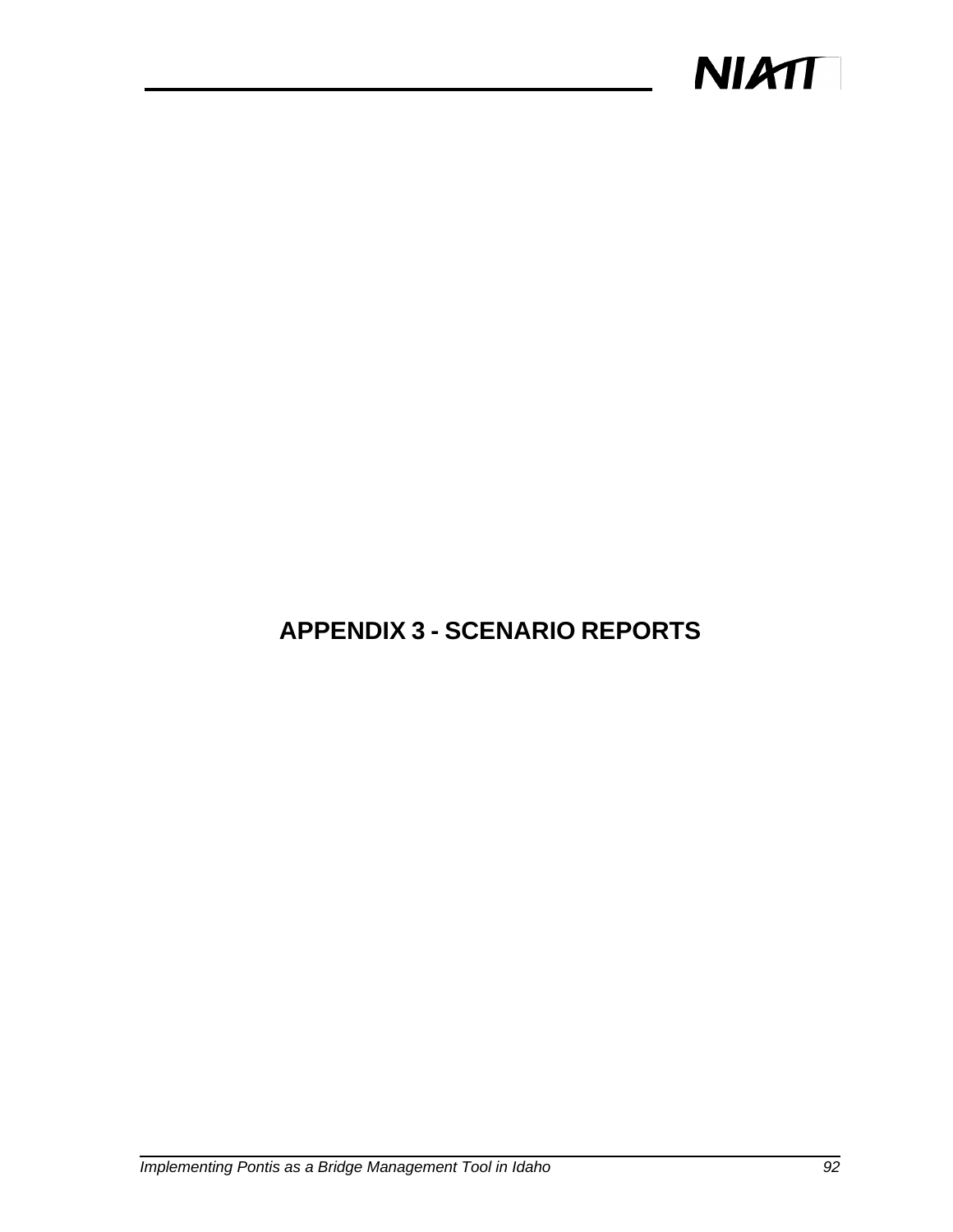

| YourState Department of Transportation                                                                                                                                                       |                | <b>Bureau of Bridges and Structures</b><br><b>Bridge Maintenance</b>                           |
|----------------------------------------------------------------------------------------------------------------------------------------------------------------------------------------------|----------------|------------------------------------------------------------------------------------------------|
| <b>Scenario Specification Report</b>                                                                                                                                                         |                |                                                                                                |
| QZ #1 Large Budget                                                                                                                                                                           |                |                                                                                                |
| Overview<br>Last Modified: 11/8/1999 15:44:24<br>Scenario Notes:                                                                                                                             |                | By: Pontis - Pontis Pontis                                                                     |
| This scenario is #1 on my list of scenarios. It has a very large budget (an attempt at an unlimited budget) to see how much is<br>spent on maintenance in the later years of the scenario.   |                |                                                                                                |
| <b>Simulation Time Frame</b><br>First Sim. Year: 2004<br>First Proj. Year: 2004<br>Sim. Duration: 25<br>years                                                                                |                |                                                                                                |
| <b>Simulation Parameters</b><br>Current Functional Needs Only:<br>Optimal Only:<br>Current MR&R Needs Only:<br>Optimal User Only<br><b>MR&amp;R Projects Only:</b><br>Prohibit Replacements: |                | Replacement Critical Cutoff: 75 %<br>Minimum Project Cost:<br>5000<br>Deferment Years:<br>1    |
| <b>Improvement Standards</b><br>$00 -$<br>Default<br>Rev. Date 03/14/95                                                                                                                      |                | <b>Improvement Costs:</b><br>$00 -$<br>Default Cost Set<br>Rev. Date 02/06/95<br>Index<br>1.00 |
| Policy Notes:                                                                                                                                                                                |                | Imp. Cost Notes:                                                                               |
|                                                                                                                                                                                              |                |                                                                                                |
| Discount Rate                                                                                                                                                                                |                |                                                                                                |
| .9525                                                                                                                                                                                        |                |                                                                                                |
| <i><b>Improvement Model</b></i><br>00 Default improvement Set Rev. Date 03/27/97                                                                                                             |                |                                                                                                |
| Default Improvement Set<br>Critical ADT for Raising:                                                                                                                                         | 50             |                                                                                                |
| Critical Bypass Length for Raising:                                                                                                                                                          | 8              |                                                                                                |
| Critical ADT for Replacement:                                                                                                                                                                | 50             |                                                                                                |
| Critical Bypass Length for Replacement:                                                                                                                                                      | 8              |                                                                                                |
| Minimum Threshold for Strength Detours Model:                                                                                                                                                | 2.300          |                                                                                                |
| Maximum Threshold for Strength Detours Model;<br>Detour Speed Factor:                                                                                                                        | 41.000<br>0.80 |                                                                                                |

| PROG012_Scenario_Report | Wed 6/25/2003 13:45:11 |
|-------------------------|------------------------|
|                         | Page 1 of 3            |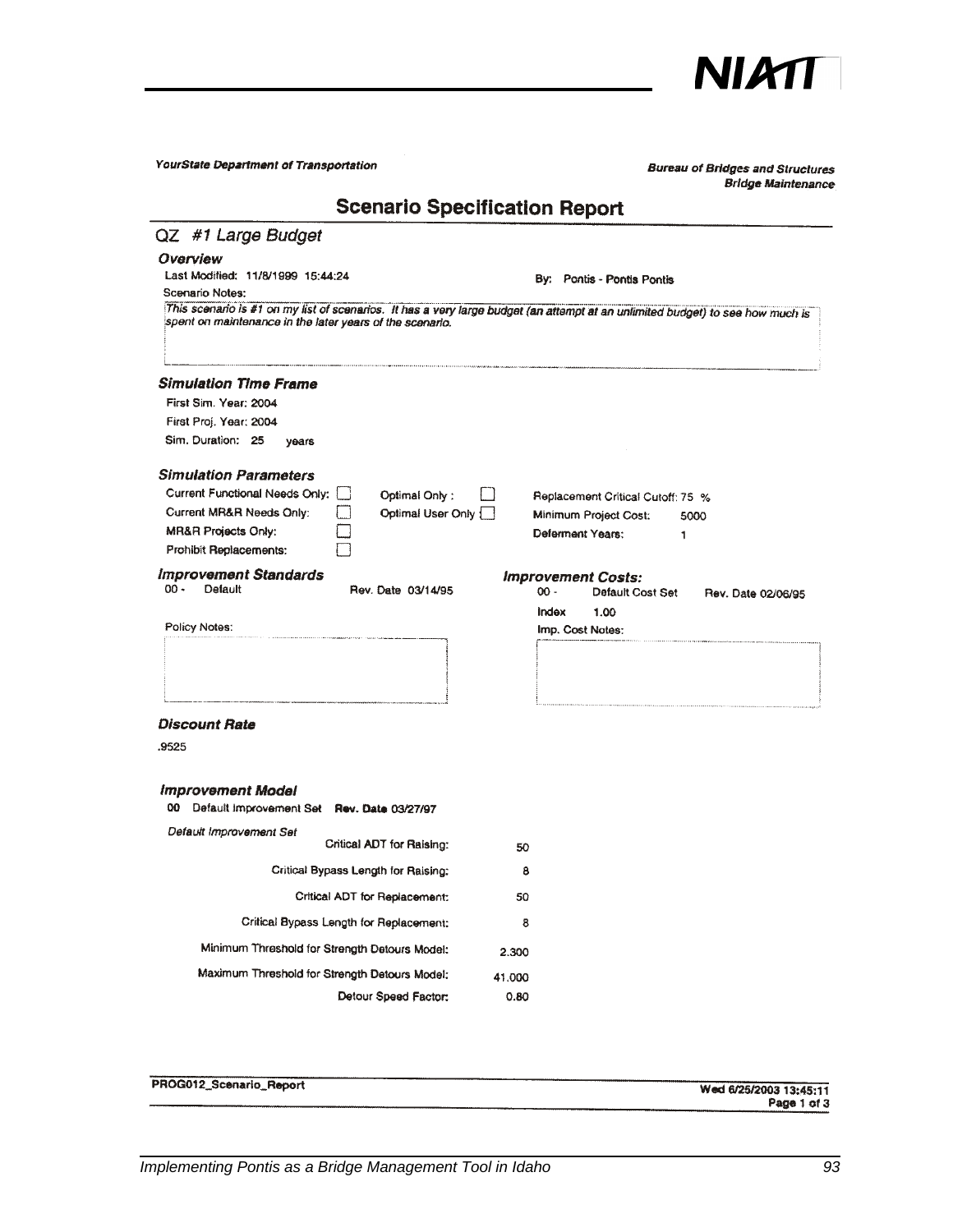

**Bureau of Bridges and Structures Bridge Maintenance** 

## **Scenario Specification Report**

#### **Budget Levels**

FZ. **Unlimited Budget**  Rev. Date 08/12/98

#### **Budget Notes:**

Budget to accompany the #1 scenario

| Progyear | <b>Budget</b> | Progyear | <b>Budget</b> |
|----------|---------------|----------|---------------|
| 2004     | 200,000,000   | 2005     | 200,000,000   |
| 2006     | 200,000,000   | 2007     | 200,000,000   |
| 2008     | 200,000,000   | 2009     | 200,000,000   |
| 2010     | 200,000,000   | 2011     | 200,000,000   |
| 2012     | 200,000,000   | 2013     | 200,000,000   |
| 2014     | 200,000,000   | 2015     | 200,000,000   |
| 2016     | 200,000,000   | 2017     | 200,000,000   |
| 2018     | 200,000,000   | 2019     | 200,000,000   |
| 2020     | 200,000,000   | 2021     | 200,000,000   |
| 2022     | 200,000,000   | 2023     | 200,000,000   |
| 2024     | 200,000,000   | 2025     | 200,000,000   |
| 2026     | 200,000,000   | 2027     | 200,000,000   |
| 2028     | 200,000,000   |          |               |

### **User Cost and Policy Input**

(Shown only for District 1 and ADT Class 3)

| <b>Functional</b><br>Class | Unit Cost of<br>Replacement | Replacement<br><b>Swell Factor</b> | <b>Detour Cost</b><br>per Hour | Detour Cost<br>per Km | <b>Average Cost</b><br>per Accident |
|----------------------------|-----------------------------|------------------------------------|--------------------------------|-----------------------|-------------------------------------|
| 01 Rural Interstate        | 860.00                      | 1.200                              | 19.34                          | 0.25                  | 37.600                              |
| 02 Rural Other Princ       | 860.00                      | 1.200                              | 19.34                          | 0.25                  | 37,600                              |
| 08 Rural Minor Arterial    | 860.00                      | 1.200                              | 19.34                          | 0.25                  | 37,600                              |
| 07 Rural Mir Collector     | 860.00                      | 1.200                              | 19.34                          | 0.25                  | 37,600                              |
| 08 Rural min Collector     | 860.00                      | 1.200                              | 19.34                          | 0.25                  | 37,600                              |
| 09 Rural Local             | 860.00                      | 1.200                              | 19.34                          | 0.25                  | 37,600                              |
| 11 Urban Interstate        | 860.00                      | 1.200                              | 19.34                          | 0.25                  | 12,600                              |
| 12 Urban Fwy/Expwy         | 860.00                      | 1.200                              | 19.34                          | 0.25                  | 12,600                              |
| 14 Urban Other Princ       | 860.00                      | 1.200                              | 19.34                          | 0.25                  | 12,600                              |
| 16 Urban Minor Arterial    | 860.00                      | 1.200                              | 19.34                          | 0.25                  | 12,600                              |
| 17 Urban Collector         | 860.00                      | 1.200                              | 19.34                          | 0.25                  | 12,600                              |
| 19 Urban Local             | 860.00                      | 1.200                              | 19.34                          | 0.25                  | 12,600                              |

| PROG012_Scenario_Report | Wed 6/25/2003 13:45:11            |
|-------------------------|-----------------------------------|
| -----                   | Page 2 of 3<br>.<br>_______<br>__ |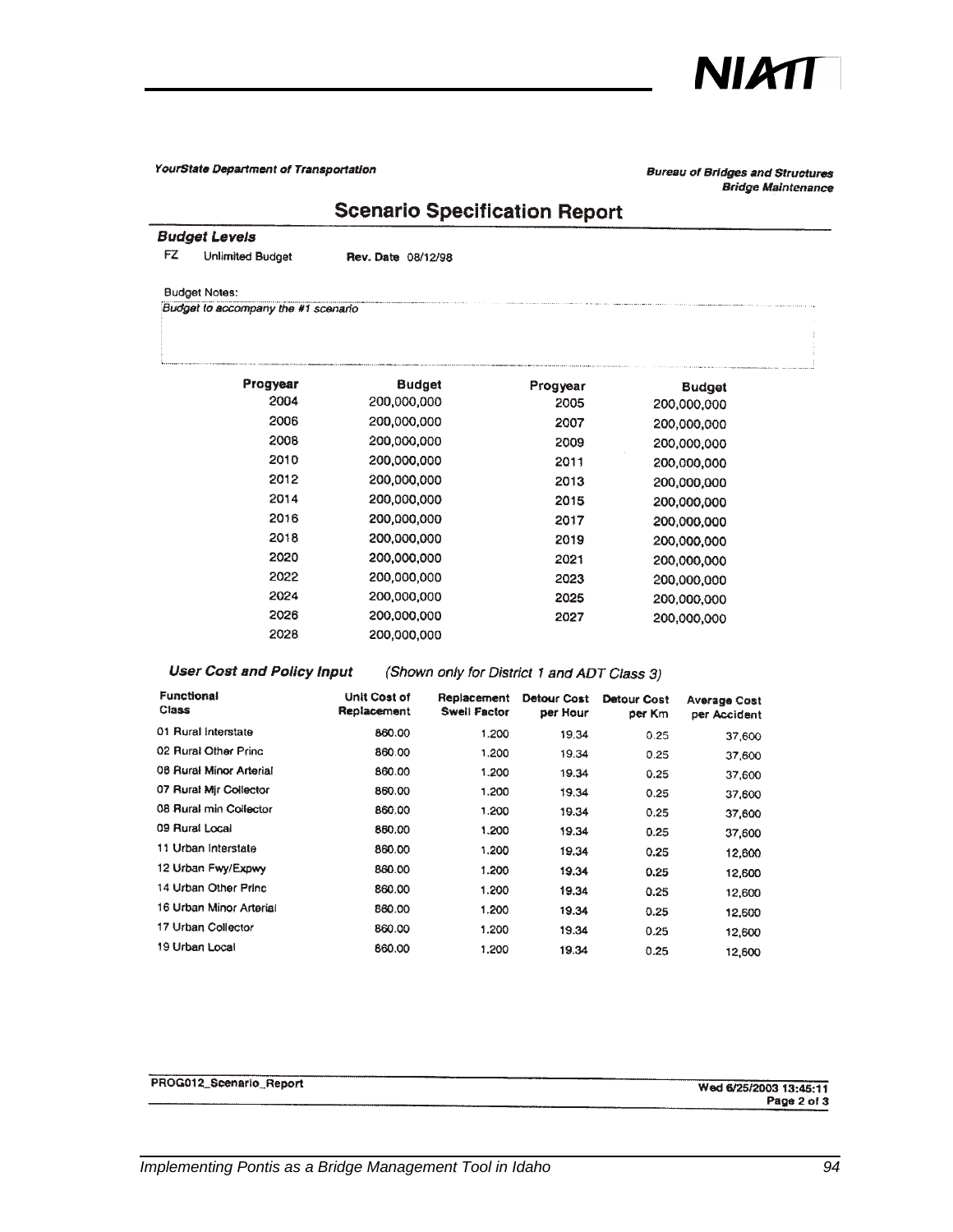

**Bureau of Bridges and Structures Bridge Maintenance** 

### **Scenario Specification Report**

#### **Agency Preservation Policy**

Policy Set: Default Agency Pol Set

#### Rule Priority **Description**

 $\bar{1}$ 

 $\ddot{\phantom{1}}$ 

 $\overline{1}$ 

If Section Loss SmFlag has >= 100% in State 5 or worse, then for Section Loss SmFlag do<br>actions [S1] Do Nothing, [S2] Do Nothing, [S3] Do Nothing, [S4] Do Nothing, and [S5] Do Nothing

PROG012\_Scenario\_Report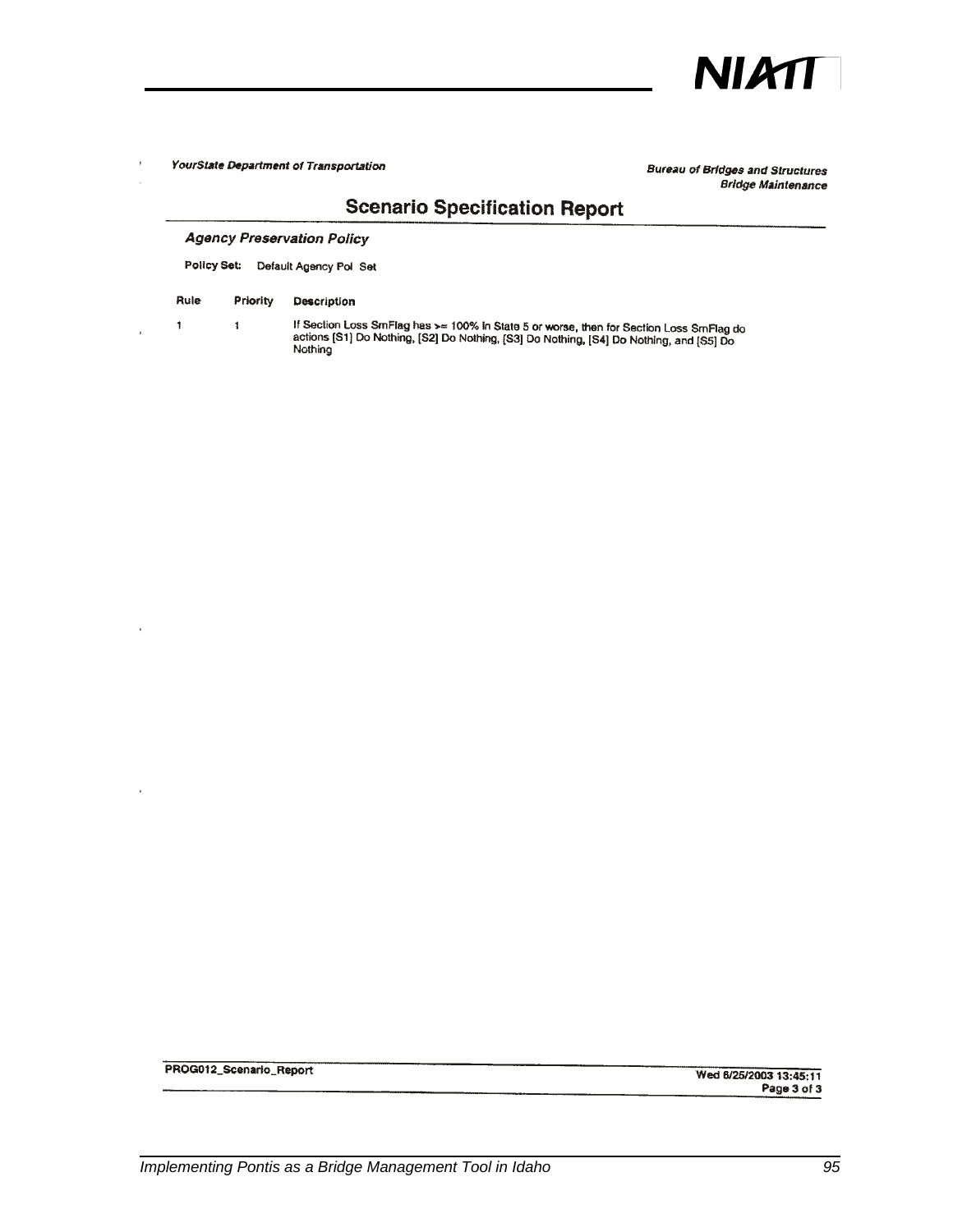

| YourState Department of Transportation                                                                                                                                                                                                    | <b>Bureau of Bridges and Structures</b><br><b>Bridge Maintenance</b>                        |
|-------------------------------------------------------------------------------------------------------------------------------------------------------------------------------------------------------------------------------------------|---------------------------------------------------------------------------------------------|
| <b>Scenario Specification Report</b>                                                                                                                                                                                                      |                                                                                             |
| AX #2 Budget Analysis                                                                                                                                                                                                                     |                                                                                             |
| Overview<br>Last Modified: 11/8/1999 15:44:24<br>Scenario Notes:<br>This scenario is #2 on my list of scenarios. Compare to Scenario #2 with CA & OR costs. This will also be compared to<br>Scenario #3 to examine the effects of rules. | By: Pontis - Pontis Pontis                                                                  |
|                                                                                                                                                                                                                                           |                                                                                             |
| Simulation Time Frame<br>First Sim, Year: 2004<br>First Proj. Year: 2004<br>Sim. Duration: 5<br>years                                                                                                                                     |                                                                                             |
| <b>Simulation Parameters</b><br>Current Functional Needs Only:<br>Optimal Only:<br>Current MR&R Needs Only:<br>Optimal User Only<br><b>MR&amp;R Projects Only:</b><br>Prohibit Replacements:                                              | Replacement Critical Cutoff: 75 %<br>Minimum Project Cost:<br>5000<br>Deferment Years:<br>5 |
| <b>Improvement Standards</b><br>$00 -$<br>Default<br>Rev. Date 03/14/95                                                                                                                                                                   | <b>Improvement Costs:</b><br>$00 -$<br>Default Cost Set<br>Rev. Date 02/06/95               |
| Policy Notes:                                                                                                                                                                                                                             | Index<br>1.00<br>Imp. Cost Notes:                                                           |
|                                                                                                                                                                                                                                           |                                                                                             |
| Discount Rate<br>.9525                                                                                                                                                                                                                    |                                                                                             |
| <b>Improvement Model</b><br>00 Default Improvement Set Rev. Date 03/27/97                                                                                                                                                                 |                                                                                             |
| Default Improvement Set<br>Critical ADT for Raising:                                                                                                                                                                                      | 50                                                                                          |
| Critical Bypass Length for Raising:                                                                                                                                                                                                       | 8                                                                                           |
| Critical ADT for Replacement:                                                                                                                                                                                                             | 50                                                                                          |
| Critical Bypass Length for Replacement:                                                                                                                                                                                                   | 8                                                                                           |
| Minimum Threshold for Strength Detours Model:                                                                                                                                                                                             | 2.300                                                                                       |
| Maximum Threshold for Strength Detours Model:<br>Detour Speed Factor:                                                                                                                                                                     | 41.000<br>0.80                                                                              |

| PROG012_Scenario_Report | Wed 8/25/2003 13:44:13 |
|-------------------------|------------------------|
|                         | Page 1 of 2<br>_____   |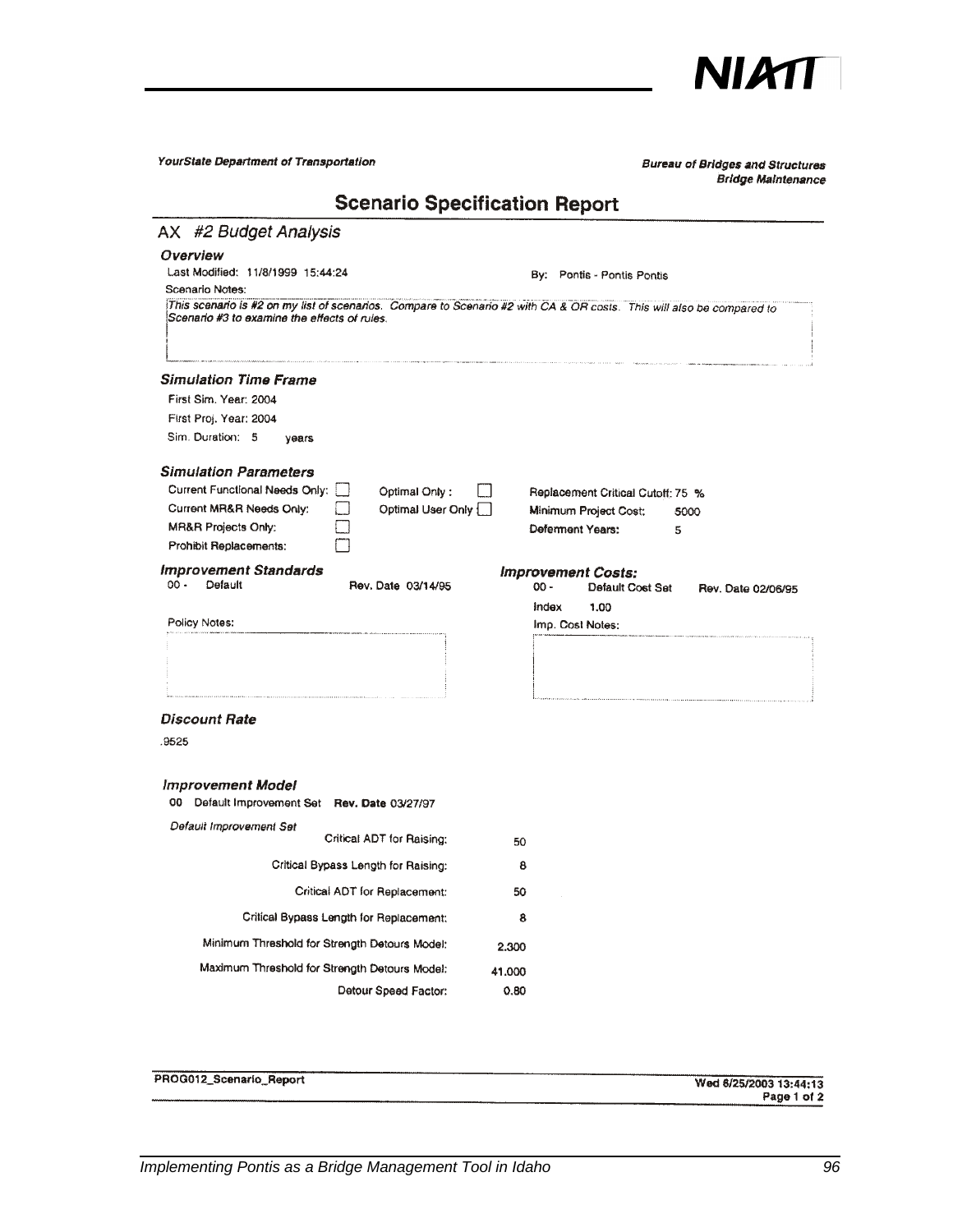

**Bureau of Bridges and Structures Bridge Maintenance** 

### **Scenario Specification Report**

**Budget Levels**  $\mathsf{MF}\xspace$ Ten Million

Rev. Date 08/12/98

**Budget Notes:** 

| Progyear | <b>Budget</b> | Progyear | <b>Budget</b> |
|----------|---------------|----------|---------------|
| 2004     | 10,000,000    | 2005     | 10.000.000    |
| 2006     | 10,000,000    | 2007     | 10,000,000    |
| 2008     | 10,000,000    |          |               |
|          |               |          |               |

### **User Cost and Policy Input**

(Shown only for District 1 and ADT Class 3)

| <b>Functional</b><br><b>Class</b> | <b>Unit Cost of</b><br>Replacement | Replacement<br><b>Swell Factor</b> | Detour Cost<br>per Hour | Detour Cost<br>per Km | <b>Average Cost</b><br>per Accident |
|-----------------------------------|------------------------------------|------------------------------------|-------------------------|-----------------------|-------------------------------------|
| 01 Rural Interstate               | 860.00                             | 1.200                              | 19.34                   | 0.25                  | 37,600                              |
| 02 Rural Other Princ              | 860.00                             | 1.200                              | 19.34                   | 0.25                  | 37,600                              |
| 06 Rural Minor Arterial           | 860.00                             | 1.200                              | 19.34                   | 0.25                  | 37,600                              |
| 07 Rural Mir Collector            | 860.00                             | 1.200                              | 19.34                   | 0.25                  | 37,600                              |
| 08 Rural min Collector            | 860.00                             | 1.200                              | 19.34                   | 0.25                  | 37,600                              |
| 09 Rural Local                    | 860.00                             | 1.200                              | 19.34                   | 0.25                  | 37,600                              |
| 11 Urban Interstate               | 860.00                             | 1.200                              | 19.34                   | 0.25                  | 12,600                              |
| 12 Urban Fwy/Expwy                | 860.00                             | 1.200                              | 19.34                   | 0.25                  | 12,600                              |
| 14 Urban Other Princ              | 860.00                             | 1.200                              | 19.34                   | 0.25                  | 12,600                              |
| 16 Urban Minor Arterial           | 860.00                             | 1.200                              | 19.34                   | 0.25                  | 12,600                              |
| 17 Urban Collector                | 860.00                             | 1.200                              | 19.34                   | 0.25                  | 12,600                              |
| 19 Urban Local                    | 860.00                             | 1.200                              | 19.34                   | 0.25                  | 12.600                              |

### **Agency Preservation Policy**

Policy Set: Default Agency Pol Set

Rule Priority **Description** 

 $\ddagger$ 

 $\pmb{\mathsf{1}}$ 

if Section Loss SmFlag has >= 100% in State 5 or worse, then for Section Loss SmFlag do<br>actions [S1] Do Nothing, [S2] Do Nothing, [S3] Do Nothing, [S4] Do Nothing, and [S5] Do<br>Nothing

| PROG012_Scenario_Report |  |
|-------------------------|--|
|-------------------------|--|

Wed 6/25/2003 13:44:13 Page 2 of 2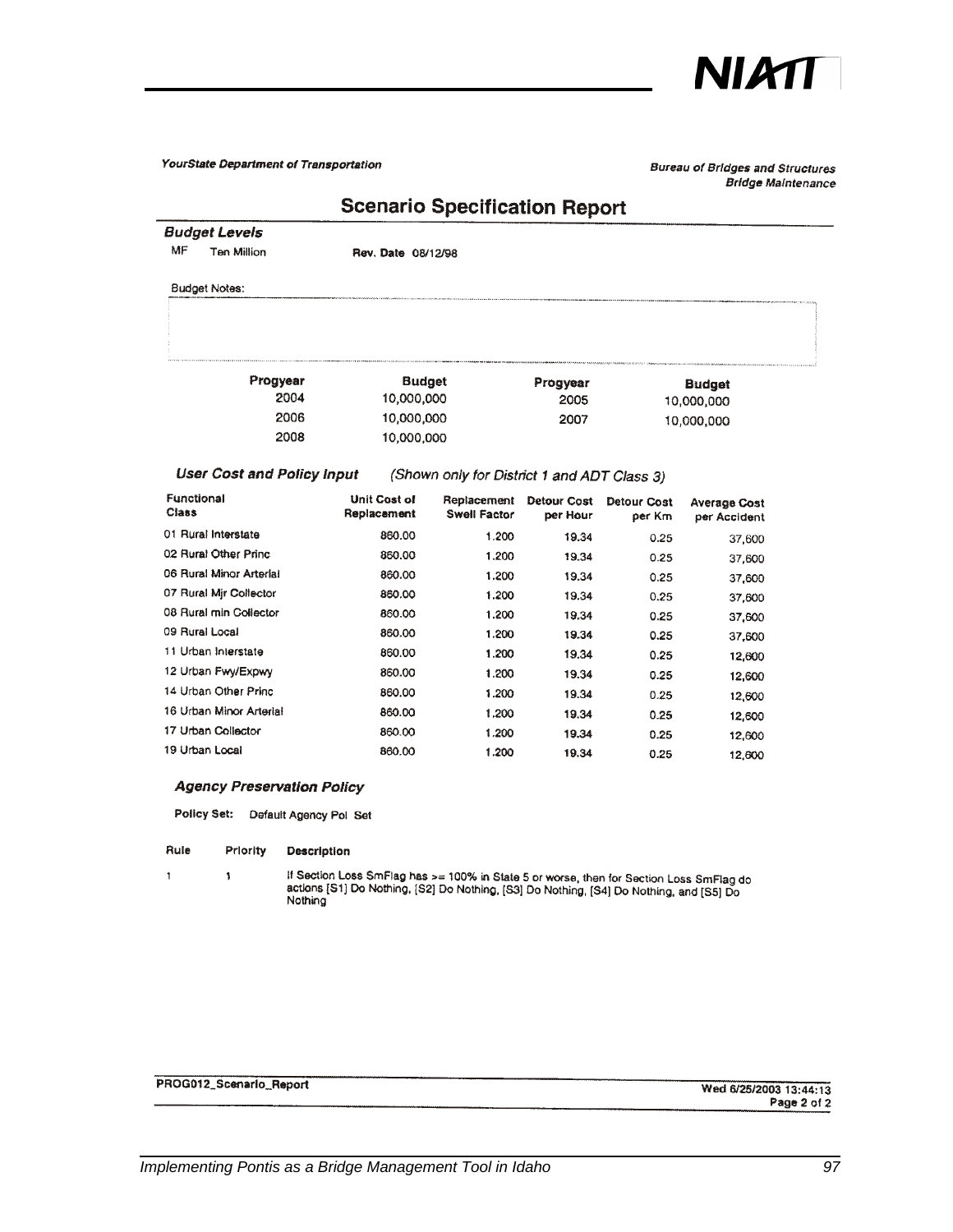

| YourState Department of Transportation                                                                                                                                            |                | <b>Bureau of Bridges and Structures</b><br><b>Bridge Maintenance</b>                                               |  |  |  |
|-----------------------------------------------------------------------------------------------------------------------------------------------------------------------------------|----------------|--------------------------------------------------------------------------------------------------------------------|--|--|--|
| <b>Scenario Specification Report</b>                                                                                                                                              |                |                                                                                                                    |  |  |  |
| AV #3 Rule Analysis                                                                                                                                                               |                |                                                                                                                    |  |  |  |
| Overview<br>Last Modified: 11/8/1999 15:44:24<br>Scenario Notes:                                                                                                                  |                | By: Pontis - Pontis Pontis                                                                                         |  |  |  |
| This scenario is #3 on my list of scenarios. It will be compared with Scenario #2 to determine the effect of rules on the<br>scenario outcome.                                    |                |                                                                                                                    |  |  |  |
| <b>Simulation Time Frame</b><br>First Slm. Year: 2004<br>First Proj. Year: 2004<br>Sim. Duration: 5<br>years                                                                      |                |                                                                                                                    |  |  |  |
| <b>Simulation Parameters</b><br>Current Functional Needs Only:<br>Optimal Only:<br>Current MR&R Needs Only:<br>Optimal User Only<br>MR&R Projects Only:<br>Prohibit Replacements: |                | Replacement Critical Cutoff: 75 %<br>Minimum Project Cost:<br>5000<br>Deferment Years:<br>5                        |  |  |  |
| <b>Improvement Standards</b><br>$00 -$<br>Default<br>Rev. Date 03/14/95<br>Policy Notes:                                                                                          |                | <b>Improvement Costs:</b><br>$00 -$<br>Default Cost Set<br>Rev. Date 02/06/95<br>Index<br>1.00<br>Imp. Cost Nates: |  |  |  |
|                                                                                                                                                                                   |                |                                                                                                                    |  |  |  |
| <b>Discount Rate</b>                                                                                                                                                              |                |                                                                                                                    |  |  |  |
| .9525                                                                                                                                                                             |                |                                                                                                                    |  |  |  |
| <b>Improvement Model</b><br>00 Default Improvement Set Rev. Date 03/27/97                                                                                                         |                |                                                                                                                    |  |  |  |
| Default Improvement Set<br>Critical ADT for Raising:                                                                                                                              | 50             |                                                                                                                    |  |  |  |
| Critical Bypass Length for Raising:                                                                                                                                               | 8              |                                                                                                                    |  |  |  |
| Critical ADT for Replacement:                                                                                                                                                     | 50             |                                                                                                                    |  |  |  |
| Critical Bypass Length for Replacement:                                                                                                                                           | 8              |                                                                                                                    |  |  |  |
| Minimum Threshold for Strength Detours Model:                                                                                                                                     | 2.300          |                                                                                                                    |  |  |  |
| Maximum Threshold for Strength Detours Model:<br>Detour Speed Factor:                                                                                                             | 41.000<br>0.80 |                                                                                                                    |  |  |  |

|                         | ------------------     |
|-------------------------|------------------------|
|                         | __________             |
| PROG012_Scenario_Report | Wed 6/25/2003 13:46:15 |
| _____                   | Page 1 of 2            |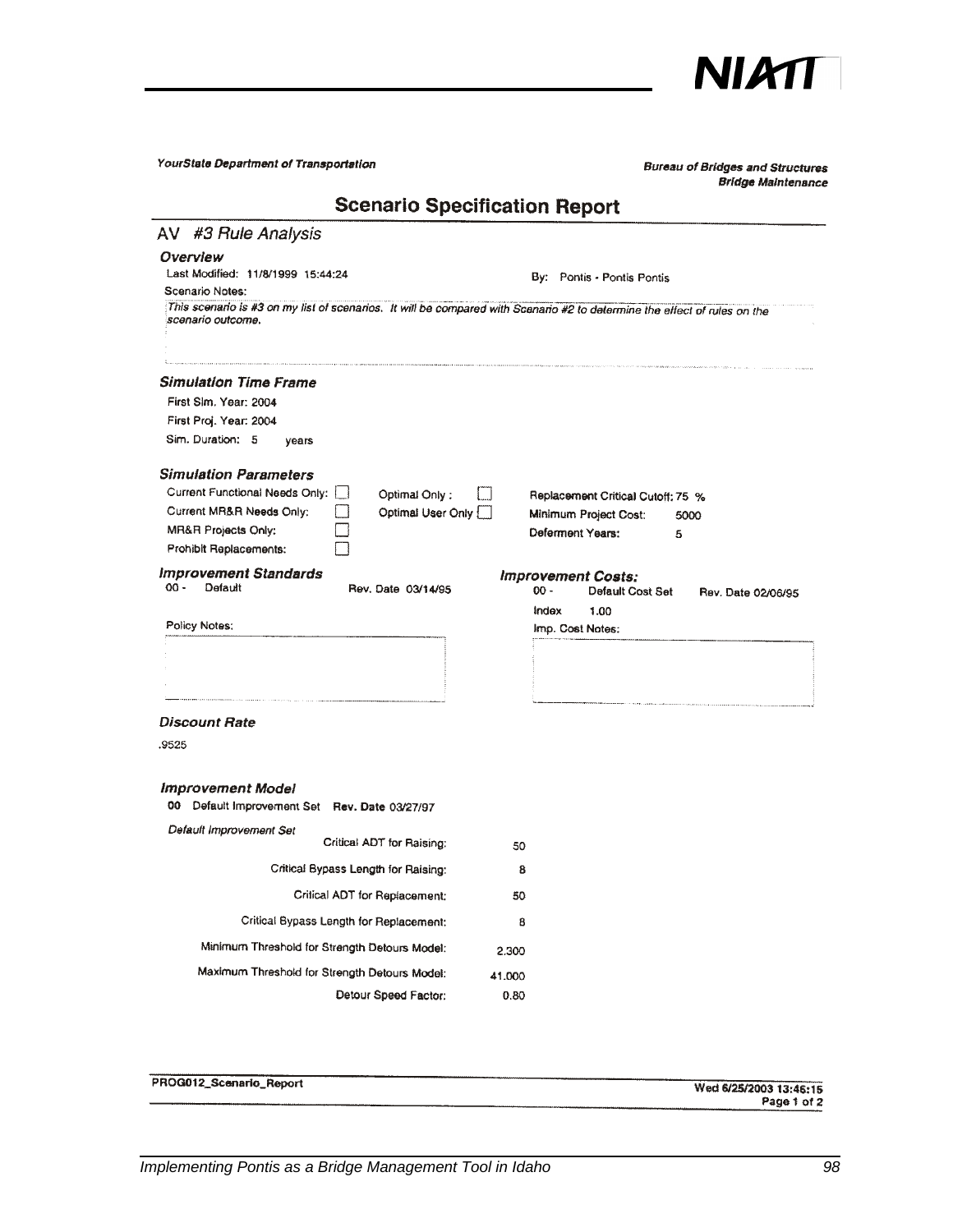

#### **Bureau of Bridges and Structures Bridge Maintenance**

### **Scenario Specification Report**

**Budget Levels**  $\mathbf{G}$ Five Million

Rev. Date 08/12/98

**Budget Notes:** 

| Progyear | <b>Budget</b> | Progyear | <b>Budget</b> |
|----------|---------------|----------|---------------|
| 2004     | 5,000,000     | 2005     | 5,000,000     |
| 2006     | 5,000,000     | 2007     | 5,000,000     |
| 2008     | 5,000,000     | 2009     | 5,000,000     |
| 2010     | 5,000,000     | 2011     | 5,000,000     |
| 2012     | 5,000,000     | 2013     | 5,000,000     |
|          |               |          |               |

#### **User Cost and Policy Input**

(Shown only for District 1 and ADT Class 3)

| Functional<br>Class     | Unit Cost of<br>Replacement | Replacement<br><b>Swell Factor</b> | Detour Cost<br>per Hour | <b>Detour Cost</b><br>per Km | <b>Average Cost</b><br>per Accident |
|-------------------------|-----------------------------|------------------------------------|-------------------------|------------------------------|-------------------------------------|
| 01 Rural Interstate     | 860.00                      | 1.200                              | 19.34                   | 0.25                         | 37,600                              |
| 02 Rural Other Princ    | 860.00                      | 1.200                              | 19.34                   | 0.25                         | 37,600                              |
| 06 Rural Minor Arterial | 860.00                      | 1.200                              | 19.34                   | 0.25                         | 37,600                              |
| 07 Rural Mir Collector  | 860.00                      | 1.200                              | 19.34                   | 0.25                         | 37,600                              |
| 08 Rural min Collector  | 860.00                      | 1.200                              | 19.34                   | 0.25                         | 37,600                              |
| 09 Rurai Local          | 860.00                      | 1.200                              | 19.34                   | 0.25                         | 37,600                              |
| 11 Urban Interstate     | 860.00                      | 1.200                              | 19.34                   | 0.25                         | 12,600                              |
| 12 Urban Fwy/Expwy      | 860.00                      | 1.200                              | 19.34                   | 0.25                         | 12,600                              |
| 14 Urban Other Princ    | 860.00                      | 1.200                              | 19.34                   | 0.25                         | 12,600                              |
| 16 Urban Minor Arterial | 860.00                      | 1.200                              | 19.34                   | 0.25                         | 12,600                              |
| 17 Urban Collector      | 860.00                      | 1.200                              | 19.34                   | 0.25                         | 12,600                              |
| 19 Urban Local          | 860.00                      | 1.200                              | 19.34                   | 0.25                         | 12,600                              |

### **Agency Preservation Policy**

Policy Set: Default Agency Pol Set

Rule Priority **Description** 

 $\uparrow$ 

 $\mathfrak{t}$ 

If Section Loss SmFlag has >= 100% in State 5 or worse, then for Section Loss SmFlag do<br>actions [S1] Do Nothing, [S2] Do Nothing, [S3] Do Nothing, [S4] Do Nothing, and [S5] Do Nothing

PROG012\_Scenario\_Report

Wed 6/25/2003 13:46:15<br>Page 2 of 2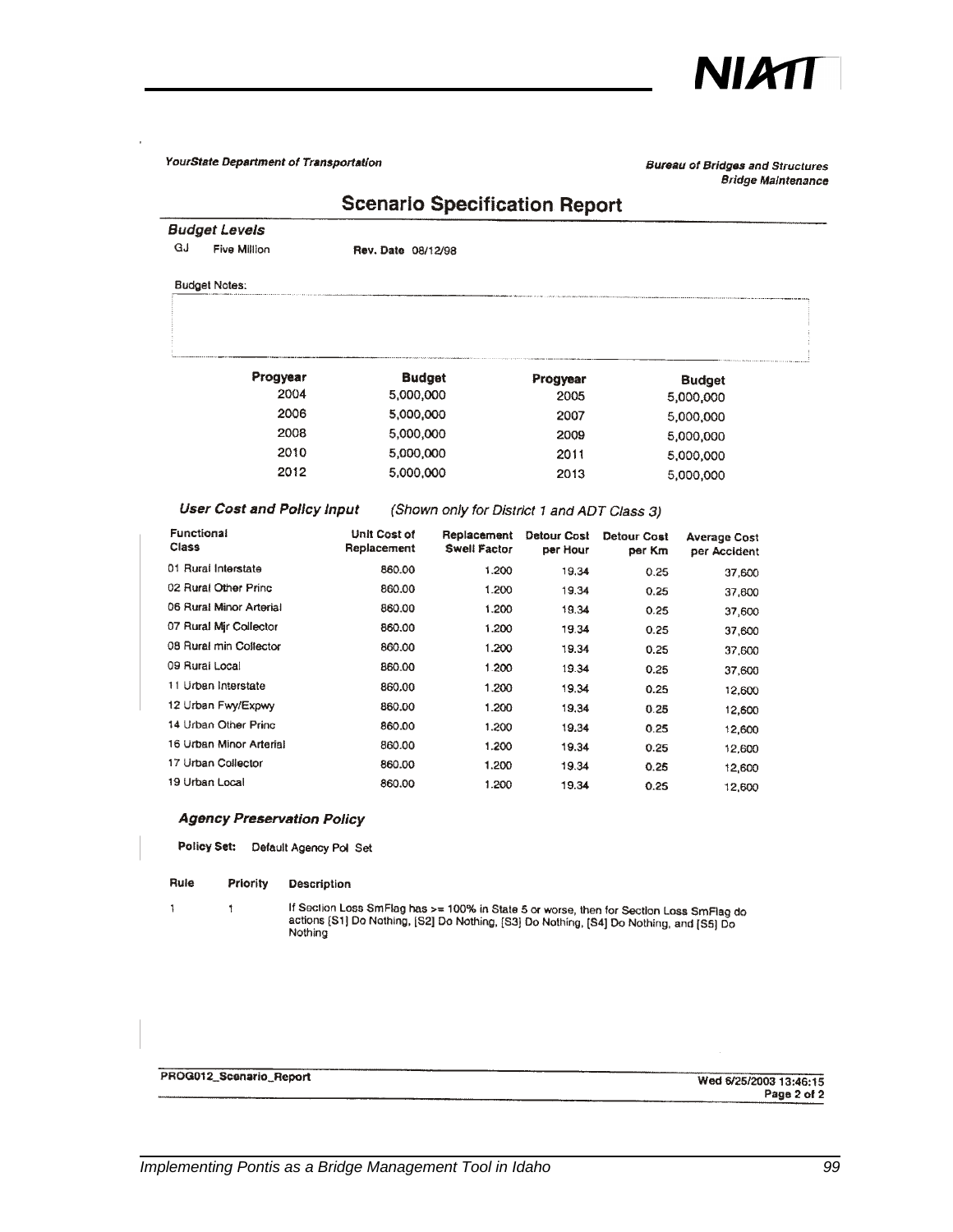

## **APPENDIX 4 - DEFAULT SIMULATION RULES**